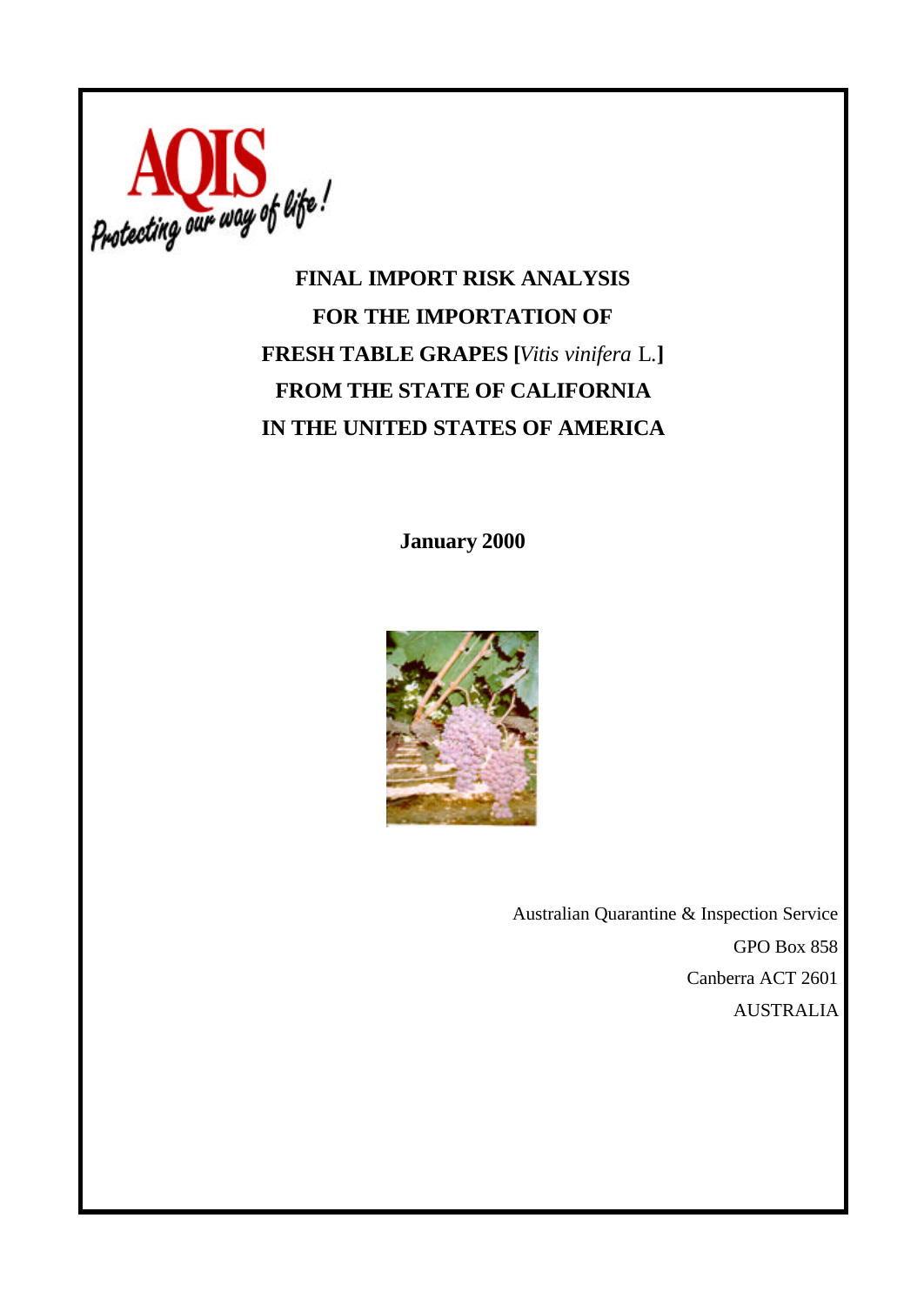For additional copies of this publication, please contact:

Import Risk Analysis Secretariat Plant Quarantine Policy Branch Australian Quarantine & Inspection Service GPO Box 858 Canberra ACT 2601

Telephone: (02) 6272 5094 Facsimile: (02) 6272 3307

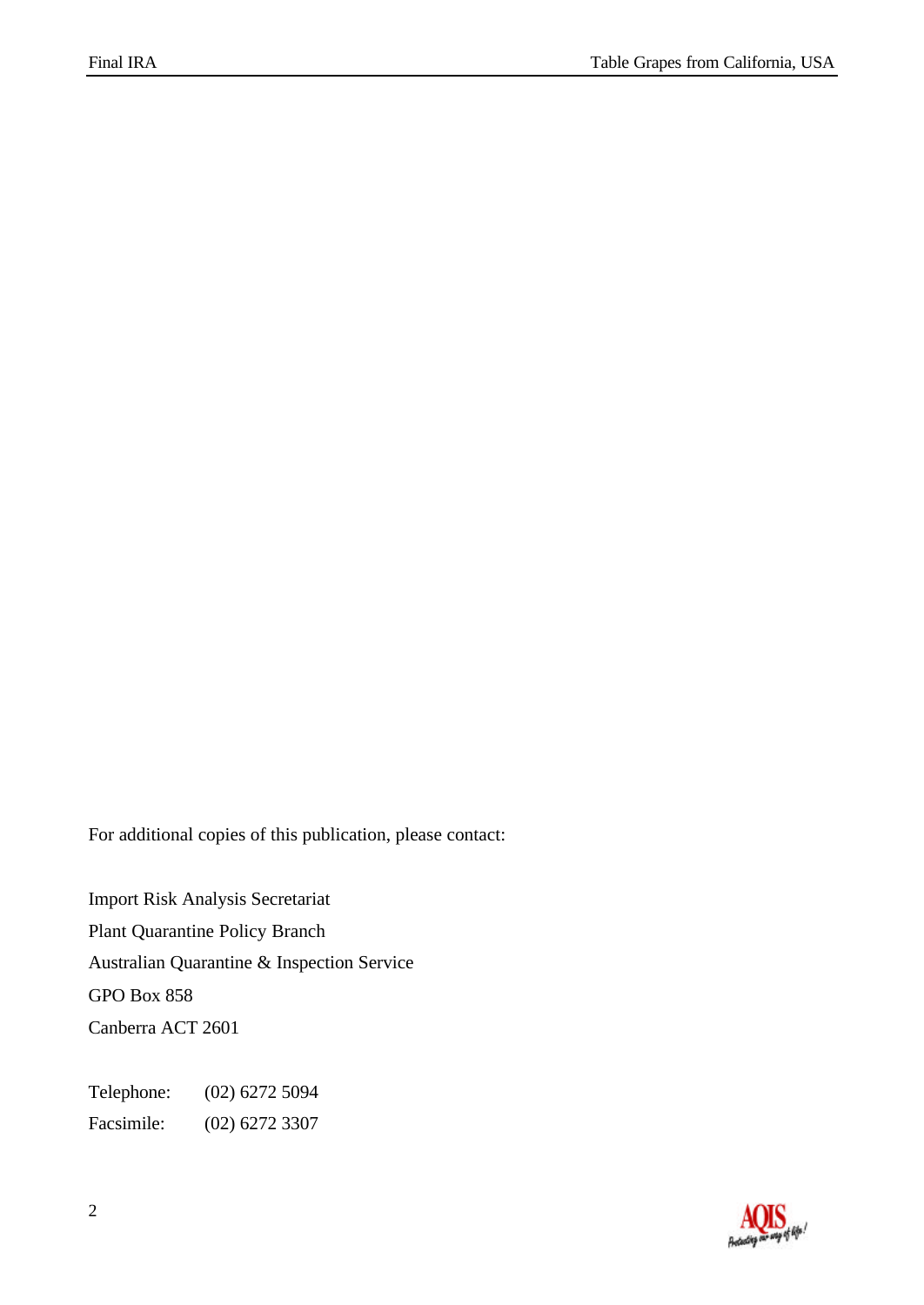The following is my determination in relation to AQIS policy on the importation of fresh table grapes (*Vitis vinifera* L.) from California.

Importation of fresh table grapes will be permitted subject to the application of phytosanitary measures as specified in section 9 of this final import risk analysis (IRA) paper. These requirements maintain Australia's appropriate level of protection and accord with Australia's international rights and obligations under the WTO Agreement on the Application of Sanitary and Phytosanitary Measures. The import risk analysis has been conducted in accordance with *The AQIS Import Risk Analysis Process Handbook.*

This policy is to be applied in accordance with the *Quarantine Act 1908* and *Quarantine Proclamation 1998* as amended ('the Proclamation'). The phytosanitary measures specified in section 9 of this final IRA paper are designed to limit the quarantine risk to a level which is acceptably low consistent with section 70 of the Proclamation.

I am satisfied that my determination to adopt the recommendations of the IRA is not an environmentally significant action, nor is it desirable for other reasons to designate a proponent to achieve the object of the *Environment Protection (Impact of Proposals) Act 1974* and the Administrative Procedures made under that Act.

Brian Macdonald A/g Executive Director January 2000

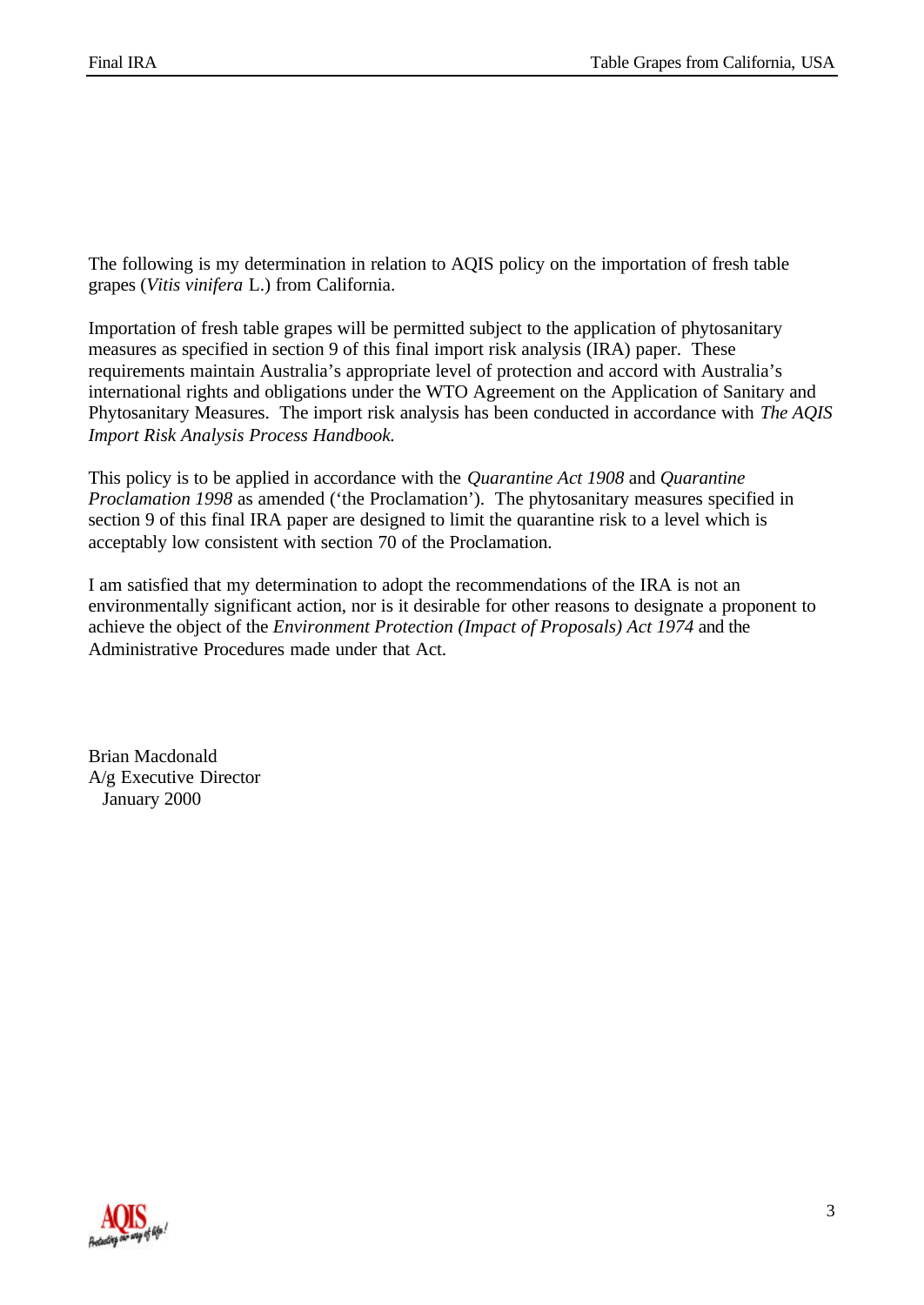# **Acknowledgments**

This final IRA has been prepared by the Plant Quarantine Policy Branch, Policy and International Division with assistance from the Horticulture Program, Animal and Plant Programs Branch, Quarantine Export and Operations Division of the Australian Quarantine and Inspection Service.

#### **Information Privacy**

\_\_\_\_\_\_\_\_\_\_\_\_\_\_\_\_\_\_\_\_\_\_\_\_\_\_



Information provided by any respondent in relation to this document may be released to other parties unless a request for anonymity is included in the response. Where a request for anonymity is not made, a respondent will be taken to have consented to the release of information including the respondent's identity and the substance of the response for the purposes of the Information Privacy Principle 11 in section 14 of the Privacy Act 1988.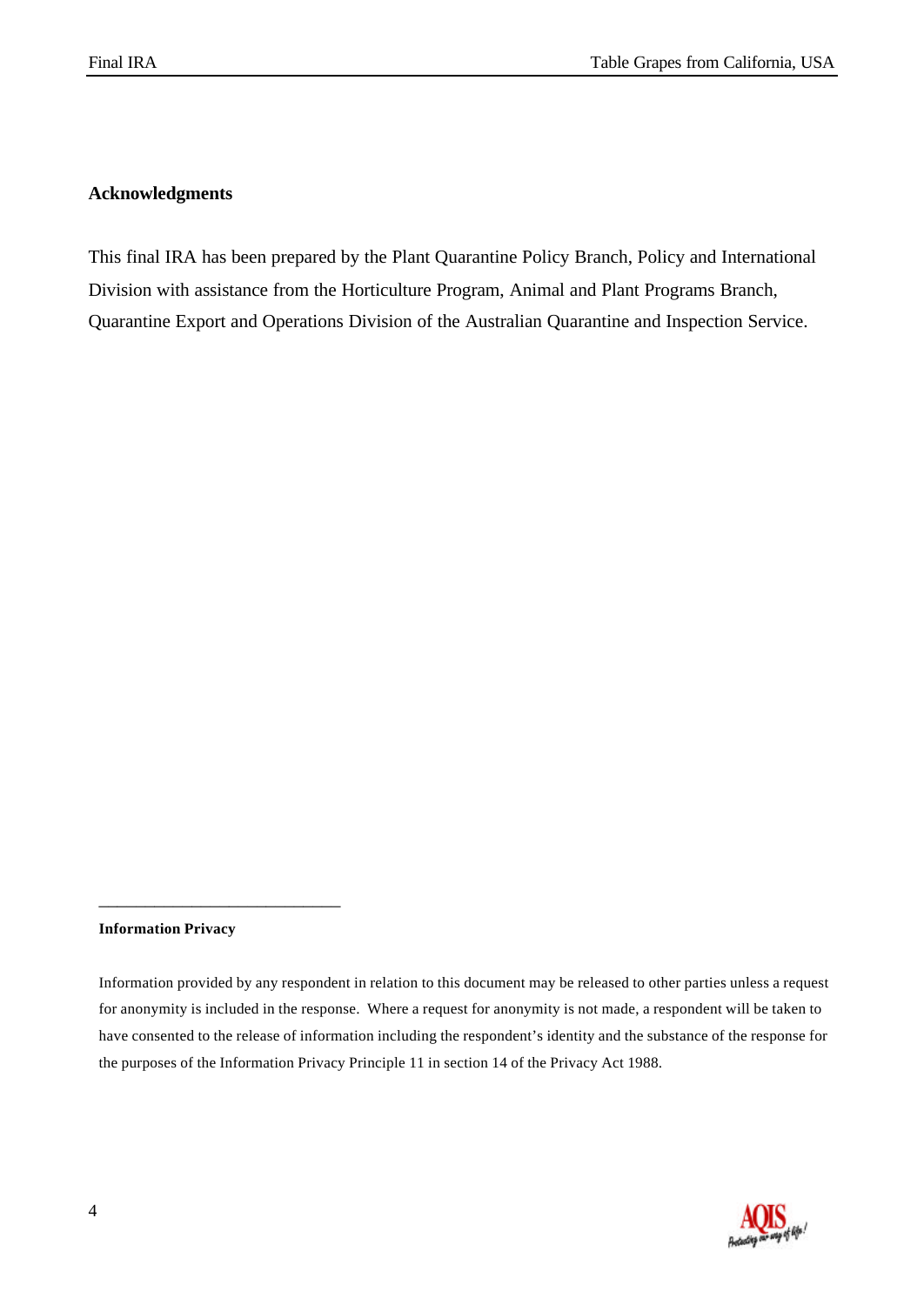# **TABLE OF CONTENTS**

| e ge<br>NN<br>и |
|-----------------|
|-----------------|

| 1. |                                                                      |    |
|----|----------------------------------------------------------------------|----|
| 2. | AUSTRALIAN QUARANTINE AND INSPECTION SERVICE POSITION 7              |    |
| 3. |                                                                      |    |
| 4. |                                                                      |    |
| 5. |                                                                      |    |
|    |                                                                      |    |
|    |                                                                      |    |
|    |                                                                      |    |
|    |                                                                      |    |
|    |                                                                      |    |
| 6. |                                                                      |    |
| 7. | VARIATIONS TO PHYTOSANITARY IMPORT REQUIREMENTS DETAILED IN          |    |
| 8. | BIOLOGICAL ASSESSMENT OF POTENTIAL QUARANTINE PESTS OF               |    |
| 9. |                                                                      |    |
|    |                                                                      |    |
|    | 10. ISSUES RAISED BYSTAKEHOLDERS IN RESPONSE TO AQIS'S DRAFT IRA  36 |    |
|    | 10.1.                                                                |    |
|    | 10.2.                                                                |    |
|    | 10.3.                                                                |    |
|    | 10.4.                                                                |    |
|    |                                                                      |    |
|    |                                                                      | 79 |
|    |                                                                      |    |
|    |                                                                      |    |

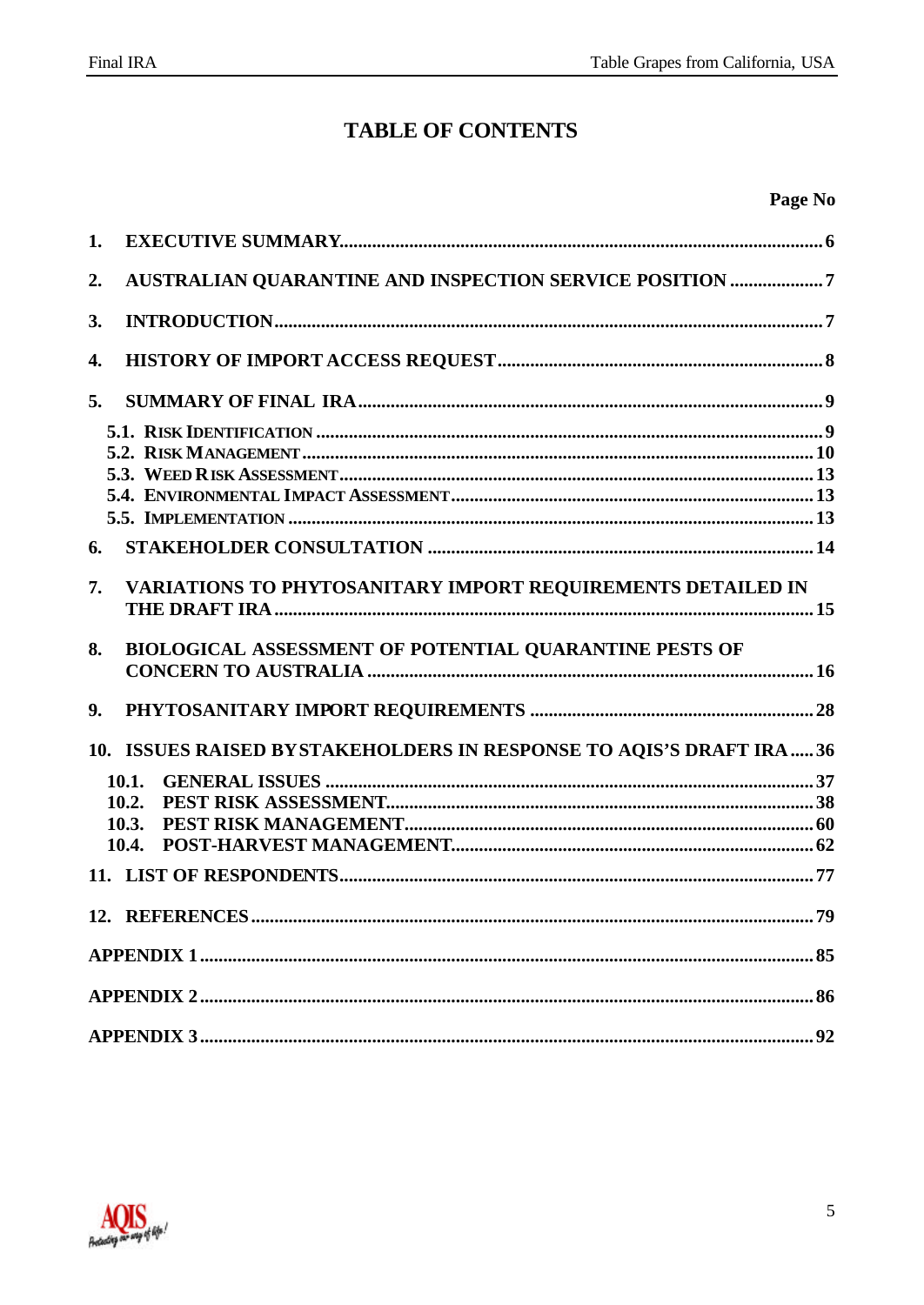#### **1. EXECUTIVE SUMMARY**

The Australian Quarantine and Inspection Service (AQIS) received a formal application from the Animal and Plant Health Inspection Service (APHIS) of the United States of America in 1990 to consider the importation of fresh table grapes from California. In 1994, APHIS proposed a controlled atmosphere (CA) treatment that could be applied in transit as a risk management option to control quarantine pests. Results of treatment trials submitted to AQIS were determined to be deficient in experimental protocol and efficacy. Consequently, in 1997, APHIS requested that AQIS consider access using an interim methyl bromide fumigation as one of the risk management options for quarantine pests.

In accordance with *The AQIS Import Risk Analysis Handbook* AQIS commenced a routine Import Risk Analysis (IRA). The draft IRA identified 16 arthropod pests of quarantine concern to Australia with imports of table grapes from California. No diseases associated with the fruit importation pathway were determined to be of quarantine concern. A draft IRA paper (AQIS, 1999a) that presented the outcome of a pest risk analysis and considered management options for pests of quarantine concern was circulated to stakeholders for comment. All technical comments were reviewed and where found valid, incorporated into the final IRA document.

The final IRA has identified 19 arthropod pests of quarantine concern to Australia with imports of table grapes from California. Of these, 12 species were assessed to have low quarantine risk that will be addressed by phytosanitary inspection. Phytosanitary inspection and mandatory methyl bromide fumigation will address the remaining medium- and high-risk species. "Pest Free Area" or "Non-Host Status", verified by export crop inspection and testing, will address the risk of 11 additional pests of potential quarantine concern identified through the IRA process. Table grapes will be required to be free from weed seeds and trash. Sulfur dioxide treatment will address the risk of introduction of the black widow spider, *Lactrodectus mactans*. This spider is considered a regulated non-plant pest that is of concern to human health in Australia.

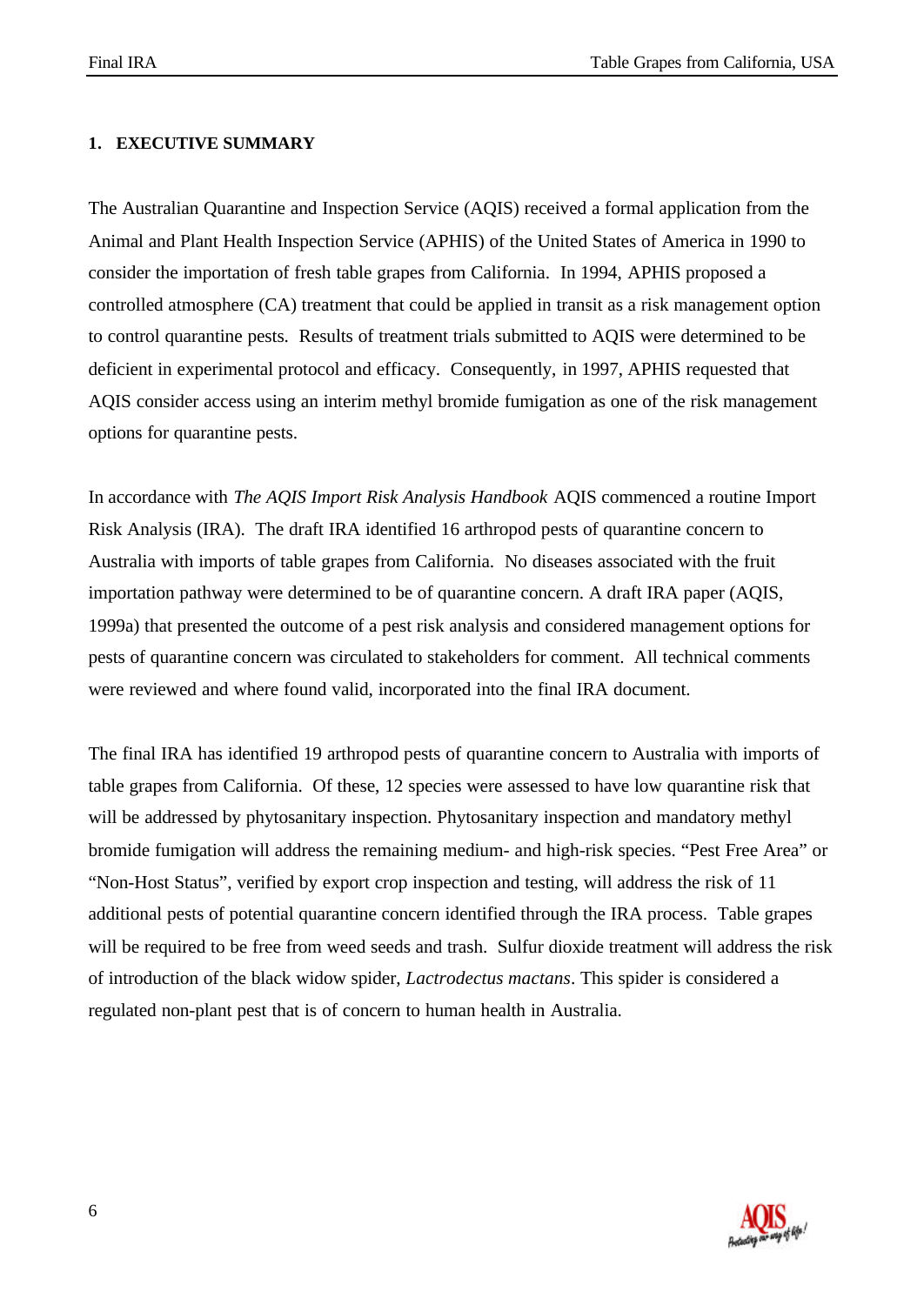# **2. AUSTRALIAN QUARANTINE AND INSPECTION SERVICE POSITION**

It is recommended that the importation into Australia of fresh table grapes (*Vitis vinifera* L.) from the state of California, USA be permitted subject to the phytosanitary requirements set out in Section 9 of this document.

# **3. INTRODUCTION**

This final import risk analysis<sup>1</sup> (IRA) paper outlines the risk analysis of the proposed importation of table grapes (*Vitis vinifera* L.) from California, USA and the phytosanitary measures to be implemented. It includes consideration of technical issues raised by stakeholders on the basis of a draft IRA circulated previously.

The IRA was conducted using the routine IRA process outlined in *The AQIS Import Risk Analysis Process Handbook* (AQIS, 1998) and in accordance with the *International Standards for Phytosanitary Measures – Principles of Plant Quarantine as Related to International Trade, ISPM No. 1* (FAO, 1995), the *International Standards for Phytosanitary Measures – Guidelines for Pest Risk Analysis, ISPM No. 2* (FAO, 1996), and other standards being developed by the Secretariat of the International Plant Protection Convention (IPPC) of the Food and Agriculture Organization of the United Nations (FAO). For the purpose of the document the term "pest" is 'any species, strain or biotype of plant, animal, or pathogenic agent, injurious to plants or plant products' as defined by FAO (1997b). Pests also include weeds.

The primary purpose of an IRA is to identify regulated pests (quarantine pests<sup>2</sup> and regulated nonquarantine pests<sup>3</sup>) potentially associated with the commodity, to analyse their risk of introduction,

 $3$  FAO definition of a regulated non-quarantine pest (FAO, 1997b): A non-quarantine pest whose presence in plants for planting affects the intended use of those plants with an economically unacceptable impact and which is therefore regulated within the territory of the importing contracting party.



\_\_\_\_\_\_\_\_\_\_\_\_\_\_\_\_\_\_\_\_\_\_\_\_

<sup>&</sup>lt;sup>1</sup> In this document the term import risk analysis is synonymous with the term pest risk analysis as defined in the FAO Glossary of Phytosanitary Terms (FAO, 1997b).

 $2$  FAO definition of a quarantine pest (FAO, 1997b): A pest of potential economic importance to the area endangered thereby and not yet present there, or present but not widely distributed and being officially controlled.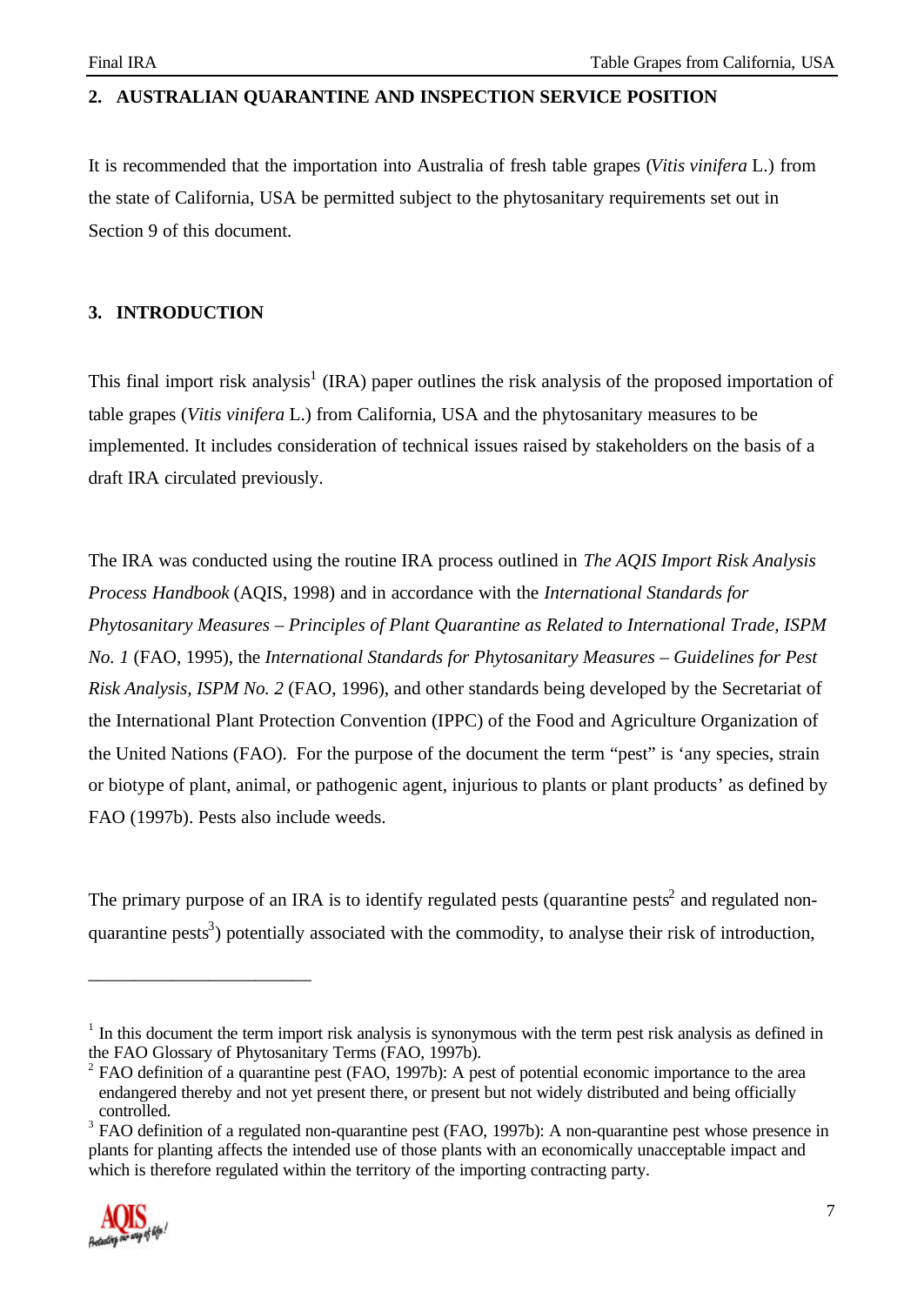establishment, spread and potential economic importance in Australia; and to evaluate candidate management options to mitigate such risks in the least trade restrictive manner. Having identified the quarantine pests associated with the importation, AQIS considers whether management options are available to reduce the risks of entry by those pests and of their subsequent establishment and spread to an acceptably low level.

The pest risk management measures proposed in this paper have been identified in accordance with the relevant provisions, in particular Article 5, of the WTO's Agreement on the Application of Sanitary and Phytosanitary Measures (the SPS Agreement). They will achieve Australia's appropriate level of protection by mitigating the risk of introduction of quarantine pests to Australia.

### **4. HISTORY OF IMPORT ACCESS REQUEST**

In 1990, AQIS received a request and supporting pest information from APHIS for access to Australia for table grapes from California. AQIS provided the results of a preliminary assessment of the pest information to APHIS to enable the development of a disinfestation treatment for several pests identified to be of quarantine concern to Australia.

In 1994, APHIS proposed a controlled atmosphere (CA) treatment with high carbon dioxide and low oxygen levels as a disinfestation treatment that could be applied in transit to control the pests. Since this was a novel treatment, AQIS requested that APHIS conduct research to evaluate its efficacy.

APHIS submitted the results of the CA treatment in 1996 in a research report by E.J. Mitcham and S. Zhou. The results contained in this report and additional data submitted in 1997 were determined by AQIS consultants from the Commonwealth Scientific and Industrial Research Organisation (CSIRO) to be deficient in experimental protocol and efficacy. CSIRO suggested that further research would be required. As this would take several years, APHIS asked that AQIS consider access for Californian table grapes using a methyl bromide fumigation treatment as an interim risk management option.

In December 1997, AQIS informed key stakeholders that it had received an application to consider the importation of table grapes from California and that AQIS would commence an IRA as outlined

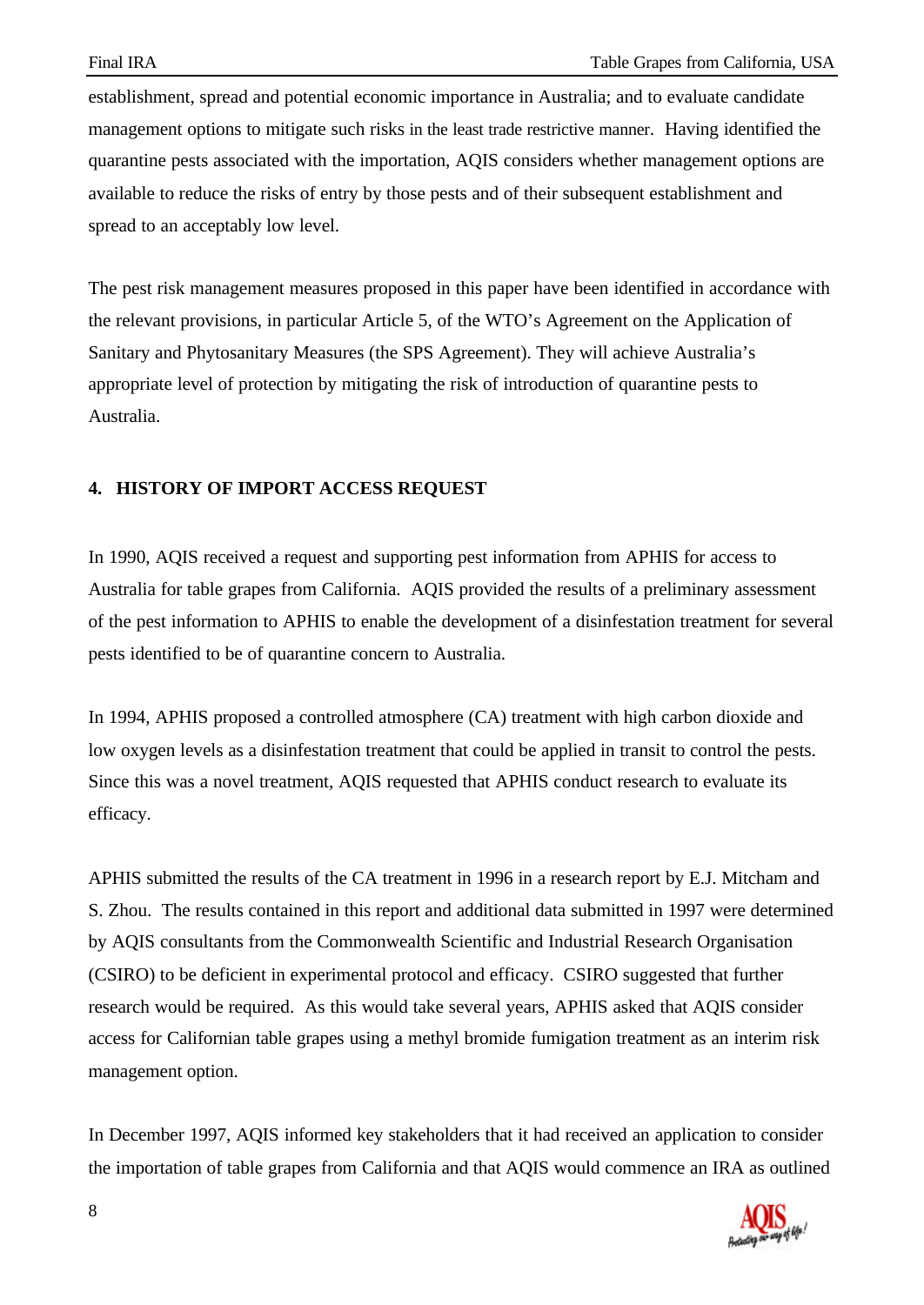in *The AQIS Import Risk Analysis Process Handbook*. In March 1998, AQIS informed stakeholders that the IRA process would be undertaken by the routine process. In October 1998, AQIS arranged for a technical specialist to visit California to investigate the status of a number of quarantine pests and their management. On 19 March 1999, AQIS released its draft IRA (AQIS, 1999a) with a 60 day consultation period, for stakeholder comments. Based on stakeholder responses, additional information on several new pest incursions in California was sought from APHIS in June 1999 and incorporated in the final IRA.

#### **5. SUMMARY OF FINAL IRA**

#### **Risk Identification**

The IRA process took into account factors such as the biology, host range, distribution, entry potential, establishment potential, spread potential and economic damage potential of the pests and diseases that may be associated with table grapes from California.

The pest risk analysis document (AQIS, 1999b) identified the pests of quarantine concern to Australia. Options for their management to meet Australia's appropriate level of protection were presented for stakeholder comment in the draft IRA (AQIS, 1999a). The final IRA identified a total of 140 insects, 12 mites, 63 fungi, 3 bacteria, 29 viruses, 4 virus-like disorders, 6 viroids, 2 phytoplasmas and 13 nematodes associated with table grapes in USA.

Following circulation of the draft IRA, *Euschistus conspersus* (consperse stink bug) was reassessed to be of quarantine concern. Two new pests, *Homalodisca coagulata* (glassy-winged sharpshooter) and *Planococcus ficus* (vine mealybug) were included as quarantine pests based on information received from APHIS and in response to stakeholder comments. Full data-sheets for these three quarantine pests are presented in Appendix 3.

Seventeen weed species known to occur in Californian vineyards were determined to be of potential quarantine concern. The full list of the weeds assessed using the AQIS weed risk assessment process is found in Appendix 2. The black widow spider, *Lactrodectus mactans*, was also identified as a non-plant pest of human health concern.

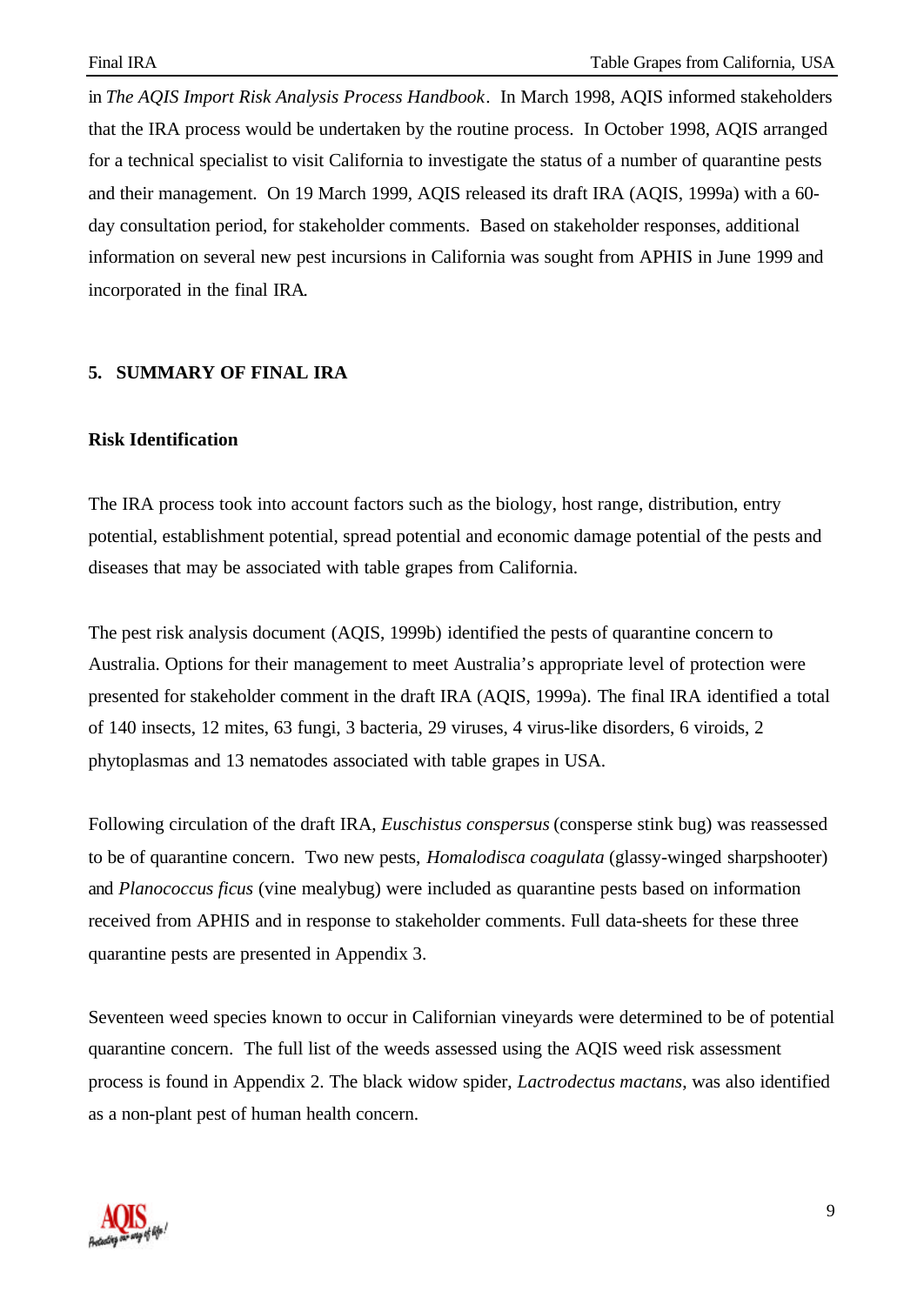Of the plant pests, 15 insect and four mite pests were determined to be quarantine pests that had a high risk of being associated with fresh table grape imports from California and required management procedures to reduce the risk to an acceptable level.

Following consideration of management options for the arthropod pests and weeds of quarantine concern, and taking into account technical comments from stakeholder, AQIS has concluded that the risk posed by these pests can be managed with appropriate phytosanitary measures. The measures proposed to address the risk posed by these pests are set out below.

### **Risk Management**

A summary of the risk management measures to be implemented for quarantine arthropod pests that may be associated with imported table grapes from California is presented in Table 1. These measures are additional to commercial pest management and crop handling procedures that also contribute to the management of pests.

Of the 19 arthropod pests of quarantine concern, 12 species were assessed to be of low quarantine risk, four species to be of medium quarantine risk and three species to be of high quarantine risk. Those with a low risk level can be managed by phytosanitary inspection that afford the least trade restrictive measure. However, treatment with methyl bromide will be required to eliminate arthropod species belonging to medium or high quarantine risk categories because of the difficulty of detecting them by visual inspection. Methyl bromide is recommended as a mandatory treatment to effectively manage pests of both categories and will also be effective against the low risk species. Methyl bromide treatment will be permitted either pre-export or post-arrival in Australia as per Section 9, page 28.

Methyl bromide fumigation will provide an acceptable level of protection against the introduction of the orange tortrix, (*Argyrotaenia citrana)*, the omnivorous leafroller, (*Platynota stultana*) and the vine mealy bug, (*Planococcus ficus*). These pests directly infest the grape berries and bunch and are difficult to detect by visual inspection.

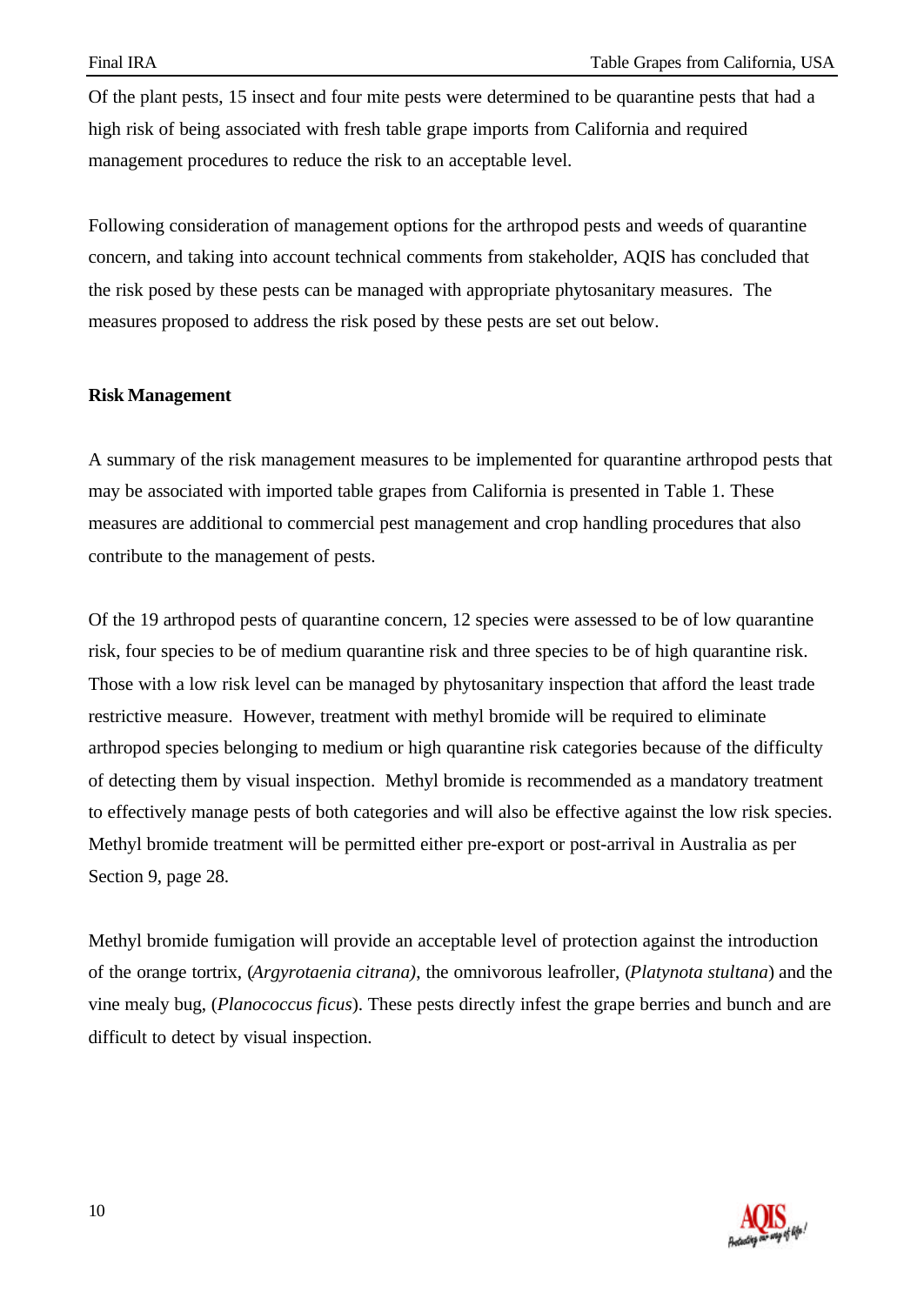Should any live quarantine pest for which the official control program is a post harvest disinfestation treatment and/or phytosanitary inspection be intercepted at the border in a consignment, the consignment will be re-exported, destroyed or re-treated. Further imports will be suspended until AQIS is satisfied that remedial action has been undertaken.

| Table 1. Summary of phytosanitary measures for the 19 quarantine arthropod pests |  |
|----------------------------------------------------------------------------------|--|
| associated with table grapes                                                     |  |

|                         | <b>Quarantine Pest</b>     | <b>Common Name</b>                        | Quarantine        | <b>Inspection</b> | <b>Methyl</b>     |
|-------------------------|----------------------------|-------------------------------------------|-------------------|-------------------|-------------------|
|                         |                            |                                           | <b>Risk Level</b> |                   | <b>Bromide</b>    |
|                         |                            |                                           |                   |                   | <b>Fumigation</b> |
| $\mathbf{1}$            | Amyelois transitella       | navel orangeworm                          | Low               | $\sqrt{}$         |                   |
| $\overline{2}$          | Argyrotaenia citrana       | orange tortrix                            | High              |                   | $\sqrt{}$         |
| $\overline{\mathbf{3}}$ | Caliothrips fasciatus      | bean thrips                               | Low               | $\sqrt{ }$        |                   |
| 4                       | Colomerus vitis - strain c | grape leaf bud mite -<br>leaf curl strain | Medium            |                   |                   |
| 5                       | Desmia funeralis           | grape leaffolder                          | Low               | $\sqrt{ }$        |                   |
| 6                       | Drepanothrips reuteri      | eastern flower thrips                     | Low               | $\sqrt{ }$        |                   |
| $\overline{7}$          | Eotetranychus carpini      | hornbeam mite                             | Low               | $\sqrt{ }$        |                   |
| 8                       | Eotetranychus willamettei  | willamette spider mite                    | Low               | $\sqrt{ }$        |                   |
| 9                       | Estigmene acrea            | salt marsh caterpillar                    | Low               | $\sqrt{}$         |                   |
| 10                      | Euschistus conspersus      | consperse stink bug                       | Low               | $\sqrt{ }$        |                   |
| 11                      | Frankliniella minuta       | minute flower thrips                      | Low               | $\sqrt{}$         |                   |
| 12                      | Frankliniella occidentalis | western flower thrips                     | Low               | $\sqrt{ }$        |                   |
| 13                      | Harrisina brillians        | western grape leaf<br>skeletoniser        | Low               |                   |                   |
| 14                      | Homalodisca coagulata      | glassywinged sharp<br>shooter             | Medium            |                   | $\sqrt{}$         |
| 15                      | Planococcus ficus          | vine mealybug                             | High              |                   | $\sqrt{}$         |
| 16                      | Platynota stultana         | omnivorous leaf roller                    | High              |                   | $\sqrt{}$         |
| 17                      | Pseudococcus maritimus     | grapevine mealybug                        | Medium            |                   | $\sqrt{}$         |
| 18                      | Scirtothrips citri         | California citrus thrips                  | Low               | $\sqrt{ }$        |                   |
| 19                      | Tetranychus pacificus      | Pacific spider mite                       | Medium            |                   | V                 |

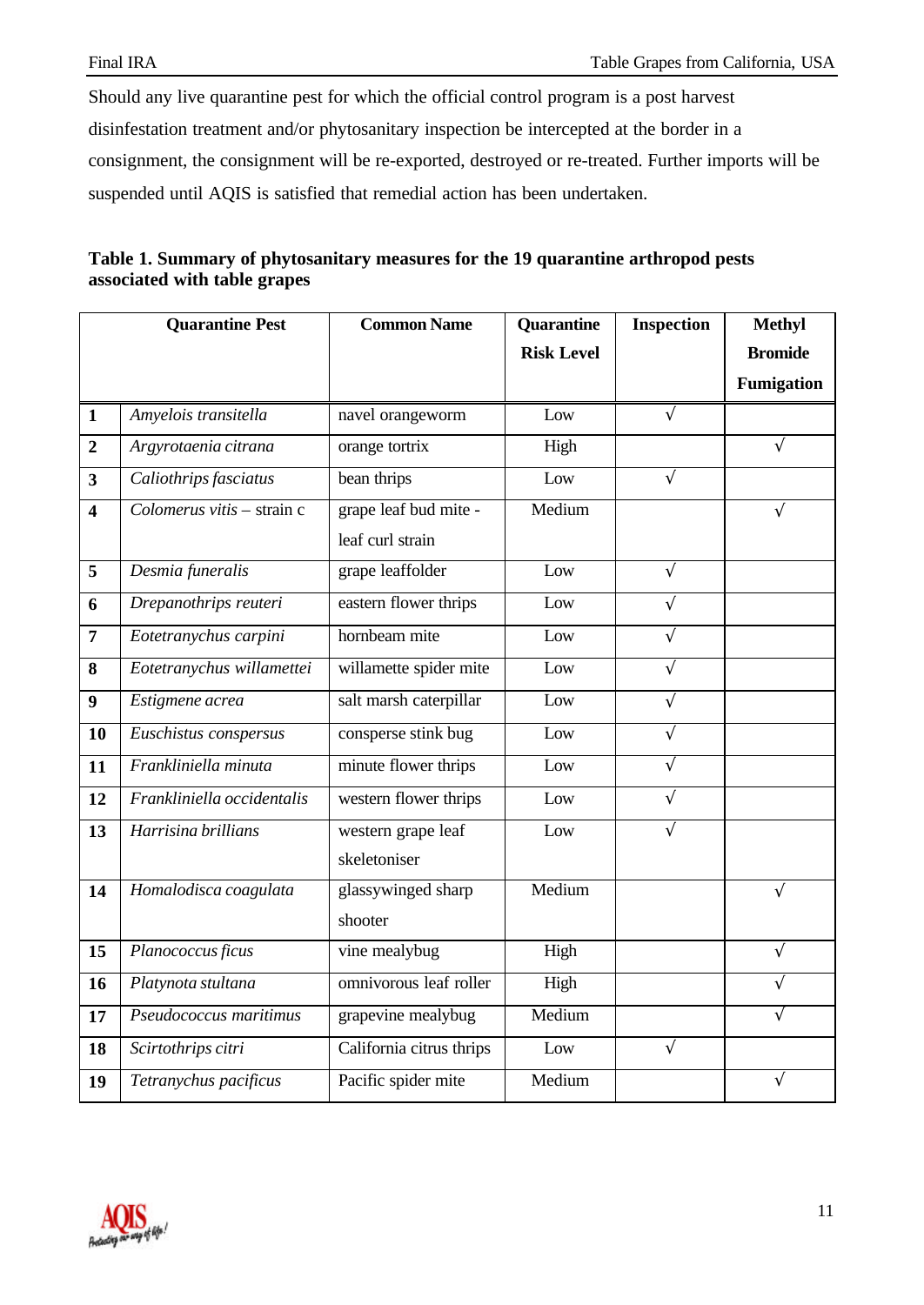In addition to the 19 arthropod pests of quarantine concern, AQIS identified a further nine pests of grapes that occur in the USA but have not been reported on grapes in California. These pests are subject to official control programs to maintain California as a "Pest Free Area" (Table 2). AQIS also identified a further two pests that are known to occur on grapes elsewhere and are present in California but not yet recorded on grapes. APHIS assured AQIS that grapes are not a host of these two pests in California (Table 2). Should any pests that are managed by "Pest Free Area" or "Non Host Status" be intercepted dead or live, imports will be suspended until AQIS is satisfied that either remedial action has been taken or an alternative treatment has been developed and approved. Any consignment in which such pests are intercepted live will be re-exported, re-treated or destroyed.

| Table 2. List of pests for which the official control program is "Pest Free Area" (PFA) or |  |  |
|--------------------------------------------------------------------------------------------|--|--|
| "Non-Host Status" (NHS).                                                                   |  |  |

|                         | Pest                    | <b>Common Name</b>  | <b>Official Control</b> | Presence in       | Presence in      |
|-------------------------|-------------------------|---------------------|-------------------------|-------------------|------------------|
|                         |                         |                     | Program in              | <b>California</b> | <b>Australia</b> |
|                         |                         |                     | <b>California</b>       |                   |                  |
|                         | <b>Insects</b>          |                     |                         |                   |                  |
| $\mathbf{1}$            | Ceratitis capitata      | Medfly              | Pest Free Area          | no                | yes              |
|                         |                         |                     |                         |                   | (official        |
|                         |                         |                     |                         |                   | control)         |
| $\boldsymbol{2}$        | Craponius inaequalis    | grape curculio      | Pest Free Area          | no                | no               |
| 3                       | Eulithis diversilineata | grape looper        | Pest Free Area          | no                | no               |
| $\overline{\mathbf{4}}$ | Fidia viticida          | grape root worm     | Pest Free Area          | no                | no               |
| 5                       | Polychrosis viteana     | grape berry moth    | Pest Free Area          | no                | no               |
| 6                       | Tetranychus mcdanieli   | Mcdaniel spider     | Non Host Status         | yes               | no               |
|                         |                         | mite                |                         | (not on           |                  |
|                         |                         |                     |                         | grapes)           |                  |
| $\overline{7}$          | Scirtothrips persea     | Californian thrips, | <b>Non Host Status</b>  | yes               | no               |
|                         |                         | avocado thrips      |                         | (not on           |                  |
|                         |                         |                     |                         | grapes)           |                  |
|                         | <b>Diseases</b>         |                     |                         |                   |                  |
| 8                       | Guignardia bidwellii    | black rot           | Pest Free Area          | no                | no               |
| $\boldsymbol{9}$        | Mycosphaerella angulata | angular leaf spot   | Pest Free Area          | no                | no               |
| 10                      | Physopella ampelopsidis | rust                | Pest Free Area          | no                | no               |
| 11                      | Pseudopezicula          | angular leaf scorch | Pest Free Area          | no                | no               |
|                         | tetraspora              |                     |                         |                   |                  |

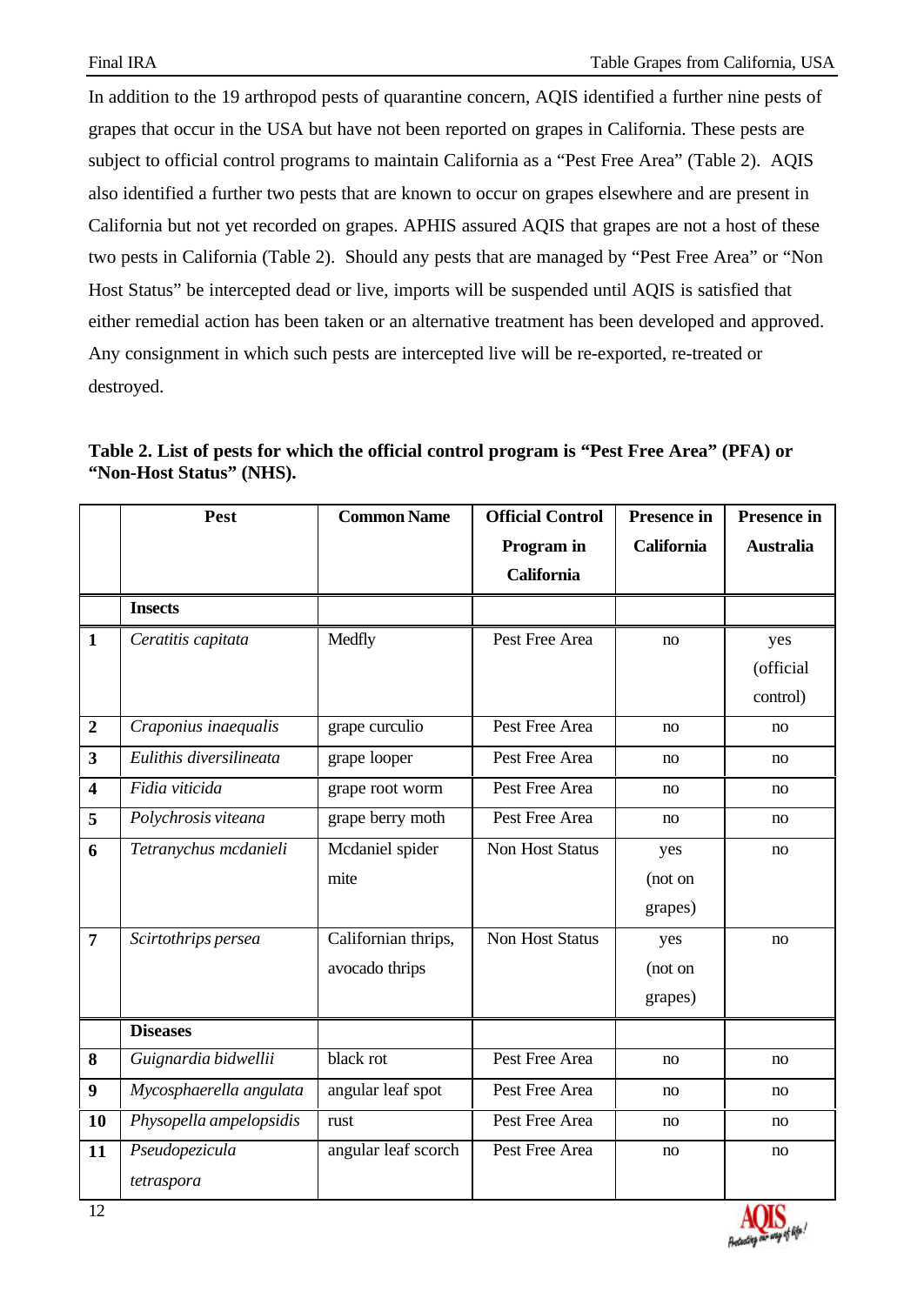AQIS has determined that grape shipments must undergo mandatory off-shore treatment with sulfur dioxide plus carbon dioxide to reduce the risk of introduction of the black widow spider, *Lactrodectus mactans*. This spider is a regulated non-plant pest in Australia because of its potential to adversely affect human health.

#### **Weed Risk Assessment**

AQIS identified 17 weeds that are known to occur in vineyards in California that are of quarantine concern to Australia. There are a total of 106 weed genera and species reported in California (Appendix 2). Of the weeds associated with vineyards *Amsinckia intermedia, Chloris virgata, Digitaria sanguinalis, Eriochloa gracilis, Erodium cicutarium, Euphorbia maculata, Gnaphalium* spp., *Lactuca serriola, Malva parviflora, Montia perfoliata, Salsola iberica* and *Sisymbrium irio* have not been recorded in Australia. *Amsinckia intermedia, Cenchrus* spp., *Eremocarpus setigerus*, *Solanum elaeagnifolium*, *Sorghum halepense*, and *Xanthium strumarium* are declared noxious weed species and are not permitted entry into Australia. AQIS believes that the risk of introducing weed seeds of these species to Australia in bunches of table grapes from California is minimal and that the risk can be managed by phytosanitary inspection. Should any of these weeds be intercepted, the consignment will be cleaned or treated. If no treatment is available the consignment will be reexported or destroyed.

#### **Environmental Impact Assessment**

AQIS considered the potential environmental impact of imports of table grapes from California in the draft IRA. AQIS is satisfied that importation of table grapes under the specified conditions will present negligible risk to the environment, and accordingly that the obligations arising from the Administrative Procedures made under the Environment Protection (Impact of Proposals) ACT 1974 and Part IIA of Schedule 1 of the Quarantine Amendment Bill 1998 have been met. The latter stipulates that a Director of Quarantine is required to seek the advice of the Environment Minister before making a decision which is likely to cause significant harm.

#### **Implementation**

AQIS will develop an arrangement protocol with APHIS, based on the phytosanitary import conditions, that details the phytosanitary procedures required for the importation of fresh table

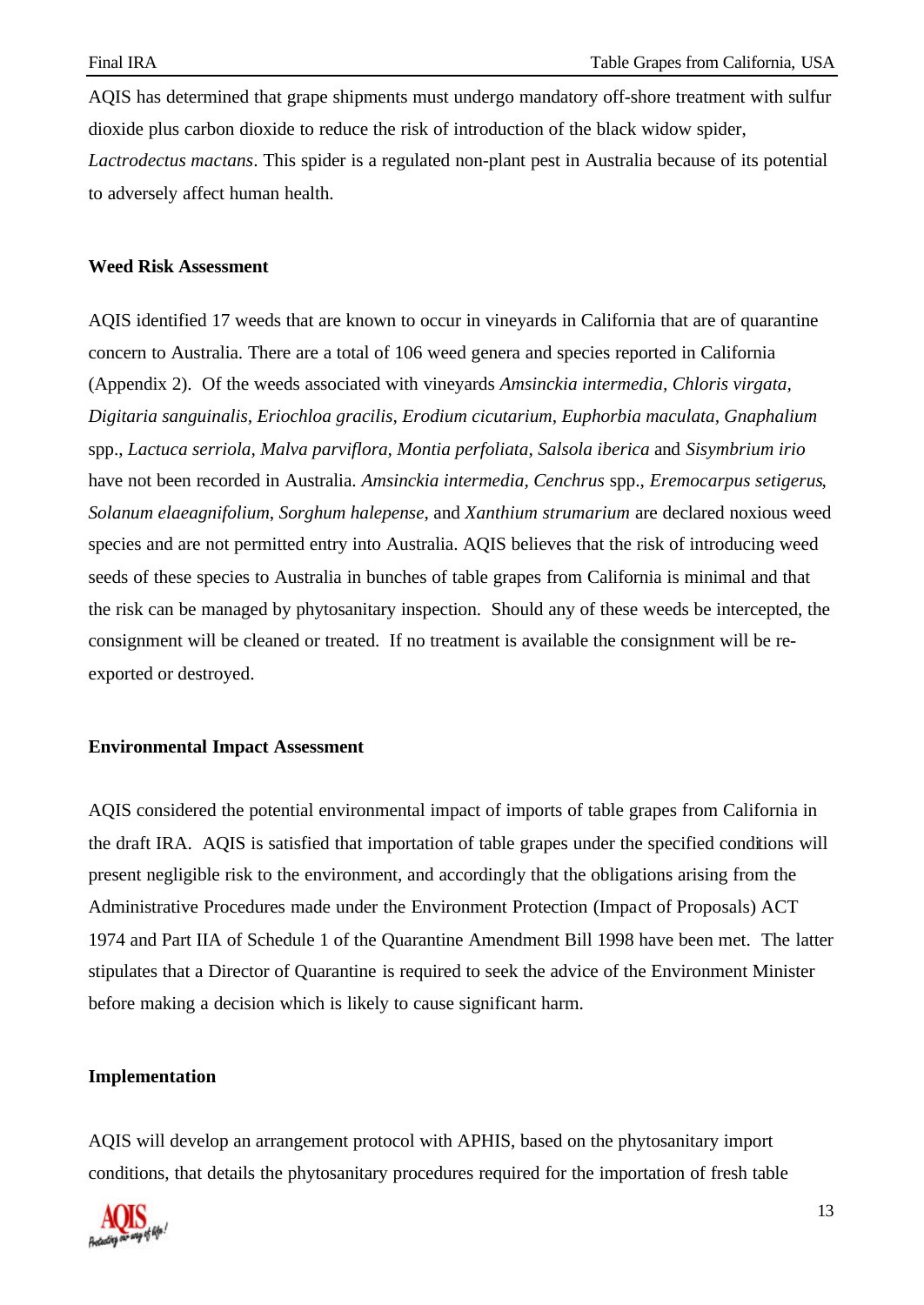grapes from California. The requirements of this protocol will be subjected to on-going monitoring and will be reviewed by AQIS at the end of the first year of trade.

# **6. STAKEHOLDER CONSULTATION**

AQIS circulated the draft IRA to 280 stakeholders and received 45 written responses comprising 24 responses from industry groups representing grape growers, one response from an individual grape grower, five from fruit wholesalers/exporters/importers, three from other fruit industry groups, six from Australian State or Territory Departments of Primary Industry/Agriculture, one from a State Department of Natural Resources and Environment, one from the South Pacific Trade Commission, and four from the USA – Paramount Export Company, Californian Table Grape Commission (CTGC), University of California and the US Department of Agriculture's Animal and Plant Health Inspection Service (APHIS). Seven of the respondents in their submissions requested confidentiality and therefore are not listed in Section 11 - List of Respondents.

In summary:

- Some respondents either supported or did not oppose the importation. Several of these respondents suggested modifications to the import conditions proposed in the draft IRA.
- Industry groups and a grower respondent opposed the importation on the grounds that the risk of exotic pests entering Australia and causing economic damage to the viticulture industry would be too great.
- Three arthropod pests: *Homalodisca coagulata* (glassy winged sharpshooter), *Planococcus ficus* (vine mealybug) and *Tetranychus mcdanieli* (Mcdaniel spider mite); and three fungal diseases: *Cylindrocarpon destructans* (black-foot disease), *Cylindrocarpon obtusisporum* (black-foot disease) and *Phaeoacremonium* sp. (young grape vine decline) were identified by the respondents as additional to those listed in the draft IRA. One insect species, *Euschistus conspersus* (consperse stink bug), was reassessed by AQIS to be of quarantine concern.
- The weed species of quarantine concern to Australia were revised and the list expanded to include additional species identified by respondents.
- The black widow spider (*Lactrodectus mactans*), although a non-plant pest was identified to be of sanitary (public health) concern.

14 The matters raised by the respondents are detailed in Section 10 - Issues Raised by Stakeholders in Response to AQIS draft IRA.

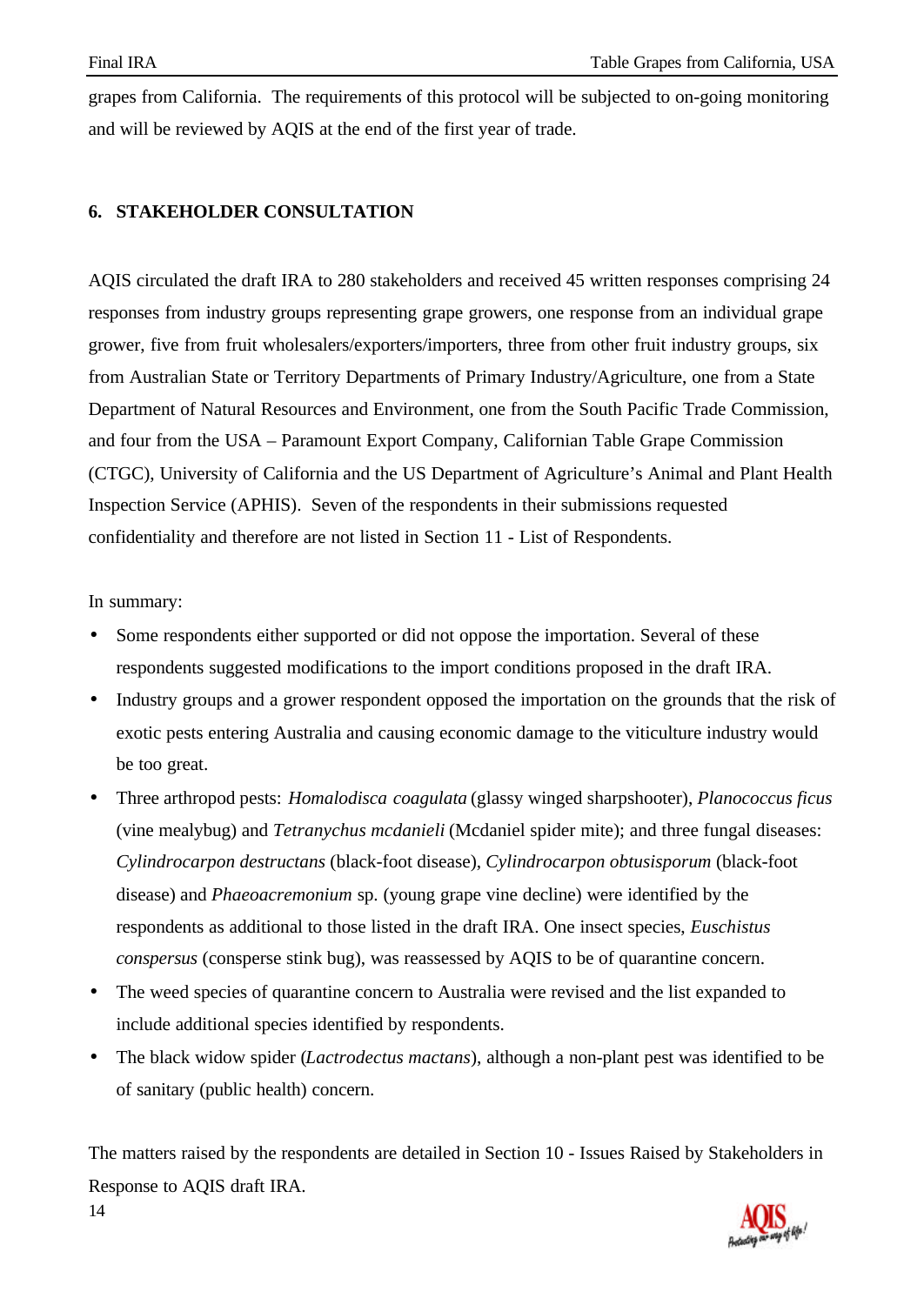# **7. VARIATIONS TO PHYTOSANITARY IMPORT REQUIREMENTS DETAILED IN THE DRAFT IRA**

AQIS has amended several conditions proposed in the draft IRA on the basis of further consideration of issues and in the light of technical comments received from stakeholders. The principal changes are:

- Registration of vineyards and fumigation centres (Option A) in California will be completed by APHIS before exports will be permitted, to enable traceback in the event of breaches of import conditions.
- Imports under Option B requiring mandatory on-arrival methyl bromide fumigation, are allowed through designated ports from June to September, which provides equivalent protection to Option A.
- The quarantine risk levels of 19 quarantine pests have been categorised into high (three), medium (four) and low (twelve) as outlined in section 5.2 Risk Management.
- Phytosanitary inspection, as opposed to methyl bromide fumigation, is considered sufficient to address the risk associated with low-risk quarantine pests.
- Mandatory methyl bromide disinfestation is determined to provide an appropriate level of protection against the introduction of medium- and high-risk quarantine pests.
- APHIS is to provide evidence to verify the maintenance of "Pest Free Area" and "Non-Host Status" of 11 potential pests that have not been reported on table grapes in California and which are of quarantine concern to Australia.
- Consignments must be free from trash.
- Consignments must be free from seeds of 17 specified weed species and genera that are of quarantine concern to Australia. Their absence in consignments is to be verified by preshipment phytosanitary inspection and on-arrival inspection.
- Treatment of all consignments with a mixture of sulfur dioxide and carbon dioxide is proposed to reduce the risk of introducing the black widow spider, *Lactrodectus mactans*.
- The Specific Commodity Understanding (SCU) document specified in the draft IRA will be substituted by a protocol that will be prepared in consultation with APHIS prior to the commencement of trade.

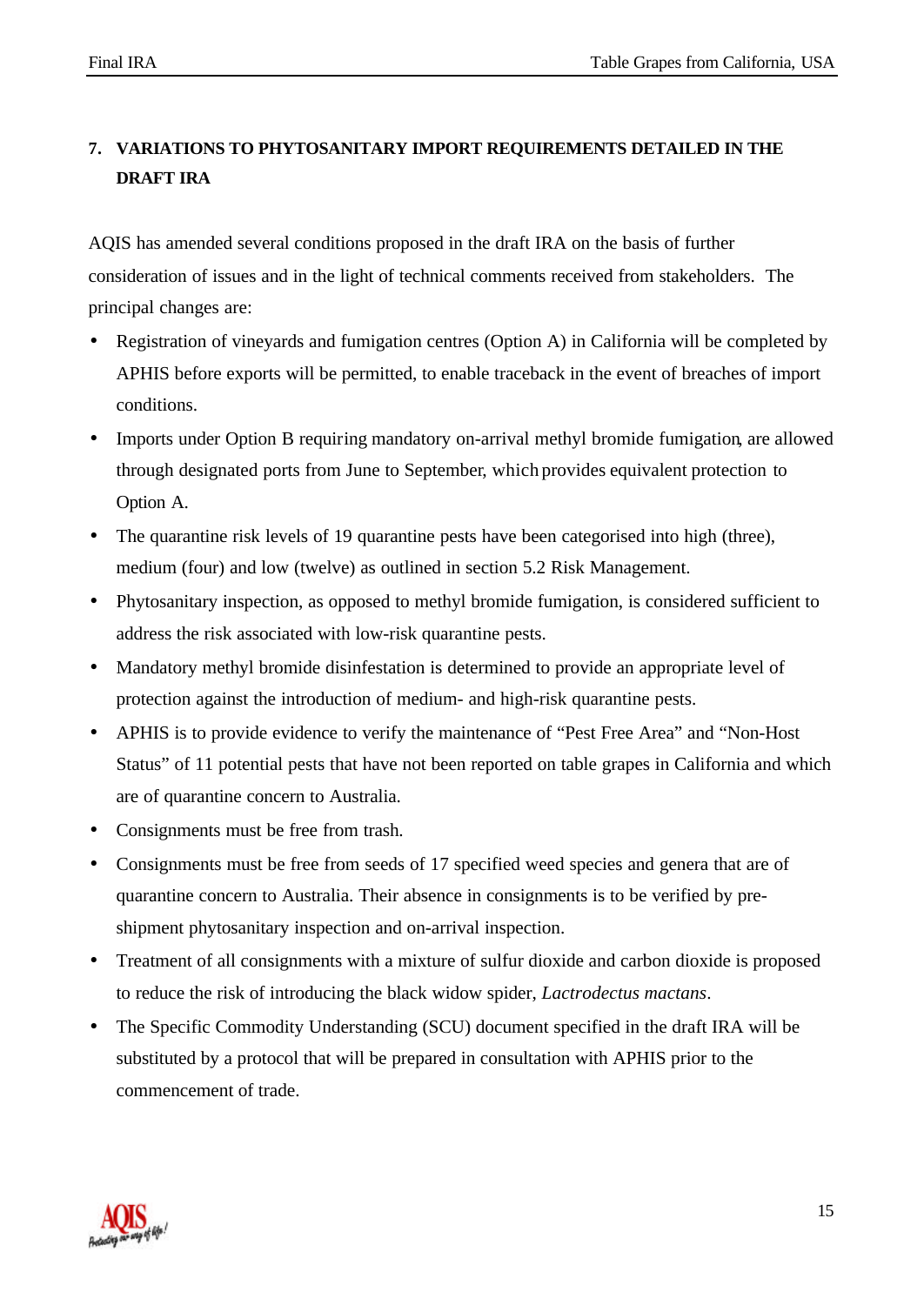# **8. BIOLOGICAL ASSESSMENT OF POTENTIAL QUARANTINE PESTS OF CONCERN TO AUSTRALIA**

Of the 152 arthropod species reported on grapes in USA, 113 species are reported to occur in California. Of these 113 species, 40 also occur in Australia. Of the 40 species, two insect pests (grape phylloxera and western flower thrips) are under official control in some states in Australia. However, one insect species (grape phylloxera) is not found on the fruit and is therefore not of concern for imported grapes. Of the 113 species present in California, 19 are of quarantine concern as they do not occur in Australia or are under official control in some states in Australia; can cause economic damage; and have been determined to be present in the fruit importation pathway. The pathway herein refers to any means that allows the entry or spread of a pest (FAO, 1995).

There are 120 micro-organisms (fungi, bacteria, nematodes, viruses etc.) reported on grapes in USA, of which 88 have been reported to occur in California. Of these, 66 also occur in Australia. None of the 120 micro-organisms are of quarantine concern as they are not on the fruit importation pathway.

Table 3 presents the assessment of the quarantine status of pests (excluding weeds) associated with table grapes in California. The table does not include ectoparasitoids, endoparasitoids and social insects that are not deemed as direct pests of grapes in California. The 17 weed species and genera of quarantine concern have been discussed separately under 5.3 Weed Risk Assessment.

| Table 3. Pests associated with table grapes in California: assessment of quarantine status and |
|------------------------------------------------------------------------------------------------|
| phytosanitary requirements <sup>4</sup>                                                        |

| <b>Species</b>              |                   | Common Name               | <b>USA</b> | Present in<br>California | Present in<br>Australia | Australian<br><b>Ouarantine</b><br><b>Status</b> | Present on<br>Pathway | Phytosanitary<br>Requirements |  |  |
|-----------------------------|-------------------|---------------------------|------------|--------------------------|-------------------------|--------------------------------------------------|-----------------------|-------------------------------|--|--|
| <b>Arthropods (Insects)</b> |                   |                           |            |                          |                         |                                                  |                       |                               |  |  |
|                             | Acia lineatifrons | leafhopper                | yes        | no                       | no                      | quarantine                                       | no                    |                               |  |  |
| $\mathcal{L}$               | Agrotis ipsilon   | greasy (black)<br>cutworm | yes        | yes                      | yes                     | non-<br>quarantine                               | no                    |                               |  |  |

\_\_\_\_\_\_\_\_\_\_\_\_\_\_\_\_\_\_\_\_\_\_\_\_ <sup>4</sup> Data on the presence of pests in USA and California were obtained from relevant scientific publications and personal communication with scientific experts as documented in the Pest Risk Analysis (PRA) and draft IRA papers.

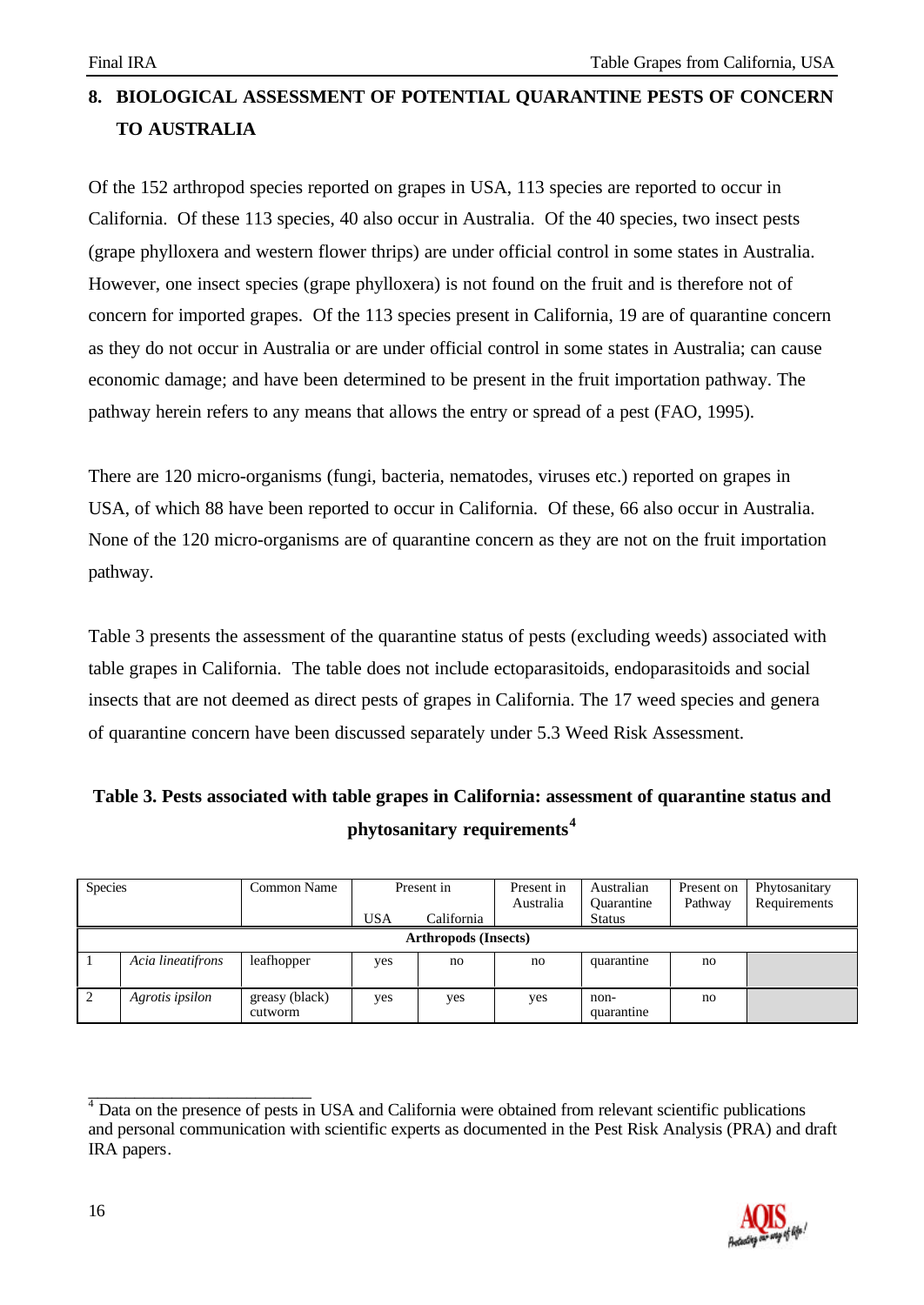| Species         |                                    | <b>Common Name</b>                                             |            | Present in | Present in                   | Australian                  | Present on    | Phytosanitary                               |
|-----------------|------------------------------------|----------------------------------------------------------------|------------|------------|------------------------------|-----------------------------|---------------|---------------------------------------------|
|                 |                                    |                                                                | <b>USA</b> | California | Australia                    | Quarantine<br><b>Status</b> | Pathway       | Requirements                                |
| 3               | Aleurocanthus                      | citrus black fly;                                              | yes        | no         | no                           | quarantine                  | no            |                                             |
|                 | woglumi                            | blue grey fly;<br>citrus spring<br>white fly                   |            |            |                              |                             |               |                                             |
| 4               | Altica<br>ampelophaga              | flea beetle                                                    | yes        | no         | no                           | quarantine                  | no            |                                             |
| 5               | Altica chalybea                    | grape flea beetle                                              | yes        | yes        | no                           | quarantine                  | no            |                                             |
| 6               | Altica torguata                    | grape vine flea<br>beetle<br>(leaf beetle)                     | yes        | yes        | no                           | quarantine                  | no            |                                             |
| 7               | <b>Amanthes</b><br>c-nigrum        | spotted<br>cutworm                                             | yes        | yes        | no                           | quarantine                  | no            |                                             |
| $\,8\,$         | Ampeloglypter<br>ater              | grape cane<br>girdler                                          | yes        | yes        | no                           | quarantine                  | no            |                                             |
| $\overline{9}$  | Ampeloglypter<br>sesostris         | grape cane<br>gallmaker                                        | yes        | yes        | $\rm{no}$                    | quarantine                  | no            |                                             |
| 10              | <b>Amyelois</b><br>transitella     | navel<br>orangeworm                                            | yes        | yes        | no                           | quarantine                  | yes<br>(low)  | inspection                                  |
| 11              | Aonidiella<br>aurantii             | California red<br>scale                                        | yes        | yes        | yes                          | non-<br>quarantine          | no            |                                             |
| $12\,$          | Aphis fabae<br>(syn. A. citricola) | aphid                                                          | yes        | yes        | no                           | quarantine                  | no            |                                             |
| 13              | Aphis gossipyii                    | cotton aphid                                                   | yes        | yes        | yes                          | non-<br>quarantine          | no            |                                             |
| 14              | Aphis illinoisensis                | grape vine aphid                                               | yes        | no         | no                           | quarantine                  | no            |                                             |
| 15              | Arboridia adanae                   | grape<br>leafhopper                                            | yes        | no         | no                           | quarantine                  | no            |                                             |
| 16              | Arboridia apicalis                 | grape<br>leafhopper                                            | yes        | no         | no                           | quarantine                  | no            |                                             |
| 17              | Argyrotaenia<br>citrana            | orange tortrix                                                 | yes        | yes        | no                           | quarantine                  | yes<br>(high) | methyl bromide<br>fumigation,<br>inspection |
| $18\,$          | Argyrotaenia<br>velutinana         | red-banded leaf<br>roller                                      | yes        | no         | no                           | quarantine                  | no            |                                             |
| $\overline{19}$ | Asterolecanium<br>pustulans        | pustule scale,<br>oleander pit<br>scale, akee<br>fringed scale | yes        | yes        | no                           | quarantine                  | no            |                                             |
| $20\,$          | Aspidiotus nerii                   | oleander scale                                                 | yes        | yes        | yes                          | non-<br>quarantine          | no            |                                             |
| 21              | Blapstinus sp.                     | darkling ground<br>beetle                                      | yes        | yes        | no                           | quarantine                  | no            |                                             |
| 22              | <b>Bromius</b> obscurus            | western grape<br>root worm                                     | yes        | yes        | no                           | quarantine                  | no            |                                             |
| 23              | Cadra figulilella                  | raisin moth                                                    | yes        | yes        | yes                          | non-<br>quarantine          | no            |                                             |
| 24              | Caliothrips<br>fasciatus           | bean thrips                                                    | yes        | yes        | no                           | quarantine                  | yes<br>(low)  | inspection                                  |
| $\overline{25}$ | Carnocephala<br>fulgida            | leafhopper                                                     | yes        | no         | no                           | quarantine                  | no            |                                             |
| 26              | Carpophilus sp.                    | dried fruit beetle                                             | yes        | no         | yes                          | non-<br>quarantine          | no            |                                             |
| 27              | Cerasphorus<br>albofasciatus       | grape trunk<br>borer                                           | yes        | no         | no                           | quarantine                  | no            |                                             |
| 28              | Ceratitis capitata                 | Mediterranean<br>fruit fly                                     | yes        | no         | yes<br>(official<br>control) | quarantine                  | no            |                                             |
| 29              | Ceresa bubalus                     | leafhopper                                                     | yes        | no         | no                           | quarantine                  | no            |                                             |

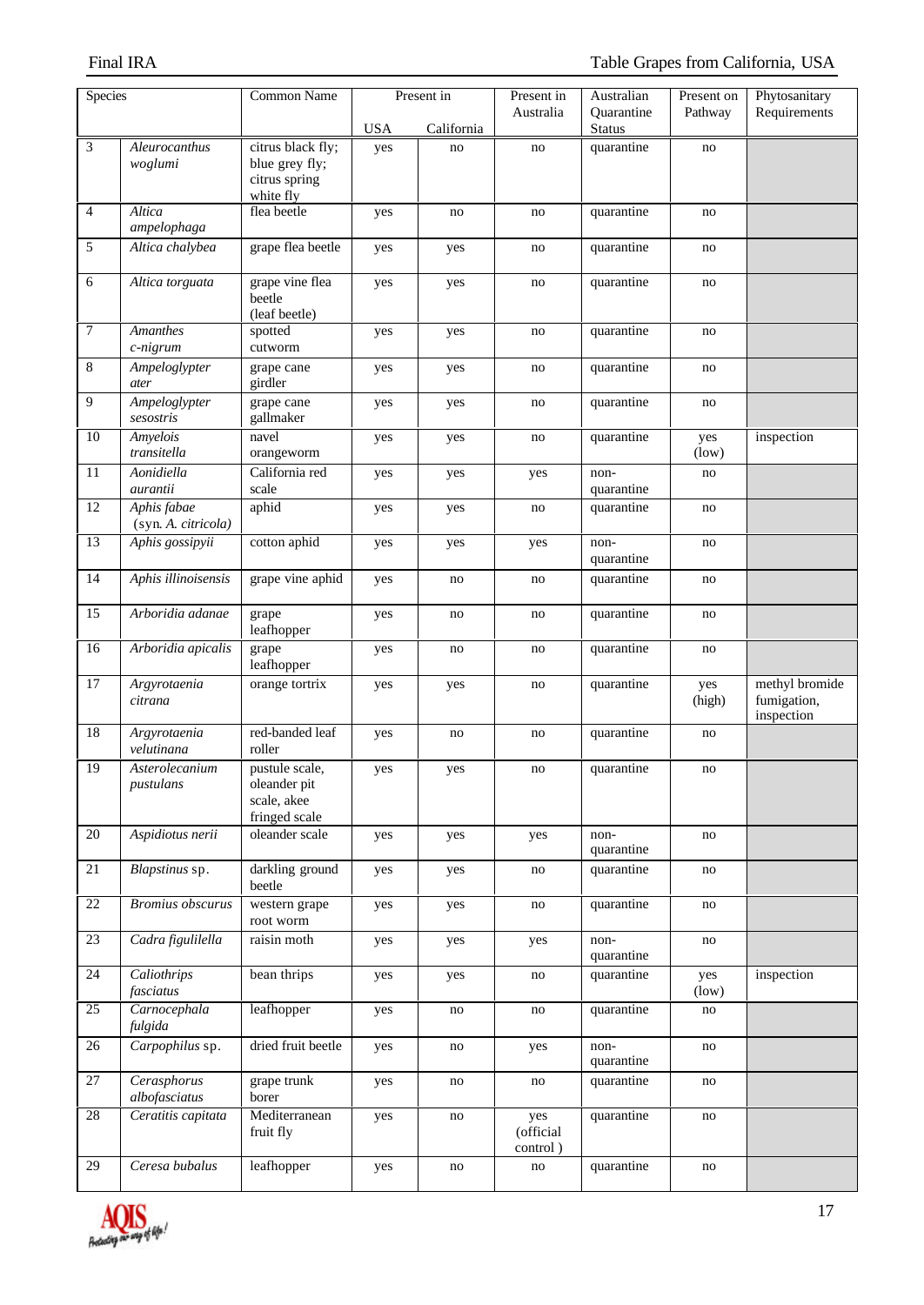| Species         |                                 | <b>Common Name</b>                              |            | Present in | Present in | Australian                  | Present on   | Phytosanitary |
|-----------------|---------------------------------|-------------------------------------------------|------------|------------|------------|-----------------------------|--------------|---------------|
|                 |                                 |                                                 | <b>USA</b> | California | Australia  | Quarantine<br><b>Status</b> | Pathway      | Requirements  |
| 30              | Chrysomphalus                   | Florida red scale                               | yes        | yes        | yes        | non-                        | no           |               |
|                 | aonidum                         |                                                 |            |            |            | quarantine                  |              |               |
| $\overline{31}$ | Cicada<br>septemdecim           | periodical<br>cicada                            | yes        | yes        | no         | quarantine                  | no           |               |
| 32              | Cicadella viridis               | green<br>leafhopper                             | yes        | no         | no         | quarantine                  | no           |               |
| 33              | Coccus<br>hesperidum            | soft brown scale                                | yes        | yes        | yes        | non-<br>quarantine          | no           |               |
| 34              | Collaspis brunnea               | grape colaspis<br>beetle                        | yes        | no         | no         | quarantine                  | no           |               |
| 35              | Coniontis<br>parviceps          | dark brown<br>beetle                            | yes        | yes        | no         | quarantine                  | no           |               |
| 36              | Conoderus sp.                   | wire worm<br>clickbeetle                        | yes        | yes        | yes        | non-<br>quarantine          | no           |               |
| $\overline{37}$ | Contarina sp.                   | grape flower<br>midges                          | yes        | no         | no         | quarantine                  | no           |               |
| 38              | Craponius<br>inaequalis         | grape curculio                                  | yes        | no         | no         | quarantine                  | no           |               |
| 39              | Desmia funeralis                | grape<br>leaf-folder                            | yes        | yes        | no         | quarantine                  | yes<br>(low) | inspection    |
| 40              | Diaspidiotus uvae               | grape scale                                     | yes        | yes        | no         | quarantine                  | no           |               |
| 41              | Draeculacephala<br>minerva      | green<br>sharpshooter                           | yes        | yes        | no         | quarantine                  | no           |               |
| 42              | <b>Drepanothrips</b><br>reuteri | eastern flower<br>thrips (grape<br>vine thrips) | yes        | yes        | no         | quarantine                  | yes<br>(low) | inspection    |
| 43              | Drosophila<br>melanogaster      | vinegar fly                                     | yes        | yes        | yes        | non-<br>quarantine          | no           |               |
| 44              | Empoasca fabae                  | potato<br>leafhopper                            | yes        | yes        | no         | quarantine                  | no           |               |
| 45              | Empoasca<br>punjabensis         | leafhopper                                      | yes        | no         | no         | quarantine                  | no           |               |
| 46              | Empoasca vitis                  | grape<br>leafhopper                             | yes        | no         | no         | quarantine                  | no           |               |
| 47              | Erythraspides<br>vitis          | grape sawfly                                    | yes        | no         | no         | quarantine                  | no           |               |
| 48              | Erythroneura<br>calycula        | eastern grape<br>leafhopper                     | yes        | no         | $\rm{no}$  | quarantine                  | no           |               |
| 49              | Erythroneura<br>coloradensis    | eastern grape<br>leafhopper                     | yes        | no         | no         | quarantine                  | no           |               |
| 50              | Erythroneura<br>comes           | eastern grape<br>leafhopper                     | yes        | yes        | no         | quarantine                  | no           |               |
| 51              | Erythroneura<br>elegantula      | western grape<br>leafhopper                     | yes        | yes        | no         | quarantine                  | no           |               |
| 52              | Erythroneura<br>maculator       | three-banded<br>grape<br>leafhopper             | yes        | no         | no         | quarantine                  | no           |               |
| 53              | Erythroneura<br>tricincta       | three-banded<br>grape<br>leafhopper             | yes        | no         | no         | quarantine                  | no           |               |
| 54              | Erythroneura<br>variabilis      | variegated<br>eastern grape<br>leafhopper       | yes        | yes        | no         | quarantine                  | no           |               |
| 55              | Erythroneura<br>vitifex         | leafhopper                                      | yes        | no         | no         | quarantine                  | no           |               |
| 56              | Erythroneura vitis              | leafhopper                                      | yes        | no         | no         | quarantine                  | no           |               |
| 57              | Erythroneura<br>vulerata        | leafhopper                                      | yes        | no         | no         | quarantine                  | no           |               |

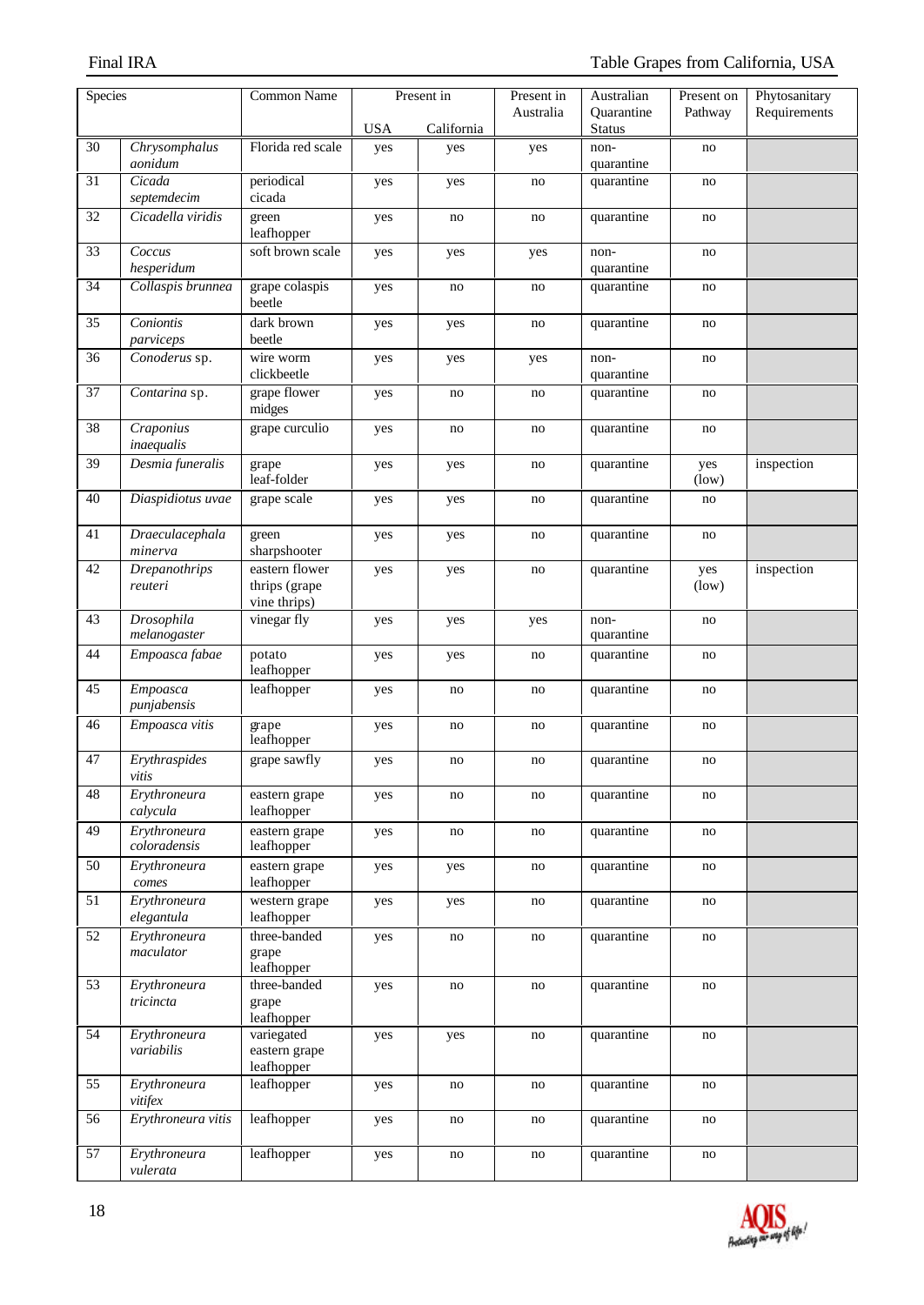| Species         |                               | <b>Common Name</b>                        |            | Present in | Present in                                | Australian         | Present on      | Phytosanitary                               |
|-----------------|-------------------------------|-------------------------------------------|------------|------------|-------------------------------------------|--------------------|-----------------|---------------------------------------------|
|                 |                               |                                           |            |            | Australia                                 | Quarantine         | Pathway         | Requirements                                |
|                 |                               |                                           | <b>USA</b> | California |                                           | <b>Status</b>      |                 |                                             |
| 58              | Erythroneura<br>ziczac        | leafhopper                                | yes        | no         | no                                        | quarantine         | no              |                                             |
| 59              | Estigmene acrea               | salt marsh<br>caterpillar                 | yes        | yes        | no                                        | quarantine         | yes<br>(low)    | inspection                                  |
| 60              | Eulithis<br>diversilineata    | grape vine<br>looper                      | yes        | no         | no                                        | quarantine         | no              |                                             |
| 61              | Euschistus<br>conspersus      | consperse stink<br>bug                    | yes        | yes        | no                                        | quarantine         | yes<br>(low)    | inspection                                  |
| 62              | Eumorpha<br>achemon           | achemon sphinx<br>moth                    | yes        | yes        | no                                        | quarantine         | no              |                                             |
| 63              | Euxoa messoria                | dark-sided<br>cutworm                     | yes        | yes        | no                                        | quarantine         | no              |                                             |
| 64              | Evoxysoma vitis               | grape seed<br>chalcid                     | yes        | no         | no                                        | quarantine         | no              |                                             |
| 65              | Fidia viticida                | grape root worm                           | yes        | no         | no                                        | quarantine         | no              |                                             |
| 66              | Forficula<br>auricularia      | European<br>earwig                        | yes        | yes        | yes                                       | non-<br>quarantine | no              |                                             |
| 67              | Frankliniella<br>minuta       | minute flower<br>thrips                   | yes        | yes        | no                                        | quarantine         | yes<br>(low)    | inspection                                  |
| 68              | Frankliniella<br>occidentalis | western flower<br>thrips                  | yes        | yes        | yes<br>(official<br>control:<br>VIC; TAS) | quarantine         | yes<br>(low)    | inspection                                  |
| 69              | Frankliniella<br>tritici      | eastern flower<br>thrips                  | yes        | yes        | no                                        | quarantine         | no              |                                             |
| 70              | Glyptoscelis<br>squamulata    | grape bud beetle                          | yes        | yes        | no                                        | quarantine         | no              |                                             |
| 71              | Graphocephala<br>atropunctata | blue-green<br>sharpshooter                | yes        | yes        | no                                        | quarantine         | no              |                                             |
| $72\,$          | Harrisina<br>americana        | grape-leaf<br>skeletonizer                | yes        | no         | no                                        | quarantine         | no              |                                             |
| 73              | Harrisina<br><b>brillians</b> | western grape-<br>leaf skeletonizer       | yes        | yes        | no                                        | quarantine         | yes<br>(low)    | inspection                                  |
| 74              | Hemiberlesia<br>rapax         | greedy scale                              | yes        | yes        | yes                                       | non-<br>quarantine | no              |                                             |
| $75\,$          | Henosepilachna<br>dorycae     | lady bird beetle                          | yes        | yes        | no                                        | non-<br>quarantine | no              |                                             |
| 76              | Heterotermes<br>aureus        | subterranean<br>termite                   | yes        | yes        | no                                        | quarantine         | no              |                                             |
| $\overline{77}$ | Hoplia callipyge              | hoplia beetle                             | yes        | yes        | yes                                       | non-<br>quarantine | no              |                                             |
| 78              | Homalodisca<br>coagulata      | glassy-winged<br>sharpshooter             | yes        | yes        | no                                        | quarantine         | yes<br>(medium) | methyl bromide<br>fumigation,<br>inspection |
| 79              | Hyles lineata                 | white-lined<br>sphinx moth                | yes        | yes        | yes                                       | non-<br>quarantine | no              |                                             |
| 80              | Hyphantria cunea              | American white<br>moth (full web<br>worm) | yes        | yes        | no                                        | quarantine         | no              |                                             |
| $81\,$          | Icerya purchasi               | cottony cushion<br>scale                  | yes        | yes        | yes                                       | non-<br>quarantine | no              |                                             |
| 82              | <i>Incisitermes</i><br>minor  | western<br>drywood termite                | yes        | yes        | no                                        | quarantine         | no              |                                             |
| 83              | <b>Iridomyrmex</b><br>humilis | Argentine ant                             | yes        | yes        | yes                                       | non-<br>quarantine | no              |                                             |
| 84              | Jacobiasca lybica             | leafhopper                                | yes        | no         | no                                        | quarantine         | no              |                                             |
| 85              | Lasioptera vitis              | grape tomato<br>gall midge                | yes        | no         | no                                        | quarantine         | no              |                                             |

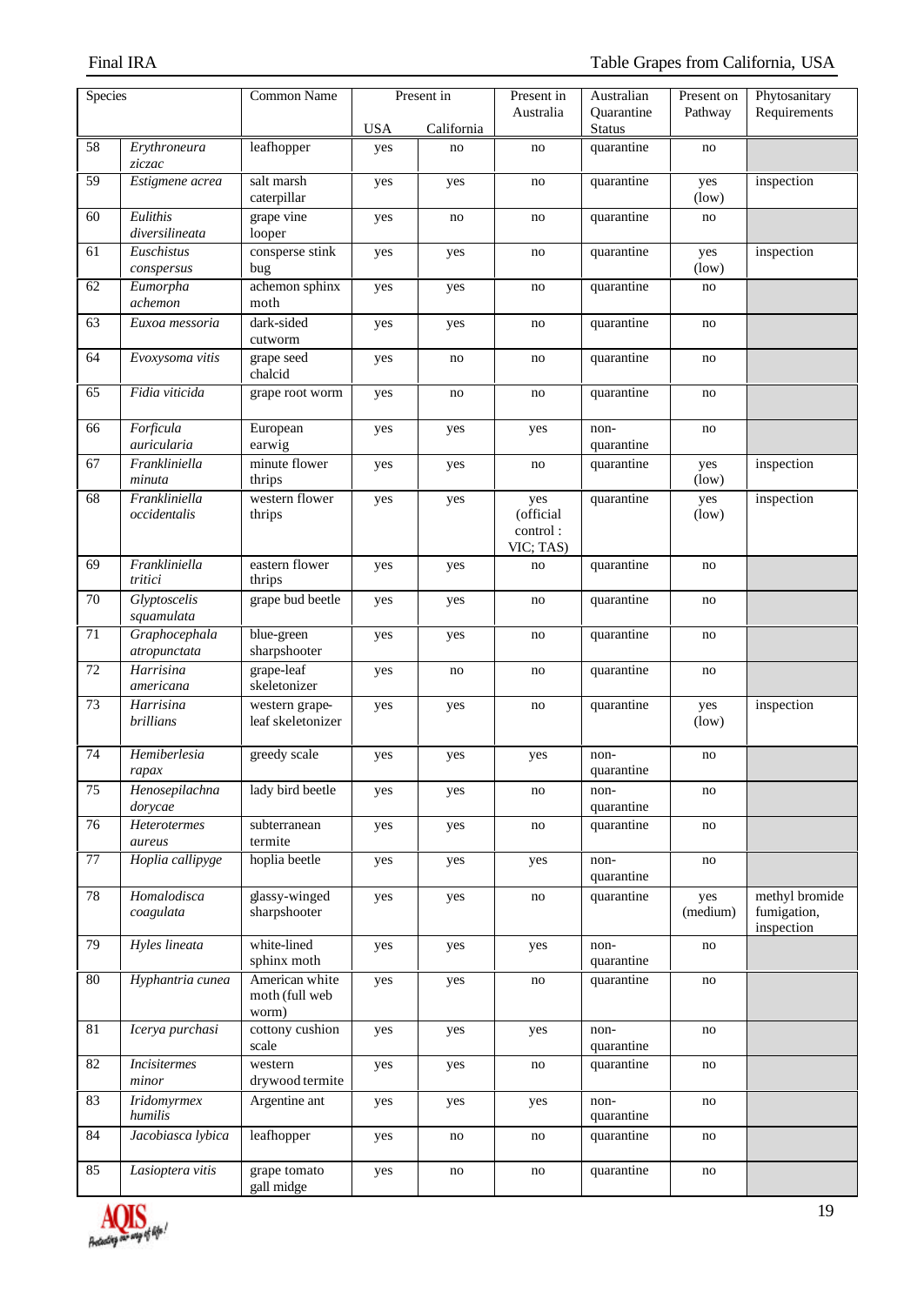| Species |                                    | <b>Common Name</b>                              |            | Present in | Present in | Australian                  | Present on    | Phytosanitary                               |
|---------|------------------------------------|-------------------------------------------------|------------|------------|------------|-----------------------------|---------------|---------------------------------------------|
|         |                                    |                                                 | <b>USA</b> | California | Australia  | Quarantine<br><b>Status</b> | Pathway       | Requirements                                |
| 86      | Lecanium corni                     | European fruit<br>lecanium scale                | yes        | yes        | no         | quarantine                  | no            |                                             |
| 87      | Lepidosaphes<br>ulmi               | oyster shell<br>scale                           | yes        | yes        | yes        | non-<br>quarantine          | no            |                                             |
| 88      | Limonius canus                     | click beetle<br>(Pacific coast<br>wireworm)     | yes        | yes        | no         | quarantine                  | no            |                                             |
| 89      | Maconellicoccus<br>hirsutus        | pink hibiscus<br>mealy bug                      | yes        | yes        | yes        | non<br>quarantine           | yes           |                                             |
| 90      | Macrodactylus<br>subspinosus       | rose chafer                                     | yes        | no         | no         | quarantine                  | no            |                                             |
| 91      | <b>Margarodes</b><br>meridionalis  | ground pearls                                   | yes        | yes        | no         | quarantine                  | no            |                                             |
| 92      | Melalqus<br>confertus              | branch & twig<br>borer                          | yes        | yes        | no         | quarantine                  | no            |                                             |
| 93      | Melanoplus<br>devastator           | devastating<br>grasshopper                      | yes        | yes        | no         | quarantine                  | no            |                                             |
| 94      | Metoponium<br>abnorm               | black beetle                                    | yes        | yes        | no         | quarantine                  | no            |                                             |
| 95      | Myzus persicae                     | green peach<br>aphid                            | yes        | yes        | yes        | non-<br>quarantine          | no            |                                             |
| 96      | Nysius raphanus                    | false chinch bug                                | yes        | yes        | no         | quarantine                  | no            |                                             |
| 97      | Oedaleonotus<br>enigma             | valley<br>grasshopper                           | yes        | yes        | no         | quarantine                  | no            |                                             |
| 98      | Orthodes rufula                    | brassy cutworm                                  | yes        | yes        | no         | quarantine                  | no            |                                             |
| 99      | Oryzaephilus<br>surinamensis       | saw-toothed<br>grain beetle                     | yes        | yes        | yes        | non-<br>quarantine          | no            |                                             |
| 100     | Otiorhynchus<br>cribricollis       | apple weevil                                    | yes        | yes        | yes        | non-<br>quarantine          | no            |                                             |
| 101     | <b>Otiorhynchus</b><br>sulcatus    | black vine<br>weevil                            | yes        | yes        | yes        | non-<br>quarantine          | no            |                                             |
| 102     | Paracotalpa<br>ursina              | little bear beetle                              | yes        | yes        | no         | quarantine                  | no            |                                             |
| 103     | Paraneotermes<br>simplicicornis    | desert<br>dampwood<br>termite                   | yes        | yes        | no         | quarantine                  | no            |                                             |
| 104     | Parlatoria oleae                   | olive scale                                     | yes        | yes        | yes        | non-<br>quarantine          | no            |                                             |
| 105     | Parthenolecanium<br>$\emph{corni}$ | European fruit<br>lecanium scale                | yes        | yes        | no         | quarantine                  | no            |                                             |
| 106     | Parthenolecanium<br>persicae       | European peach<br>scale<br>(grapevine<br>scale) | yes        | yes        | yes        | non-<br>quarantine          | yes           |                                             |
| 107     | Parthenolecanium<br>pruinosum      | frosted scale                                   | yes        | yes        | yes        | non-<br>quarantine          | no            |                                             |
| 108     | Pelidnota<br>punctata              | grapevine beetle                                | yes        | no         | no         | quarantine                  | no            |                                             |
| 109     | Peridroma saucia                   | variegated<br>cutworm                           | yes        | yes        | no         | quarantine                  | no            |                                             |
| 110     | Planococcus ficus                  | vine mealybug                                   | yes        | yes        | no         | quarantine                  | yes<br>(high) | methyl bromide<br>fumigation,<br>inspection |
| 111     | Platynota stultana                 | omnivorous leaf<br>roller                       | yes        | yes        | no         | quarantine                  | yes<br>(high) | methyl bromide<br>fumigation,<br>inspection |

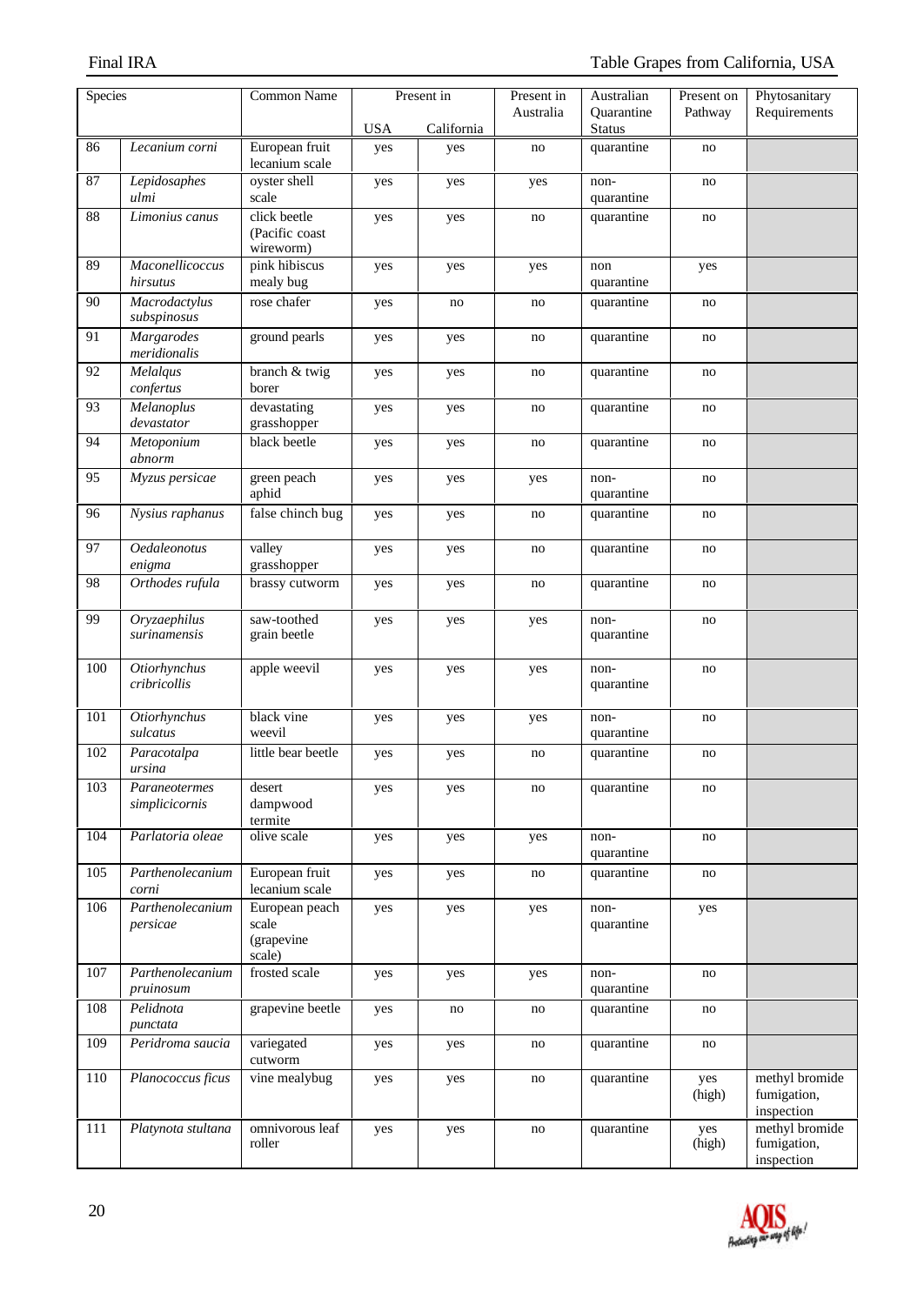| Species |                                     | <b>Common Name</b>               | Present in |            | Present in              | Australian                  | Present on      | Phytosanitary                 |
|---------|-------------------------------------|----------------------------------|------------|------------|-------------------------|-----------------------------|-----------------|-------------------------------|
|         |                                     |                                  |            |            | Australia               | Quarantine                  | Pathway         | Requirements                  |
| 112     | Platypedia minor                    | minor cicada                     | <b>USA</b> | California |                         | <b>Status</b><br>quarantine |                 |                               |
|         |                                     |                                  | yes        | yes        | no                      |                             | no              |                               |
| 113     | Plodia<br>interpunctella            | Indian meal<br>moth              | yes        | yes        | yes                     | non-<br>quarantine          | no              |                               |
| 114     | Polychrosis                         | grape berry                      | yes        | no         | no                      | quarantine                  | no              |                               |
|         | viteana                             | moth                             |            |            |                         |                             |                 |                               |
|         | (Syn: Endopisa<br>viteana)          | (American vine<br>moth)          |            |            |                         |                             |                 |                               |
| 115     | Popilia japonica                    | Japanese beetle                  | yes        | no         | no                      | quarantine                  | no              |                               |
| 116     | Pseudococcus<br>affinis             | obscure<br>mealybug              | yes        | yes        | yes                     | non-<br>quarantine          | yes             |                               |
| 117     | Pseudococcus                        | citrophilus                      | yes        | yes        | yes                     | non-                        | yes             |                               |
|         | calceolariae                        | mealybug                         |            |            |                         | quarantine                  |                 |                               |
| 118     | Pseudococcus                        | long-tailed                      | yes        | yes        | yes                     | non-                        | yes             |                               |
|         | longispinus                         | mealybug                         |            |            |                         | quarantine                  |                 |                               |
| 119     | Pseudococcus<br>maritimus           | grapevine<br>mealybug            | yes        | yes        | no                      | quarantine                  | yes<br>(medium) | methyl bromide<br>fumigation, |
|         |                                     |                                  |            |            |                         |                             |                 | inspection                    |
| 120     | Pulvinaria<br>innumerablis          | cottony maple<br>scale           | yes        | yes        | no                      | quarantine                  | no              |                               |
| 121     | Pulvinaria vitis                    | cottony maple<br>scale           | yes        | yes        | no                      | quarantine                  | no              |                               |
| 122     | Quadraspidiotus<br>juglansregiae    | walnut scale                     | yes        | yes        | no                      | quarantine                  | no              |                               |
| 123     | Quadraspidiotus                     | San Jose scale                   | yes        | yes        | yes                     | non-                        | no              |                               |
|         | perniciosus                         |                                  |            |            | (official               | quarantine                  |                 |                               |
|         |                                     |                                  |            |            | control in<br>Tasmania) |                             |                 |                               |
| 124     | Reticulitermes                      | western                          | yes        | yes        | no                      | quarantine                  | no              |                               |
|         | hesperus                            | subterranean                     |            |            |                         |                             |                 |                               |
| 125     | Rhizoecus falcifer                  | termite<br>ground root           |            |            | no                      | quarantine                  |                 |                               |
|         |                                     | mealybug                         | yes        | yes        |                         |                             | no              |                               |
| 126     | Rhizoecus<br>kondonis               | ground root<br>mealybug          | yes        | yes        | no                      | quarantine                  | no              |                               |
| 127     | Saissetia oleae                     | black scale                      | yes        | yes        | yes                     | non-<br>quarantine          | no              |                               |
| 128     | Scaphoideus spp.                    | leafhopper                       | yes        | yes        | no                      | quarantine                  | no              |                               |
|         |                                     |                                  |            |            |                         |                             |                 |                               |
| 129     | Schistocerca<br>alutacea shoshone   | green valley<br>grasshopper      | yes        | yes        | no                      | quarantine                  | no              |                               |
| 130     | Schistocerca<br>nitens nitens       | vagrant<br>grasshopper           | yes        | yes        | no                      | quarantine                  | no              |                               |
| 131     | Scirtothrips citri                  | California citrus<br>thrips      | yes        | yes        | no                      | quarantine                  | yes<br>(low)    | inspection                    |
| 132     | Solenopsis xyloni                   | California fire<br>ant           | yes        | yes        | no                      | quarantine                  | no              |                               |
| 133     | Spodoptera<br>exigua                | beet (lesser)<br>army worm       | yes        | yes        | yes                     | non-<br>quarantine          | no              |                               |
| 134     | Spodoptera                          | western yellow                   | yes        | yes        | no                      | quarantine                  | no              |                               |
|         | praefica                            | striped army<br>worm             |            |            |                         |                             |                 |                               |
| 135     | Spissistilus<br>festinus            | three-cornered<br>alfalfa hopper | yes        | yes        | no                      | quarantine                  | no              |                               |
| 136     | <b>Trialeurodes</b><br>vaporariorum | greenhouse<br>whitefly           | yes        | yes        | yes                     | non-<br>quarantine          | no              |                               |
| 137     | Trialeurodes                        | grape whitefly                   | yes        | yes        | no                      | quarantine                  | no              |                               |
|         | vittatus                            |                                  |            |            |                         |                             |                 |                               |

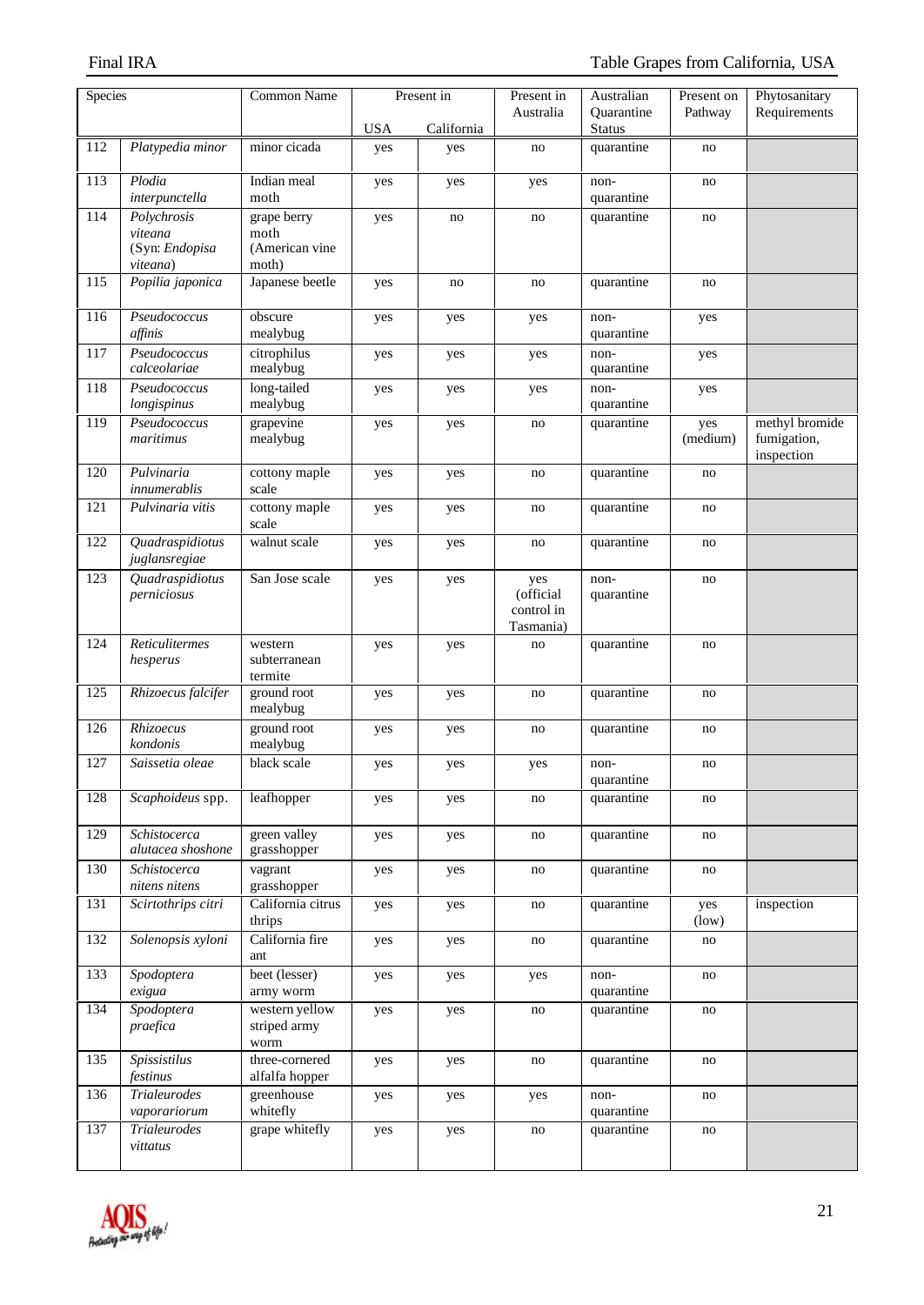| Species        |                                                                  | <b>Common Name</b>                                      | Present in |              | Present in                                       | Australian                                             | Present on      | Phytosanitary                               |  |  |  |
|----------------|------------------------------------------------------------------|---------------------------------------------------------|------------|--------------|--------------------------------------------------|--------------------------------------------------------|-----------------|---------------------------------------------|--|--|--|
|                |                                                                  |                                                         | <b>USA</b> | California   | Australia                                        | Quarantine<br><b>Status</b>                            | Pathway         | Requirements                                |  |  |  |
| 138            | Vitacea<br>polistiformis                                         | grape root borer                                        | yes        | yes          | no                                               | quarantine                                             | no              |                                             |  |  |  |
| 139            | Viteus vitifoliae                                                | grape<br>phylloxera<br>(cochineal scale,<br>vine louse) | yes        | yes          | yes<br>(official<br>control-<br>SA, VIC,<br>NSW) | quarantine                                             | no              |                                             |  |  |  |
| 140            | Zygnidia<br>artvinicus                                           | leafhopper                                              | yes        | no           | no                                               | quarantine                                             | no              |                                             |  |  |  |
|                | <b>Arthropods (Mites)</b>                                        |                                                         |            |              |                                                  |                                                        |                 |                                             |  |  |  |
| 141            | <b>Brevipalpus</b><br>californicus                               | bunch mite                                              | yes        | yes          | yes                                              | non-<br>quarantine                                     | yes             |                                             |  |  |  |
| 142            | <b>Brevipalpus lewisi</b>                                        | bunch mite,<br>citrus flat mite                         | yes        | yes          | yes                                              | non-<br>quarantine                                     | yes             |                                             |  |  |  |
| 143            | Calepitrimerus<br>vitis                                          | grape-leaf rust<br>mite                                 | yes        | yes          | yes                                              | non-<br>quarantine                                     | yes             |                                             |  |  |  |
| 144            | Colomerus vitis<br>strain a                                      | grape-leaf<br>blister mite                              | yes        | yes          | yes                                              | non-<br>quarantine                                     | yes             |                                             |  |  |  |
| 145            | Colomerus vitis<br>strain b                                      | grape-leaf bud<br>mite                                  | yes        | yes          | yes                                              | non-<br>quarantine                                     | yes             |                                             |  |  |  |
| 146            | Colomerus vitis<br>strain c                                      | grape-leaf bud<br>mite                                  | yes        | yes          | no                                               | quarantine                                             | yes<br>(medium) | methyl bromide<br>fumigation,<br>inspection |  |  |  |
| 147            | Eotetranychus<br>carpini borealis<br>(Syn:Tetranychus<br>flavus) | hornbeam mite                                           | yes        | yes          | no                                               | quarantine                                             | yes<br>(low)    | inspection                                  |  |  |  |
| 148            | Eotetranychus<br>willamettei                                     | Willamette<br>spider mite                               | yes        | yes          | no                                               | quarantine                                             | yes<br>(low)    | inspection                                  |  |  |  |
| 149            | Panonychus ulmi                                                  | European red<br>mite                                    | yes        | yes          | yes<br>(official<br>control in<br>WA)            | quarantine                                             | no              |                                             |  |  |  |
| 150            | Tetranychus<br>mcdanieli                                         | Mcdaniel spider<br>mite                                 | yes        | yes          | no                                               | quarantine                                             | no              |                                             |  |  |  |
| 151            | Tetranychus<br>pacificus                                         | Pacific spider<br>mite                                  | yes        | yes          | no                                               | quarantine                                             | yes<br>(medium) | methyl bromide<br>fumigation,<br>inspection |  |  |  |
| 152            | Tetranychus<br>urticae                                           | two-spotted<br>mite                                     | yes        | yes          | yes                                              | non-<br>quarantine                                     | yes             |                                             |  |  |  |
|                |                                                                  |                                                         |            | <b>FUNGI</b> |                                                  |                                                        |                 |                                             |  |  |  |
| $\mathbf{1}$   | Alternaria spp.                                                  | raisin mould,<br>bunch rot                              | yes        | yes          | yes                                              | non-<br>quarantine                                     | yes             |                                             |  |  |  |
| $\overline{2}$ | Alternaria tenuis                                                | grape rot                                               | yes        | yes          | yes                                              | non-<br>quarantine                                     | yes             |                                             |  |  |  |
| $\mathfrak{Z}$ | Anthostomella<br>pullulans                                       | brulure                                                 | yes        | yes          | yes                                              | non-<br>quarantine                                     | no              |                                             |  |  |  |
| $\overline{4}$ | Armillaria<br>mellea                                             | Armillaria or<br>shoe string root<br>rot                | yes        | yes          | yes                                              | non-<br>quarantine                                     | no              |                                             |  |  |  |
| $\sqrt{5}$     | Ascochyta spp.                                                   | bunch rot                                               | yes        | yes          | yes                                              | non-<br>quarantine                                     | yes             |                                             |  |  |  |
| 6              | Aspergillus<br>aculeatus                                         | bunch rot                                               | yes        | yes          | yes                                              | non-<br>quarantine                                     | yes             |                                             |  |  |  |
| $\overline{7}$ | <b>Aspergillus</b><br>niger                                      | bunch rot                                               | yes        | yes          | yes                                              | non-<br>quarantine                                     | yes             |                                             |  |  |  |
| $\,8\,$        | Asperisporium<br>minutulum                                       | leaf spot                                               | yes        | yes          | no                                               | quarantine<br>(occurs only<br>on Vitis<br>californica) | no              |                                             |  |  |  |

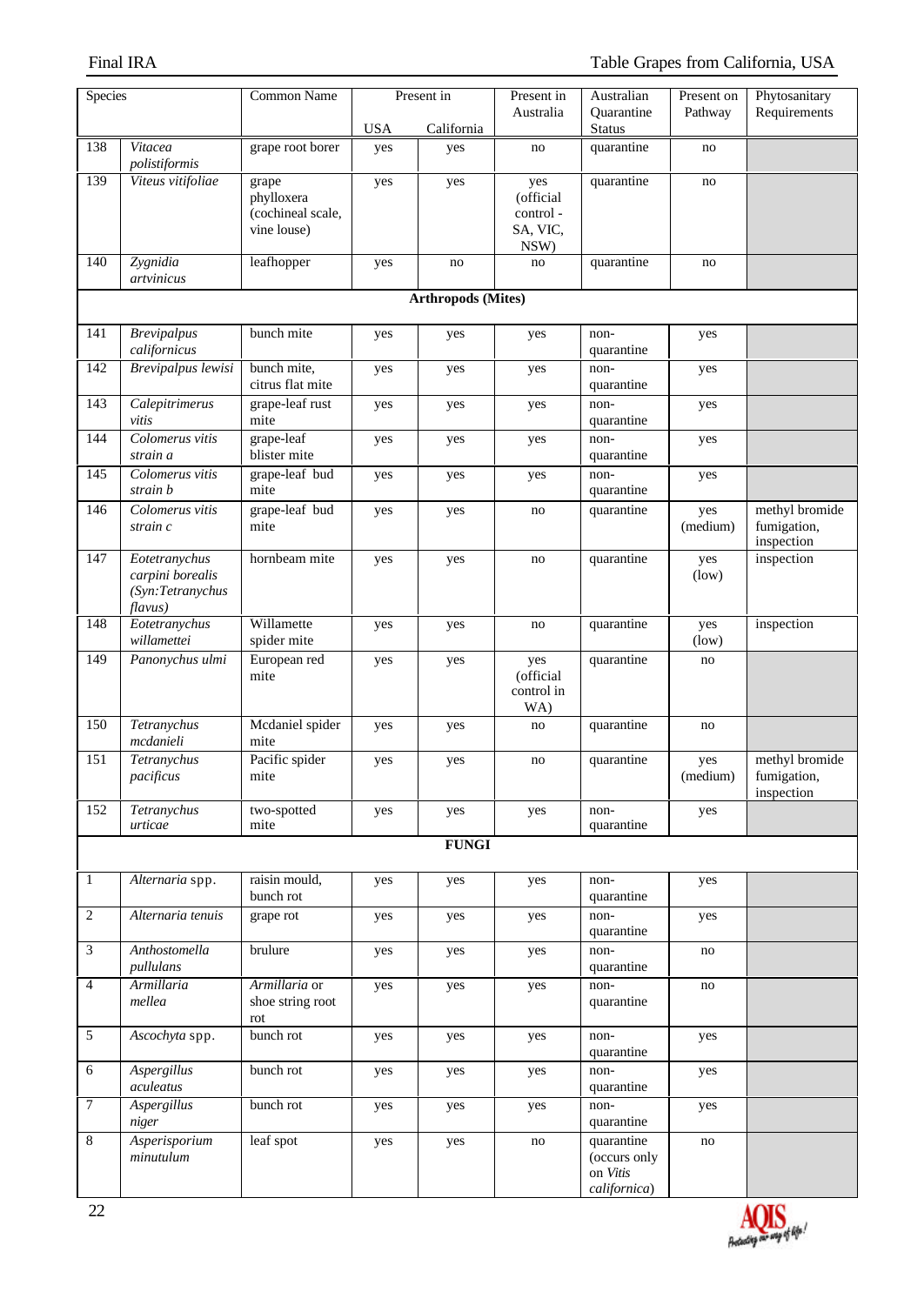| Species         |                                   | <b>Common Name</b>                               | Present in |            | Present in | Australian                  | Present on | Phytosanitary |
|-----------------|-----------------------------------|--------------------------------------------------|------------|------------|------------|-----------------------------|------------|---------------|
|                 |                                   |                                                  | <b>USA</b> | California | Australia  | Quarantine<br><b>Status</b> | Pathway    | Requirements  |
| 9               | Botryosphaeria                    | Botryosphaeria                                   | yes        | yes        | yes        | non-                        | yes        |               |
|                 | dothidea                          | rot and necrosis<br>(Macrophoma<br>rot)          |            |            |            | quarantine                  |            |               |
| 10              | Botryosphaeria<br>stevensii       | black dead arm                                   | yes        | no         | yes        | quarantine                  | no         |               |
| $11\,$          | Botrytis cinerea                  | Botrytis bunch<br>rot or grey<br>mould           | yes        | yes        | yes        | non-<br>quarantine          | yes        |               |
| 12              | <b>Briosia</b><br>ampelophaga     | leaf blotch                                      | yes        | no         | no         | quarantine                  | no         |               |
| 13              | Cephalosporium<br>spp.            | wood rot<br>(black measles)                      | yes        | yes        | no         | quarantine                  | no         |               |
| 14              | Cladosporium<br>herbarum          | Cladosporium<br>rot<br>(harvest mould)           | yes        | yes        | yes        | non-<br>quarantine          | yes        |               |
| 15              | Cladosporium<br>viticola          | Cladosporium<br>leaf spot                        | yes        | no         | no         | quarantine                  | no         |               |
| 16              | Colletotrichum<br>gloeosporioides | ripe rot                                         | yes        | yes        | yes        | non-<br>quarantine          | yes        |               |
| 17              | Coniella<br>diplodiella           | white rot                                        | yes        | no         | yes        | non-<br>quarantine          | no         |               |
| 18              | Cristulariella<br>moricola        | zonate leaf spot<br>(target spot)                | yes        | no         | no         | quarantine                  | no         |               |
| 19              | Cylindrocarpon<br>destructans     | black-foot<br>disease                            | yes        | yes        | no         | quarantine                  | no         |               |
| 20              | Cylindrocarpon<br>obtusisporum    | black-foot<br>disease                            | yes        | yes        | no         | quarantine                  | no         |               |
| 21              | Didymosphaeria<br>sarmentii       | Eutypa canker<br>gummosis                        | yes        | yes        | no         | quarantine                  | no         |               |
| $22\,$          | Diplodia<br>natalensis            | Diplodia cane<br>die-back                        | yes        | yes        | yes        | non-<br>quarantine          | no         |               |
| 23              | Elsinoe<br>ampelina               | anthracnose and<br>bird's eye rot<br>(black rot) | yes        | no         | yes        | non-<br>quarantine          | no         |               |
| 24              | $\overline{E}$ utypa<br>lata      | Eutypa die-back                                  | yes        | yes        | yes        | non-<br>quarantine          | no         |               |
| 25              | Fusarium spp.                     | Fusarium root<br>rot                             | yes        | yes        | yes        | non-<br>quarantine          | no         |               |
| 26              | Glomerella<br>cingulata           | ripe rot                                         | yes        | yes        | yes        | non-<br>quarantine          | yes        |               |
| $\overline{27}$ | Greeneria<br>uvicola              | bitter rot                                       | yes        | no         | yes        | non-<br>quarantine          | no         |               |
| $28\,$          | Guignardia<br>bidwellii           | black rot                                        | yes        | no         | no         | quarantine                  | no         |               |
| 29              | Helminthosporiu<br>m spp.         | bunch rot                                        | yes        | yes        | yes        | non-<br>quarantine          | yes        |               |
| $\overline{30}$ | Metschnikowia<br>pulcherrima      | autumn leaf spot                                 | yes        | yes        | no         | quarantine                  | no         |               |
| 31              | Monilinia<br>fructicola           | bunch rot                                        | yes        | no         | yes        | non-<br>quarantine          | no         |               |
| 32              | Mycosphaerella<br>angulata        | angular leaf spot<br>of muscadines               | yes        | no         | no         | quarantine                  | no         |               |
| $\overline{33}$ | Mycosphaerella<br>personata       | leaf blight<br>(Isariopsis leaf<br>spot)         | yes        | yes        | yes        | non-<br>quarantine          | no         |               |
| 34              | Penicillium sp.                   | bunch rot<br>(blue mould)                        | yes        | yes        | yes        | non-<br>quarantine          | yes        |               |

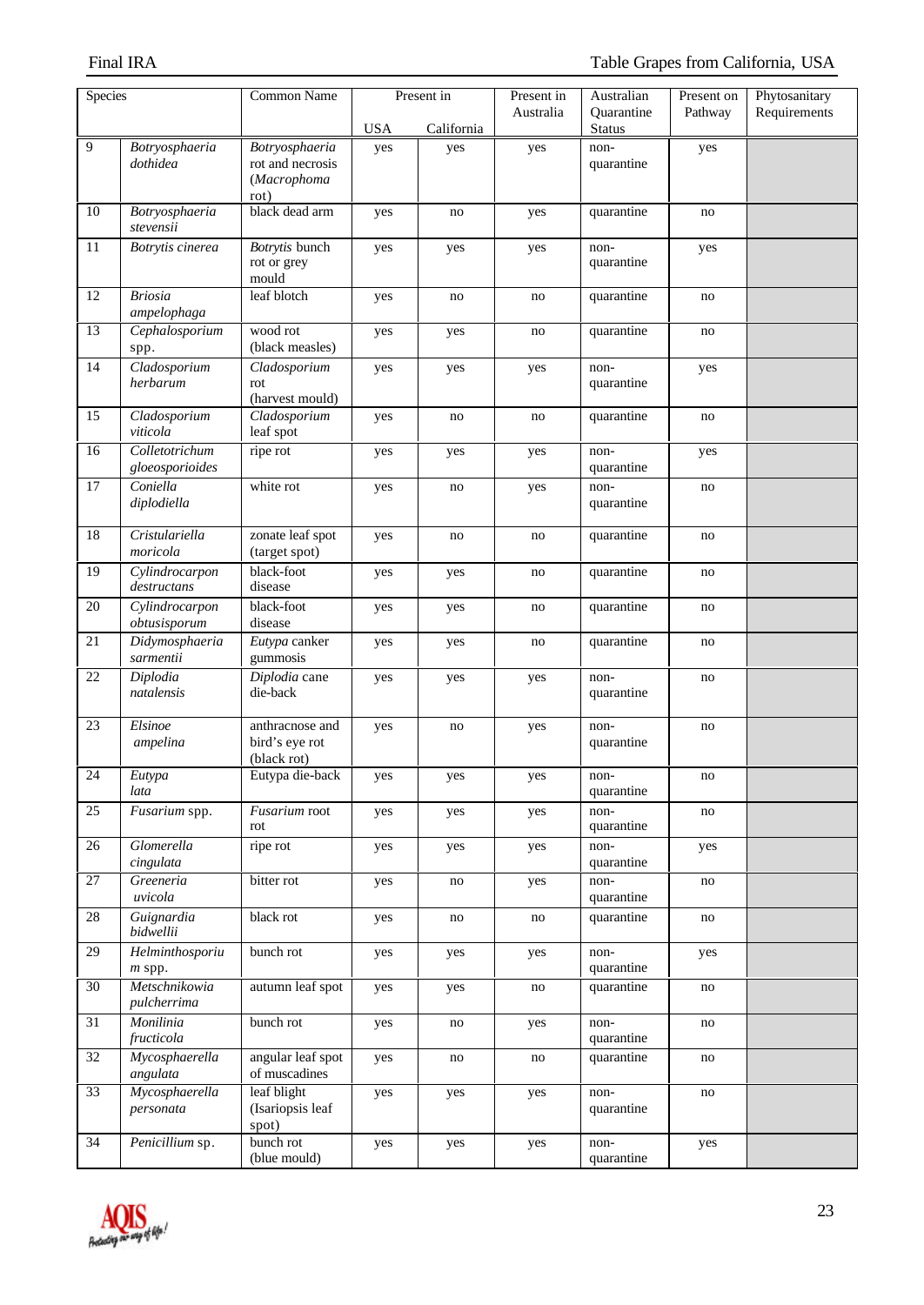| Species         |                                | <b>Common Name</b><br>Present in                       |            | Present in                           | Australian                          | Present on                  | Phytosanitary |              |
|-----------------|--------------------------------|--------------------------------------------------------|------------|--------------------------------------|-------------------------------------|-----------------------------|---------------|--------------|
|                 |                                |                                                        | <b>USA</b> | California                           | Australia                           | Quarantine<br><b>Status</b> | Pathway       | Requirements |
| 35              | Phaeoacremoniu                 | young                                                  | yes        | yes                                  | no                                  | quarantine                  | no            |              |
|                 | $m$ sp.                        | grapevine<br>decline                                   |            |                                      |                                     |                             |               |              |
| 36              | Phaeoramularia<br>heterospora  | leaf spot                                              | yes        | yes                                  | no                                  | quarantine                  | no            |              |
| $\overline{37}$ | Phellinus<br>igniarius         | esca<br>wood rot<br>(black measles)                    | yes        | yes                                  | no                                  | quarantine                  | no            |              |
| $\overline{38}$ | Phoma vitis                    | fruit rot                                              | yes        | yes                                  | yes                                 | non-<br>quarantine          | yes           |              |
| 39              | Phomopsis<br>viticola          | Phomopsis<br>cane and leaf<br>spot (grape dead<br>arm) | yes        | yes                                  | yes<br>(except<br>TAS)              | non-<br>quarantine          | no            |              |
| 40              | Phyllosticta<br>spermoides     | leaf spot                                              | yes        | yes                                  | no                                  | quarantine                  | no            |              |
| 41              | Phymatotrichopsi<br>s omnivora | Phymatotrich-<br>um root rot<br>(cotton root rot)      | yes        | yes                                  | no                                  | quarantine                  | no            |              |
| 42              | Physopella<br>ampelopsidis     | rust                                                   | yes        | no                                   | no                                  | quarantine                  | no            |              |
| 43              | Phytophthora<br>cinnamomi      | crown and root<br>rot                                  | yes        | yes                                  | yes                                 | non-<br>quarantine          | no            |              |
| 44              | Phytophthora<br>citricola      | Phytophthora<br>crown and root<br>rot                  | yes        | yes                                  | yes                                 | non-<br>quarantine          | no            |              |
| 45              | Phytophthora<br>megasperma     | Phytophthora<br>crown and root<br>rot                  | yes        | yes                                  | yes                                 | non<br>quarantine           | no            |              |
| 46              | Plasmopara<br>viticola         | grape downy<br>mildew                                  | yes        | yes<br>(on wild<br>vitis<br>species) | yes<br>(official<br>control-<br>WA) | quarantine                  | no            |              |
| 47              | Pseudopezicula<br>tetraspora   | angular leaf<br>scorch                                 | yes        | no                                   | no                                  | quarantine                  | no            |              |
| 48              | Pseudopezicula<br>tracheiphila | rot brenner                                            | yes        | no                                   | no                                  | quarantine                  | no            |              |
| 49              | Pyrenochaeta vitis             | leaf spot                                              | yes        | no                                   | no                                  | quarantine                  | no            |              |
| 50              | Pythium<br>aphanidermatum      | root rot                                               | yes        | yes                                  | yes                                 | non-<br>quarantine          | no            |              |
| 51              | Rhizopus spp.                  | bunch rot                                              | yes        | yes                                  | yes                                 | non-<br>quarantine          | yes           |              |
| 52              | Rhytisma vitis                 | tar spot                                               | yes        | no                                   | no                                  | quarantine                  | no            |              |
| 53              | Rhizopus arrhinus              | fruit rot                                              | yes        | yes                                  | yes                                 | non-<br>quarantine          | yes           |              |
| 54              | Roesleria<br>subterranea       | grape root rot<br>(Roesleria root<br>rot)              | yes        | no                                   | no                                  | quarantine                  | no            |              |
| 55              | Sclerotinia<br>sclerotiorum    | shoot blight<br>(fruit green rot)                      | yes        | yes                                  | yes                                 | non-<br>quarantine          | no            |              |
| 56              | Sclerotium rolfsii             | collar rot                                             | yes        | yes                                  | yes                                 | non-<br>quarantine          | no            |              |
| 57              | Septoria ampelina              | Septoria leaf<br>spot                                  | yes        | no                                   | no                                  | quarantine                  | no            |              |
| 58              | Stemphylium<br>botryosum       | bunch rot                                              | yes        | yes                                  | yes                                 | non-<br>quarantine          | yes           |              |
| 59              | Stereum hirsutum               | black measle,<br>esca                                  | yes        | yes                                  | yes                                 | non-<br>quarantine          | no            |              |

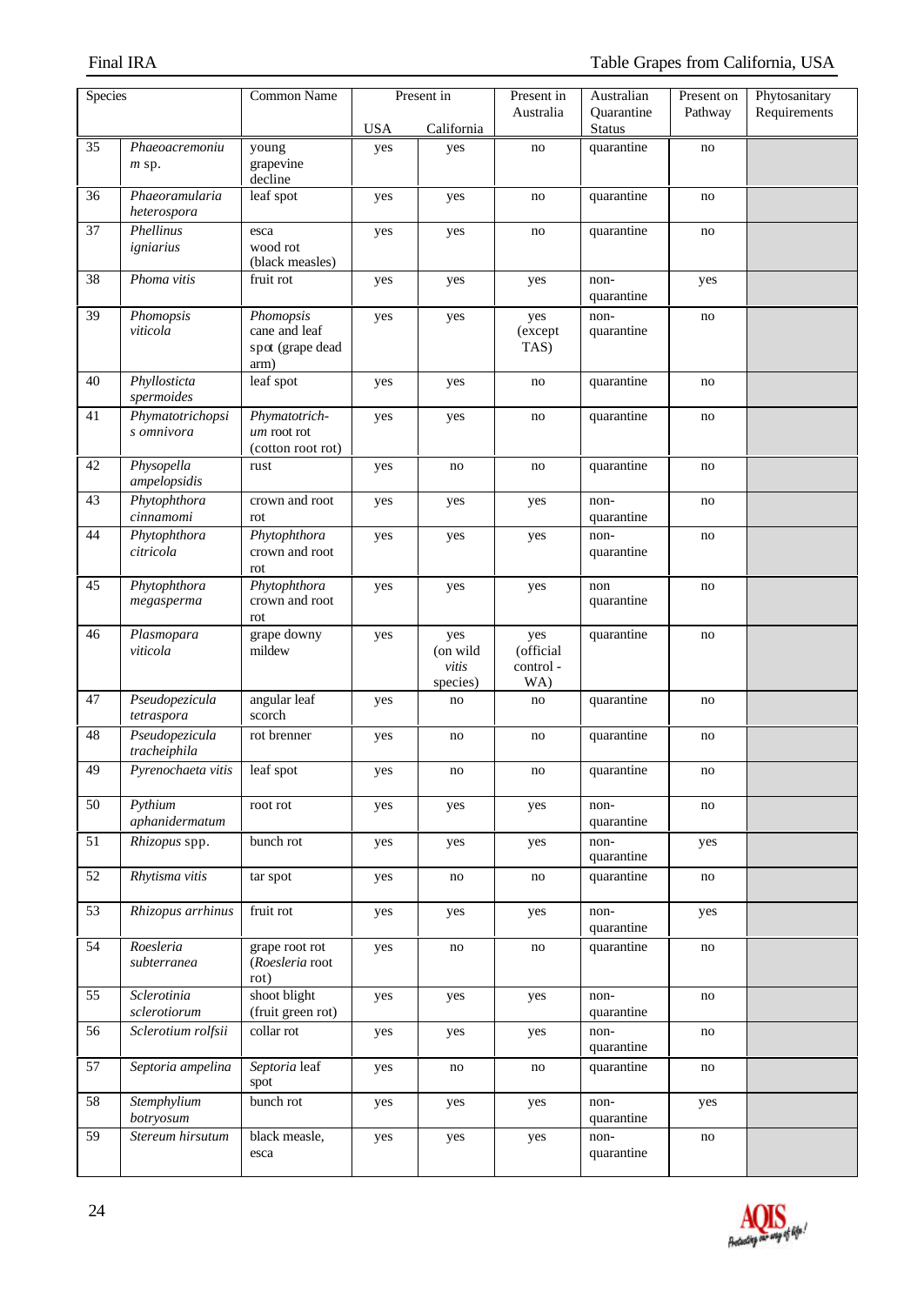| Species        |                                                     | <b>Common Name</b>                                     | Present in |                 | Present in                               | Australian                  | Present on | Phytosanitary |
|----------------|-----------------------------------------------------|--------------------------------------------------------|------------|-----------------|------------------------------------------|-----------------------------|------------|---------------|
|                |                                                     |                                                        | <b>USA</b> | California      | Australia                                | Quarantine<br><b>Status</b> | Pathway    | Requirements  |
| 60             | Thielaviopsis<br>basicola                           | black root rot                                         | yes        | yes             | yes                                      | non-<br>quarantine          | no         |               |
| 61             | Torula spp.                                         | bunch rot                                              | yes        | yes             | yes                                      | non-<br>quarantine          | yes        |               |
| 62             | Uncinula<br>necator                                 | powdery<br>mildew or<br>oidium                         | yes        | yes             | yes                                      | non-<br>quarantine          | yes        |               |
| 63             | Verticillium<br>dahliae                             | Verticillium wilt                                      | yes        | yes             | yes                                      | non-<br>quarantine          | no         |               |
|                |                                                     |                                                        |            | <b>BACTERIA</b> |                                          |                             |            |               |
| $\mathbf{1}$   | Agrobacterium<br>tumefaciens                        | crown gall                                             | yes        | yes             | yes                                      | non-<br>quarantine          | no         |               |
| $\overline{c}$ | Agrobacterium<br>vitis                              | crown gall                                             | yes        | yes             | yes                                      | non-<br>quarantine          | no         |               |
| 3              | Xylella fastidiosa                                  | Pierce's disease                                       | yes        | yes             | no                                       | quarantine                  | no         |               |
|                |                                                     |                                                        |            | <b>VIRUSES</b>  |                                          |                             |            |               |
|                |                                                     |                                                        |            |                 |                                          |                             |            |               |
| $\mathbf{1}$   | Alfalfa mosaic<br>alfamovirus                       | alfalfa<br>mosaic virus                                | yes        | yes             | yes                                      | non-<br>quarantine          | no         |               |
| $\overline{c}$ | Bratislava mosaic<br>virus                          | bratislava<br>mosaic virus                             | yes        | no              | no                                       | quarantine                  | no         |               |
| 3              | Broad bean wilt<br>fabavirus                        | broad bean wilt<br>virus                               | yes        | yes             | yes                                      | non-<br>quarantine          | no         |               |
| $\overline{4}$ | Grapevine corky<br>bark-associated<br>closterovirus | corky bark virus                                       | yes        | yes             | no<br>(different<br>strain)              | quarantine                  | no         |               |
| 5              | Grapevine fan leaf<br>nepovirus (GFLV)              | fan leaf virus                                         | yes        | yes             | yes                                      | non-<br>quarantine          | no         |               |
| 6              | Tomato ring spot<br>nepovirus (TRSV)                | grape yellow<br>vein virus                             | yes        | yes             | no<br>(recorded<br>only once in<br>1983) | quarantine                  | no         |               |
| $\tau$         | Grapevine fleck<br>virus                            | grapevine fleck<br>virus                               | yes        | no              | yes                                      | non-<br>quarantine          | no         |               |
| $\bf 8$        | Grapevine stunt<br>virus                            | grapevine stunt<br>virus                               | yes        | yes             | no                                       | quarantine                  | no         |               |
| $\overline{9}$ | Grapevine leafroll<br>associated<br>closterovirus 1 | grapevine<br>leafroll<br>associated<br>closterovirus 1 | yes        | yes             | yes                                      | non-<br>quarantine          | no         |               |
| 10             | Grapevine leafroll<br>associated<br>closterovirus 2 | grapevine<br>leafroll<br>associated<br>closterovirus 2 | yes        | yes             | yes                                      | non-<br>quarantine          | no         |               |
| 11             | Grapevine leafroll<br>associated<br>closterovirus 3 | grapevine<br>leafroll<br>associated<br>closterovirus 3 | yes        | yes             | yes                                      | non-<br>quarantine          | no         |               |
| 12             | Grapevine leafroll<br>associated<br>closterovirus 4 | grapevine<br>leafroll<br>associated<br>closterovirus 4 | yes        | yes             | yes                                      | non-<br>quarantine          | no         |               |
| 13             | Grapevine leafroll<br>associated<br>closterovirus 5 | grapevine<br>leafroll<br>associated<br>closterovirus 5 | yes        | yes             | yes                                      | non-<br>quarantine          | no         |               |
| 14             | Grapevine leafroll<br>associated<br>closterovirus 6 |                                                        | yes        | yes             | yes                                      | non-<br>quarantine          | no         |               |

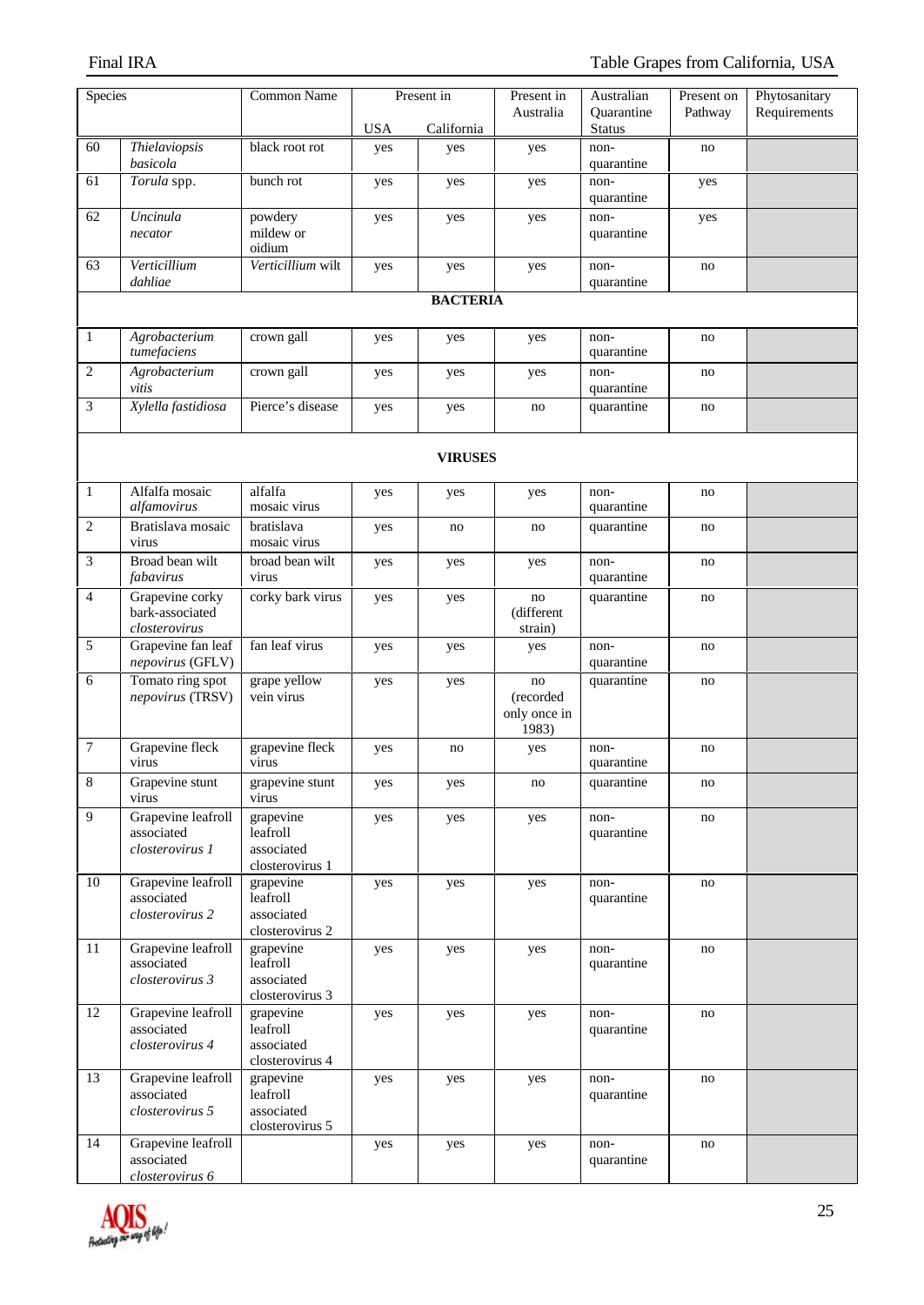| Species                     |                                           | <b>Common Name</b>               | Present in |                             | Present in      | Australian                  | Present on | Phytosanitary |  |
|-----------------------------|-------------------------------------------|----------------------------------|------------|-----------------------------|-----------------|-----------------------------|------------|---------------|--|
|                             |                                           |                                  | <b>USA</b> | California                  | Australia       | Quarantine<br><b>Status</b> | Pathway    | Requirements  |  |
| 15                          | Grapevine leafroll                        | grapevine                        | yes        | yes                         | yes             | non-                        | no         |               |  |
|                             | associated<br>closterovirus 7             | leafroll<br>associated           |            |                             |                 | quarantine                  |            |               |  |
|                             |                                           | closterovirus 7                  |            |                             |                 |                             |            |               |  |
| 16                          | Grapevine leafroll<br>associated          | grapevine<br>leafroll            | yes        | yes                         | yes             | non-<br>quarantine          | no         |               |  |
|                             | closterovirus 8                           | associated                       |            |                             |                 |                             |            |               |  |
| 17                          |                                           | closterovirus 8<br>Joannes seyve |            |                             |                 | quarantine                  |            |               |  |
|                             | Joannes seyve<br>virus                    | virus                            | yes        | no                          | no              |                             | no         |               |  |
| $\overline{18}$             | Sowbane<br>mosaic                         | sowbane<br>mosaic virus          | yes        | yes                         | yes             | non-<br>quarantine          | no         |               |  |
|                             | sobemovirus                               |                                  |            |                             |                 |                             |            |               |  |
| 19                          | Tobacco mosaic<br>tobamovirus             | tobacco mosaic<br>virus          | yes        | no                          | yes             | non-<br>quarantine          | no         |               |  |
| 20                          | Tobacco necrosis                          | tobacco necrosis                 | yes        | yes                         | yes             | non-                        | no         |               |  |
|                             | necrovirus                                | virus                            |            |                             |                 | quarantine                  |            |               |  |
|                             |                                           |                                  |            | <b>American nepoviruses</b> |                 |                             |            |               |  |
| 21                          | <b>Blueberry</b> leaf<br>mottle nepovirus | blueberry leaf<br>mottle virus   | yes        | no                          | no              | quarantine                  | no         |               |  |
| 22                          | Peach rosette<br>mosaic nepovirus         | peach rosette<br>mosaic virus    | yes        | no                          | no              | quarantine                  | no         |               |  |
| 23                          | Tobacco ringspot                          | tobacco ringspot                 | yes        | yes                         | yes             | non-                        | no         |               |  |
|                             | nepovirus                                 | virus                            |            |                             |                 | quarantine                  |            |               |  |
| 24                          | Tomato ringspot<br>nepovirus              | tomato ringspot<br>virus decline | yes        | yes                         | no<br>(recorded | quarantine                  | no         |               |  |
|                             |                                           |                                  |            |                             | only once in    |                             |            |               |  |
|                             |                                           |                                  |            |                             | 1983)           |                             |            |               |  |
|                             | <b>European nepoviruses</b>               |                                  |            |                             |                 |                             |            |               |  |
| 25                          | Arabis<br>mosaic nepovirus                | arabis<br>mosaic virus           | yes        | no                          | yes             | non-<br>quarantine          | no         |               |  |
| 26                          | Grapevine                                 | grapevine                        | yes        | no                          | no              | quarantine                  | no         |               |  |
|                             | bulgarian latent                          | bulgarian latent                 |            |                             |                 |                             |            |               |  |
| 27                          | nepovirus<br>Raspberry                    | (GBLV) virus<br>raspberry        | yes        | no                          | no              | quarantine                  | no         |               |  |
|                             | ringspot nepovirus                        | ringspot virus                   |            |                             |                 |                             |            |               |  |
| $28\,$                      | Strawberry latent<br>ringspot nepovirus   | strawberry<br>latent             | yes        | no                          | yes             | non-<br>quarantine          | no         |               |  |
|                             |                                           | ringspot virus                   |            |                             |                 |                             |            |               |  |
| 29                          | Tomato black ring<br>nepovirus            | tomato black<br>ring virus       | yes        | no                          | no              | quarantine                  | no         |               |  |
|                             |                                           |                                  |            | <b>VIRUS-LIKE DISORDERS</b> |                 |                             |            |               |  |
|                             |                                           |                                  |            |                             |                 |                             |            |               |  |
| $\mathbf{1}$                | Asteroid mosaic<br>(virus like)           | asteroid mosaic                  | yes        | yes                         | no              | quarantine                  | no         |               |  |
| $\sqrt{2}$                  | Enation disease<br>(virus like)           | enation                          | yes        | no                          | yes             | non-<br>quarantine          | no         |               |  |
| $\ensuremath{\mathfrak{Z}}$ | Rupestris stem                            | rupestris stem                   | yes        | yes                         | yes             | non-                        | no         |               |  |
|                             | pitting<br>(virus like)                   | pitting<br>(legno riccio)        |            |                             |                 | quarantine                  |            |               |  |
| $\overline{4}$              | Vein necrosis                             | vein necrosis                    | yes        | yes                         | yes             | non-                        | no         |               |  |
|                             | (virus like)                              |                                  |            | <b>VIROIDS</b>              |                 | quarantine                  |            |               |  |
|                             |                                           |                                  |            |                             |                 |                             |            |               |  |
| 1                           | Australian                                | Australian                       | yes        | yes                         | yes             | non-                        | no         |               |  |
|                             | grapevine<br>viroid (AGVd)                | grapevine<br>viroid              |            |                             |                 | quarantine                  |            |               |  |
| $\overline{2}$              | Citrus exocortis                          | citrus exocortis                 | yes        | yes                         | yes             | non-                        | no         |               |  |
|                             | viroid (CEVd-g)                           | A viroid                         |            |                             |                 | quarantine                  |            |               |  |

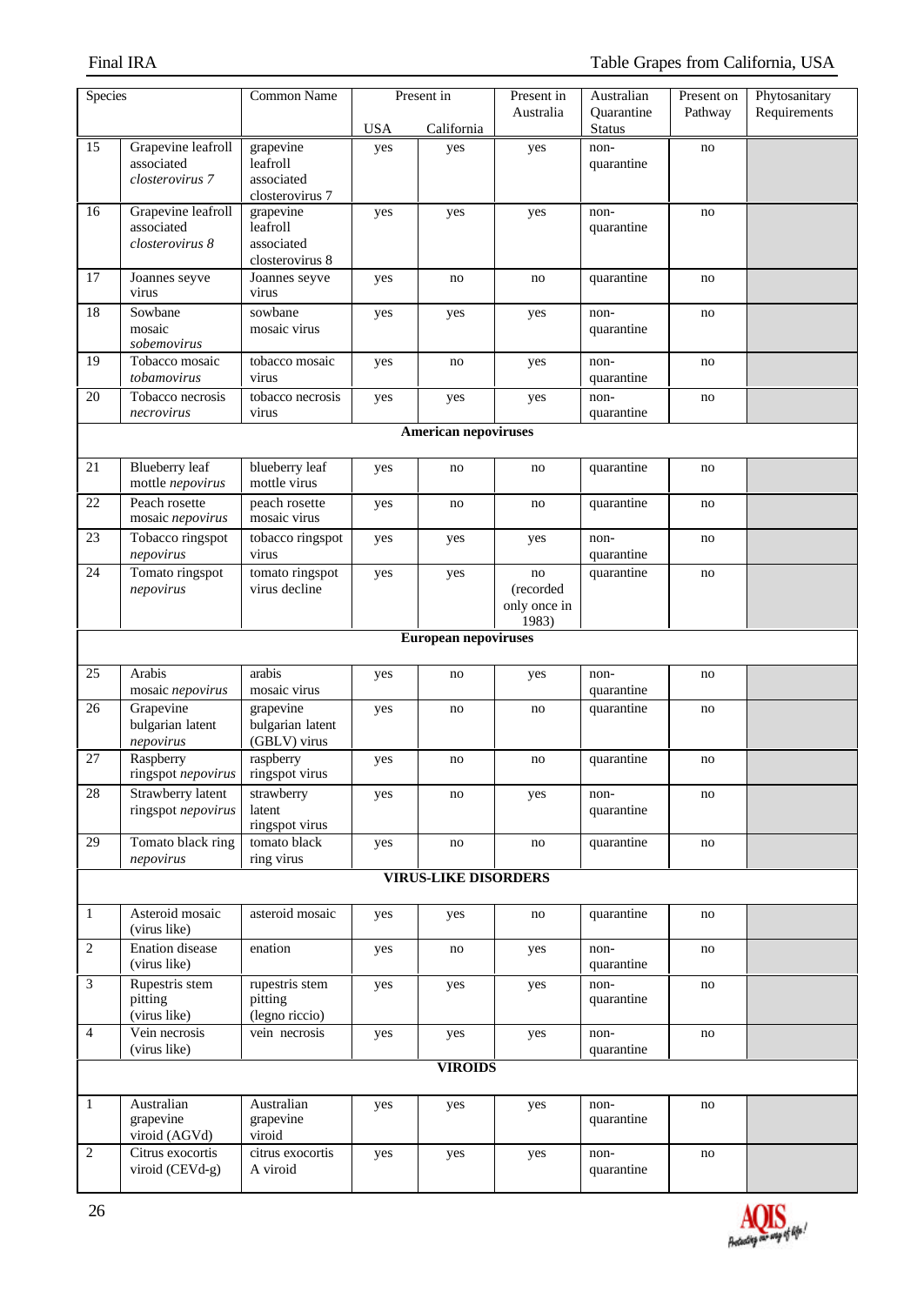| Species        |                                                                                               | <b>Common Name</b>                       |            | Present in       | Present in                                                                                    | Australian                  | Present on | Phytosanitary |  |  |  |
|----------------|-----------------------------------------------------------------------------------------------|------------------------------------------|------------|------------------|-----------------------------------------------------------------------------------------------|-----------------------------|------------|---------------|--|--|--|
|                |                                                                                               |                                          |            |                  | Australia                                                                                     | Quarantine                  | Pathway    | Requirements  |  |  |  |
| 3              | Grapevine viroid                                                                              | grapevine viroid                         | <b>USA</b> | California       | no                                                                                            | <b>Status</b><br>quarantine | no         |               |  |  |  |
|                | cucumber<br>$(GVd-c)$                                                                         | cucumber                                 | yes        | yes              |                                                                                               |                             |            |               |  |  |  |
| $\overline{4}$ | Grape vine yellow<br>speckle I<br>$(GYSVd-1)$                                                 | grape vine<br>yellow speckle I<br>viroid | yes        | yes              | yes                                                                                           | non-<br>quarantine          | no         |               |  |  |  |
| 5              | Grape vine yellow<br>speckle 2<br>$(GYSVd-2)$                                                 | grape vine<br>yellow speckle<br>2 viroid | yes        | yes              | yes                                                                                           | non-<br>quarantine          | no         |               |  |  |  |
| 6              | Hop stunt viroid<br>(AGVd)                                                                    | hop stunt viroid                         | yes        | yes              | yes                                                                                           | non-<br>quarantine          | no         |               |  |  |  |
|                | PHYTOPLASMAS (formerly mycoplasma like organisms)                                             |                                          |            |                  |                                                                                               |                             |            |               |  |  |  |
| 1              | Phytoplasma                                                                                   | flavescence<br>doree'                    | yes        | no               | no                                                                                            | quarantine                  | no         |               |  |  |  |
| $\overline{c}$ | Phytoplasma                                                                                   | grapevine<br>yellows                     | yes        | no               | yes<br>(official<br>control-<br>WA)                                                           | quarantine                  | no         |               |  |  |  |
|                |                                                                                               |                                          |            | <b>NEMATODES</b> |                                                                                               |                             |            |               |  |  |  |
|                |                                                                                               |                                          |            |                  |                                                                                               |                             |            |               |  |  |  |
| $\mathbf{1}$   | Helicotylenchus<br>spp.                                                                       | spiral nematode                          | yes        | yes              | yes                                                                                           | non-<br>quarantine          | no         |               |  |  |  |
| $\overline{2}$ | Hemicycliophora<br>spp.                                                                       | sheath<br>nematode                       | yes        | yes              | yes                                                                                           | non-<br>quarantine          | no         |               |  |  |  |
| 3              | Longidorus<br>breviannulatus                                                                  | needle<br>nematode                       | yes        | no               | no                                                                                            | quarantine                  | no         |               |  |  |  |
| $\overline{4}$ | Macroposthonia<br>xenoplax                                                                    | ring nematode                            | yes        | yes              | yes                                                                                           | non-<br>quarantine          | no         |               |  |  |  |
| 5              | Meloidogyne<br>arenaria                                                                       | root-knot<br>nematode                    | yes        | yes              | yes                                                                                           | non-<br>quarantine          | no         |               |  |  |  |
| 6              | Meloidogyne<br>hapla                                                                          | root-knot<br>nematode                    | yes        | yes              | yes                                                                                           | non-<br>quarantine          | no         |               |  |  |  |
| 7              | Meloidogyne<br>incognita                                                                      | root-knot<br>nematode                    | yes        | yes              | yes                                                                                           | non-<br>quarantine          | no         |               |  |  |  |
| 8              | Meloidogyne<br>javanica                                                                       | root-knot<br>nematode                    | yes        | yes              | yes                                                                                           | non-<br>quarantine          | no         |               |  |  |  |
| 9              | Paratrichodorus<br>minor                                                                      | stubby root<br>nematode                  | yes        | yes              | yes                                                                                           | non-<br>quarantine          | no         |               |  |  |  |
| 10             | Pratylenchus<br>vulnus                                                                        | root-lesion<br>nematode                  | yes        | yes              | yes                                                                                           | non-<br>quarantine          | no         |               |  |  |  |
| 11             | Tylenchulus<br>semipenetrans                                                                  | citrus nematode                          | yes        | yes              | yes                                                                                           | non-<br>quarantine          | no         |               |  |  |  |
| 12             | Xiphinema<br>americanum<br>(divided into at<br>least 15 species<br>with virus<br>specificity) | dagger<br>$\it nematode$                 | yes        | yes              | no <sup>0</sup><br>(for most of<br>the new<br>species,<br>including<br>some virus<br>vectors) | quarantine                  | no         |               |  |  |  |
| 13             | Xiphinema index                                                                               | dagger<br>nematode                       | yes        | yes              | yes<br>(under<br>control in<br>phylloxera<br>quarantine<br>area)                              | quarantine                  | no         |               |  |  |  |

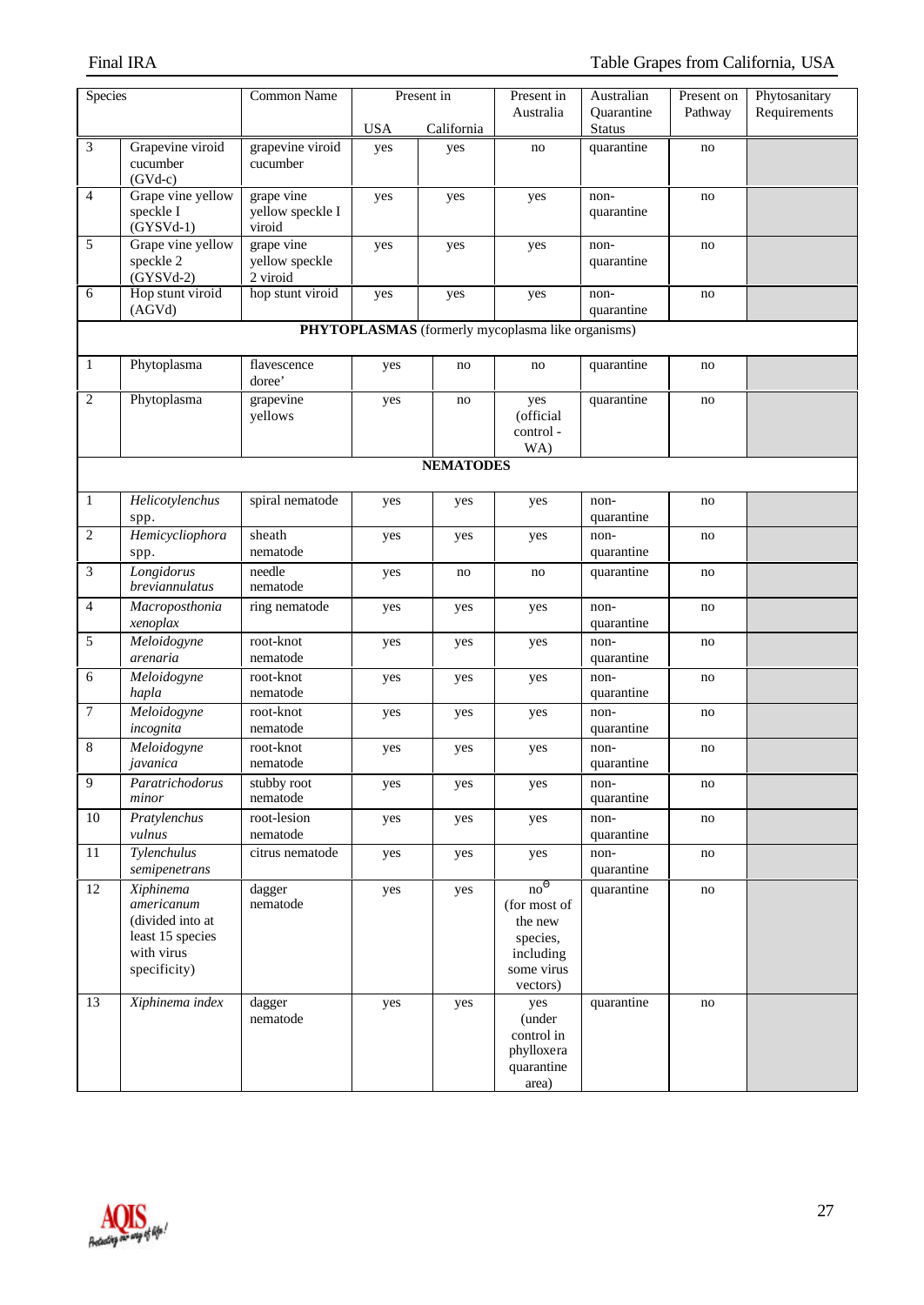#### **Acronyms:**

NT=Northern Territory; WA=Western Australia; SA=South Australia; VIC=Victoria; TAS=Tasmania; ACT=Australian Capital Territory; NSW=New South Wales;

Θ - Some spp./races are of limited distribution.

### **9 PHYTOSANITARY IMPORT REQUIREMENTS**

This section describes all the phytosanitary import conditions required under two Options (Option A and B) to reduce risks of quarantine pests associated with the importation of table grapes from California. Imports under Option A require mandatory pre-shipment methyl bromide fumigation and are allowed throughout the year. Imports under Option B require mandatory on-arrival methyl bromide fumigation and are allowed through Adelaide, Hobart, Melbourne and Sydney from June to September. Environmental conditions at these ports of entry are unfavourable for pest establishment during this period and provide equivalent protection to Option A.

State Legislation in Western Australia currently prohibits the importation of fresh table grapes from areas where downy mildew disease occurs, including other States and Territories of Australia. This legislation is being reviewed and will be amended as necessary following completion of a joint risk analysis by AQIS and quarantine authorities in Western Australia. Until the review is completed, importation of table grapes from California into Western Australia will not be permitted.

#### **Item 1. Registration of vineyards and fumigation facilities**

APHIS is required to register all export vineyards (for Options A and B) and export fumigation facilities (for Option A only) prior to commencement of exports to enable traceback in the event of non-compliance. Fumigation facilities should comply with APHIS standards for export grade facilities. Registration will complement the existing "pallet tag system" in California.

#### **Item 2. "Pest Free Area" and "Non-Host Status" quarantine pests**

APHIS must provide scientific evidence to indicate the absence of the "Pest Free Area" or "Non-Host Status" pests in California (Table 2). APHIS must verify the maintenance of such status for these pests by routine crop monitoring/surveillance. AQIS must be notified immediately of any change in the "Pest Free Area" or "Non-Host" status of any of these pests.

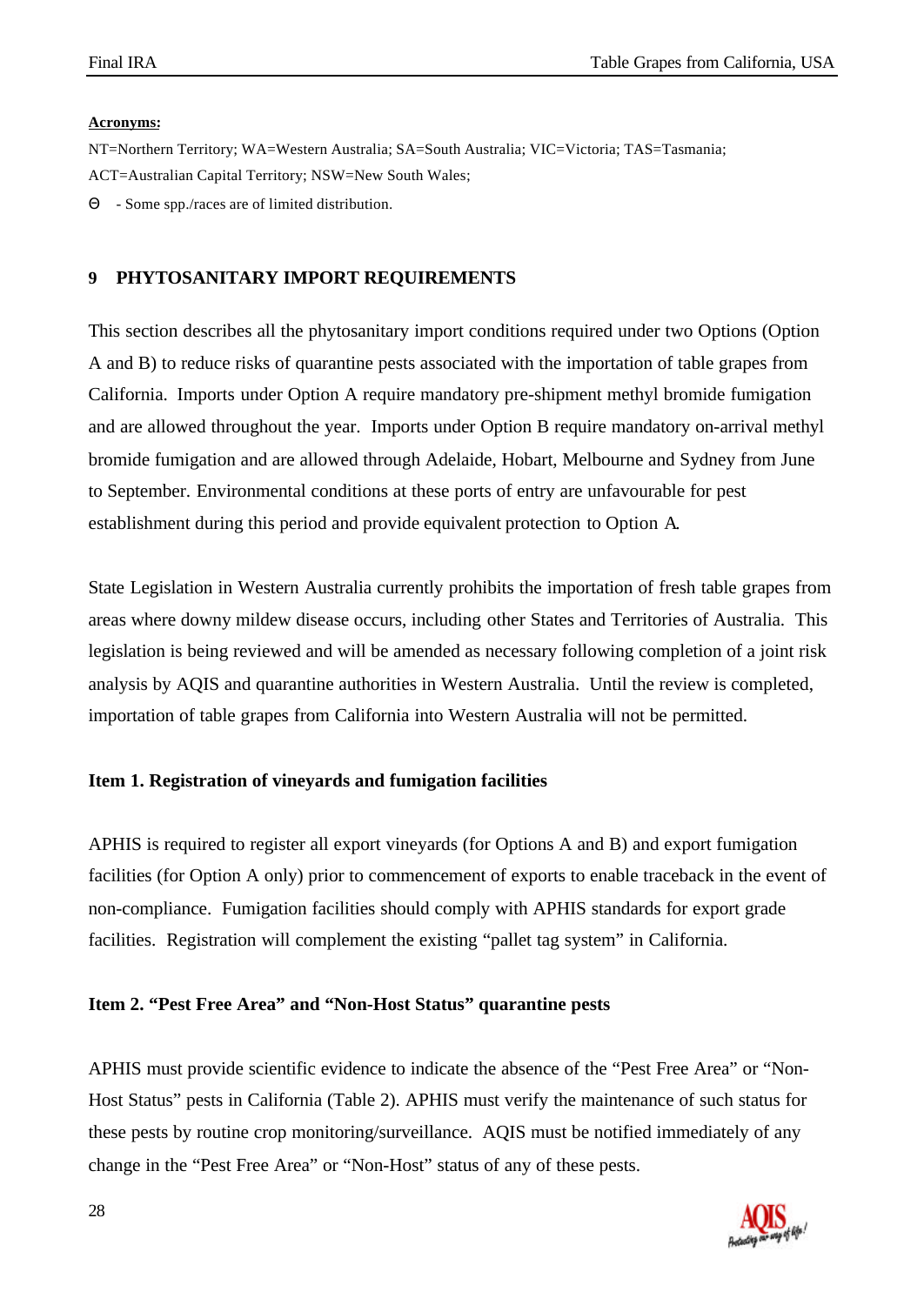Should any such pests be intercepted dead or live on arrival, imports will be suspended until AQIS is satisfied that either remedial action has been undertaken or an alternative treatment has been developed and approved. Any consignment in which live pests are intercepted will be re-exported, treated or destroyed.

## **Item 3. Table grape packing and labelling compliance**

All table grapes for export must be free from trash and weed seeds and must meet Australia's import conditions. Trash refers to soil, splinters, twigs, leaves and other plant material. Table grapes should be packed into perforated transparent, polyvinyl bags and placed into new, extruded polystyrene (EPS) boxes or Toyon Kraft Veneer (TKV) boxes. The wooden slats for the TKV boxes must be of processed wood, veneer or chipboard and must not be more than three months old when sourced from USA or not more than 21 days old when sourced from Mexico. No unprocessed packing material of plant origin is allowed. All boxes must be labelled with the vineyard registration number and boxes/pallets with fumigation facility number. Stacking of boxes on pallets must be done in such a way as to facilitate permeation and diffusion of fumigant through the entire pallet. The pallets should be securely strapped only after phytosanitary inspection has been carried out following mandatory post-harvest treatments.

#### **Item 4. Pre-shipment methyl bromide fumigation**

All export shipments under Option A must undergo mandatory pre-shipment methyl bromide fumigation as follows:

Fumigation facilities must be registered and periodically audited by APHIS. Fumigation with methyl bromide must be carried out for a duration of 2 hours according to the specifications below:

 $32g/m<sup>3</sup>$  at a grape pulp temperature of  $21^{\circ}$ C or greater;  $40g/m<sup>3</sup>$  at a grape pulp temperature of 16<sup>o</sup>C or greater but less than 21<sup>o</sup>C;  $48g/m<sup>3</sup>$  at a grape pulp temperature of 11<sup>o</sup>C or greater but less than 16<sup>o</sup>C.

The loading ratio should not exceed 80% of the chamber volume or area enclosed by the tarpaulin. Fruit is not to be fumigated if the grape pulp temperature is below 11°C. Fruit must be held under secure conditions after fumigation.

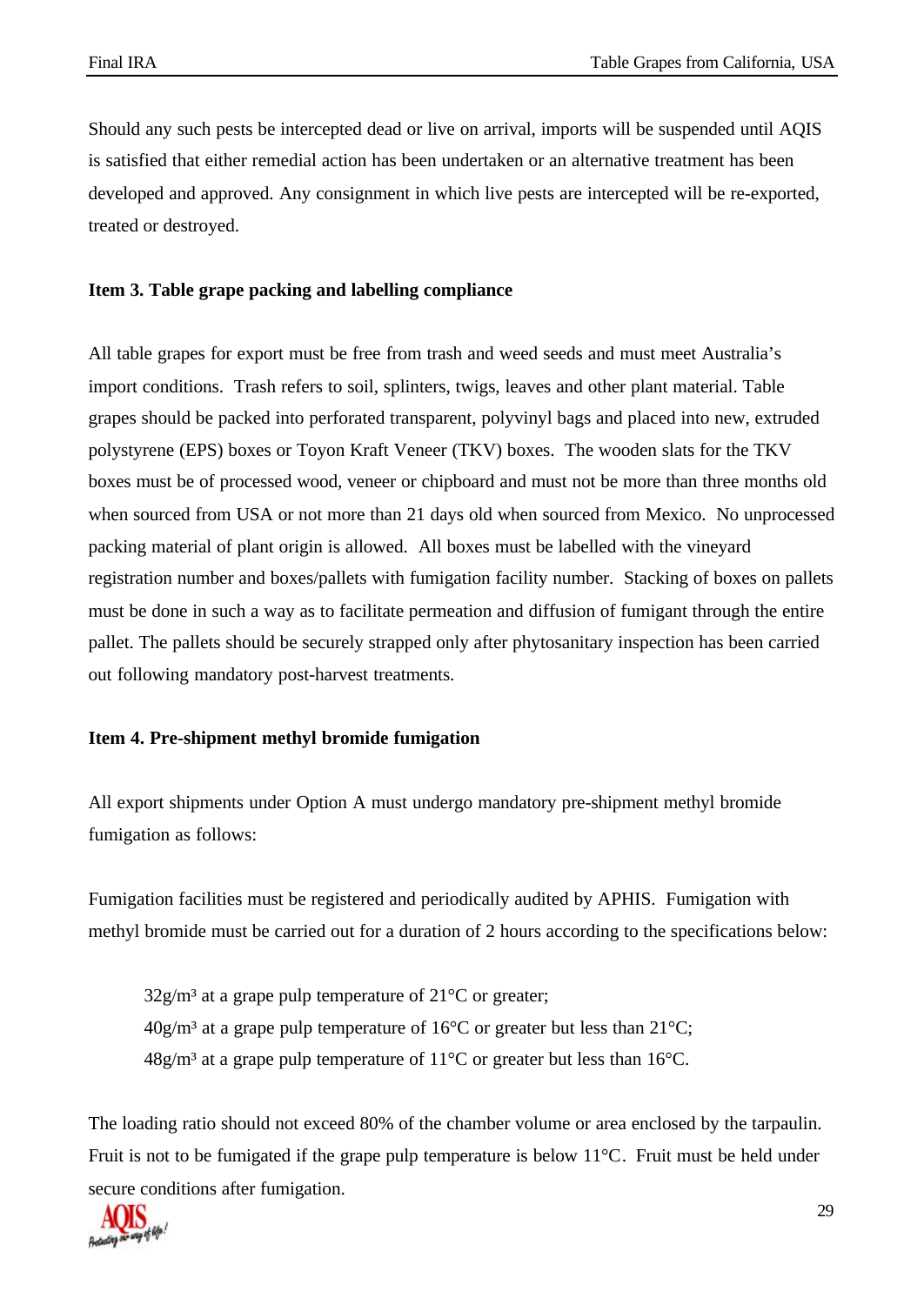#### **Item 5. Sulfur dioxide treatment**

Palletised table grapes must be treated with a mixture of 1% sulfur dioxide and 6% carbon dioxide for 30 minutes delivered using forced air or other methods that afford equivalent efficacy. This must be completed prior to phytosanitary inspection and be supervised by APHIS or its approved agents.

### **Item 6. Phytosanitary Inspection by APHIS**

AQIS requires that APHIS sample and inspect all consignments<sup>5</sup> under both options in accordance with official procedures for all visually detectable quarantine pests including weeds and trash (as specified by AQIS in the final IRA document). Sample rates must achieve a 95% confidence level that not more than 0.5% of the units (grape bunches) in the consignment are infested. This equates to an acceptance level of zero units infested by quarantine pests in a random sample size of 600 units from the homogenous lots<sup>6</sup> in the consignment. The 600-unit sample must be selected randomly from every lot in a consignment. Inspection of grape consignments must be carried out at the point of origin in USA after post-harvest disinfestation treatments and prior to the issuance of a phytosanitary certificate.

Should any live quarantine pest (Table 1), or live or dead "Pest Free Area" or "Non-Host Status" pests (Table 2) be detected, the entire consignment must not be exported. AQIS should be notified of the presence of pests in the "Pest Free Area" and "Non-Host Status" categories. Should any weed seed of quarantine concern to Australia (Appendix 2) or trash be detected, APHIS must ensure that these consignments are removed from the shipment, cleaned or treated. If no treatment is available, then the consignment must be rejected.

<sup>&</sup>lt;sup>6</sup> A lot is the quantity of units (bunches) of grapes identifiable by its homogeneity of composition, vineyard, fumigation facility, etc. A lot may form part of a consignment, or comprise the entire consignment.



\_\_\_\_\_\_\_\_\_\_\_\_\_\_\_\_\_\_\_\_\_\_\_\_

 $<sup>5</sup>$  A consignment is the number of boxes of table grapes covered by one international phytosanitary certificate</sup> shipped via one port in California to a designated port in Australia for one consignee on the same vessel on the same day.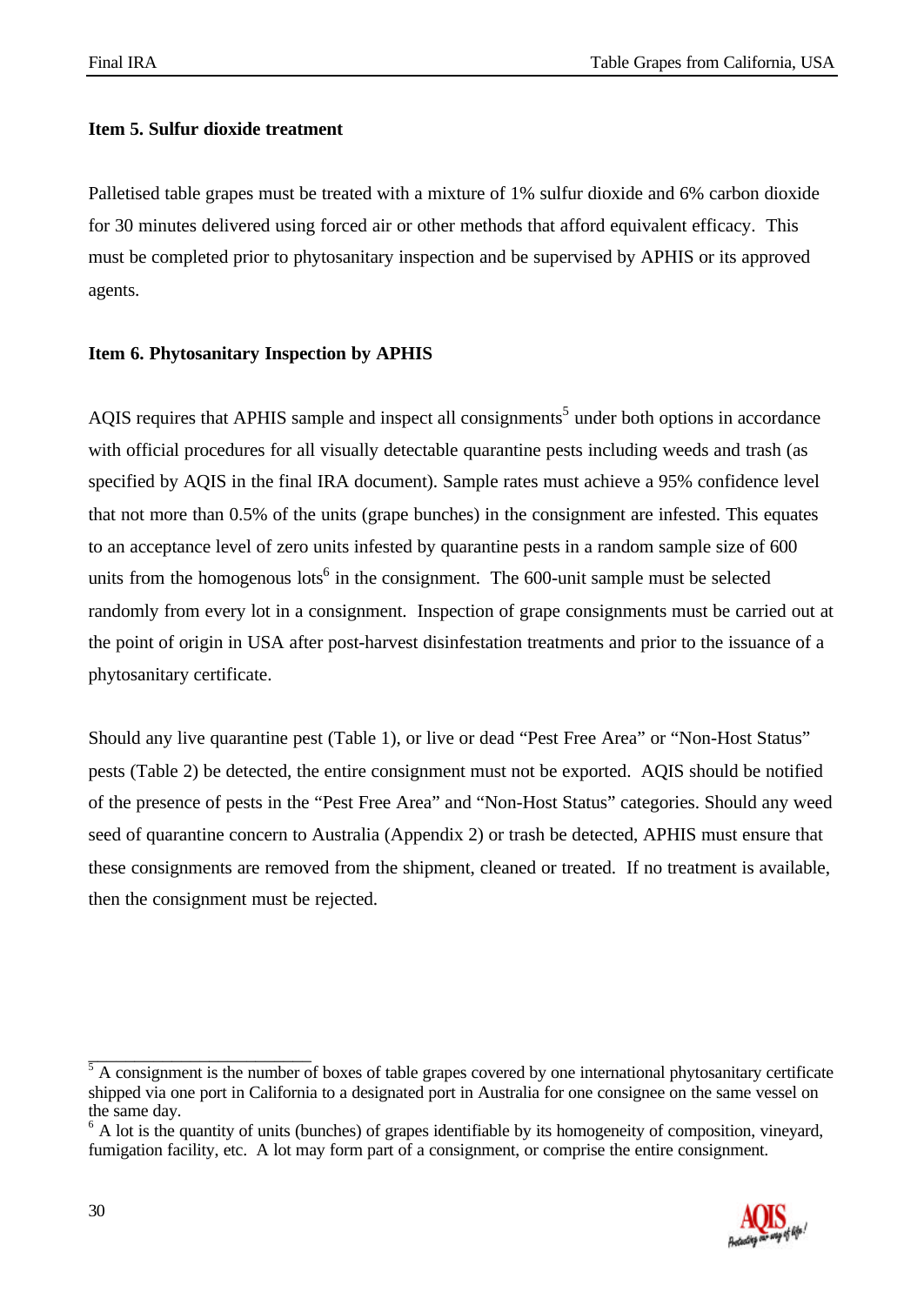### **Item 7. Phytosanitary certification**

APHIS is required to issue an international phytosanitary certificate (IPC) for each consignment upon completion of post-harvest disinfestation treatment and inspection. Each IPC should contain the following information:

- The appropriate pallet tag number, container seal number and date.
- A declaration stating "The grapes in this consignment have been produced in (specify area) California in accordance with the conditions governing the entry of fresh table grapes from California to Australia".
- If any mandatory pre-export disinfestation treatment is carried out, this must be stated and the fumigation facility number included. Details of methyl bromide fumigation including dosage, treatment duration, and grape pulp temperature, loading ratio and date must be provided.

Treated consignments of table grapes for export to Australia that have been inspected and certified by APHIS must be stored in a manner that will prevent mixing with fruit to other destinations, and if fumigated, to ensure that reinfestation would not occur.

#### **Item 8. On-arrival methyl bromide fumigation (Option B only)**

Table grapes imported into Australia under Option B must undergo fumigation with methyl bromide on arrival at designated ports in Australia. AQIS will arrange for the consignments to be fumigated by AQIS approved and registered fumigation companies. Fumigation with methyl bromide must be carried out for a duration of 2 hours according to the specifications below:

 $32g/m<sup>3</sup>$  at a grape pulp temperature of  $21^{\circ}$ C or greater;  $40g/m<sup>3</sup>$  at a grape pulp temperature of 16<sup>o</sup>C or greater but less than 21<sup>o</sup>C;  $48g/m<sup>3</sup>$  at a grape pulp temperature of 11<sup>o</sup>C or greater but less than 16<sup>o</sup>C.

Fruit is not to be fumigated if the grape pulp temperature is below 11°C. All fumigated consignments must be placed in a secure and well-ventilated area to allow dissipation of the fumigant before inspection is carried out by AQIS inspectors.

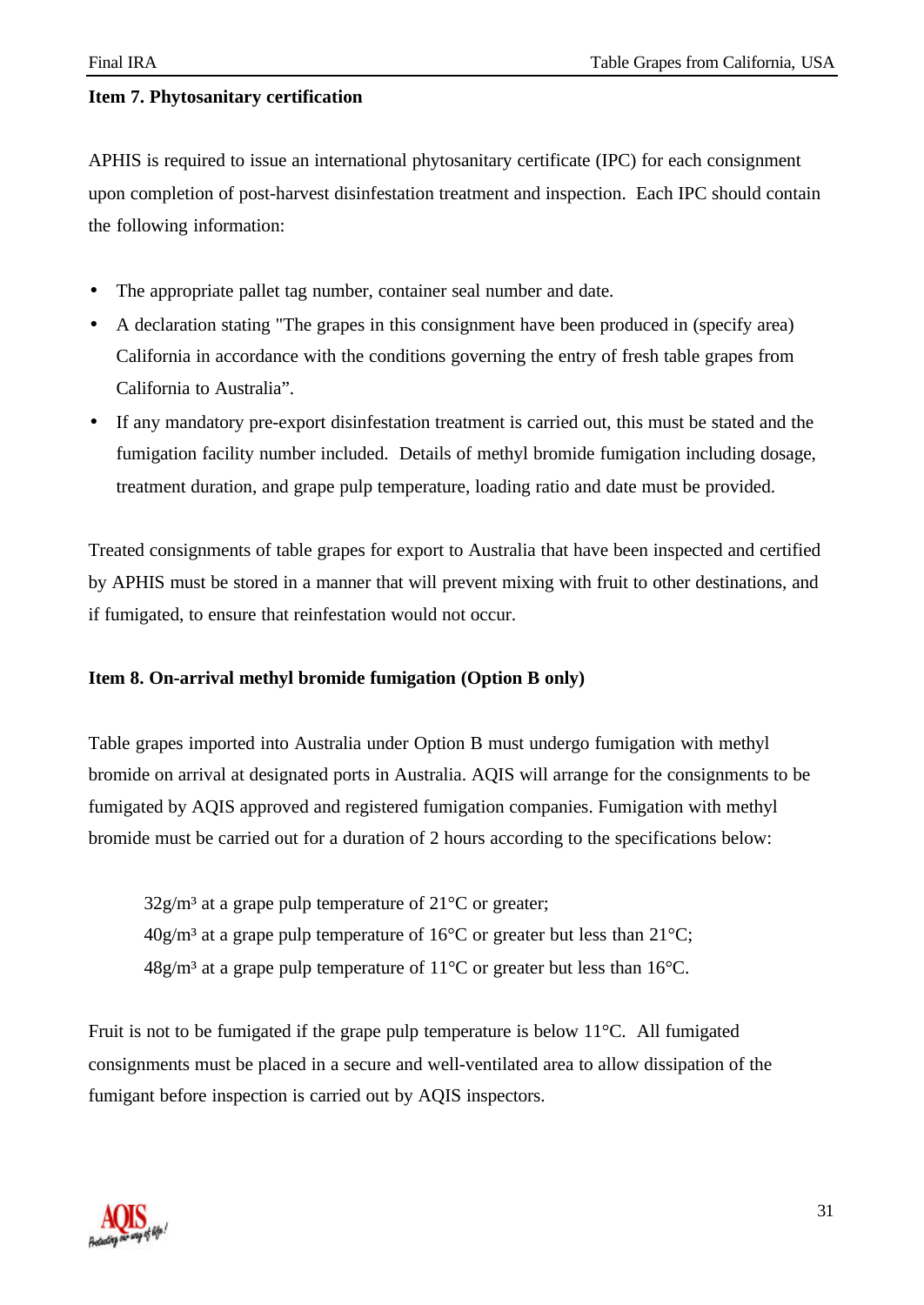#### **Item 9. On-arrival inspection**

All consignments must be inspected on arrival in Australia under Options A and B. Consignments arriving under Option B will be inspected after the product has been fumigated and ventilated. Inspection for quarantine pests will be carried out by AQIS on each consignment using the same sampling regime and procedures as detailed in Item 6. The full 600 unit inspection will be performed regardless of whether a quarantine pest or potential quarantine pest is found. The entire contents of the inspection sample will undergo visual examination, on an inspection bench, prior to samples being taken from each carton for closer inspection where required. Any grapes showing rot marks or bruising will be cut and examined for the presence of internal feeders.

All live pests, weed seeds or potential quarantine pests intercepted will be forwarded to the appropriate quarantine entomologist, weed specialist or plant pathologist for full identification prior to treatment being performed. This information will be forwarded to APHIS.

#### **Item 10. Rejection of consignments on-arrival**

#### Detection of trash

If trash is found, importers will be offered the options of cleaning of the consignment, re-export or destruction. If cleaning is chosen the consignment will be directed to an approved quarantine premise for removal of trash (soil, splinters, twigs, leaves and other plant materials) and repacking. Cleaning and repacking will be carried out under AQIS supervision.

#### Detection of weed seeds

If weed seeds are detected, samples will be taken by AQIS for confirmation of quarantine status by weed specialists. If seeds of weeds of quarantine concern (Section 5.3 Weed Risk Assessment and Appendix 2) are identified, importers will be given the option of cleaning or treating the consignment. If cleaning is not an acceptable option and no treatment is available, the consignment will be re-exported or destroyed.

#### Detection of live quarantine pests

32 Should any live quarantine arthropod pests (as listed in Table 1) be intercepted in a consignment arriving under Option A, the consignment will be re-fumigated, re-exported or destroyed. The cost of any rejection, re-treatment, destruction or re-export of consignments as result of pest detection will be borne by the importer. AQIS will inform APHIS of the suspension of table grape imports

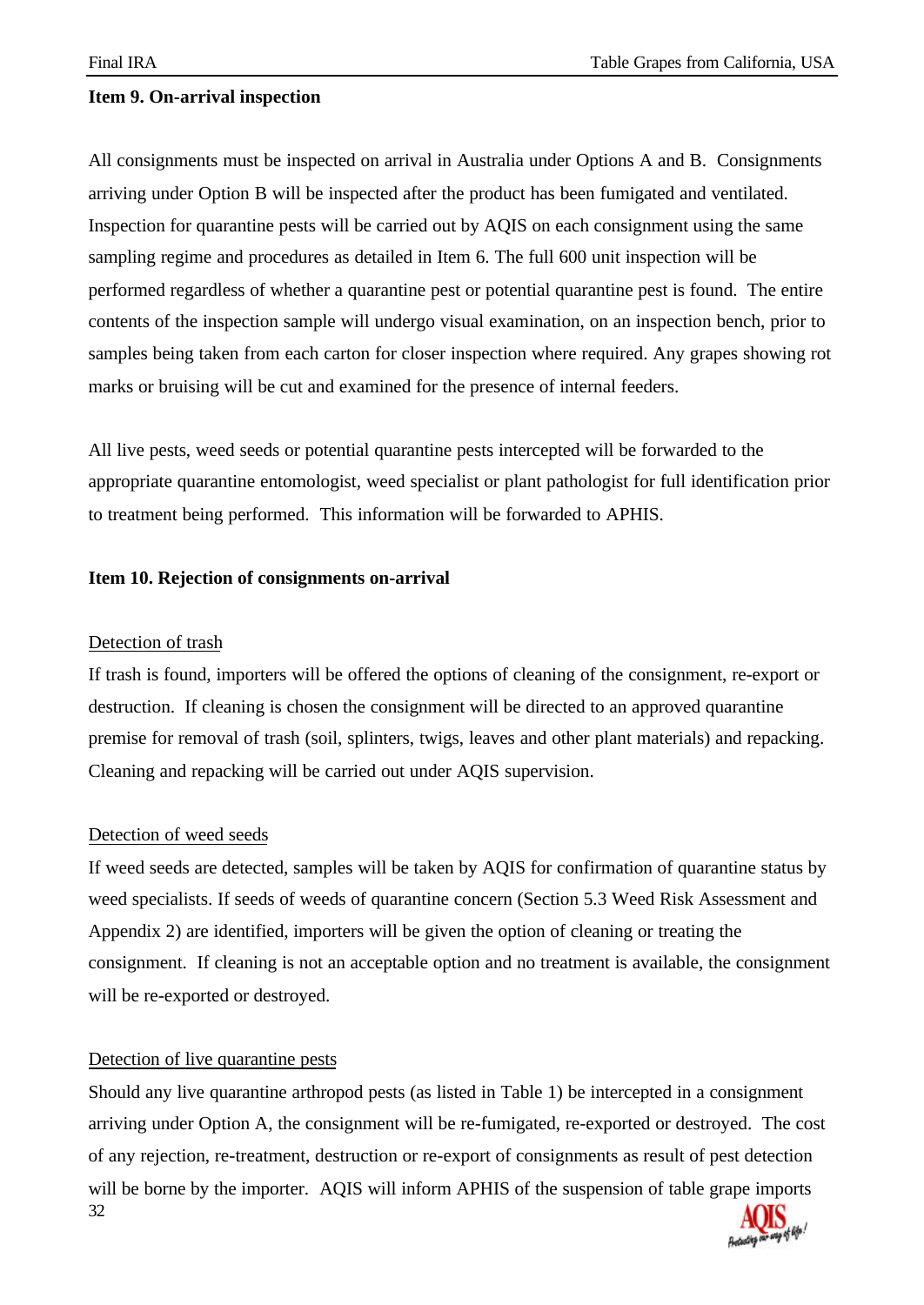pending investigation of the cause of the pest survival and the implementation of appropriate remedial measures.

#### Detection of "Pest Free Area" and "Non-Host Status" pests

Should any quarantine pests managed by "Pest Free Area" or "Non-Host Status" (Table 2), be intercepted dead or alive under either option, imports will be suspended until AQIS is satisfied that either remedial action has been undertaken or an alternative treatment has been developed and approved. Consignments with live pests will be re-exported, re-fumigated or destroyed.

### Fumigation treatment failure

Should causes of pest infestation in a consignment be traced to fumigation facilities the relevant fumigation facility in California will be suspended and all future consignments rejected for export from that fumigator pending a full investigation of the cause of the fumigation failure by APHIS and implementation of corrective action. If consignments in-transit have been treated at such a fumigation facility prior to its suspension, APHIS should inform AQIS of these consignments so that they may be inspected on arrival for quarantine pests at a higher inspection rate and retreated if necessary.

In the event that live pests are found at inspection after on-arrival fumigation under Option B, the fumigation facility in Australia would be suspended pending investigation and implementation of corrective action. AQIS would assist the importer to arrange for re-treatment at another AQIS registered fumigation facility.

#### **Item 11. Documentation errors**

Any consignment with incomplete documentation, or with certification that does not conform to specifications, or for which seals of the containers are damaged or missing, will be held pending clarification and determination by AQIS in consultation with APHIS.

#### **Item 12. Review of protocol**

The protocol will be subject to random audit throughout the first year of trade and reviewed by AQIS at the end of the first year of exports.

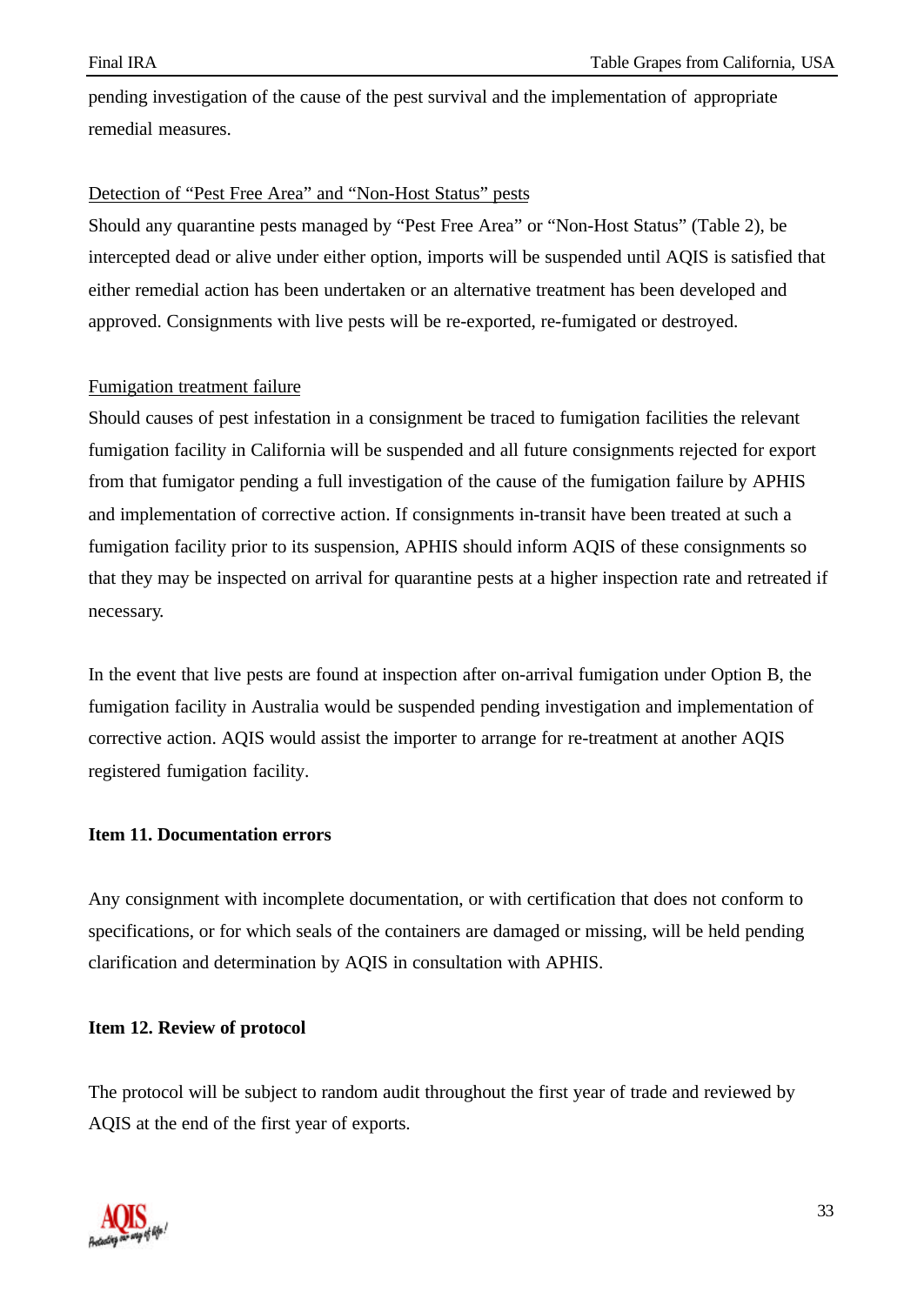**Outline of phytosanitary and sanitary procedures for the importation of fresh table grapes from California to Australia under Option A - pre-shipment methyl bromide fumigation for year-round imports.**



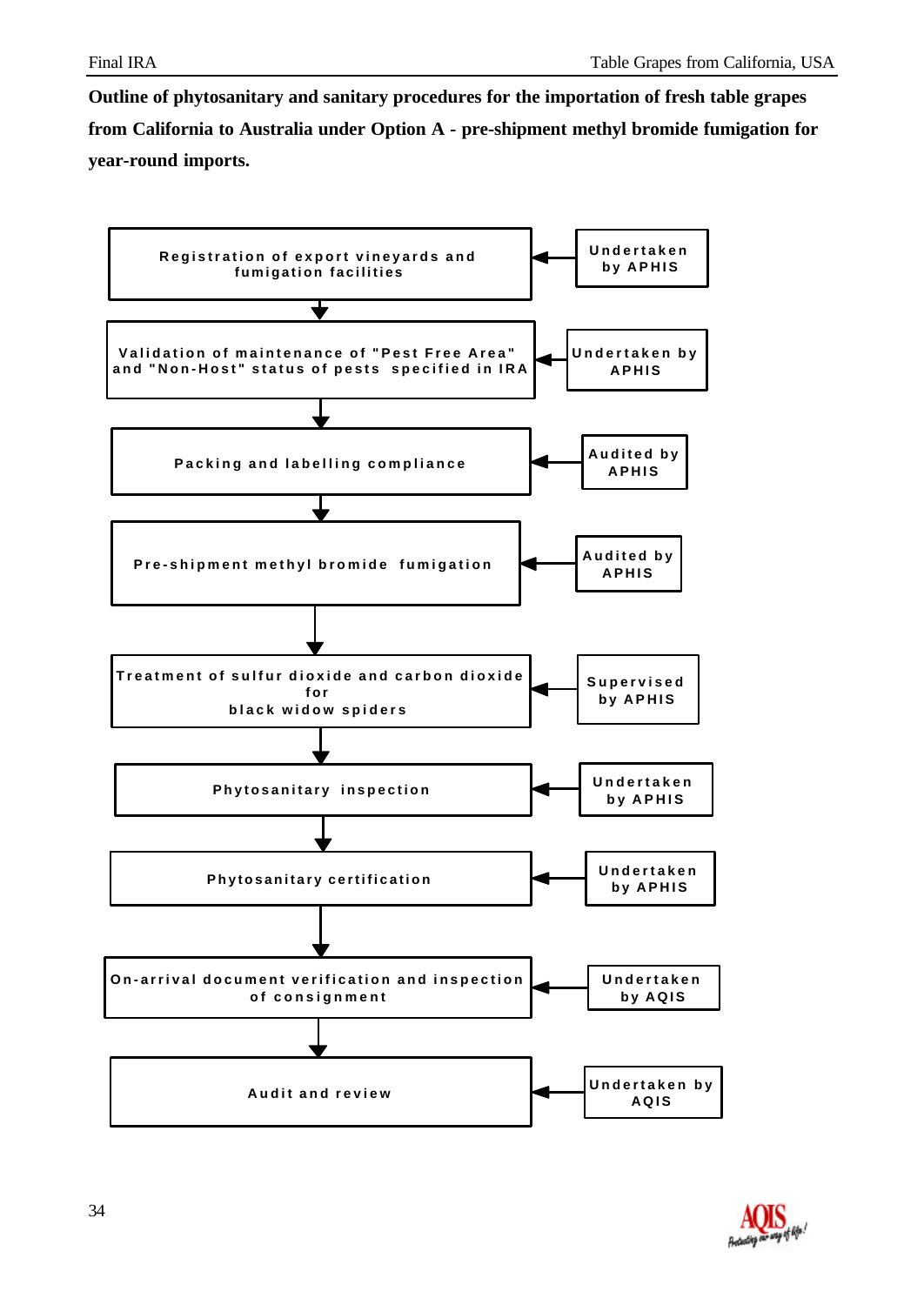**Outline of phytosanitary and sanitary procedures for the importation of fresh table grapes from California to Australia under Option B - on-arrival methyl bromide fumigation for imports from June to end of September.**



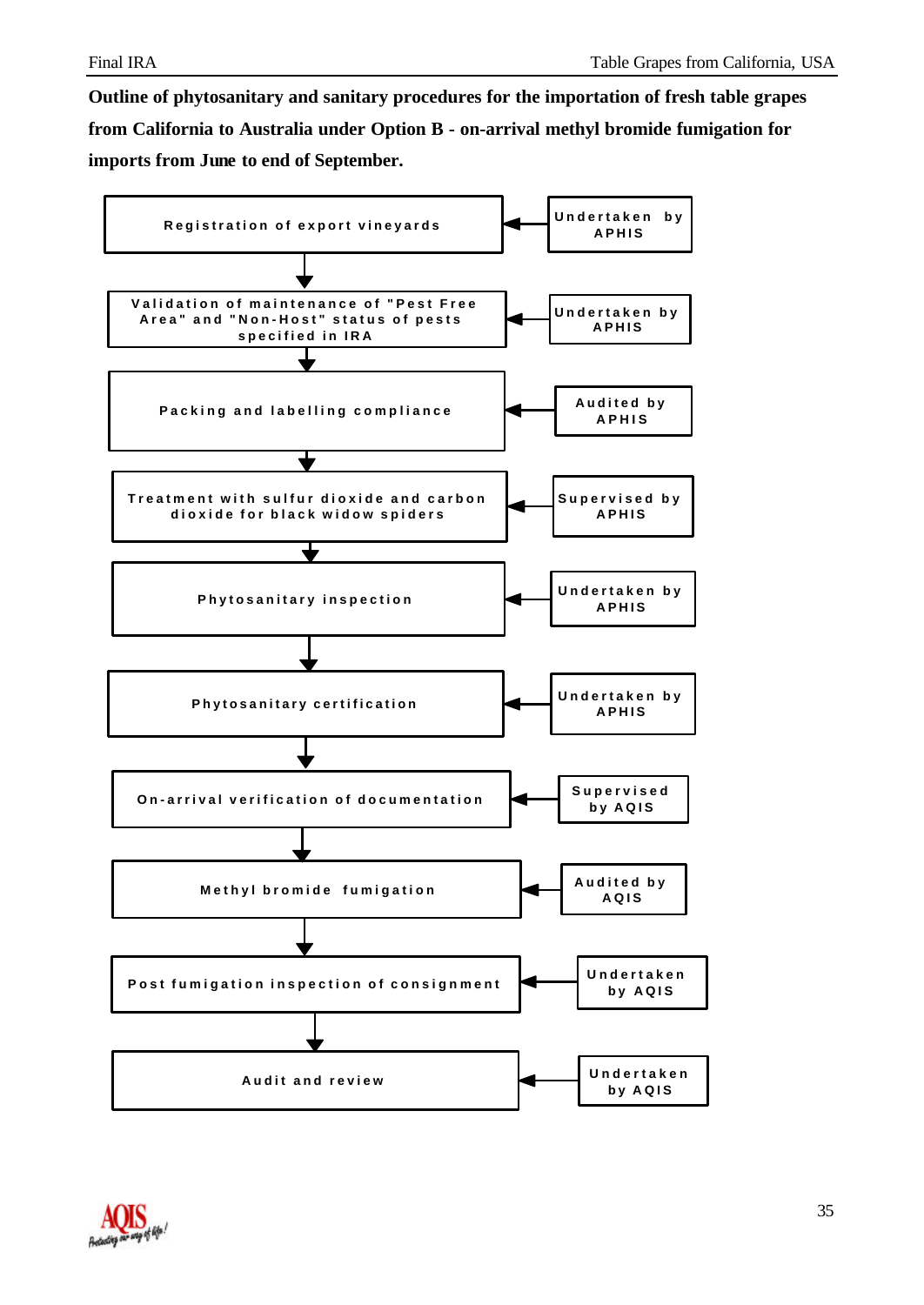# 10 ISSUES RAISED BY STAKEHOLDERS IN RESPONSE TO AQIS'S DRAFT IRA

#### **TABLE OF CONTENTS**

| 10.1. |  |
|-------|--|
|       |  |
|       |  |
|       |  |
|       |  |
|       |  |
|       |  |
|       |  |
|       |  |
|       |  |
|       |  |
|       |  |
|       |  |
|       |  |
|       |  |
|       |  |
|       |  |
|       |  |
|       |  |
|       |  |
|       |  |
|       |  |
|       |  |
|       |  |
|       |  |
|       |  |
|       |  |
|       |  |
|       |  |

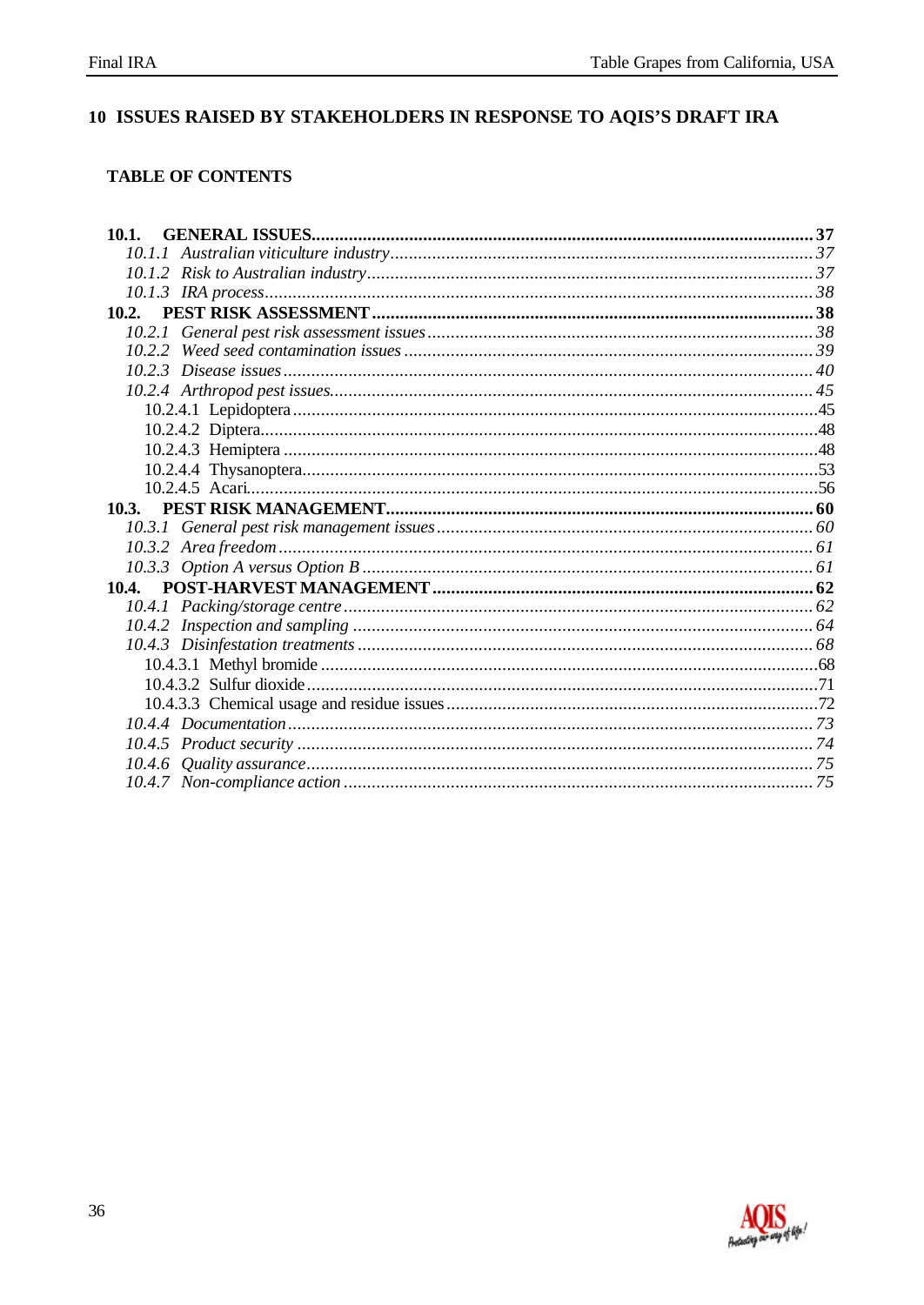## **10 ISSUES RAISED BY STAKEHOLDERS IN RESPONSE TO AQIS'S DRAFT IRA**

#### **10.1 GENERAL ISSUES**

#### **10.1.1 Australian viticulture industry**

#### **Issue 1:**

*The statistics related to the Australian viticulture industry should be updated to reflect the true availability of grapes throughout the year. The value stated for production areas in Section 3.2.3 of the draft IRA should be corrected to read "the total volume of wine production in tonnes". The IRA also incorrectly said that wine grapes are not grown commercially in the NT.*

#### AQIS position

Production information relating to the viticulture industry from the draft IRA has been updated based on the latest information provided by the Australian National Vine Health Steering Committee (NVHSC) and is included in Appendix 1.

#### **10.1.2 Risk to Australian industry**

#### **Issue 2:**

*Importation should not be allowed because of devastating impact on the social and economic sustainability of the Australian viticultural industries and also on the almond, walnut, and stone fruit industries if certain pests and diseases were to be introduced.*

#### AQIS position:

The potential social and economic impacts arising from the introduction of quarantine pests as a result of importation have been taken into account in the IRA. However, the potential competitive economic impact of prospective imports on domestic industries is not within the scope of the AQIS IRA process and has no bearing on the outcome of the IRA. The Department of Agriculture, Fisheries and Forestry - Australia undertakes an assessment of the potential economic impact on Australian agricultural industries if imports were to be permitted, in parallel with the AQIS IRA. The economic impact study provides advice to the Government on any structural adjustment assistance that may be warranted in the event that imports are predicted to have a significant effect on Australian primary producers.

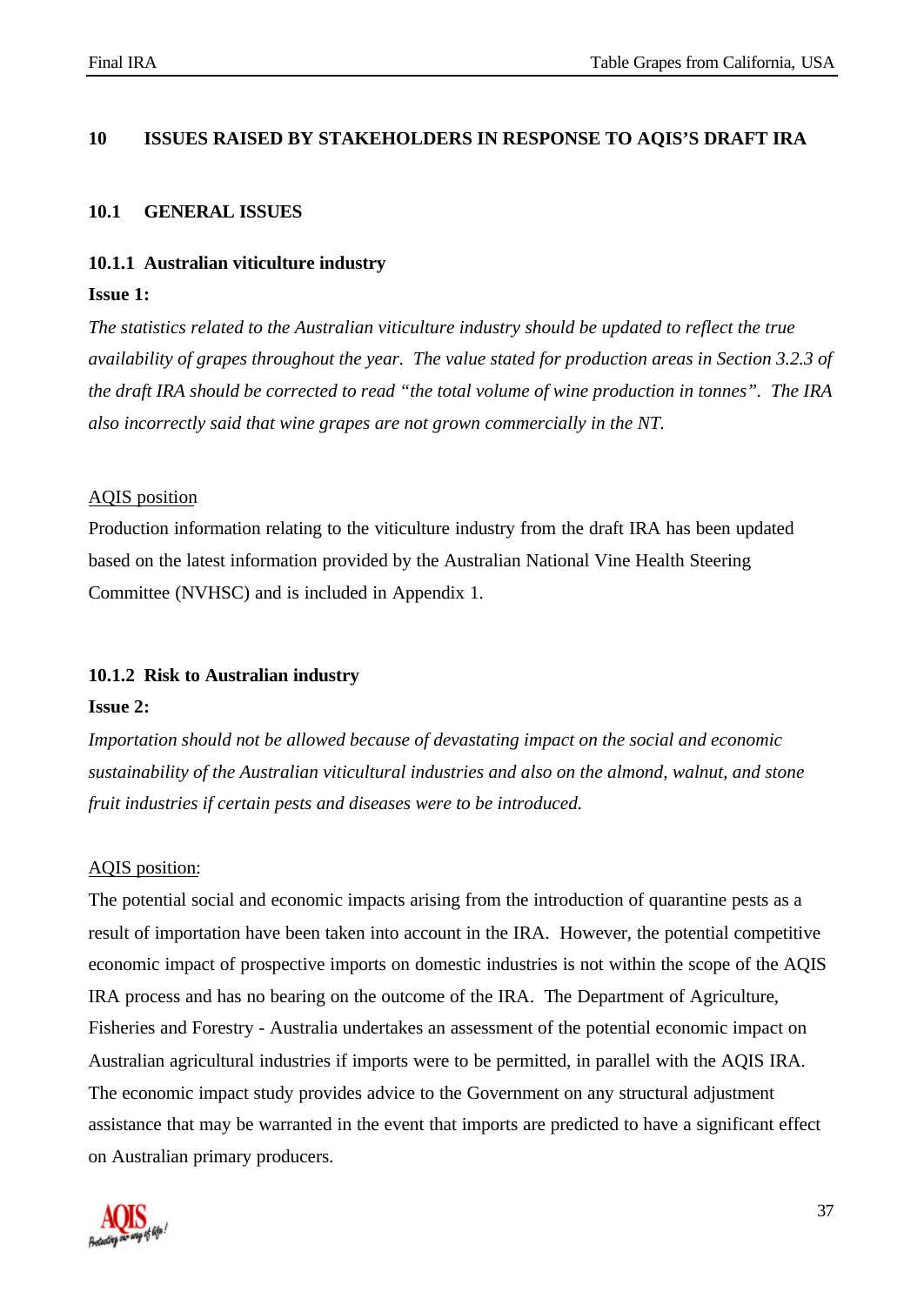#### **Issue 3:**

*Unless there is a 100% guarantee that the risk of introduction of pests and diseases via table grape importation is zero, no importation of grapes from USA should be allowed.*

#### AQIS position:

Prohibition of importation of table grapes from California is not justified by the risk analysis since appropriate management procedures can reduce the risk of introduction of pests to negligibly low levels. A zero risk approach is not practical and is not government policy; accordingly AQIS follows a policy of risk management when formulating phytosanitary measures. AQIS is required through the IRA process to maintain a highly conservative appropriate level of phytosanitary protection against pests of quarantine concern and to implement measures to ensure that level of protection is met.

#### **10.1.3 IRA process**

#### **Issue 4:**

*There should be mandatory consultation with industry before any decision to import, as AQIS operations are based on fee for service that industry ultimately has to pay.*

#### AQIS position:

AQIS has consulted several times with stakeholders throughout the IRA process. The draft IRA on Californian table grapes was conducted using the best available scientific evidence and in full consultation with stakeholders (including industry), to ensure that policy decisions are transparent and technically justified.

#### **10.2 PEST RISK ASSESSMENT**

#### **10.2.1 General pest risk assessment issues**

#### **Issue 5:**

*Insufficient information has been provided on the basis of the decision by AQIS on the risk rating for each pest. AQIS should provide evidence of decisions, especially in quantifying low and medium risks.*

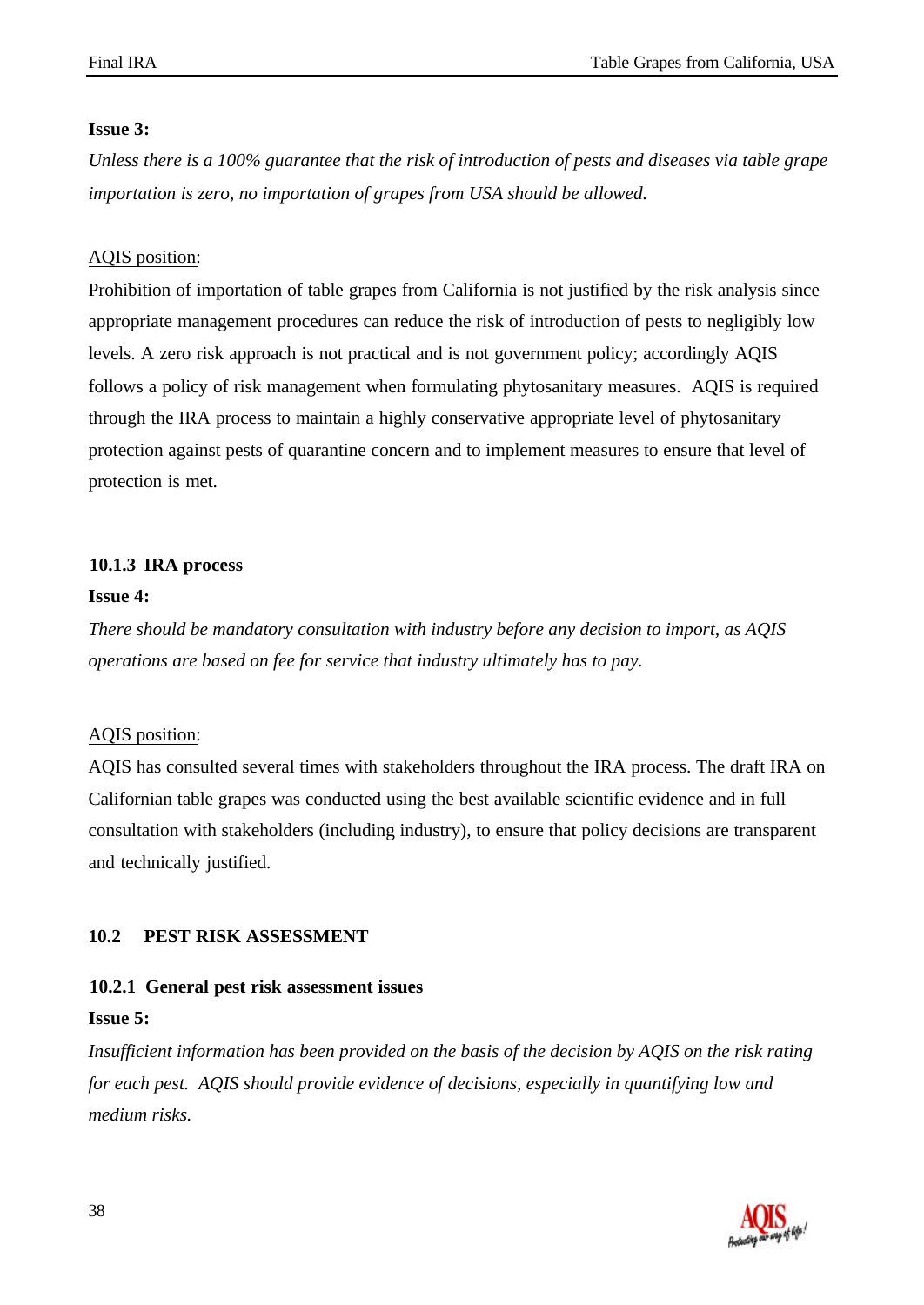Risk rating is based on a determination of the quarantine status of a pest, which considers the potential for entry, establishment and spread of a pest, and its potential economic importance. The risk of introduction is then determined by analysing the potential for a pest to become established taking into account phytosanitary measures implemented in the pathway, the capacity of the pest to establish in Australia and the impact or consequences of the pest were it to become established. Each of these determinations was derived by interpreting technical information contained in a data sheet for each quarantine pest and presented as "estimated risk" in the PRA and draft IRA documents. The risk associated with each quarantine pest on the fruit importation pathway as assessed by AQIS is summarised in Table 1.

#### **10.2.2 Weed seed contamination issues**

#### **Issue 6:**

*Field packing of table grapes could result in weed seed contamination and adhering weed seeds could be introduced via table grape shipments with impact on the wider environment and broad acre production in Australia. The IRA should state that the consignments would be rejected if weed seeds were found at the pre-export inspection.*

#### AQIS position:

To reduce the risk of introduction of weed seeds as contaminants, AQIS has stipulated that all consignments must be free from seeds of the weed species that are of quarantine concern to Australia (see 5.3 Weed Risk Assessment and Appendix 2). Should any weed seed of quarantine concern to Australia be detected, APHIS must ensure that these consignments are removed from the shipment, cleaned or treated. Any breach of this import condition would result in rejection of consignments and re-export or destruction. AQIS is of the opinion that weed seed contamination in table grapes would be limited, as the grapes are hand-harvested, trimmed of leaves, and inspected before packing into bags.

#### **Issue 7:**

*Consideration should be given to a list of further 40 species of weeds, which are present in California and North America.*

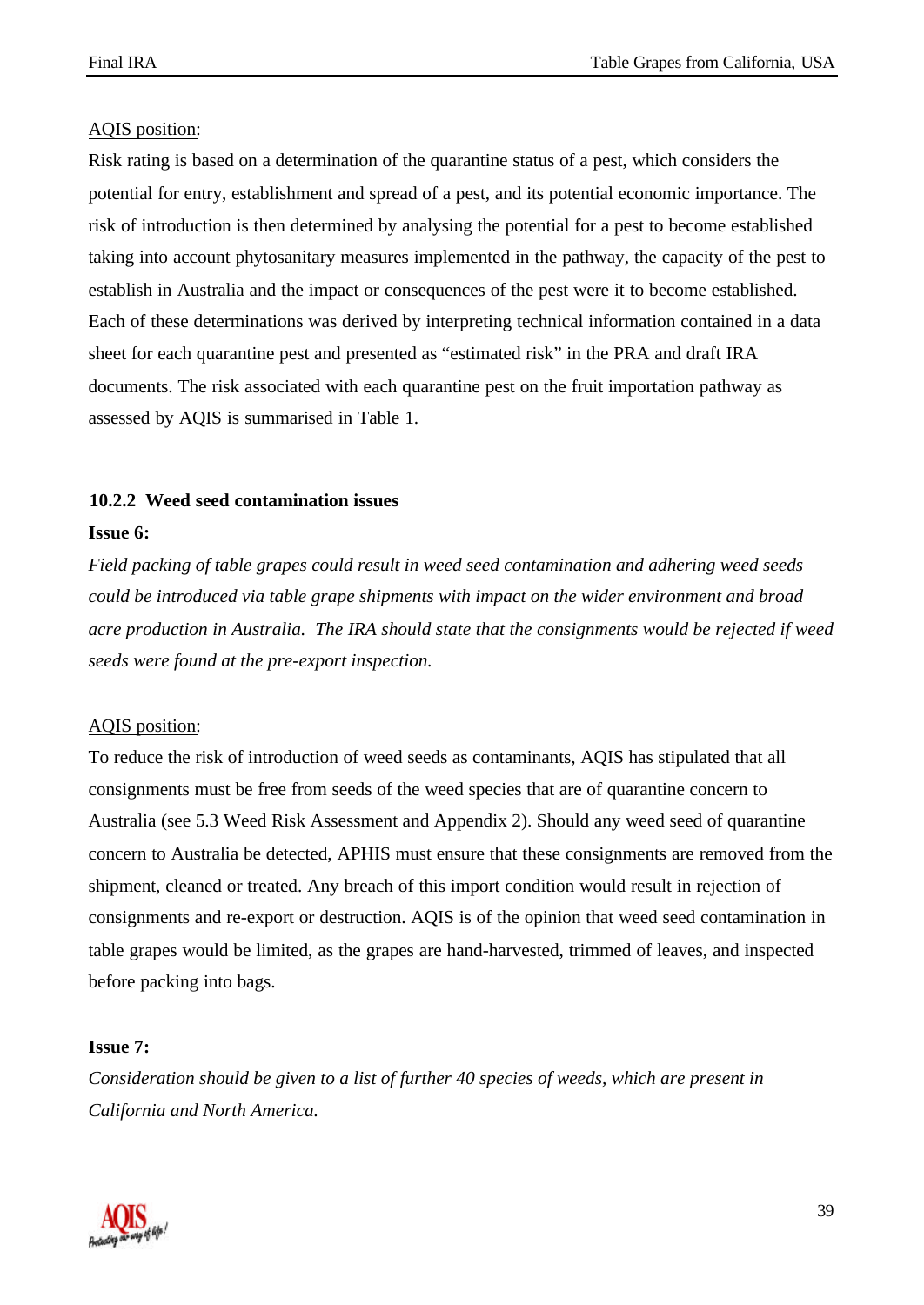AQIS determined that 17 weed species and genera that are known to occur in vineyards in California are of potential quarantine concern. A total of 106 weed species and genera have been reported in California. Each species has been assessed using the AQIS Weed Risk Assessment (WRA) methodology. See also 5.3 Weed Risk Assessment and Appendix 2.

# **10.2.3 Disease issues**

# **Issue 8:**

*Grape downy mildew* (Plasmopara viticola) *has been recorded on grapes in California as reported in agricultural magazines in California from time to time.*

# AQIS position

The only records of *P. viticola* in California have been from wild *Vitis* spp. in the Californian mountains in 1958. This disease has not been reported on commercial table grapes in California. Its restricted occurrence has been attributed to the absence of rainfall in grape production regions during spring and summer that limits the development of the disease. Grape Downy mildew is widespread in Australia (see also Issue 17).

# **Issue 9:**

*Phytophthora crown/root rot* (Phytophthora citricola) *is in Australia and hence should not be considered as a "quarantine pest".*

# AQIS position:

AQIS has amended the status of this record accordingly. The revised status is included in Table 3.

# **Issue 10:**

*Has AQIS any records to indicate that Rot brenner caused by* Pseudopezicula tracheiphila *(Pearson and Goheen, 1988; Pearson and Smith, 1988) is present in Australia?*

# AQIS position:

AQIS has not found any published records to indicate that this disease is present in Australia.

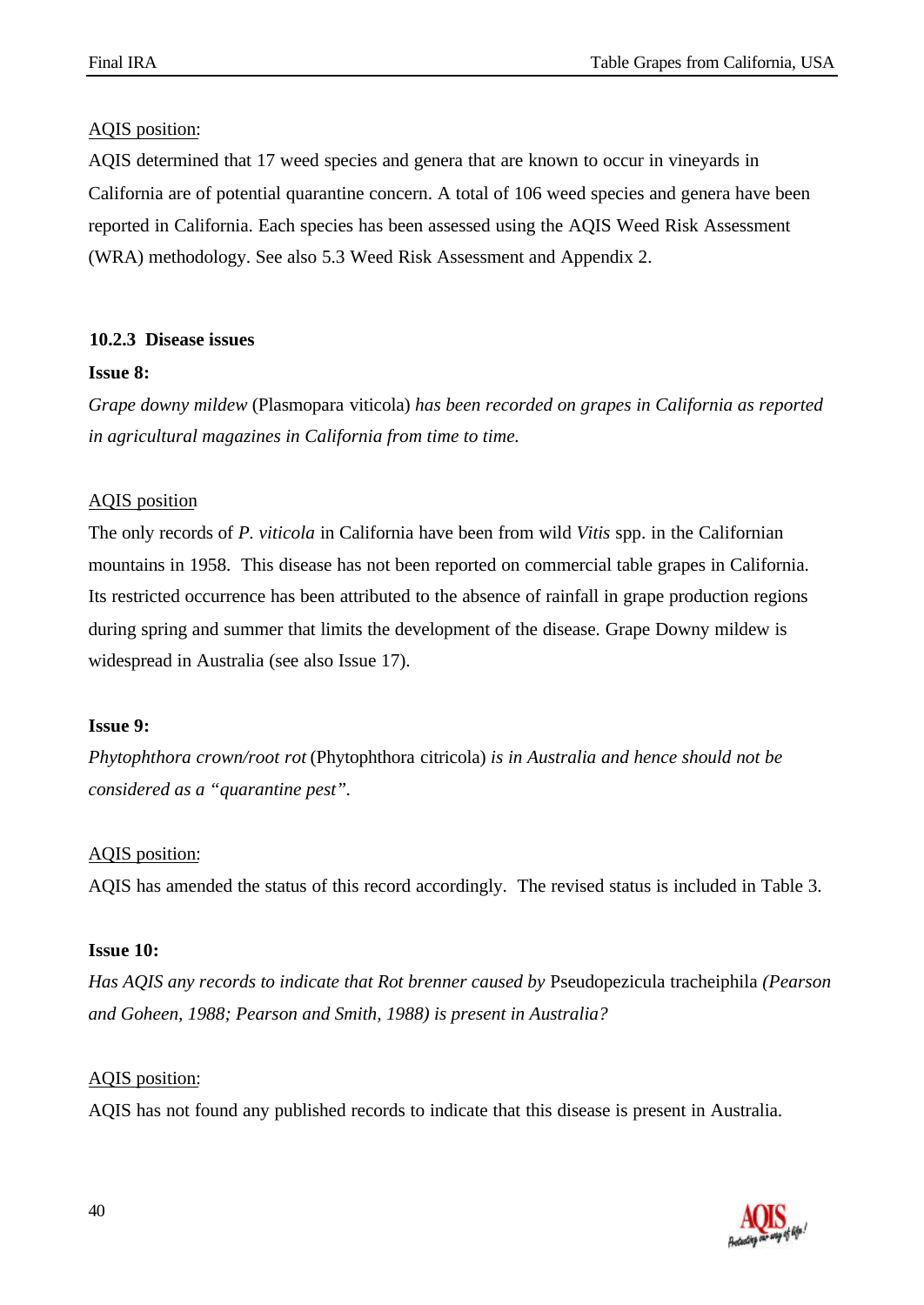## **Issue 11:**

*The synonym of* Rhizopus arrhinus (*fruit rot) is* Rhizopus oryzae*, and* R. oryzae *is present in Australia.*

#### AQIS position:

AQIS has amended the status of this record accordingly. The revised status is included in Table 3 in this document.

#### **Issue 12:**

*Is* Armillaria mellea *(Shoe string root rot) present in Australia?*

## AQIS position:

Species of the *A. mellea* complex have been identified in both Australia and California. The *A. mellea* complex has now been separated into several species. However, they do not occur on the fruit importation pathway and infection occurs through direct root contact. AQIS has amended the status of this record accordingly. The revised status is included in Table 3.

#### **Issue 13:**

*Zonate leaf spot* (Cristulariella moricola) *is an aggressive leaf pathogen with a wide host range which appears to be spreading in USA (Brenneman* et al*., 1993; Leahy, 1995; Reilly* et al.*, 1996). However, the IRA provides no evidence to suggest that California is free from this species.*

#### AQIS position:

*C. moricola* has been reported to occur in Asia, Canada, and in Florida and North Carolina in USA on various hosts including *Vitis* spp*.*. The US National Fungus Database and Californian state records confirm that this fungus is not known to occur in California. Hence, the fungus is not of quarantine concern on grapes from California. California has a reliable surveillance system, which would pick up this fungus as soon as it appears in the state. APHIS is required to inform AQIS of the presence of pests of quarantine concern in a timely manner.

#### **Issue 14:**

*The causal agent for esca disease needs to be properly detailed.*

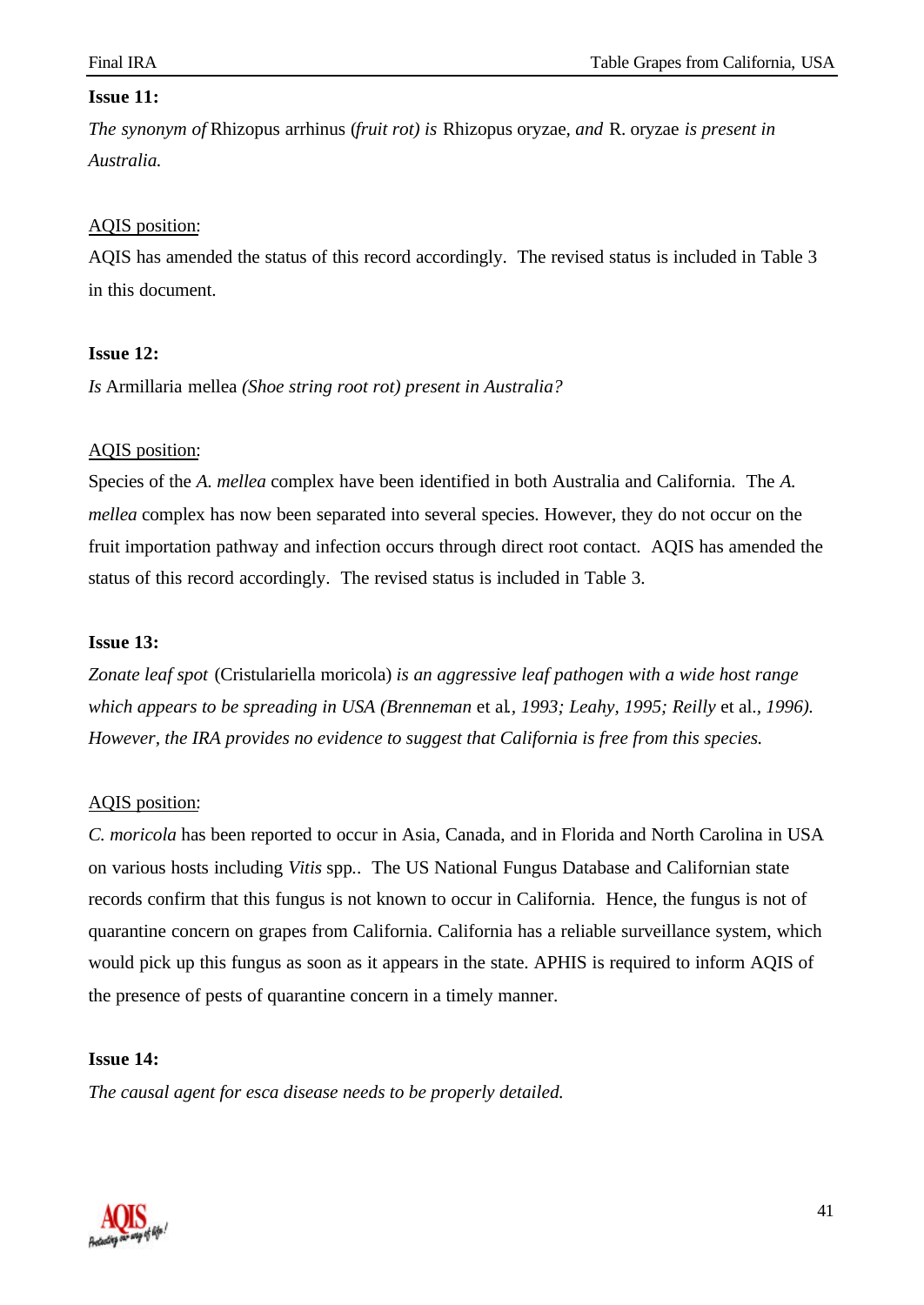A data sheet detailing the causal agents for esca is included in the pest risk analysis (PRA) document. Although esca disease has been known for a long time, the causal organism is still unknown (Pearson and Goheen, 1988). *Stereum hirsutum* and *Phellinus igniarius* are the fungi most frequently reported to be associated with deteriorated wood but their pathogenicity has not been confirmed. In California and Italy, *Phellinus* predominates whereas in France and Australia, *Stereum* is more commonly isolated. However, AQIS has identified esca disease not to be of quarantine concern as it does not occur on the fruit importation pathway.

#### **Issue 15:**

Phaeoacremonium *and* Cylindrocarpon *species that cause young grape decline and black foot diseases have not been assessed.*

#### AQIS position:

AQIS has assessed published literature and information provided by APHIS on 7 July 1999, and confirmed that the two fungal species are not of quarantine concern. APHIS has clarified that *Phaeoacremonium* and *Cylindrocarpon* species are associated with the decline of young (vegetative) grapevines, and are transmitted through infected propagative material. Both fungi affect grape plants before they develop commercial crops but do not affect grape berries and therefore are not of quarantine concern in respect of imports of grapes. The revised status of these two genera is included in Table 3.

#### **Issue 16:**

*The possibility of Pierce's disease* (Xylella fastidiosa)*, black measles* (Cephalosporium *spp*., Phellinus igniarius)*, Autumn leaf spot* (Metschnikowia pulcherrima) *and other leaf spots (zonate-*Cristulariella moricola*, angular leaf scorch –* Pseudopezicula tetraspora*) being introduced on trash and on bunch stalks is of major concern to industry.*

#### AQIS position:

42 Pierce's disease and black measles infect the woody stem, and leaf spots occur on the leaf. Leaves are trimmed off during harvesting and packing of grapes. Pierce's disease is not known to be transmitted via grape clusters. Zonate leaf spot and angular leaf scorch do not occur in California. The disease organism that causes Pierce's disease itself has a low risk of entering Australia on grapes since Purcell and Saunders (1995) showed that it does not survive more than 24 hours on grapes when subjected to storage at  $1^{\circ}$ C. Grapes would be stored at this temperature for up to 21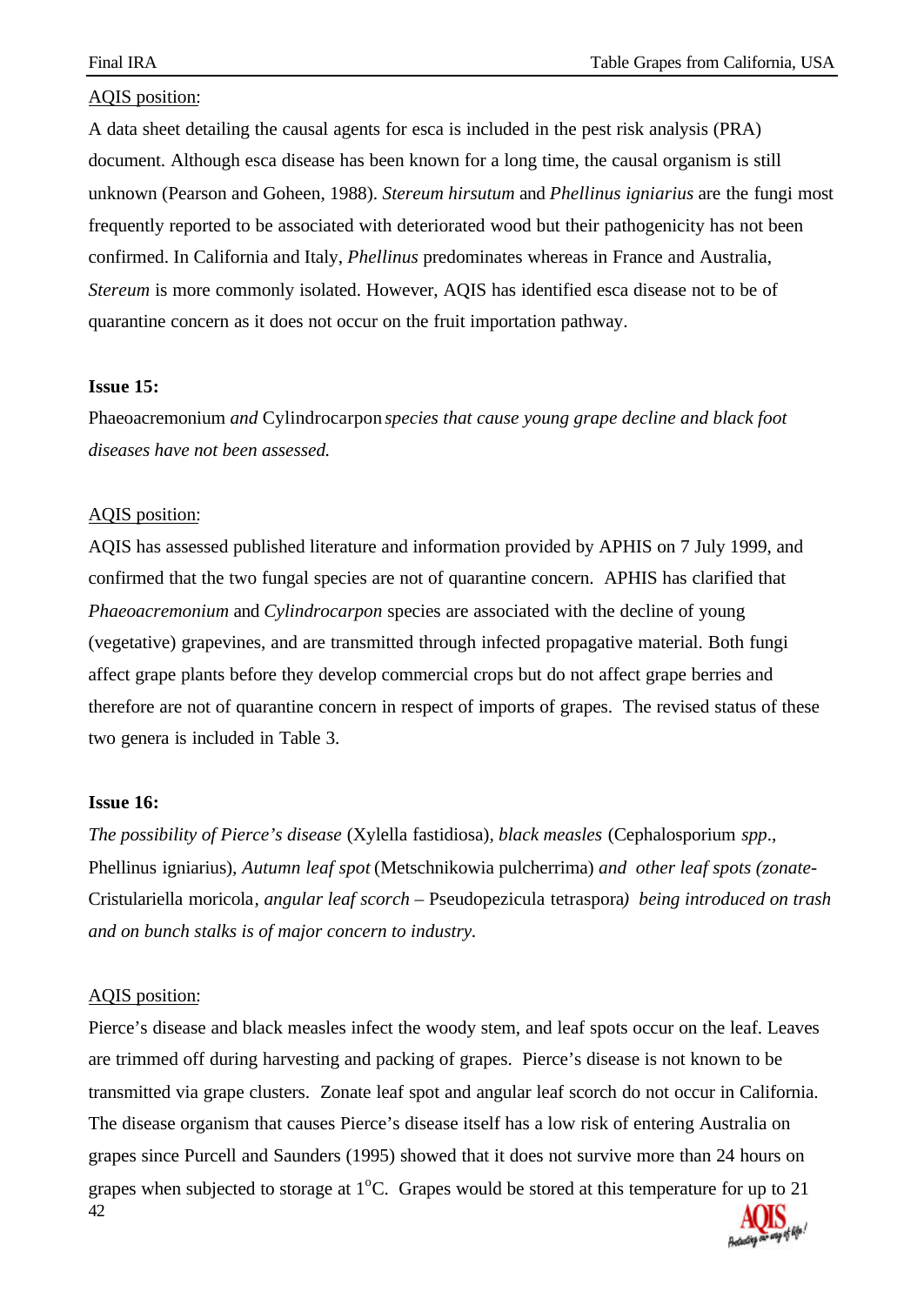days in transhipment. The import conditions stipulate that the grape bunches should be free of trash including leaf material. If trash is found, importers will be offered the options of cleaning the grapes under AQIS supervision, re-export or destruction. Samples of leaf material would also be collected and forwarded to plant pathologists to be tested for the presence of pathogens of quarantine concern.

#### **Issue 17:**

*The issue of fungicide resistant strains eg. dicarboximide resistant strains of powdery mildew* (Uncinula necator) *and DMI (demethylation inhibition) resistant strains of grape downy mildew, not yet present in Australia are not considered.*

## AQIS position:

There is no published evidence to suggest the existence of fungicide resistant strains of powdery or downy mildews in California. Both diseases have been assessed in the IRA to be not of quarantine concern. Powdery mildew occurs in both California and Australia. Grape downy mildew occurs in Australia but has not been reported on commercial grapes in California.

#### **Issue 18:**

*There is a potential for disease spores to be on the imported grapes.*

#### AQIS position:

No diseases were identified as being of quarantine concern on the fruit, therefore the presence of spores cannot be considered to be of quarantine concern.

#### **Issue 19:**

*Bacterial blight* (Xylophilus ampelinus) *could be introduced in to Australia via stems and stalks of table grapes.*

#### AQIS position:

*X*. *ampelinus* mainly occurs in Europe and southern Africa and is not known to occur in either Australia or USA. Therefore, it is not of quarantine concern.

#### **Issue 20:**

*Grapevine yellows: This phytoplasma disease should be considered as a quarantine disease since recent research in USA has thrown doubt on the presence of Australian grapevine yellows and*

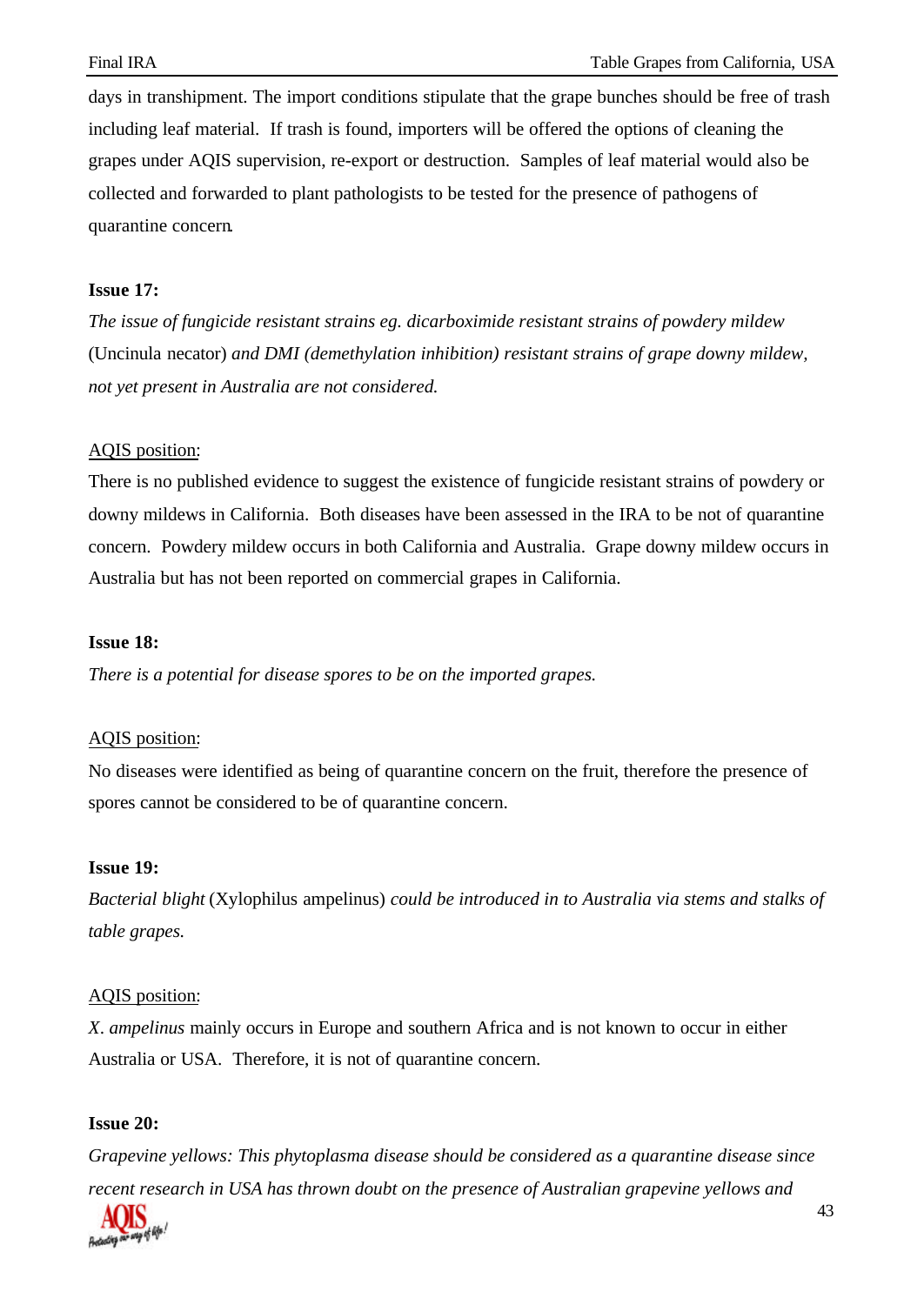*indicated that at least two strains of grapevine yellows present in Virginia may not be present in Australia (Davis* et al.*, 1998).*

## AQIS position:

According to Davies *et al*., (1998), grapevine yellows occur in many viticultural areas of the world, but the phytoplasmas associated with the disease can be very different. The phytoplasma associated with grapevine yellows in Australia is different from that reported in Virginia. Grapevine yellows occur on grapes in Virginia but not in California. Therefore this phytoplasma is not of quarantine concern.

## **Issue 21:**

*Reliance on visual inspection for live insects or arthropods may be satisfactory. However, there is lack of scientific information to justify that viruses, viroids, phytoplasmas and nematodes that may be present asymptomatically would not enter into Australia.*

## AQIS position:

Viruses, viroids, phytoplasmas and nematodes are of quarantine concern on vegetative propagative material. These pests have been assessed not to be of quarantine concern in relation to imported fruit.

#### **Issue 22:**

*Grapevine fan leaf nepovirus should be revised from a non-quarantine to a quarantine pest.*

# AQIS position:

The grapevine fan leaf nepovirus and its vector, *Xiphinema index*, are restricted to a region of Victoria referred to as the North East Vine Disease District. However, they have not been gazetted to be under official quarantine control in accordance with the Victorian Plant Health and Plant Products Act 1995. As such, the status of the virus remains as non-quarantine. Additionally, the virus and its vector do not occur on the fruit and so are not of quarantine concern.

#### **Issue 23:**

*The quarantine status of grapevine corky bark-associated closterovirus, tobacco ringspot nepovirus, tomato ringspot nepovirus, arabis mosaic nepovirus and strawberry latent ringspot nepovirus should be evaluated.*

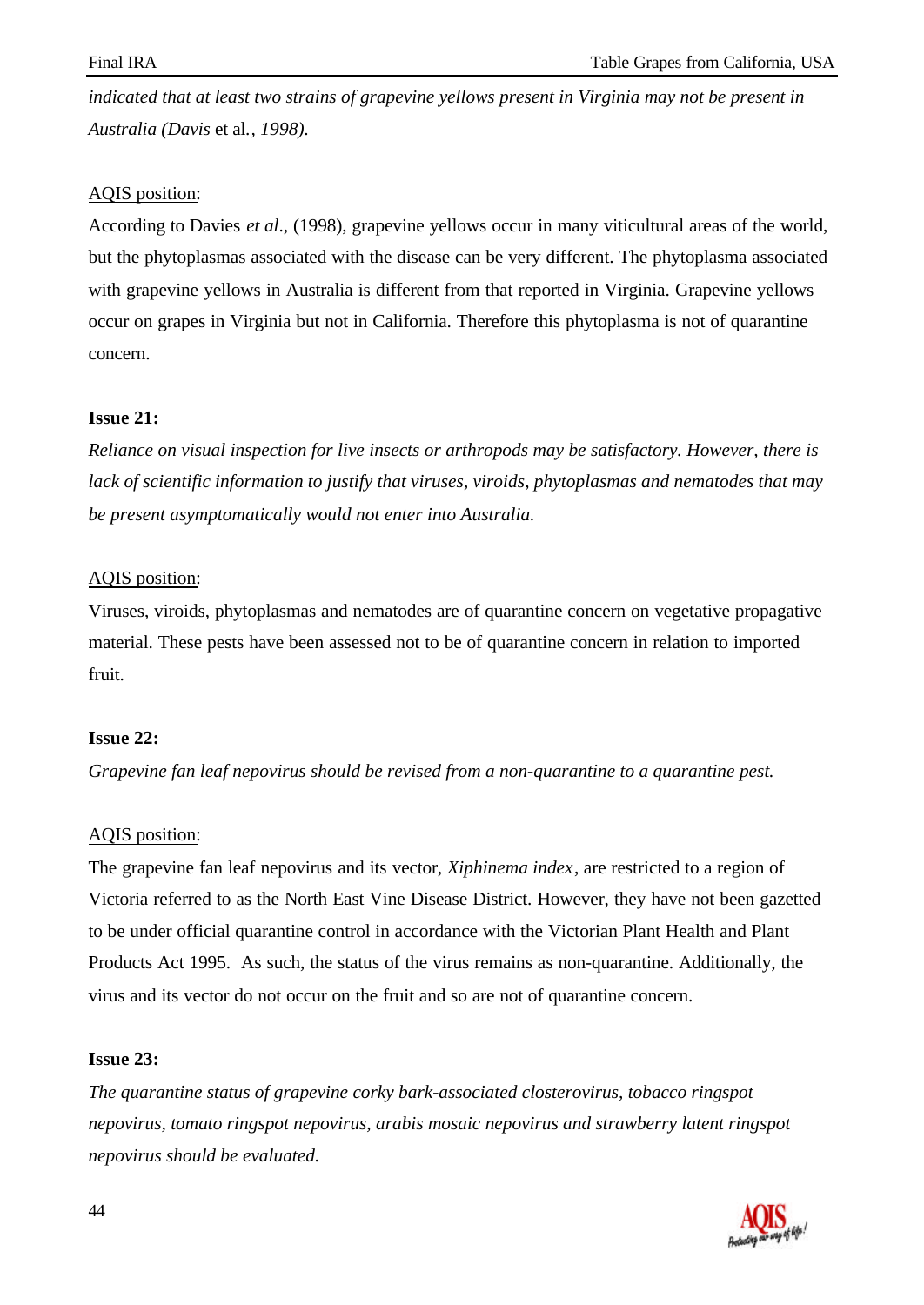AQIS is of the opinion that some of the above viruses are of quarantine concern on vegetative propagative materials for planting purposes, but are not of quarantine concern on imported fruit.

## **10.2.4 Arthropod pest issues**

#### *10.2.4.1 Lepidoptera*

## **Issue 24:**

*The biology of* Harrisina brillians *(western grape leaf skeletonizer) indicates that visual inspection would be sufficient to detect this pest, especially since it is seldom found on grape clusters.*

#### AQIS position:

According to APHIS, *H. brillians* is not known to complete its life cycle in grape bunches since there would be inadequate fresh leaf material to do so. On the basis of the biology of this species, AQIS has revised the risk status from medium to low and considers that visual inspection is adequate to detect the conspicuous larvae if they are present within the fruit bunches. The revised status is included in Tables 1 and 3.

#### **Issue 25:**

*The salt marsh caterpillar,* Estigmene acreae*, is rarely found in grapes and if present, grapes would be "unsaleable".*

#### AQIS position:

According to information provided by APHIS this insect is so rarely found in grapes that "University of California Grape Pest Management Guidelines" do not provide control measures for it. AQIS considers that visual detection is adequate to detect the large larvae in grape bunches and the quarantine risk status has been changed from medium to low. The revised status is included in Tables 1 and 3.

#### **Issue 26:**

Spodoptera exigua *(beet lesser army worm) is common and present in Australia.*

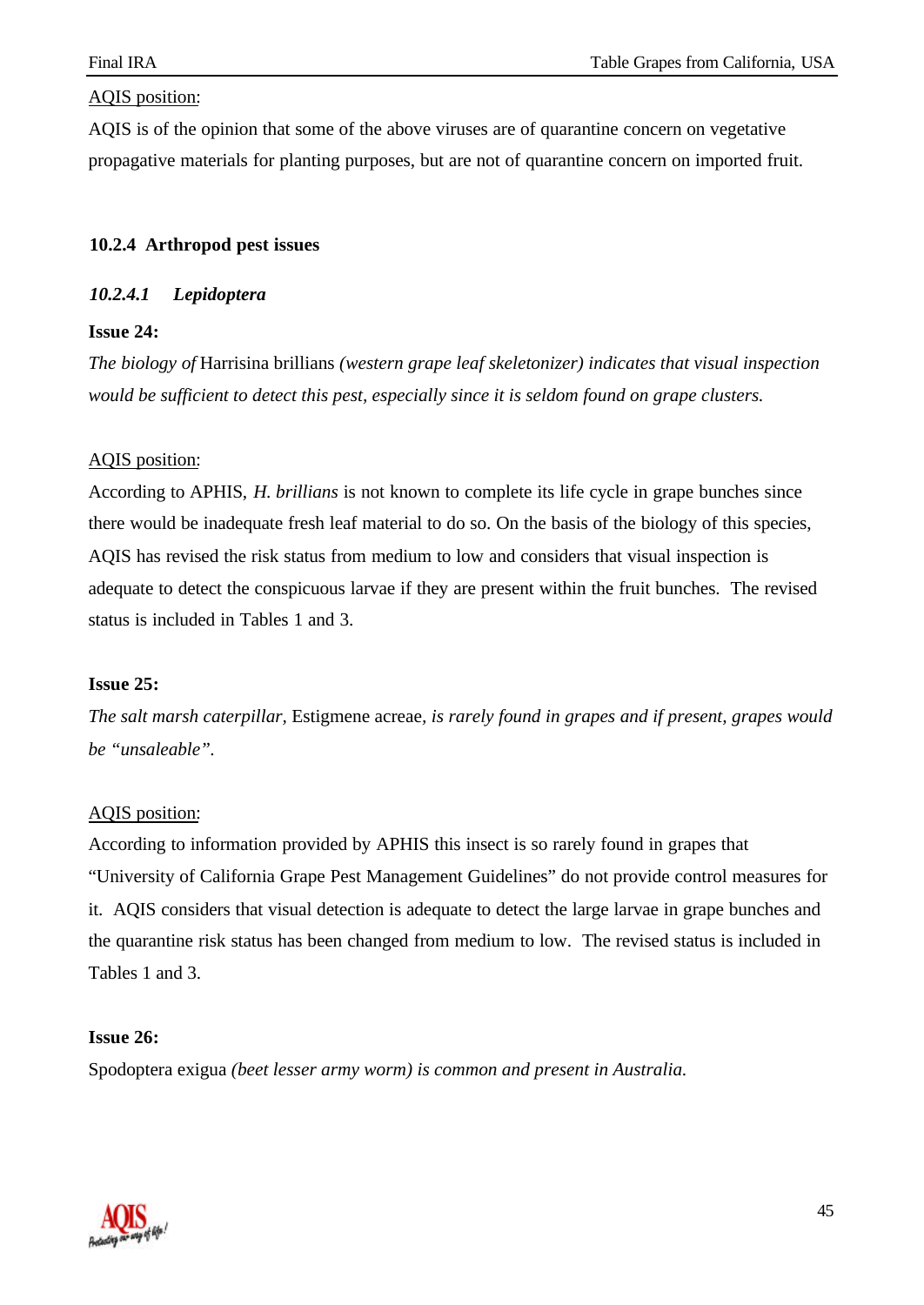*S. exigua* (Hubner, 1808) is listed as present in Australia by Naumann (1993). AQIS confirms that this species occurs in Australia and is therefore not a species of quarantine concern. The revised status is included in Table 3.

## **Issue 27:**

*Risk analysis has not been conducted on the effect of the orange tortrix* (Argyrotaenia citrana) *on other hosts such as* Eucalyptus *sp., lupins (*Lupinus *spp.), oats* (Avena sativa) *and barley* (Hordeum vulgare)*.*

## AQIS position

This moth is well known as an indiscriminate feeder and has a wide host range. The host list for this species is based on Basinger (1938) who lists 40 taxa as "record(s) of the known host plants of the orange tortrix". Plantation *Eucalyptus* species are much more widespread in California now than in 1938 but there are no recent records in California of *A. citrana* damaging *Eucalyptus*. Also there are no records of this species damaging other plants of economic significance in California, apart from grapes and citrus, since 1926. AQIS considers therefore that the risk of this pest on *Eucalyptus* and the other hosts mentioned is not significant.

#### **Issue 28:**

*Visual inspection of bunches for "nests" of* Platynota stultana*, the omnivorous leaf roller, is sufficient.*

#### AQIS position

Newly hatched larvae of *P. stultana* are less than 1.6 mm in length and occur within the fruit bunches. Flaherty *et al.* (1992) noted that this species is a major pest of vineyards in California and that the larvae feed directly on flowers and berries. AQIS considers that the estimated risk should therefore remain high. Methyl bromide fumigation should be mandatory for all consignments to reduce the risk of entry of this pest into Australia to an acceptable level.

#### **Issue 29:**

*Which is the correct generic name, "*Limonius*" or "*Limonium*" for* L. canus*.*

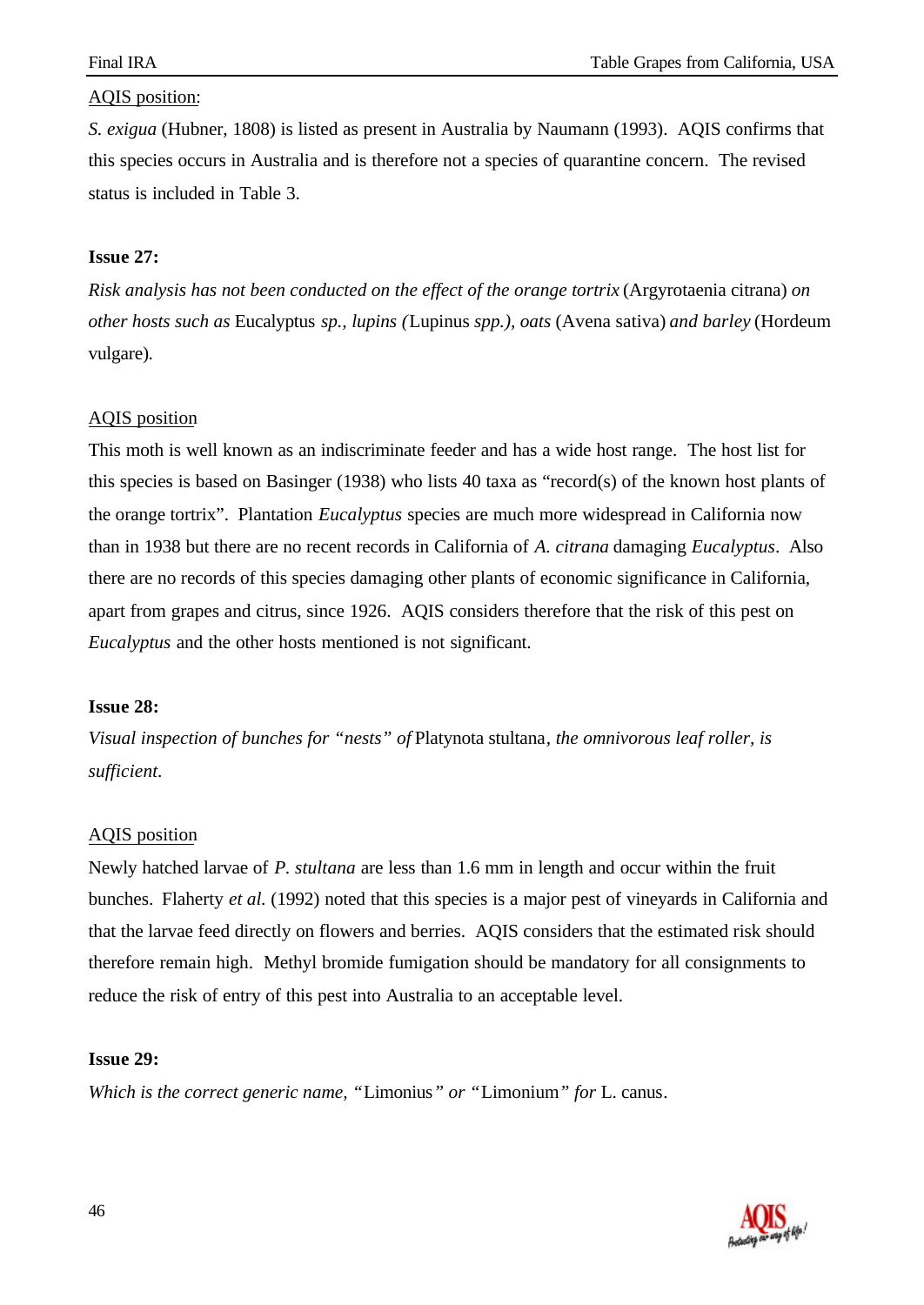47

#### AQIS position

*Limonius canus* Lec. is the correct name for this insect species. *Limonium* is a plant genus belonging to the family Plumbaginaceae.

#### **Issue 30:**

*Visual inspection is adequate to detect* Desmia funeralis*, the grape leaf folder.*

#### AQIS position

The third brood larvae of this pest may feed in the bunches breaking the skins of the berries (Smith and Stafford, 1955). The eggs are laid on the undersides of the leaves along the veins and also on the leaf cases. The caterpillars construct envelopes on the edges of the leaves in which they pupate and overwinter. APHIS confirms that visual inspection for the presence of infested leaves and the requirement that consignments be free of leaf trash by trimming of leaves would eliminate any risks. AQIS agrees that visual inspection will provide the appropriate level of protection for this pest.

#### **Issue 31:**

*Mandatory fumigation for the navel orange worm,* Amyelois transitella*, is not needed, and visual inspection alone is adequate.*

#### AQIS position

The navel orange worm has not been listed as a pest of commercial table grapes in the University of California Grape Pest Management Guidelines. APHIS has clarified that the pest has not been recorded in export inspections of Californian table grapes. *A. transitella* is a major pest of citrus but may be present in dried or decaying or over-ripe grape berries. AQIS considers that the mature larvae, which may be 17-20 mm in length and deep reddish-pink to whitish-yellow/pink colour, would easily be detected by visual inspection. Hence, mandatory fumigation would not be required.

#### **Issue 32:**

*Mandatory fumigation is not needed for the orange tortrix,* Argyrotaenia citrana *and visual inspection is sufficient.*

#### AQIS position

*A. citrana* lays eggs on foliage, on stems or on fruit in masses or small groups. AQIS considers that immature larvae and small egg masses could escape visual inspection in grape clusters destined for

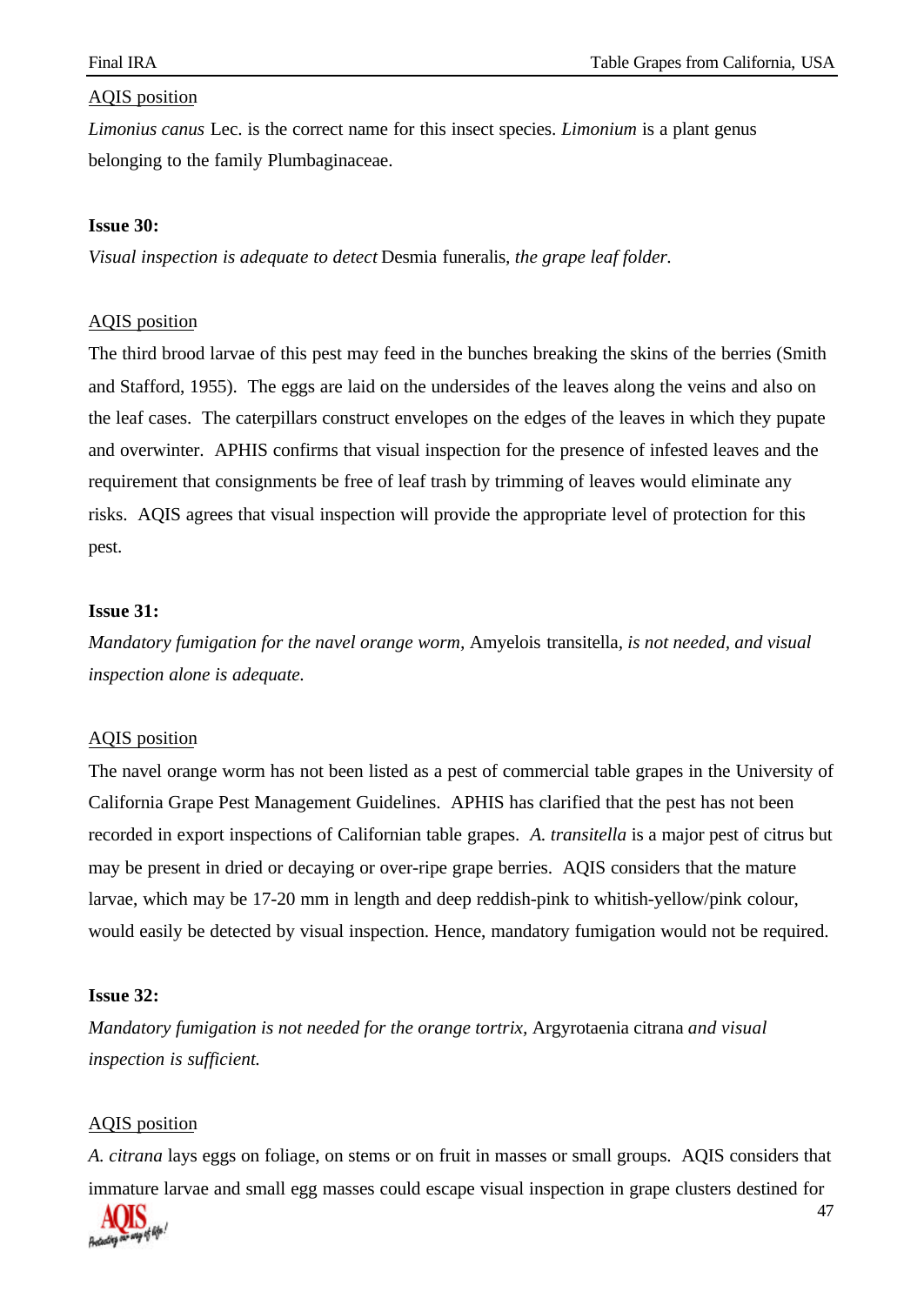export especially since the newly hatched larvae are small and solitary. This species is also a serious pest of citrus. The estimated risk should therefore remain as high as both eggs and larvae can occur on the fruit. Methyl bromide fumigation should therefore be mandatory for this pest to provide an acceptable level of protection against its introduction.

## *10.2.4.2 Diptera*

## **Issue 33:**

*Greenhouse whitefly* (Trialeurodes vaporariorum) *is common and present in Australia.*

#### AQIS position

*T. vaporariorum* (Westwood) is recorded by Naumann (1993) as present in Australia. AQIS confirms that this is not a species of quarantine concern. The revised status is included in Table 3.

## **Issue 34:**

*Mediterranean fruit fly (*Ceratitis capitata*) is not under official control in all of WA.*

## AQIS position

Mediterranean fruit fly is endemic to southwestern Western Australia but it has been contained in the Kununurra and Ord River regions. Monitoring activities are conducted for the species but there is currently no official control program operating unless populations are detected in the regions specified. The IRA has been amended accordingly.

# *10.2.4.3 Hemiptera*

#### **Issue 35:**

Aphis citricola *van der Goot, is reported to occur in Australia.*

#### AQIS position

This species should be referred to as *Aphis fabae* Scopoli, 1763. The synonym was published by Eastop and Blackman (1988) in "Aphids on the World's Crops: an Identification Guide" (Blackman and Eastop, 1984). *A. citricola* is reported from Australia (CABI, 1998). A more recent reference is Remaudière and Remaudière (1997), in which the 1988 synonym is noted. It is also noted by these authors that recent authors referring to *A. citricola* had identified the species incorrectly.

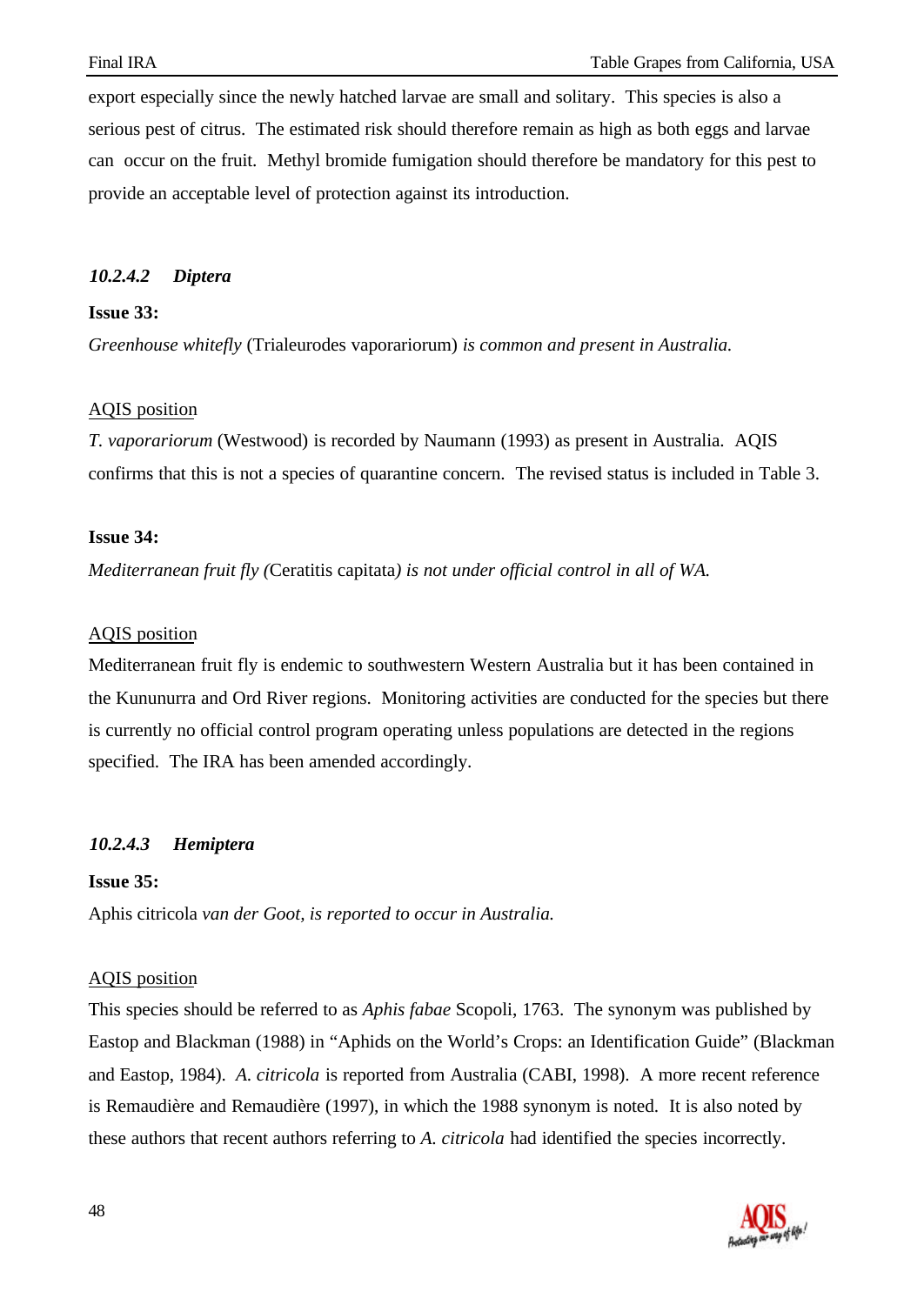AQIS considers that a correct interpretation of all the literature is that *Aphis fabae,* synonym *Aphis citricola,* does not occur in Australia.

#### **Issue 36:**

*Threats are posed by the recently detected new strain of Phylloxera* (Viteus vitifoliae)*.*

## AQIS position

This pest is endemic to wild vines in the eastern states of the US and many strains of the pest have now been detected in that country. *D. vitifoliae* appears to evolve different strains on different host vine rootstocks.

A strain named "biotype B", was detected in California for the first time in the late 1980s and is distinguished by its ability to kill the rootstock AxR#1. This rootstock was resistant to the original form of the pest present in vineyards (designated biotype A). Biotypes are functional designations based on the behaviour of phylloxera and not necessarily based on genetic differences. It is now recognised that biotypes A and B from California consist of several genetically different forms or strains, and additional strains that differ from A and B have also been detected. The different biotypes or strains present in California exhibit different behavioural traits and host tolerances but could be difficult to differentiate in the field. The relationships of the different forms to each other and to their hosts are still largely unknown but appears to be highly dynamic with genetically new strains adapting relatively rapidly to new cultivars. Recent research (Corrie *et al.* 1997, 1998) has demonstrated that there are several genetically distinct biotypes or strains of phylloxera present in Australia.

A new unnamed strain reported by APHIS is said to have been in California for two to three years and is confined to root stocks and leaves, in nurseries (California Department of Food and Agriculture, 1998). This new strain has apparently never been found on bearing *V. vinifera* nor on fruit bunches in California. AQIS therefore considers the risk of introducing this new strain to Australia in table grape fruits from California to be negligible.

#### **Issue 37:**

*Crawlers of Phylloxera* (Viteus vitifoliae) *may be present on the canopy of grapevines and on the rachis.*

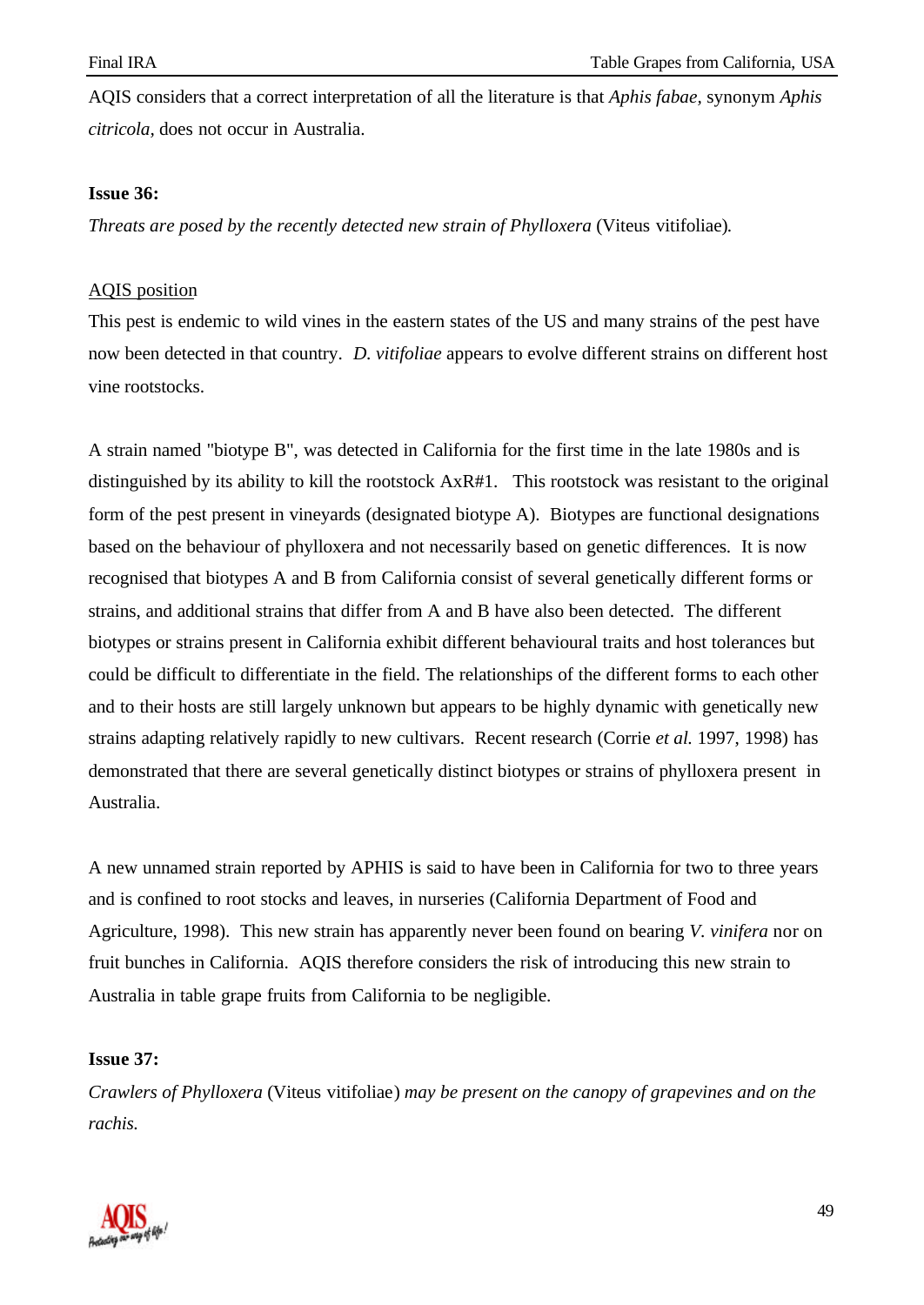This is very rare as the pest's habitat is normally on other parts of the vine apart from fruit, ie foliage, trunk, canes and bark. AQIS is of the opinion that should crawlers of Phylloxera be present on fruit, methyl bromide used in combination with other phytosanitary measures will provide security against the introduction of this pest.

#### **Issue 38:**

*A winged-form of Phylloxera* (Viteus vitifoliae) *occurs in Californian vineyards. The pest may be wind-dispersed.*

#### AQIS position

It has been shown (King and Buchanan, 1986) that wind dispersal of phylloxera crawlers and alates (winged-forms) can occur up to distances of 100m downwind. Winged-forms are an occasional stage in the life cycle of phylloxera strains whose progeny must develop in leaf galls. The leaf gall forms are almost non-existent on Australian vines. Therefore propagation of these forms is virtually impossible.

#### **Issue 39:**

*The newly discovered strain of Phylloxera* (Viteus vitifoliae) *in California feeds on the foliage.*

#### AQIS position

The foliar-feeding form of this pest is virtually restricted to wild *Vitis* species and is very rare on grapevines in California, USA. It has been observed in Australia but only rarely and then under exceptionally moist conditions (Buchanan and Hardie, 1978).

#### **Issue 40:**

The newly detected vector of Pierce's disease (PD), the glassywinged sharpshooter, Homalodisca coagulata*, is not mentioned. There is a potential for eggs of sharpshooters to be present on grape shipments.*

#### AQIS position

50 *H. coagulata* has only recently appeared in southern California (1990) and since then has spread rapidly into coastal viticultural areas and to the north. The first record of this species was published in 1996 (Sorensen and Gill, 1996). *H*. *coagulata* was first recorded in the main table grape growing areas of the Central Valley in 1998 where the vast majority of California's table grapes are grown.

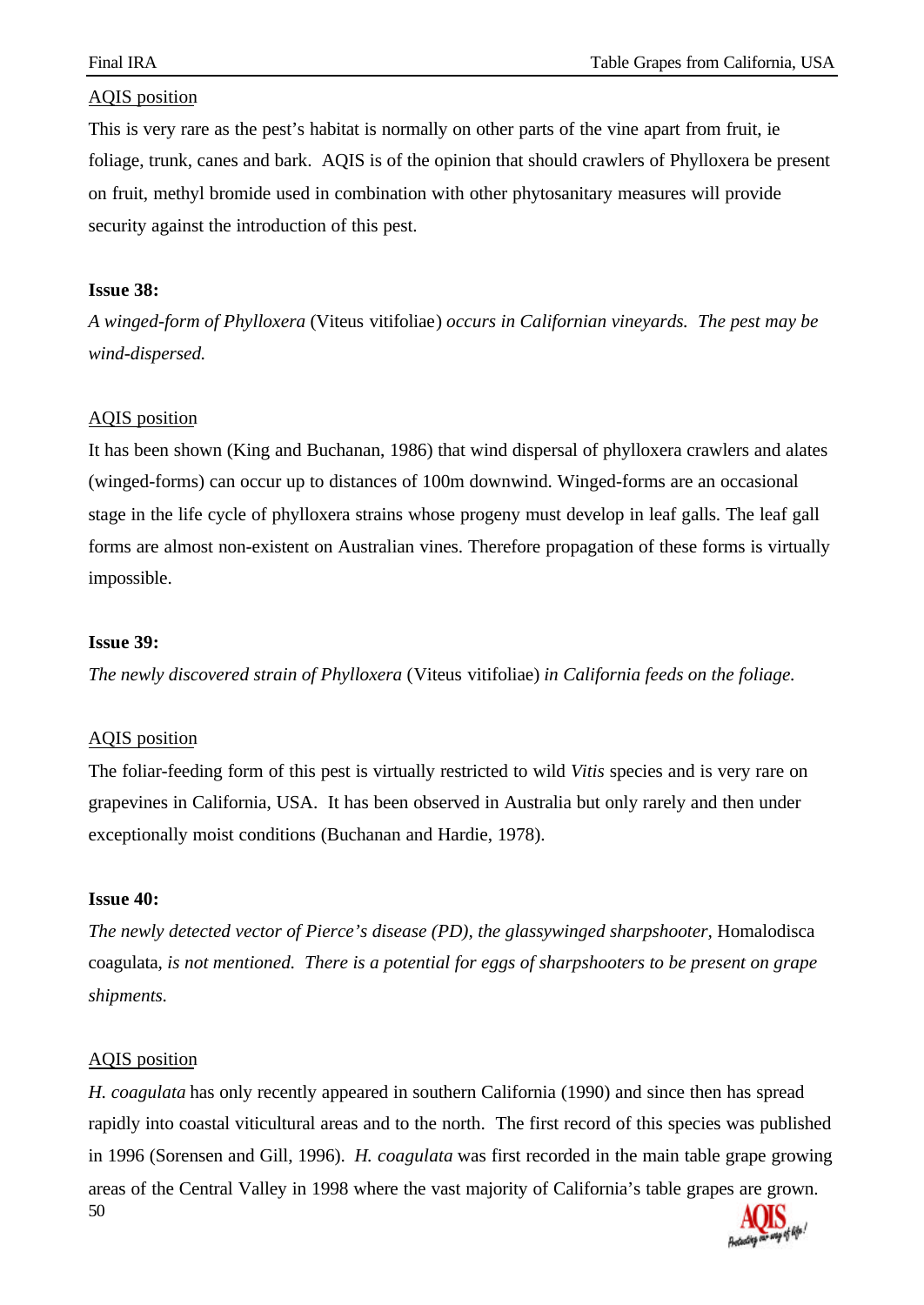It is also present in the Coachella Valley in the south, where the season's earliest grapes come from. *H. coagulata* is a large sharpshooter insect species that could be present within the fruit clusters. Eggs are normally deposited into plant tissues, usually into slits in stems and under bark. APHIS has clarified that individuals tend to move away rapidly when disturbed as during trimming and packing. However, the biology and mobility of the insect and the field packing of grapes also suggest that the species can hitchhike onto packed grapes in the cartons. Consequently, AQIS considers the risk of the pest to be medium and that visual inspection is not adequate for adults and that mandatory methyl bromide fumigation is required (Data sheet in Appendix 3). The revised status is included in Table 3.

#### **Issue 41:**

*What is the potential for Australian insect species to transmit Pierce's disease (PD)?*

#### AQIS position

Purcell, in two articles (Purcell, 1989; Hill and Purcell, 1995), says that "most if not all xylemfeeding suctorial insects are potentially Pierce's disease vectors". This statement, which has been widely quoted, is considered by AQIS to be an overstatement and simplification of the situation as many other features of the biology of any xylem feeding insect will determine whether it is a vector of Pierce's disease or not. The small group of cicadelline genera, to which the common name "sharpshooters" is applicable, is restricted to North America (Purcell, 1989, Purcell *et al.,* 1979) and this common name has not been applied to the Cicadellini generally. The sharpshooter genera in North America include *Draeculacephala*, *Carneocephala*, *and Graphocephala* = *Hordnia* and *Homalodisca*. None of these genera occur in Australia. Only Hemiptera that feed by piercing the xylem can be vectors of Pierce's disease. All Cicadelloidea belonging to the tribe Cicadellini are xylem feeders. Although there are 14 species of Cicadellini in Australia (Day and Fletcher, 1994), none have been recorded on Vitaceae. The most likely candidates for transmission of Pierce's disease are species in the genus *Ishidaella* because they are known to have broad host ranges. However, species in this genus have also never been recorded on Vitaceae in Australia; hence it is believed that the risk of transmission of Pierce's disease is negligible.

Other Australian leafhoppers in subfamilies Typhlocybinae, Agallinae, Iassinae and Deltocephalinae are unlikely to be vectors since Typhlocybinae are parenchyma feeders and the others are phloem feeders and are less likely to transmit diseases of this type.

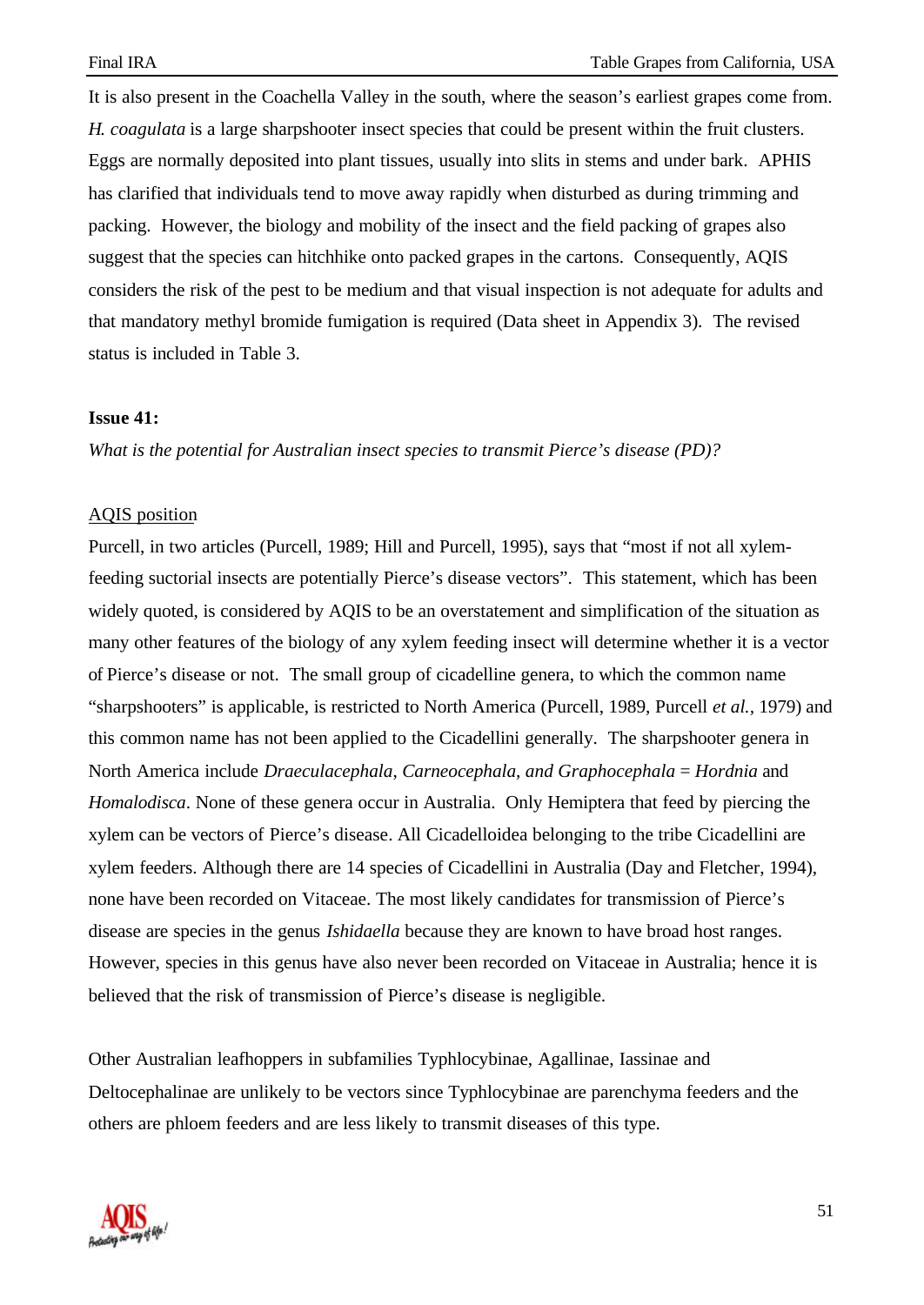## **Issue 42:**

*Vine mealybug* (Planococcus ficus)*:*

- *there is a lack of information on this species in the draft IRA; is it a vector for bunch rot?*
- what is the risk of introduction of this species?
- *this species is also a pest of avocado.*

## AQIS position

*P. ficus* (Signoret, 1875) was recognised relatively recently (Cox and Ben-Dov, 1986) as it has previously been misidentified as *P. vitis* (Nedzilskii, 1869). The first detection in California was in 1994 but it is thought to have been present for some years before a correct identification was made. This mealybug was found for the first time in Fresno by W. Bentley on October 15, 1998 (California Department of Food and Agriculture, 1999). It is spreading rapidly, and is now present in all major table grape production areas in the Coachella, San Joaquin and Central Valleys (Bentley, 1999; Bryant, 1999; Warner, 1999). Its presence has been confirmed by APHIS. A new pest data sheet for this species is presented in Appendix 3. There is no published evidence that *P. ficus* is a vector of bunch rot.

It appears that *P. ficus* may be more frequently found within the fruit bunches than the grape mealybug, *Pseudococcus maritimus*, but it can be found on all parts of the grapevine at one time or another. *P. ficus* also produces more honeydew than *P*. *maritimus* and is said to be more damaging. It shows a preference for warmer grape growing regions and therefore is likely to spread if introduced into Australia.

As visual inspection alone is not sufficient to provide adequate protection against this high-risk species entering Australia because the species occurs commonly within fruit bunches, AQIS considers that mandatory fumigation is justified. APHIS has confirmed that methyl bromide treatment will be efficacious against this insect.

AQIS is aware that *P. ficus* has been recorded as a pest of avocado (*Persea americana*).

#### **Issue 43:**

*Grape mealybug* (Pseudococcus maritimus)*:*

- *the synonymy of this species is incorrect;*

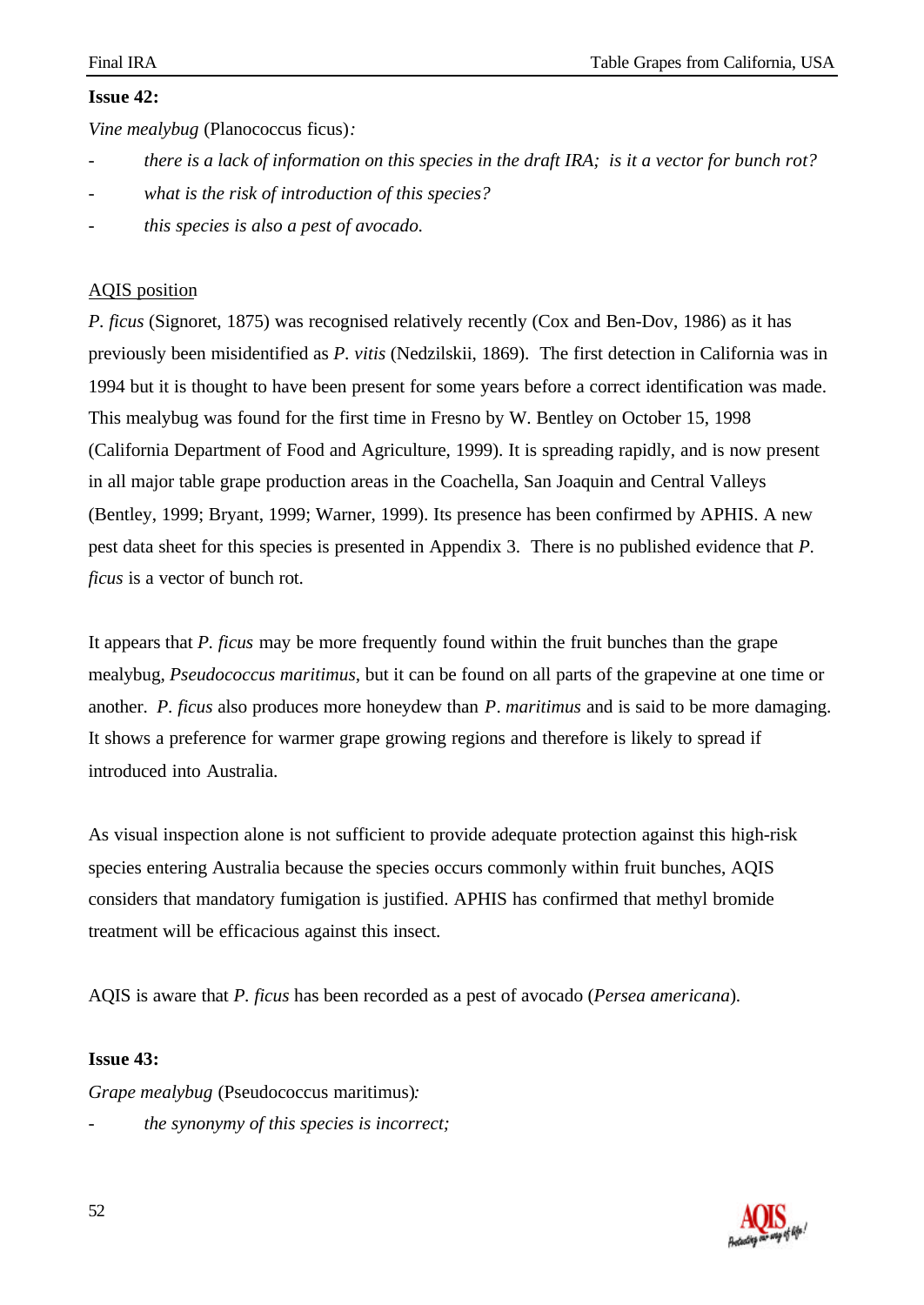- *this species has only been detected four times in the last 3 years in the phytosanitary inspections and has not otherwise been detected in export; visual inspection should be sufficient.*

#### AQIS position

The synonymy of this species has been corrected in the data sheet in the draft IRA.

AQIS accepts APHIS clarification that this pest has been detected only four times in the last three year in the phytosanitary inspections. Mealybugs are parthenogenetic so a single female from discarded fruit would be sufficient for colonisation. The relevant New Zealand Import Health Standard (Ministry of Agriculture, and Forestry, 1997) requires that shipments of grapes be fumigated should live *P. maritimus* be detected. Small immature individuals and adult females may cluster around the rachis near the base of the fruit and escape visual detection. For this reason AQIS considers that methyl bromide fumigation is required to reduce the risk of introducing this pest to Australia to an acceptably low level.

#### **Issue 44:**

*Scale insects (Coccidae, Diaspidae) are not considered.*

## AQIS position

Table 3 lists 19 species of scale insects that are pests of grapes in USA. Twelve of these are already present in Australia and so are not of quarantine concern. The remaining seven are not present on the fruit so the risk of these pests being introduced into Australia on table grapes from Californian is negligible. AQIS considers that all quarantine species of scale insects have been adequately considered in the IRA document.

#### *10.2.4.4 Thysanoptera*

#### **Issue 45:**

*Minute flower thrips* (Frankliniella minuta) *is rarely found on grapes and is not reported to cause economic damage; inspection for this species is preferred.*

#### AQIS position

*F. minuta* is recorded as a pest of grapes by Flaherty *et al.* (1992). The species does not occur in Australia. It is reported to damage young fruit mainly when infestations are moderate to high.

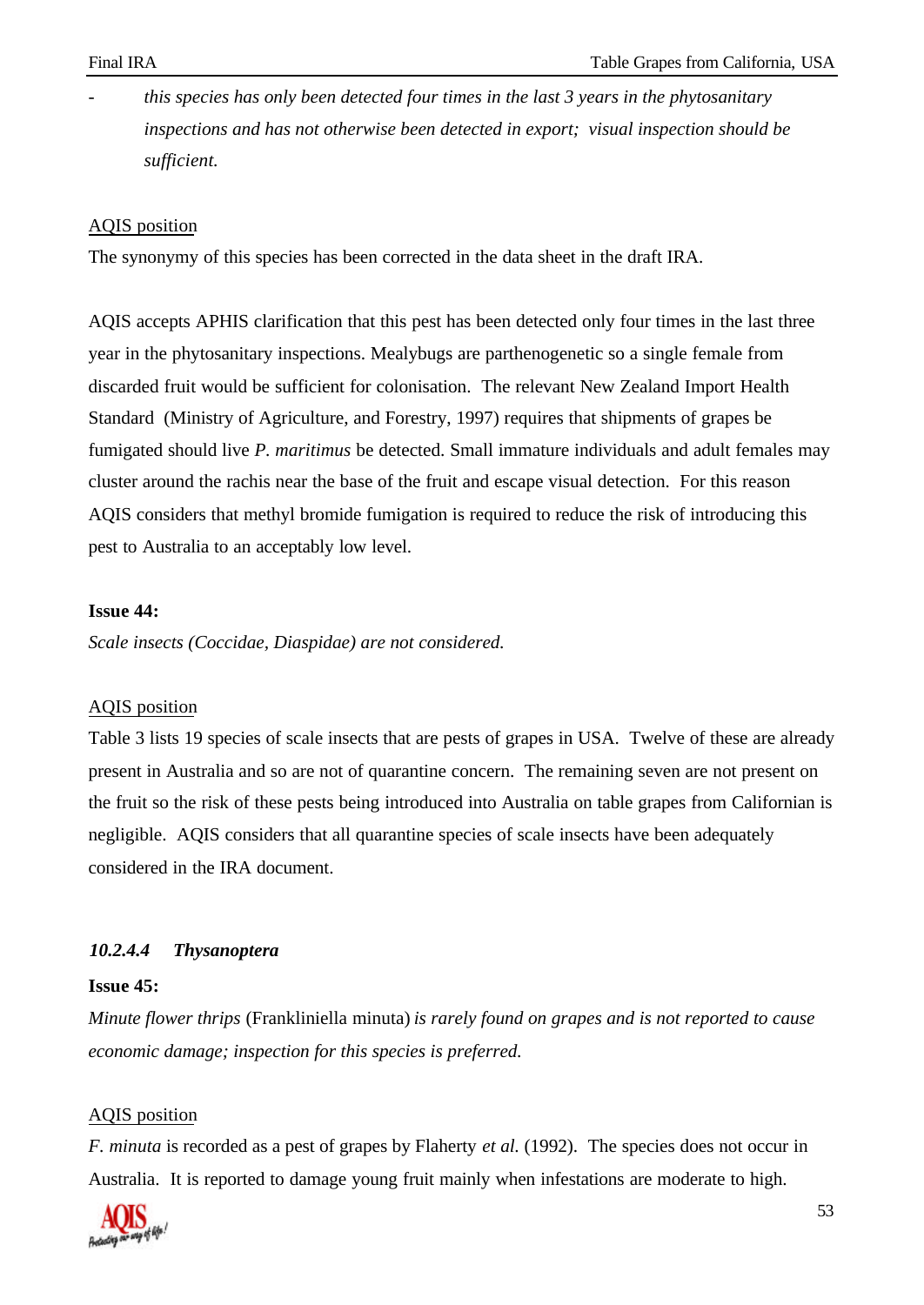AQIS therefore considers this a species of quarantine concern, but that with appropriate field controls the quarantine risk of the species is low. AQIS has reviewed the available information and considers that visual inspection is sufficient to reduce the risk of introducing *F. minuta* to Australia to acceptable levels. The revised status is included in Tables 1 and 3.

#### **Issue 46:**

*Western flower thrips* (Frankliniella occidentalis)*:*

- *- is there a potential for insecticide resistant strains of this species entering Australia?*
- *what is the quarantine status of this species in Australia? Domestic policies should be aligned with international policies.*

## AQIS position

AQIS has reviewed the available information and considers that visual inspection is sufficient to reduce the risk of introducing *F. occidentalis* to Australia to acceptable levels. There is no published report on the existence of resistant strains of this insect species on grapes. The revised status is included in Tables 1 and 3. The phytosanitary import requirement of visual inspection will reduce the potential for insecticide resistant strains of this pest entering Australia. To help in the detection AQIS will use a funnel extraction procedure during on-arrival inspection.

*F. occidentalis* is absent from Tasmania, and parts of Victoria. It is therefore a pest of quarantine concern. However the domestic policies of individual states are under review.

#### **Issue 47:**

*Bean thrips* (Caliothrips fasciatus)*:*

- mandatory treatment for this species is not needed as it is not a pest of grapes;
- *- there are no records of detection of this species in exports to New Zealand;*
- *trade should not be suspended if there is detection as this species is not present in California;*
- *- this species is already in Australia and not of quarantine concern.*

#### AQIS position

*C. fasciatus* is recorded as a pest of grapes in California by Flaherty *et al.* (1992). However, it does not feed on grape clusters since vineyard weeds are the main hosts. It could be considered more of a contaminant species as it is predominantly a hitchhiking pest. AQIS has revised its status to low

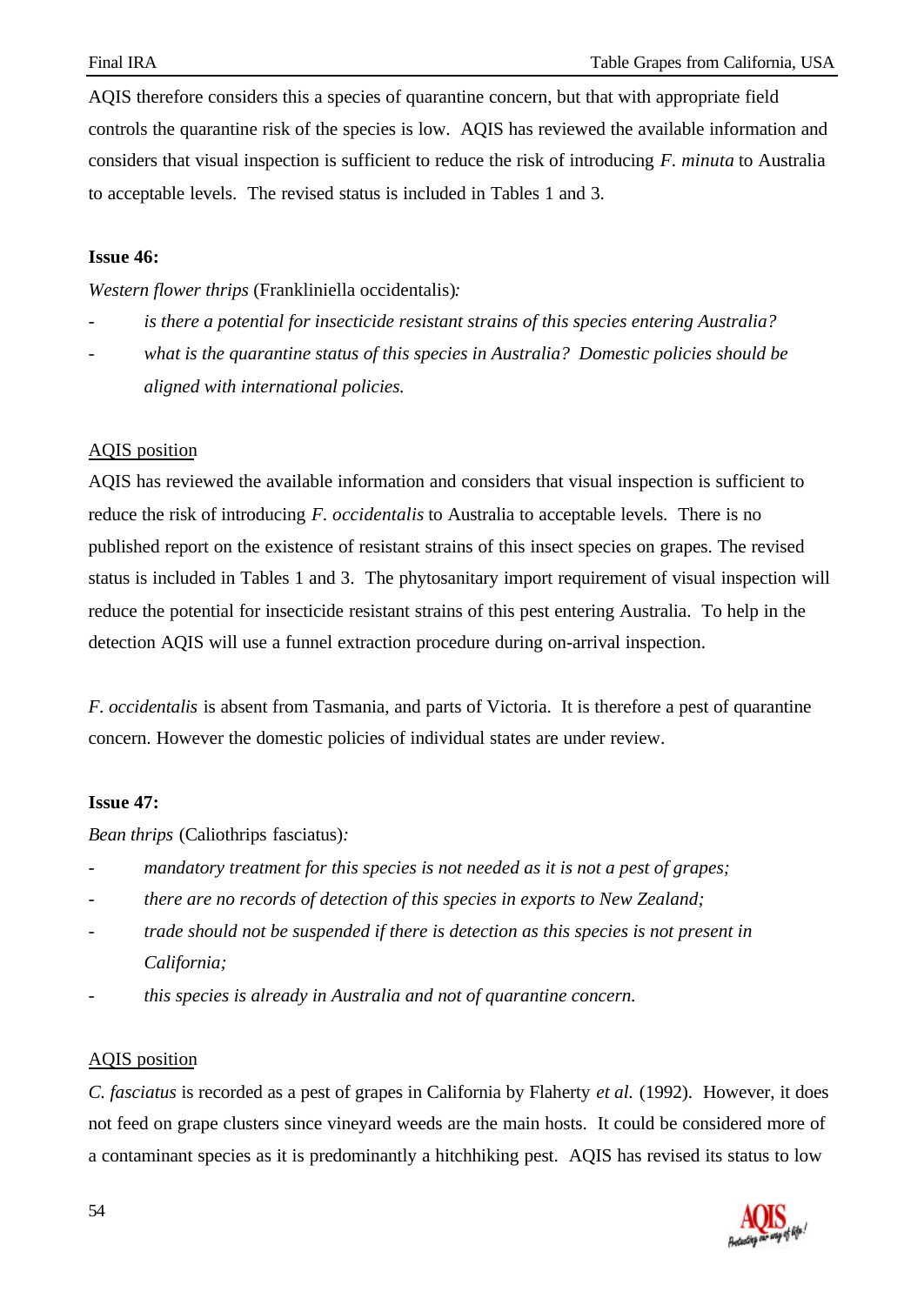with a requirement for visual inspection instead of mandatory fumigation. The revised status is included in Tables 1 and 3.

The bean thrips has been detected in fruit exports, such as oranges, from California entering New Zealand (Manson, 1981; Anon., 1985) and by AQIS on citrus from California, indicating that the species does occur in California.

This species does not occur in Australia (Mound, 1996). AQIS therefore considers *C. fasciatus* is a species of quarantine importance.

## **Issue 48:**

*The Californian citrus thrips,* Scirtothrips citri*, is a minor pest in areas of the Coachella Valley where citrus groves are adjacent to grape vineyards therefore no treatment is required for this species. It is only found on young leaves and not on grape clusters.*

# AQIS position

*S. citri* is recorded as a pest of grapes by Flaherty *et al.* (1992) in the Coachella Valley, a region of table grape production. The species does not occur in Australia. Flaherty *et al.* (1992) state that the species can damage young grape berries. However, APHIS has confirmed the minor pest status of this species. AQIS has revised its status to low, and considers visual inspection will reduce the potential for this pest entering Australia. The revised status is included in Tables 1 and 3.

# **Issue 49:**

*Visual inspection is adequate for* Drepanothrips reuteri*, the grapevine thrips or Eastern flower thrips, as it is not present on mature grape clusters.*

# AQIS position

*D. reuteri* is recorded as a pest of grapes by Flaherty *et al.* (1992), who note that it can damage young grape berries. It does not occur in Australia. The pest data sheet for this species was refereed by Dr Lawrence Mound who confirmed that individuals could survive in grape clusters. However, APHIS has confirmed the minor pest status of this species. AQIS has revised its status to low, and considers visual inspection will reduce the potential for this pest entering Australia. The revised status is included in Tables 1 and 3.

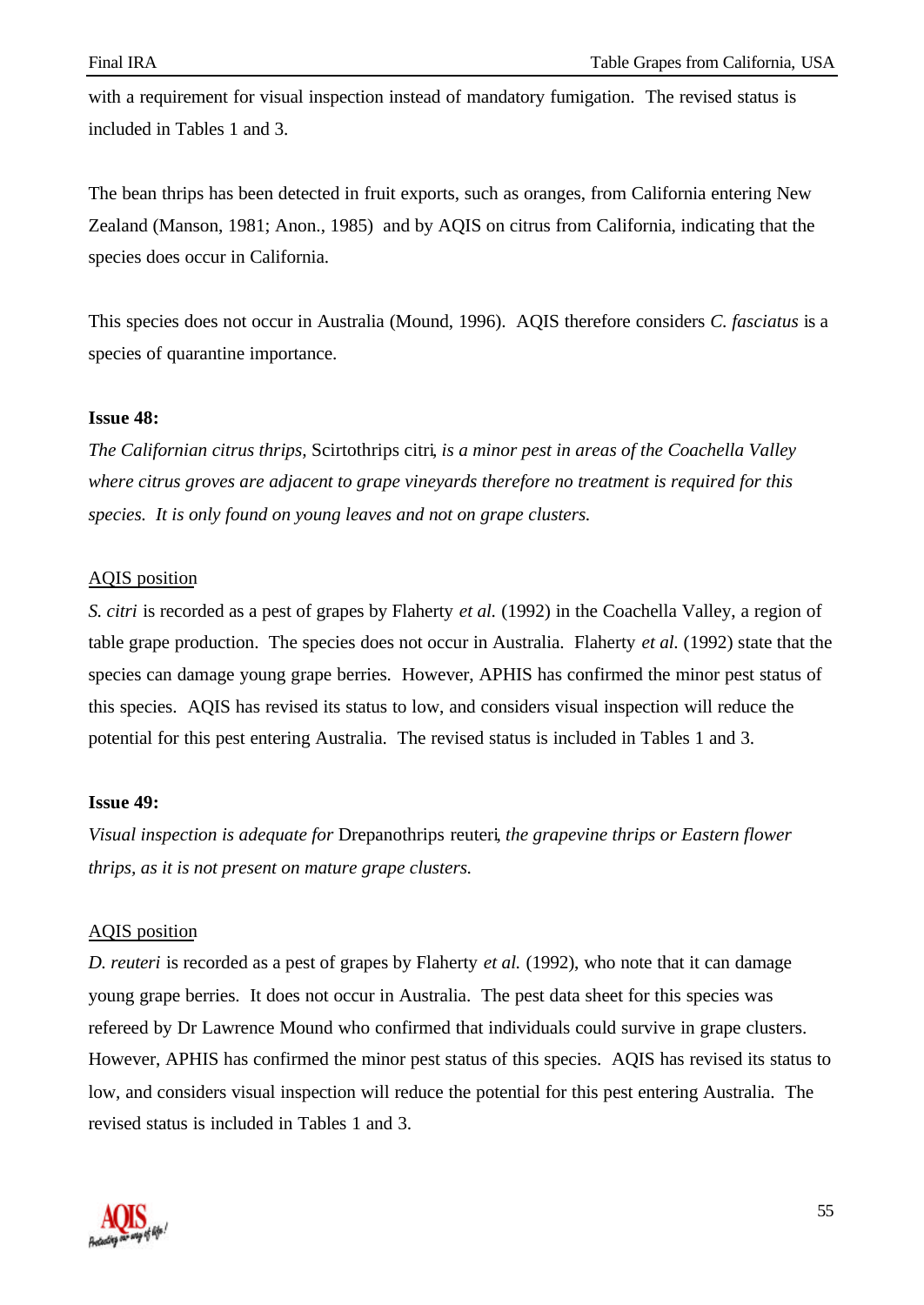#### **Issue 50:**

*Apart from the thrips listed, what other thrips species have been considered which may lead to reexport ?*

#### AQIS position

All thrips species known to be associated with grapes in California have been assessed in the IRA. Consequently there are no other thrips species that could lead to re-export. If, during on-arrival inspection, high-risk species not known to occur in Australia and not recorded previously as a pest of grapes in California, were detected live, and were subsequently determined to be of quarantine concern, this would lead to re-export, re-treatment or destruction.

## *10.2.4.5 Acari*

#### **Issue 51:**

*Clarification is required on the blister mite* (Colomerus vitis)*, especially* C. vitis *grape bud mite strain c.*

#### AQIS position

"Blister Mite" is the common name given to a number of different pest eriophyid mite species. The common name, grape leaf blister mite, refers to *C. vitis* which was previously called *Eriophyes vitis*. The chances of detecting this species on table grapes are low because of its biology and feeding habits.

There are three strains of this mite recognised world wide, the erineum, the bud and the leaf curl strain (Lindquist *et al*., 1996). The common name "grape leaf blister mite" does not differentiate between strains. The leaf curl strain has not been recorded for Australia and recent research in Victoria (DeAnn Glenn, pers. comm.) has confirmed that only the erineum and bud strains of this species have been found. Since the leaf curl strain does not feed on fruits directly but is present on leaves and stems, there is only a moderate risk of it entering Australia on table grapes. Because of its extremely small size and difficulty of detection by inspection AQIS considers that methyl bromide fumigation is required to reduce the risk of the leaf curl strain of *C. vitis* entering Australia on table grapes from California.

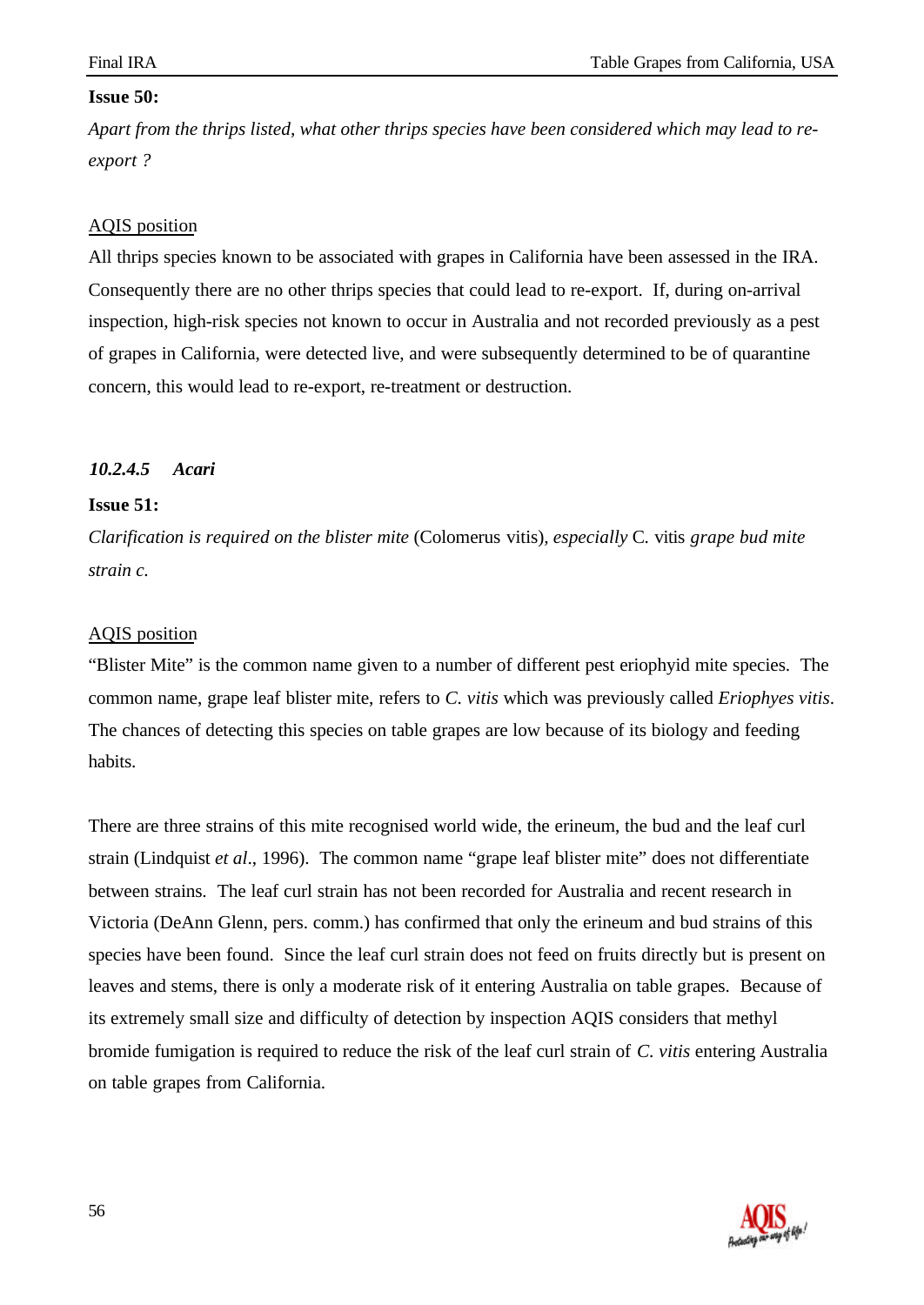# **Issue 52:**

*Hornbeam mite* (Eotetranychus carpini)*:*

- *- the synonymy for this species is not given in full;*
- *- this species is not present in California, nor is it found on fruit.*

#### AQIS position

The hornbeam mite is the name of only one of the three known subspecies of *carpini*, named *borealis*, *carpini* and *vitis*. A full synonym, distribution and host plant list for the nominate species is given in Bolland *et al.* (1998) and was abbreviated for the draft IRA document. Bolland *et al.,* (1998) do not list subspecies. The published literature states that one subspecies*, E. carpini borealis*, is present in California. *E. carpini borealis* is known to be a pest of fruits and a number of other plants (Jeppson *et al.,* 1975).

A record of *Tetranychus flavus* Ewing, 1913 as a pest of grapes in California is given in Bournier (1976). This record is taken from Smith and Stafford (1955). In this article *T. flavus* is referred to as the "Willamette mite" and is a different species. Details of economic damage to vines and the life history of *T. flavus* as the "Willamette" mite are recorded in this article. Bolland *et al.,* (1998) list *T. flavus* as a synonym of *Eotetranychus carpini* with no subspecies quoted. The distribution of the species includes USA and hosts include *Vitis vinifera*. Jeppson *et al.* list the three subspecies of *E. carpini* and state that only *vitis* is a pest of grapes and found in Italy and France. Only *E. carpini borealis* is found in north west USA, from central California to British Columbia, on alder, apple, blueberry, cherry, pear, raspberry, spiraea and willow. Jeppson *et al.,* (1975) do not mention *T. flavus*. However, these authors state that *E. carpini borealis* is easily confused with *E. willamettei* which is a recognised pest of grapes in California.

After an exhaustive inquiry which included contact with relevant acarologists nationally and internationally, it was found that no further information exists on the possible status of *E. carpini borealis* on grapes although it was confirmed that it occurs in California. It is likely that the only record of *T. flavus* as a pest of grapes (Smith and Stafford, 1955) is due to an incorrect identification of *E. willamettei* in Smith and Stafford (1955). However without independent confirmation, AQIS cannot assume that this assumption is correct for, although this record is old, there has been no more recent detailed survey or description of the mites found on grapes in the Californian region.

In view of the inconclusive nature of the evidence, AQIS considers that a precautionary approach should be taken and that *E. carpini borealis* should be considered a low quarantine risk on table

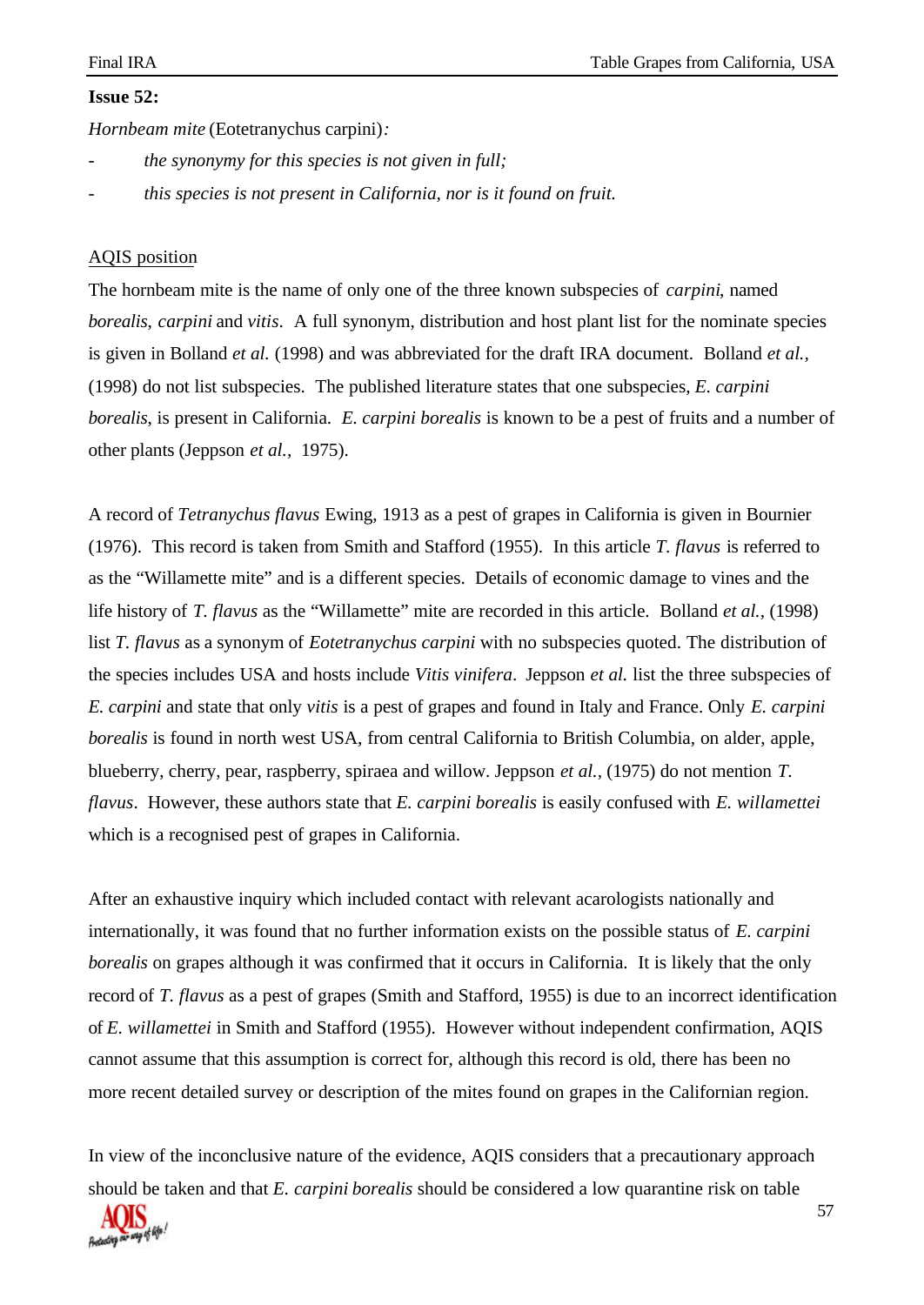grapes from California. The response received from the Cooperative Extension, Division of Agriculture and Natural Resources, University of California attests to the fact that *E. carpini* is not of economic importance in California and is unlikely to be on the fruit. The revised status is included in Tables 1 and 3.

## **Issue 53:**

*Pacific spider mite* (Tetranychus pacificus)*:*

- *this species is only found on foliage so could only be introduced as a "hitchhiker"; fruit carrying* T. pacificus *would be detected in export inspections and would be rejected;*
- *- no synonyms listed for this species.*

# AQIS position

*T. pacificus* is common in vineyards in California and has a wide host range. It is described as a major vineyard pest in the San Joaquin Valley (Flaherty *et al.* 1992). Although the species does not feed on fruits directly but on leaves and shoots, there is a medium to high risk of it entering Australia as a hitchhiker on table grapes. Additionally APHIS has detected this mite during phytosanitary export inspections of table grapes. AQIS considers that because of its small size, *T. pacificus* might not necessarily be detected in fruit on visual inspection and that mandatory methyl bromide fumigation is required to provide security against its introduction.

*Dactylopius maritimus* Erhorn was wrongly listed as a synonym of *T. pacificus*. There are no synonyms for this species. Its nomenclature has remained unchanged since its original description in 1919.

# **Issue 54:**

*Willamette spider mite* (Eotetranychus willamettei)*:*

- *- this species is not present in California and it is rarely found on fruit clusters;*
- *- synonyms are lacking for this species.*

#### AQIS position

Flaherty *et al.* (1972) and Loeb *et al.* (1998) record *E. willamettei* in Californian vineyards and note that it is common. Although Flaherty *et al.* (1992) note that even quite high populations may not cause a reduction in the quality of fruit, there is a risk of the species hitchhiking to Australia on imported grapes. AQIS has revised the quarantine risk status of this mite to low based on

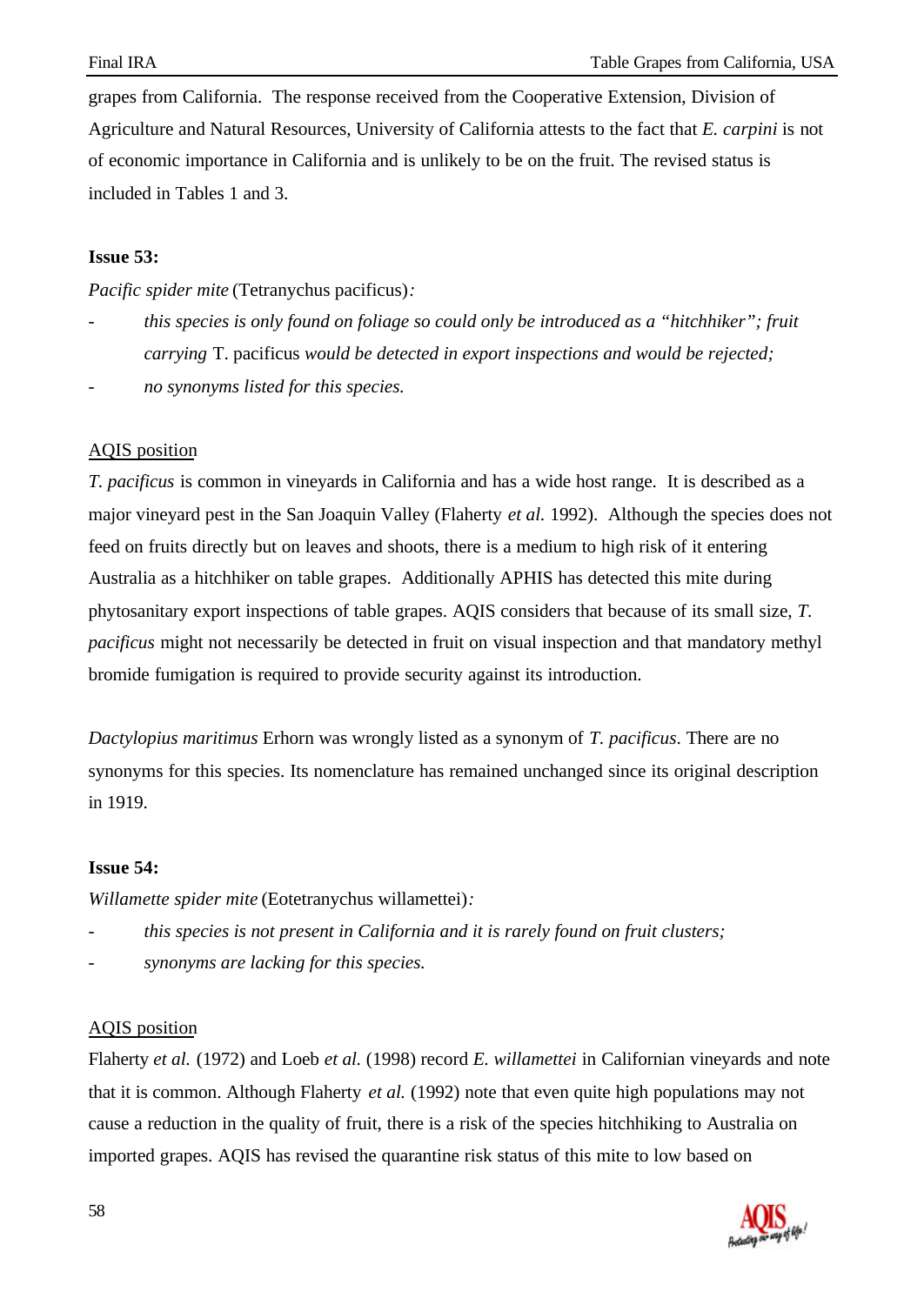information received from the Cooperative Extension, Division of Agriculture and Natural Resources, University of California that the species is rarely found in grape clusters.

Changes in nomenclature for this mite are *Tetranychus willamettei* McGregor (1917) and *Eotetranychus willamettei* (Pritchard and Baker 1952).

#### **Issue 55:**

*European red mite* (Panonychus ulmi)*:*

- *this species is not a pest of table grapes in California;*
- *it is widespread in Australia but an important quarantine pest in Western Australia;*
- *are there other stable biotypes of* P. ulmi*?*
- *can this species be detected during quarantine?*

#### AQIS position

APHIS confirmed that the mite has not been recorded nor could any published reports of it on table grapes in California be found.

Bolland *et al.* (1998) listed all the recorded hosts of this species and included *Vitis vinifera* and two other *Vitis* species. Jeppson *et al.* (1975) and Baker and Tuttle (1994) note that *P. ulmi* is common in orchards in USA and it may cause damage to vines and grapes as well as other fruit trees and it is known to be a serious pest of deciduous fruit trees. Meyer (1981) recorded that it is a serious pest of grapevines in all northern viticultural regions of Europe. Meyer (1974) considers that the European red mite undoubtedly spread to the deciduous fruit producing areas of different countries by transport of diapause eggs on fruit, nursery material and budwood. Helle and Sabelis (1985) note it is a serious pest of grape vines in northern viticultural areas of Europe and that it is the most important spider mite pest on grapevines in Canada and the eastern USA. Information on the existence of different European biotypes of this species is slim, and does not appear to have been published (Helle and Sabelis, 1985).

This mite is widespread in southern Australia and there are published records and/or reliably identified specimens in collections for Queensland, South Australia, Victoria, New South Wales and Tasmania (Halliday, 1998 and included references; M. Malipatil pers. comm.; D. Knihinicki, pers. comm.). There is no evidence to support its presence in Western Australia nor in the Northern Territory. It is under official control in Western Australia. Western Australia has regulated that any

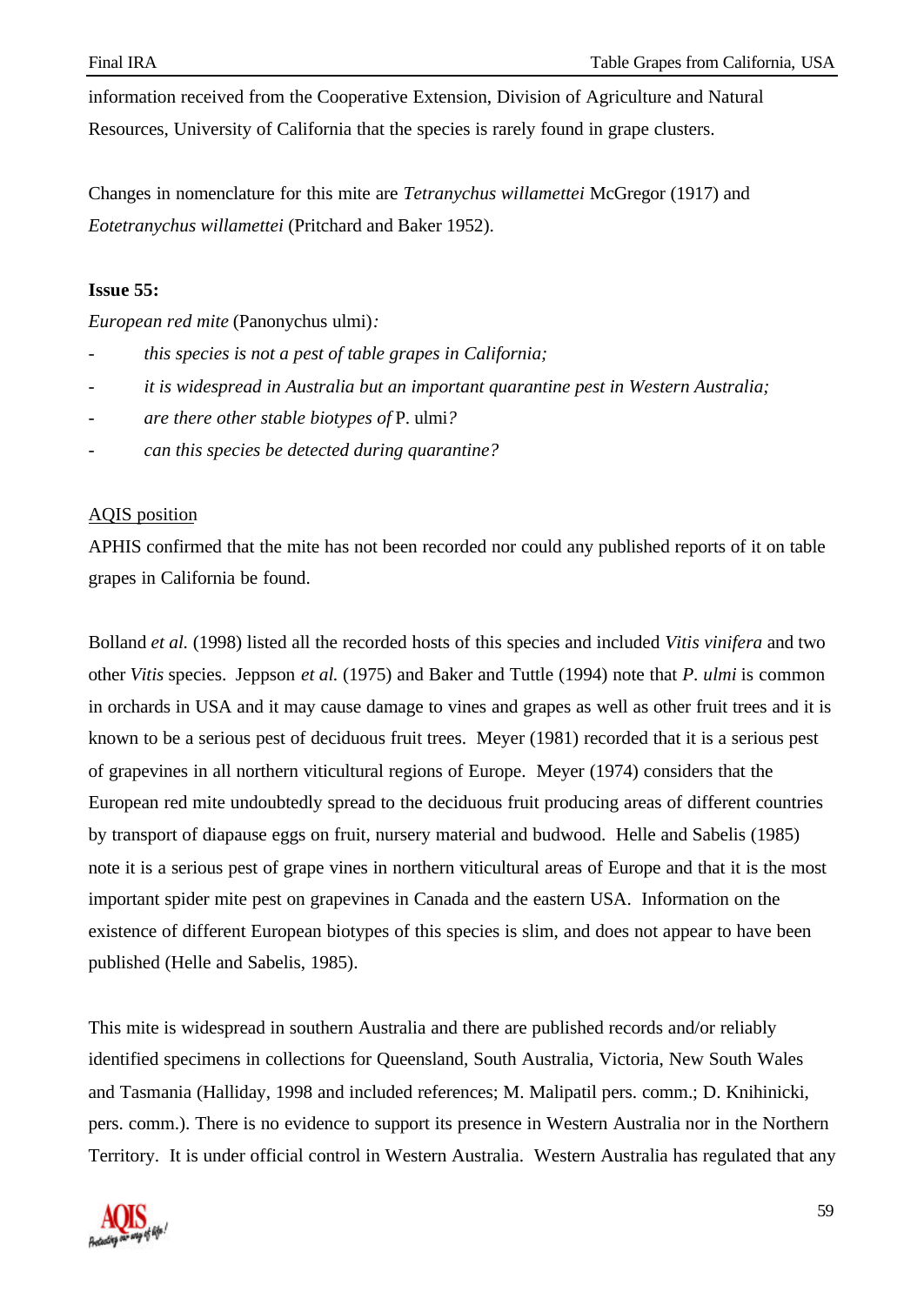produce from interstate that may contain *P. ulmi* must be treated with methyl bromide before it can enter the State.

No biotypes of this species of any kind have been documented.

## **Issue 56:**

*Further information on mite species listed in Bolland* et al. *(1998) as pests of grapes is needed.*

# AQIS position

Of 17 additional mite species recorded by Bolland *et al.* (1998) as having *Vitis vinifera* as a host , nine are present in Australia (*Bryobia praetiosa*, *Eotetranychus sexmaculatus*, *Oligonychus coffeae*, *Oligonychus milleri*, *Panonychus citri*, *Petrobia latens*, *Tetranychus desertorum*, *Tetranychus ludeni* and *Tetranychus neocaledonicus*) and are therefore not of quarantine concern. Another three species (*Eotetranychus pruni*, *Eotetranychus smithi*, *and Oligonychus biharensis*) are not present in USA. Four species (*Eotetranychus yumensis* (*Citrus*), *Oligonychus punicae* (avocado), *Petrobia harti* (*Oxalis* spp.) and *Tetranychus turkestani* (cotton)) are not pests of *Vitis vinifera* and so are not found in vineyards. The last species, *Tetranychus mcdanieli*, occurs in California on pome fruit (Croft and Nelson, 1972) and has been recorded as a pest of *Vitis vinifera* in Europe (Rambier, 1982). Similarly, of the seven additional species of mite recorded on *Vitis* spp and not *V. vinifera* as hosts, two are present in Australia (*Bryobia rubrioculus*, *Tetranychus kanzawai*) and there is no evidence that the other five (*Eotetranychus lewisi*, *Eotetranychus uncatus*, *Oligonychus peruvianus*, *Oligonychus yothersi* and *Schizotetranychus parasemus*) are pests of *V. vinifera*.

# **Issue 57:**

*Apart from the mites listed, what other mites are considered which may lead to re-export?*

# AQIS position

There are no other mite pests of grapes in the US which are on the fruit other than those identified in the draft and final IRA. AQIS therefore has determined that no other species of mites will lead to re-export. However, if high-risk species which are previously not known from California are detected during on-arrival inspection, this would lead to re-export or destruction.

# **10.3 PEST RISK MANAGEMENT**

60 **10.3.1 General pest risk management issues**

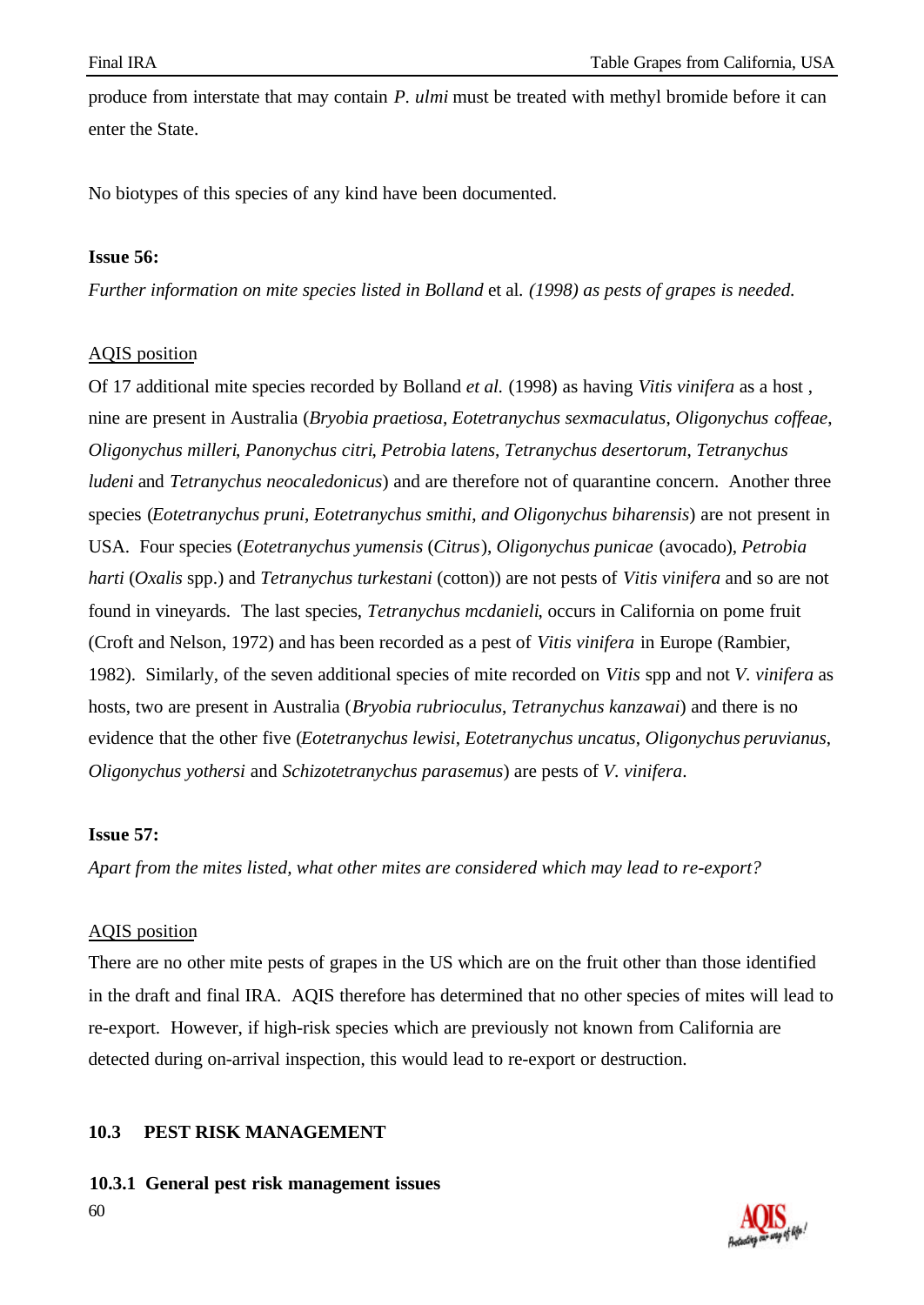## **Issue 58:**

*Requiring the same SPS (Sanitary and Phytosanitary) measure regardless of whether a pest is considered to be a 'low' or 'high' risk lacks justification. Will AQIS accept alternative measures such as inspections for medium and low risk pests?*

## AQIS position

AQIS has streamlined the phytosanitary import conditions to reflect that visual inspection is the only risk management measure required for low quarantine risk pests. See Table 1 and Section 9, Phytosanitary Import Requirements.

## **10.3.2 Area freedom**

#### **Issue 59:**

*Will pre-harvest inspection of foliage and stems be undertaken in the field to ensure that asymptomatic expressions of diseases are not missed by on-arrival inspection?*

## AQIS position

APHIS has an obligation to monitor the table grape production areas and maintain area freedom for a number of pests of table grapes. This, in addition to normal crop monitoring practices, will ensure that the incidence of all pests of quarantine concern in the field is reduced.

# **10.3.3 Option A versus Option B**

# **Issue 60:**

*Explain the inconsistency that if a consignment fails under Option A, the costs to re-export or destroy the consignment are borne by the exporter, but under Option B the costs are borne by the importer.*

# AQIS position:

Under Options A and B, the costs associated with treatment, re-export or destruction of grape shipments will be borne by the table grape importers in Australia.

#### **Issue 61:**

*Option B is less secure and possibly not a viable option.*

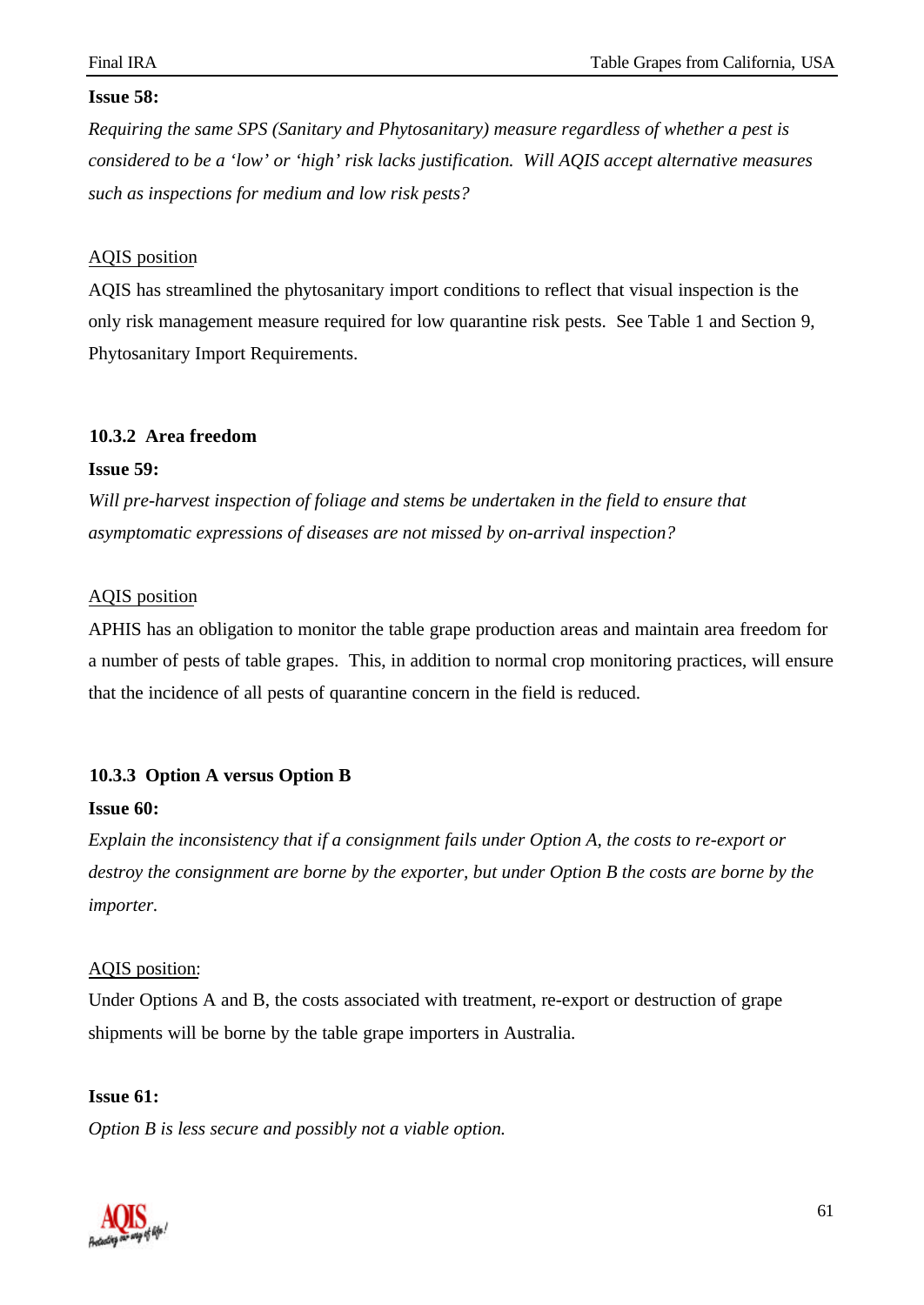AQIS considers both options A and B to provide an equivalent level of protection against the introduction of quarantine pests. Option B (on-arrival fumigation) is fully adequate for risk mitigation of imports arriving during the months of July through end of September, but not otherwise.

#### **Issue 62:**

*At what time of the year would grapes normally be imported from California? Will California table grapes be permitted entry without calendar restrictions with on-arrival treatment.*

#### AQIS position:

Under Option A, incorporating pre-shipment fumigation, grapes from California would be allowed into Australia throughout the year. However, most imports of fresh table grapes will take place between June to November. There will only be a short period of overlap with local production, which starts at the beginning of October and tails off in late April. Option B incorporating onarrival fumigation of grapes would only be allowed from July through to end of September.

## **10.4 POST-HARVEST MANAGEMENT**

#### **10.4.1 Packing/storage centre**

#### **Issue 63:**

*Would it compromise the security of Australian grapes destined for New Zealand if they were stored in the same room as grapes imported from California?*

#### AQIS position:

No, security would not be compromised. However, it is not normal practice for fruit destined for export to be stored in the same room as fruit imported from overseas.

#### **Issue 64:**

*Grapes should be shed-packed, and not field-packed.*

#### AQIS position

62 Table grape growers in California field-pack their grapes after inspection and trimming of leaf trash to avoid double handling of the bunches which can result in a higher magnitude of bruising with consequential decline in fruit quality and shelf life. AQIS is of the opinion that compliance with the

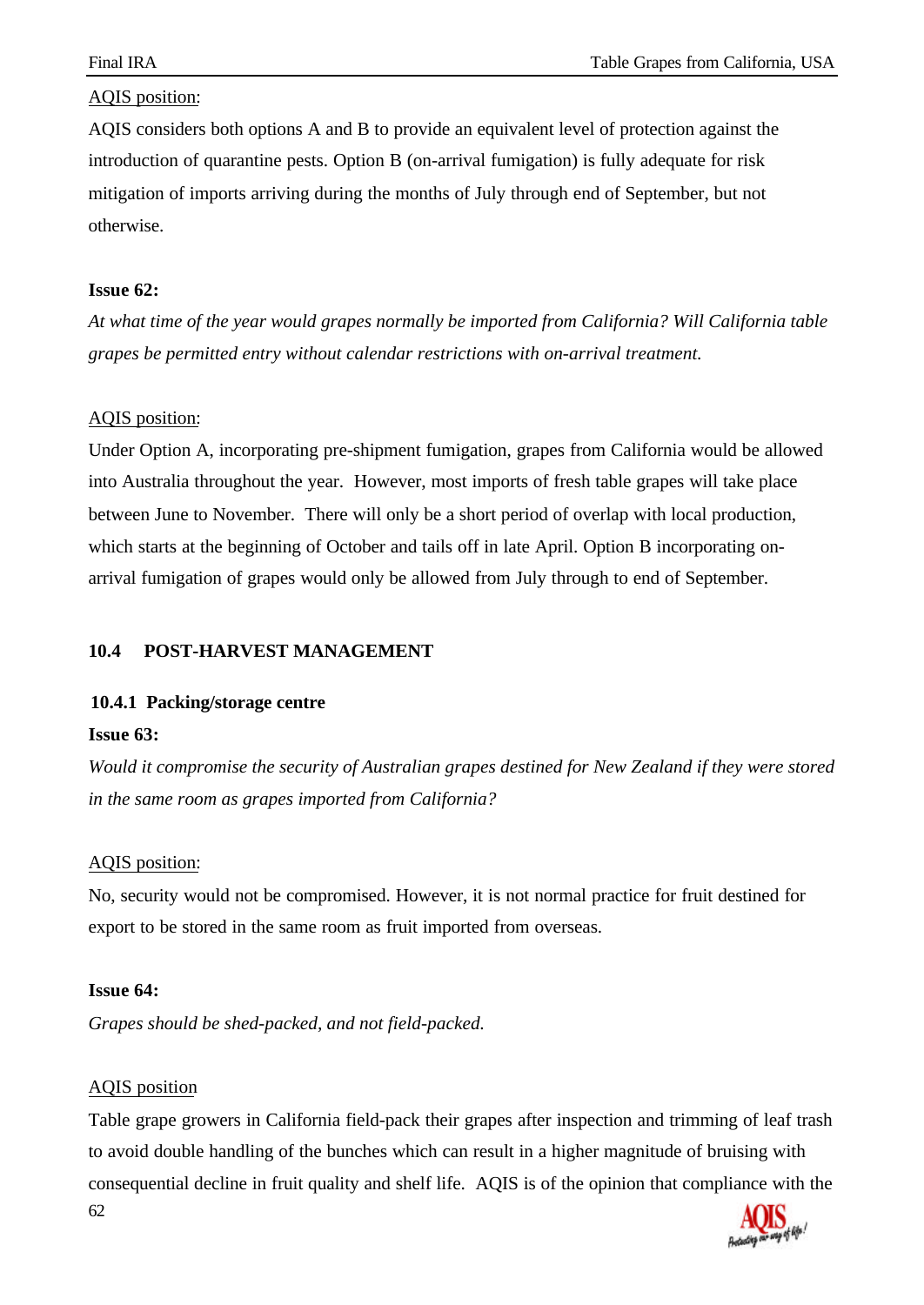phytosanitary import requirements by growers/exporters in California as specified in the final IRA would provide an acceptable level of protection against the introduction of quarantine pests even though the grapes are field-packed. Absence of pests will be certified by APHIS officers during phytosanitary inspection.

#### **Issue 65:**

*Blemished fruit should not be a trigger for regulatory action as this is a quality issue and not necessarily a quarantine issue.*

## AQIS position:

AQIS will not use blemished fruit as a trigger for regulatory action as blemished fruit is generally a quality issue. Blemished fruit only becomes of phytosanitary concern when this has been shown to promote the proliferation of any quarantine microorganism or arthropod pest on grapes.

## **Issue 66:**

*Packing should be done into new cartons with mesh holes instead of ventilation holes. Polystyrene packaging or wooden Toyon Kraft Veneer (TKV) packaging is preferred. The method of packaging outlined in the draft IRA appears to be incongruent with field packing and fumigation operational procedures in California.*

#### AQIS position

AQIS was recently informed by APHIS that virtually all grapes in California are packed in the field. AQIS will require table grapes to be packed into perforated transparent, polyvinyl bags placed into new, extruded polystyrene (EPS) boxes (styrofoam) or Toyon Kraft Veneer (TKV) boxes. The wooden slats for the TKV boxes must be of processed wood, veneer or chipboard and must not be more than 3 months old when sourced from USA or not more than 21 days old when sourced from Mexico. APHIS has performed tests on various packagings in relation to gas penetration and evacuation and found them acceptable. Styrofoam was more sorptive than others were but not to the extent that would prevent its use.

AQIS believes that there is no necessity for boxes with mesh holes as the boxes are required to be held under secured conditions after methyl bromide fumigation and sulfur dioxide treatment.

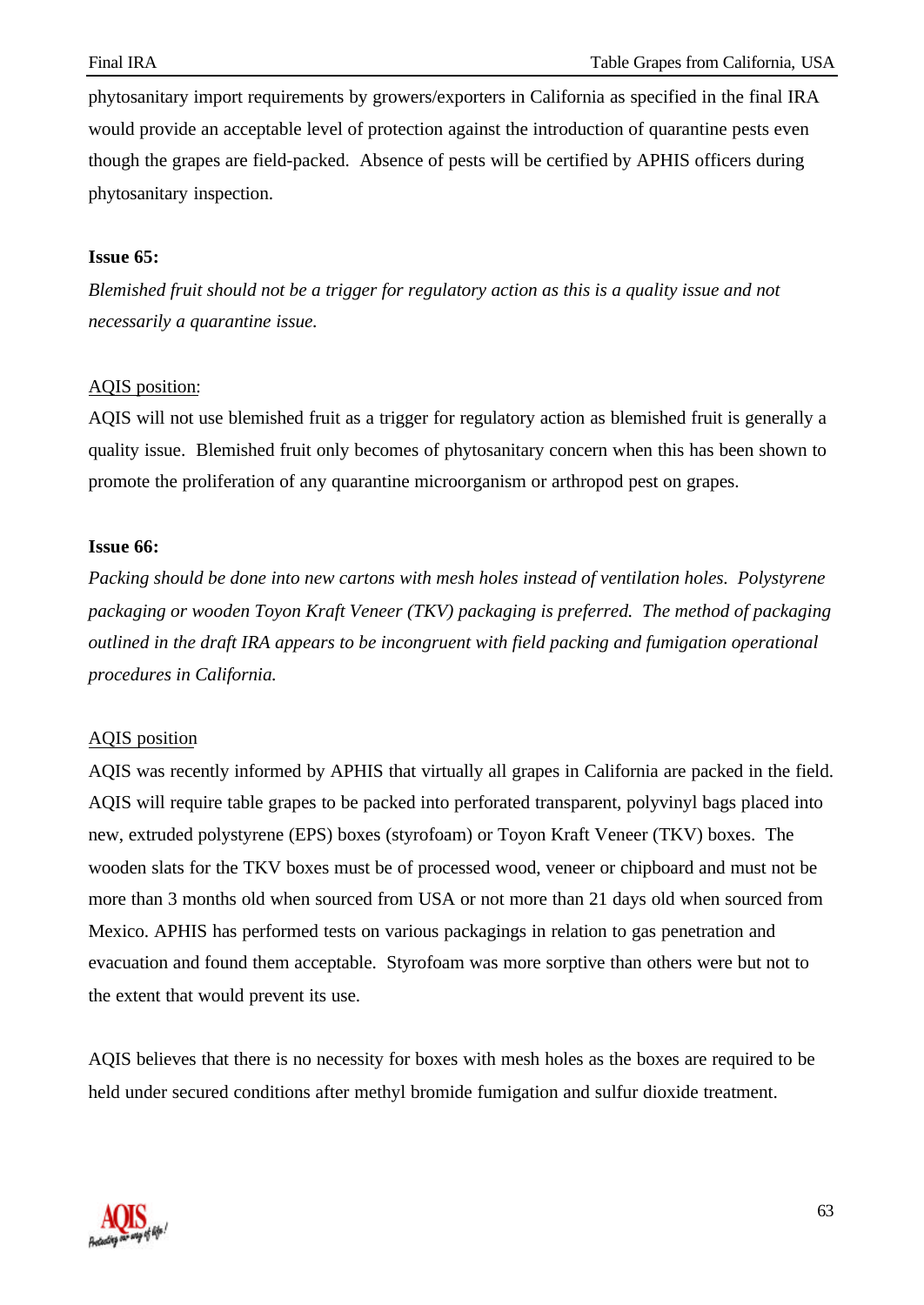# **Issue 67:**

*Few facilities are available at major ports for the unpacking, cleaning and repacking of table grapes to ensure a saleable product after inspection.*

# AQIS position:

AQIS believes that there are adequate facilities in all major ports and airports in Australia to handle, sample and inspect all imported consignments.

# **10.4.2 Inspection and sampling**

## **Issue 68:**

*Can pre-clearance of shipments be considered under Option A and B to reduce the risk of re-export of shipments?*

# AQIS position:

The protracted length of the export season would make placement of an AQIS officer in California expensive. However, if relevant importers are willing to defray the cost, AQIS will consider preclearance of shipments.

# **Issue 69:**

*Grape consignments should not be rejected upon arrival even if quarantine pests including* Panonychus ulmi *and* Scirtothrips persea *are detected. Treatment in Australia should be allowed.*

# AQIS position:

*Panonychus ulmi* and *Scirtothrips persea* although present in California, have not been reported to occur on table grapes.

Should any live quarantine pests (Table 1) be intercepted in a consignment arriving under Option A (pre-shipment fumigation) the consignment will be re-fumigated, re-exported or destroyed. AQIS will inform APHIS of the suspension of importation of table grape imports pending investigation of the causes of infestation at relevant vineyards or fumigation facilities and implementation of appropriate remedial measures.

AQIS also identified 11 potential pests of grapes that are of quarantine concern that have not been reported on grapes in California as they come under official control programs for "Pest Free Area"

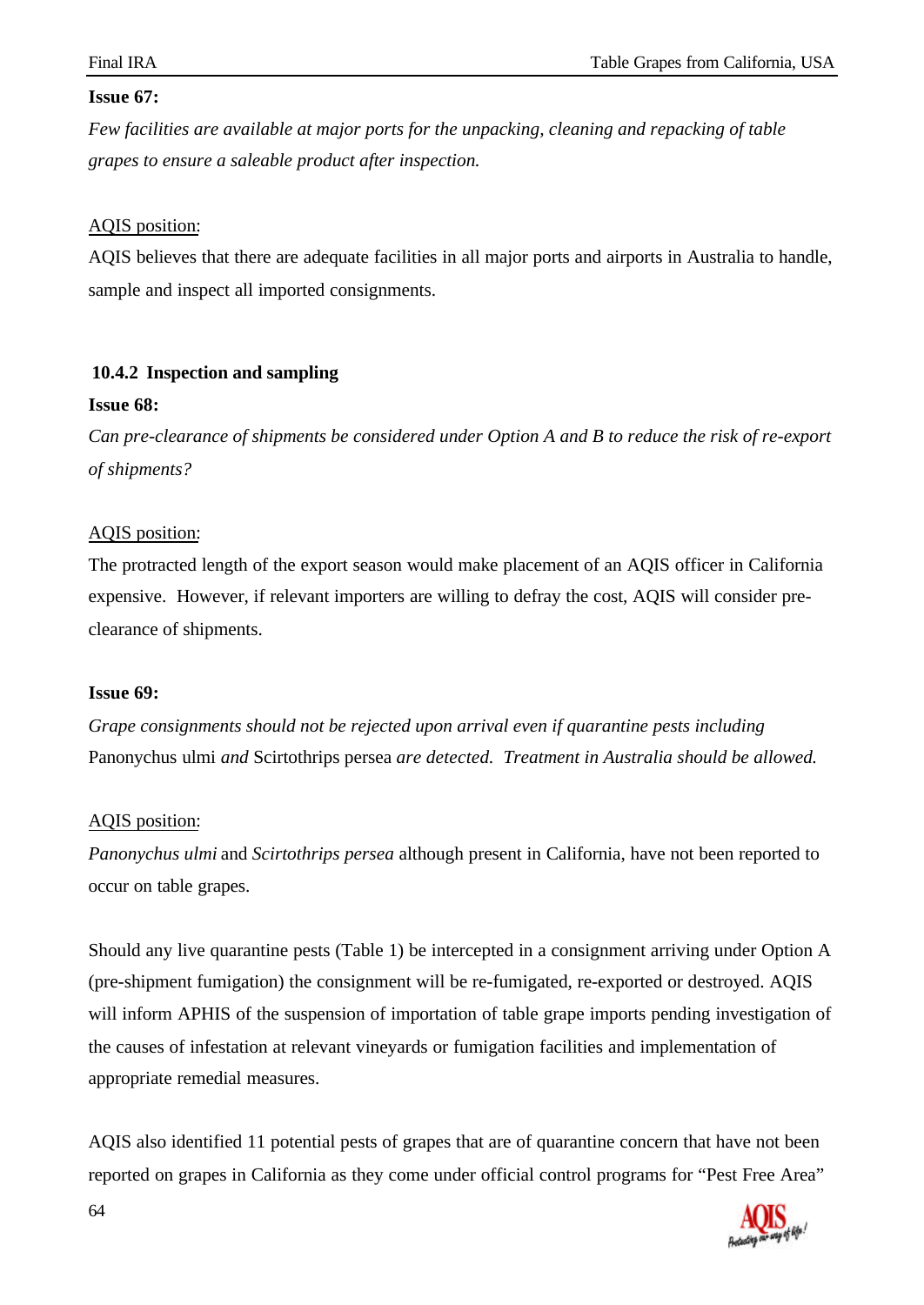or "Non-Host Status" (Table 2). Should any such pests be intercepted dead or live on arrival in a consignment for which the official control program is "Pest Free Area" or "Non-Host Status", imports will be suspended until AQIS is satisfied that either remedial action has been undertaken or an alternative treatment has been developed and approved. The consignment in which such pests are intercepted live will be re-exported, treated or destroyed.

#### **Issue 70:**

*Management options should be made less stringent. AQIS should accept a system of visual inspection only and fumigation should only be undertaken if pests were found.*

## AQIS position:

Visual inspection alone is not sufficient to guarantee an acceptable level of protection against the introduction of the quarantine pests identified. Several pests are difficult to detect by visual inspection.

## **Issue 71:**

*The level of inspection in the importation pathway should be significantly upgraded from that originally proposed in the draft IRA.*

# AQIS position:

AQIS is of the opinion that the mandatory phytosanitary inspection of grape shipments conducted in California prior to the issuance of an international phytosanitary certificate, and on-arrival inspection carried out in Australia together with other mandatory disinfestation treatments for quarantine pests are adequate to provide an appropriate level of protection. The level of inspection required is consistent with the AQIS National Sampling Plan.

# **Issue 72:**

*APHIS should provide clarification of their sampling protocol, similar to that provided by AQIS.*

#### AQIS position:

The sampling plan to be used by APHIS is similar to that used by AQIS and is detailed under Item 6 of the Phytosanitary Import Requirements.

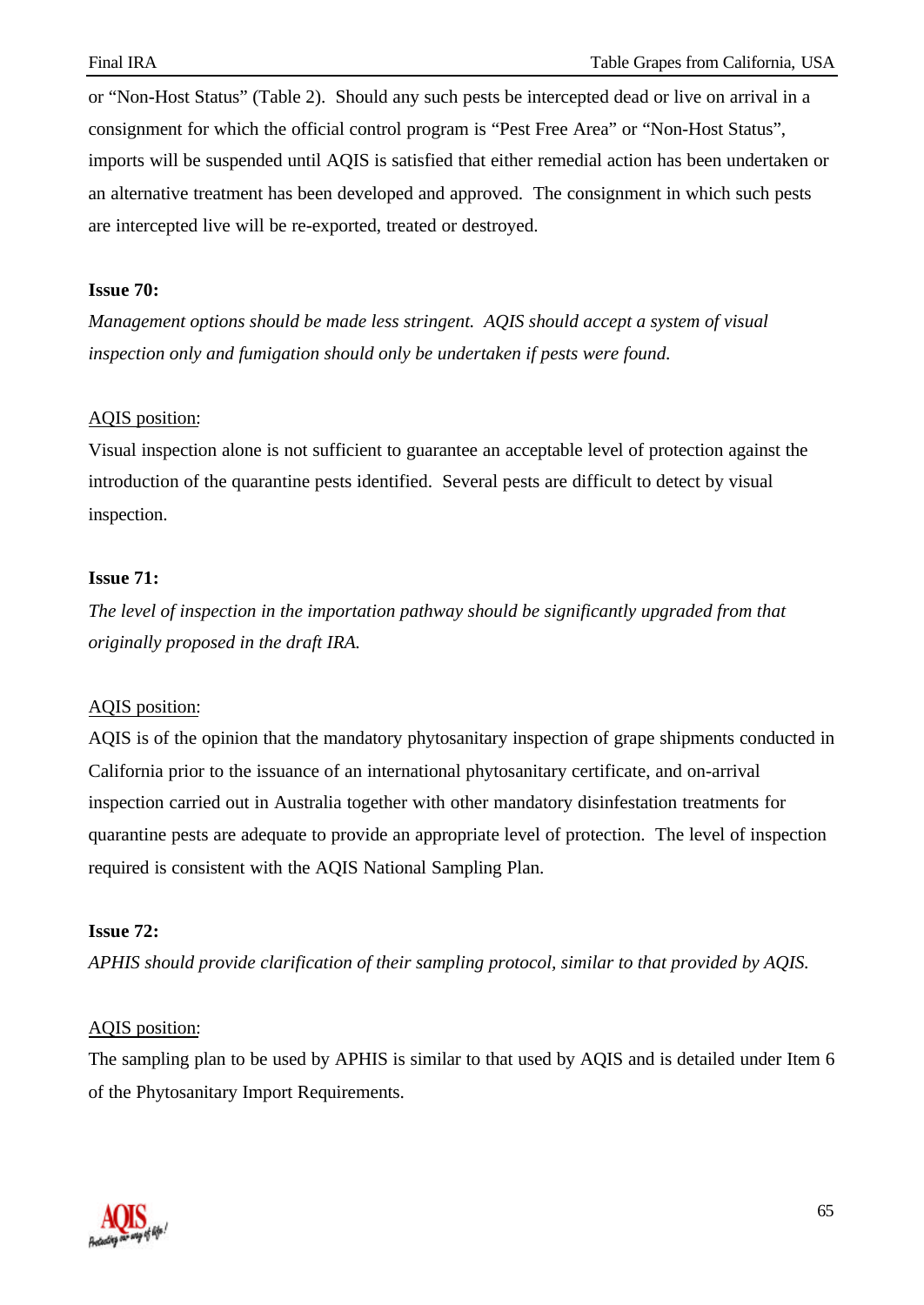# **Issue 73:**

*There are no guidelines for operational and sampling procedures for on-arrival inspection after offshore fumigation.*

# AQIS position:

AQIS has detailed work instructions and guidelines for handling, sampling and inspection of imported commodities by inspection staff. Details are outlined under Items 9 and 10 of the Phytosanitary Import Requirements.

# **Issue 74:**

*It is believed that the post-fumigation inspection regime carried out under Option B is excessive. If this inspection rate is to be retained by AQIS, APHIS requests that the results of the inspections be provided periodically and that the data be reviewed to ascertain the need for post-fumigation inspection after the first season of imports.*

# AQIS position:

AQIS is of the opinion that the post-fumigation inspection regime for Option B is not excessive and is a necessary safeguard to ensure that the fumigation has been properly carried out. The level of post-fumigation inspection will be reviewed by AQIS when the import protocol is reviewed after the first year of trade. AQIS will undertake to provide periodic reports on post-fumigation inspection findings to APHIS during this period.

# **Issue 75:**

*The inspection protocol would need a condition for freedom from trash and damaged berries.*

# AQIS position:

The phytosanitary import conditions specify a requirement for freedom from trash. However, damaged berries are a quality issue and not a phytosanitary issue.

# **Issue 76:**

*Suitable culture or molecular testing would be required when the samples are inspected to establish that table grapes are free of fungal spores.*

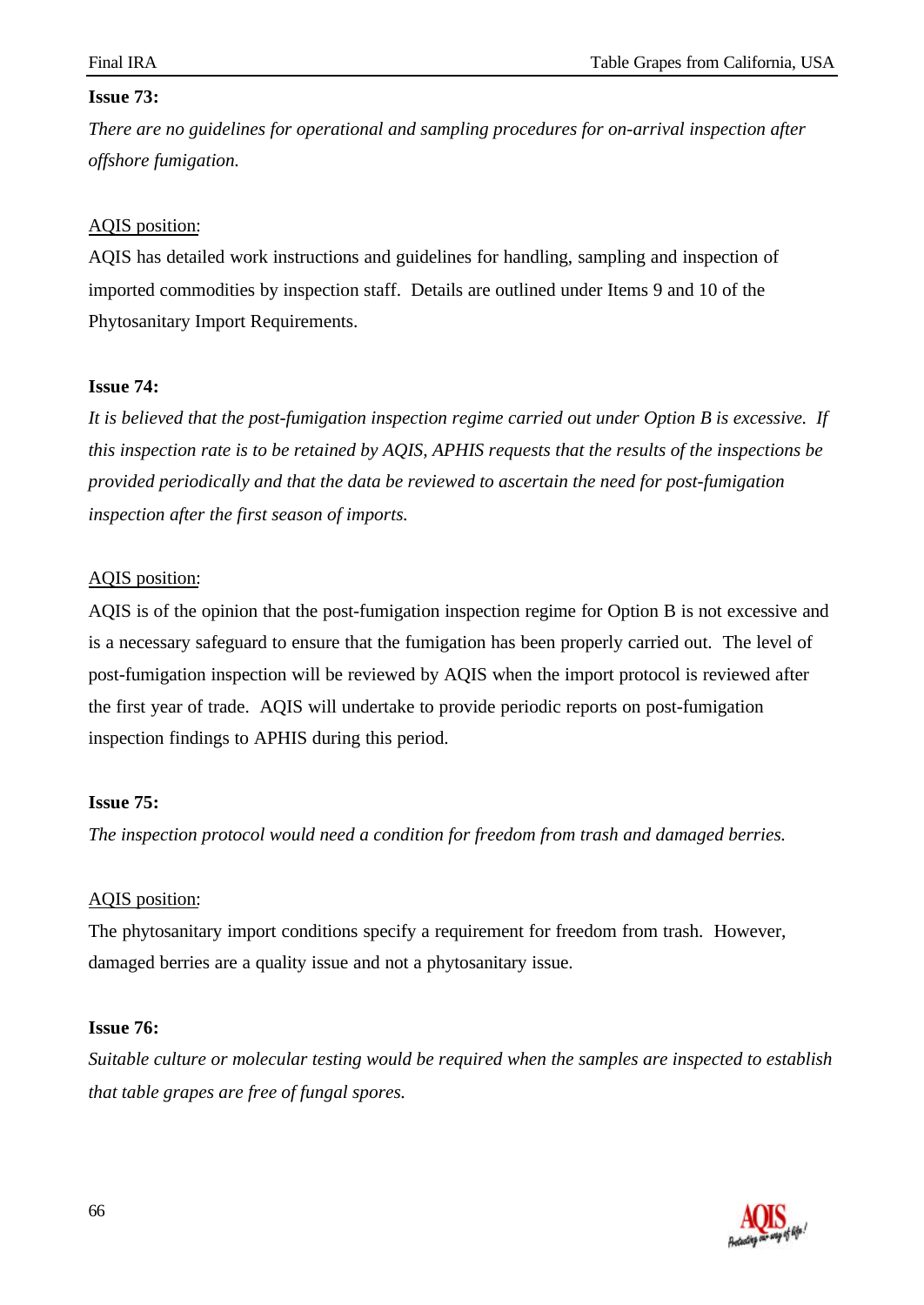AQIS is of the opinion that there is no necessity for testing table grape fruit for fungal spores because the IRA has identified that no diseases of quarantine concern occur on the fruit.

#### **Issue 77:**

*Are AQIS inspection staff capable of identifying pests of quarantine concern, and distinguishing those that require fumigation? Do AQIS inspection staff have sufficient training to identify all pests of quarantine concern, including pests that either do not occur on the pathway, or are supposed to be managed by area freedom? What training is proposed to identify asymptomatic occurrences of diseases?*

#### AQIS position:

AQIS inspection staff have considerable experience in sampling and inspecting a wide range of commodities. However, they will receive training on detection and identification of the pests of table grapes that have been determined to be of quarantine concern to Australia. In the event that a quarantine pest is detected, AQIS will take appropriate steps to ensure that the identification of the pest is confirmed by relevant experts. Asymptomatic occurrence of disease is not an issue as no diseases of quarantine concern have been identified to be associated with the fruit pathway.

#### **Issue 78:**

*Any lot or consignment not complying with specifications eg. trash, live insects etc. present should be destroyed and future exports disallowed.*

#### AQIS position:

The importer of any lot in a consignment not complying with specifications would be offered the option of re-treatment, re-export or destruction. If trash is found, importers would be offered the options of cleaning the grapes under AQIS supervision, re-export or destruction. APHIS would be informed of the non-compliance and depending on the circumstances, the status of future exports would be reviewed.

#### **Issue 79:**

*On-arrival inspection after pre-shipment fumigation:*

- *there are no guidelines regarding the sampling procedures;.*
- *a 95% confidence level of not more than 0.5% infestation equates to a big volume;*
- *how does this sampling procedure equate to confidence using Probit 9?*

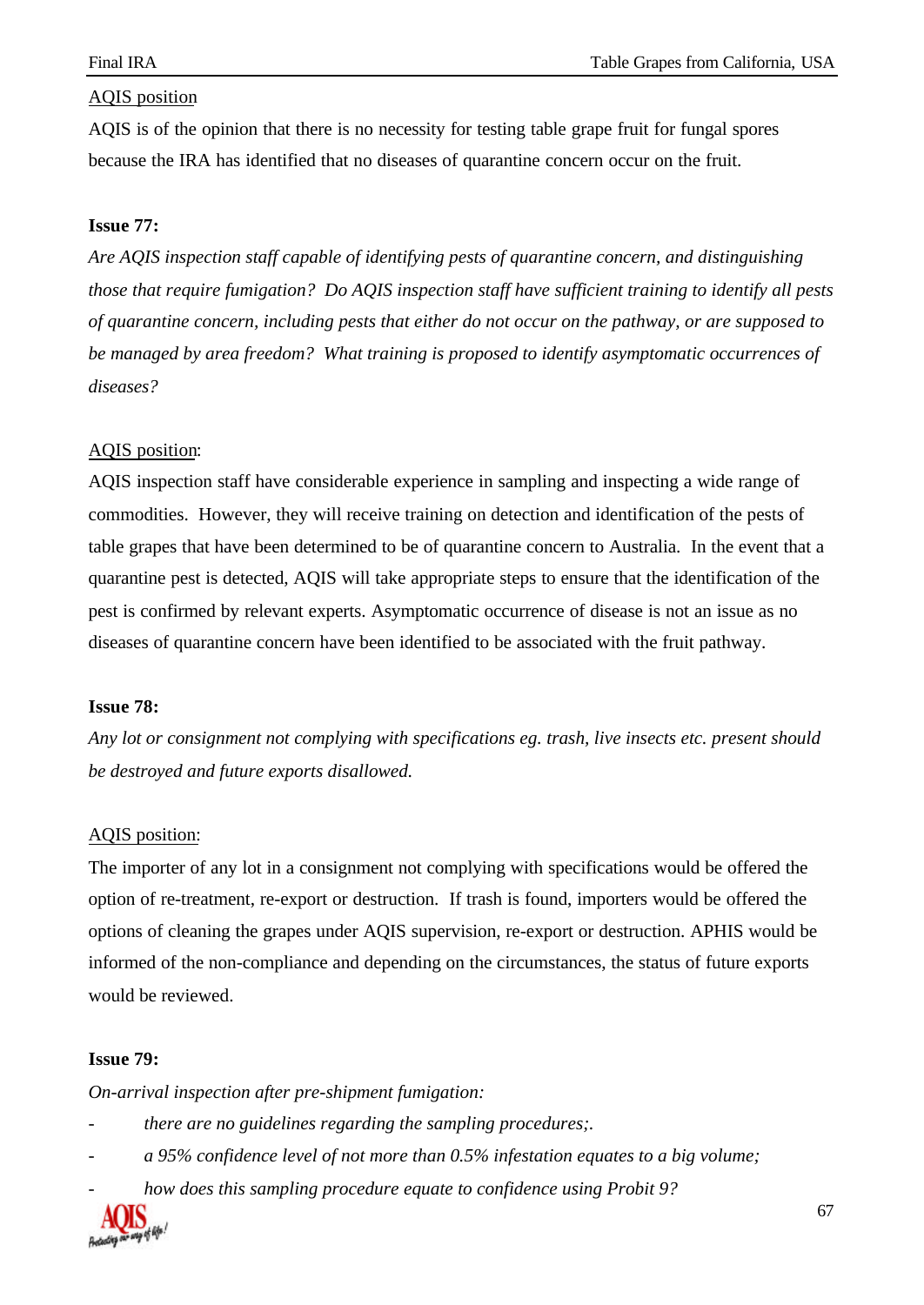Details of the on-arrival sampling and inspection procedures are found under Items 9 and 10 of the Phytosanitary Import Requirements. The sampling procedures require that inspection for quarantine pests in samples must be achieved with a confidence level of 95% that not more than 0.5% of the units (grape bunches) in the consignment are infested. This equates to an acceptance level of zero units infested by quarantine pests in a 600-unit sample in a consignment. This does not equate to a large sample volume and is consistent with the AQIS National Sampling Plan.

Inspection to the 95% confidence level aims to verify pest absence based on random sampling and is statistically valid. The efficacy of Probit 9 measures (eg. methyl bromide treatment) is based on pest mortality with relatively higher confidence level. The sampling level of 95% confidence of a 0.5% infestation is adequate to achieve Australia's appropriate level of protection for pests of low quarantine risk.

#### **Issue 80:**

*The inspection unit should be a complete carton not a bunch as insects may dislodge from a bunch. If the unit is a bunch, the bottoms of some cartons should be inspected. Under no circumstances can a unit be reduced to single berries as is being rumoured. The number of units (600) to be inspected should not be compromised.*

#### AQIS position:

AQIS standard inspection procedures include scanning the container for arthropod pests, searching inside cartons (top and bottom), checking that no arthropods are moving away from the cartons as well as more specific sampling techniques for different commodities. The 600 units (bunches) will be randomly selected from every lot in a consignment. A unit is a bunch of grapes and not a carton.

#### **10.4.3 Disinfestation treatments**

#### *10.4.3.1 Methyl bromide*

#### **Issue 81:**

*How are ratings of methyl bromide to be evaluated? The loading ratio in methyl bromide fumigation of Australian exports does not exceed 50%.*

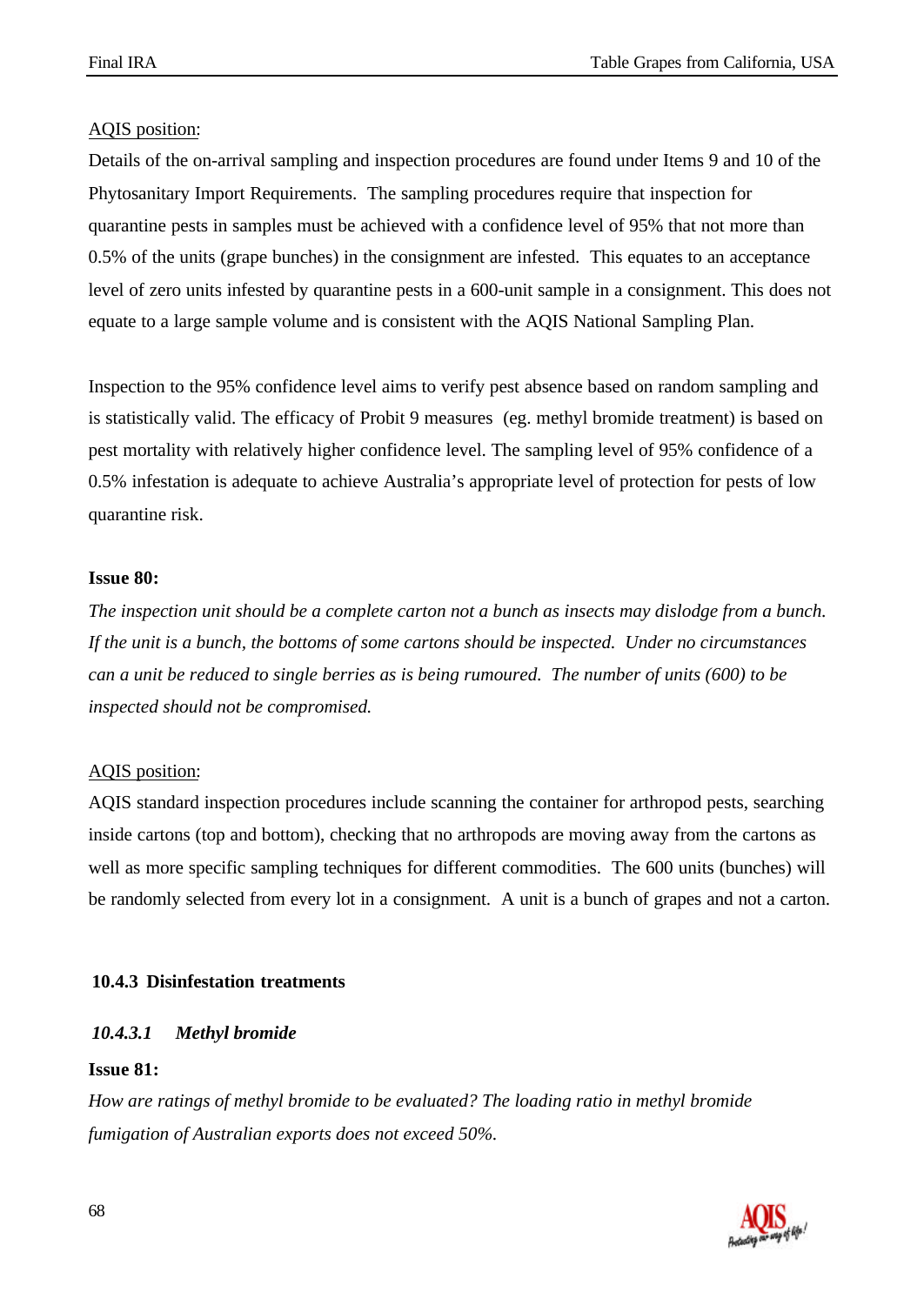The rates of methyl bromide for table grapes have been explicitly specified. The loading ratio depends on the nature of the commodity and diffusivity of the fumigant into the cartons during fumigation. A loading ratio not exceeding 80% is prescribed by APHIS for table grape imports from Chile, and is considered adequate by AQIS.

#### **Issue 82:**

*A full review of this IRA must be conducted if the status of methyl bromide was to change.*

## AQIS position:

Under the guidelines of the general requirements for IRA as contained in *AQIS Import Risk Analysis Process Handbook* (AQIS, 1998) and the *ISPM Pub. No 2, Guidelines for Pest Risk Analysis*, (FAO, 1996) there is provision for a review of the IRA if a new treatment system, process, or new information impacts on an earlier decision.

## **Issue 83:**

*Separation of grapes is not required prior to pre-fumigation inspection in California.*

# AQIS position:

AQIS agrees. Segregation of export grape consignments after phytosanitary inspection and issuance of the phytosanitary certification is critical to ensure phytosanitary security and not before. Changes have been made in the final IRA document to reflect this.

#### **Issue 84:**

*Methyl bromide has been used against the requirements stipulated under the Montreal Protocol. This is a breach of the Montreal Protocol in that its use is being encouraged rather than reduced. The agreement specifies a complete phase out by 2005 and the use in USA is being reduced and banned as from 1/1/2001. Why is AQIS recommending the use of methyl bromide while most responsible nations are rapidly phasing out Methyl bromide?*

#### AQIS position:

Australia is a signatory to the agreement reached at the Montreal Protocol in September 1997 that there be a gradual reduction and phase out of methyl bromide early in this millennium. At present there is no viable alternative to using methyl bromide for quarantine purposes and the use of this

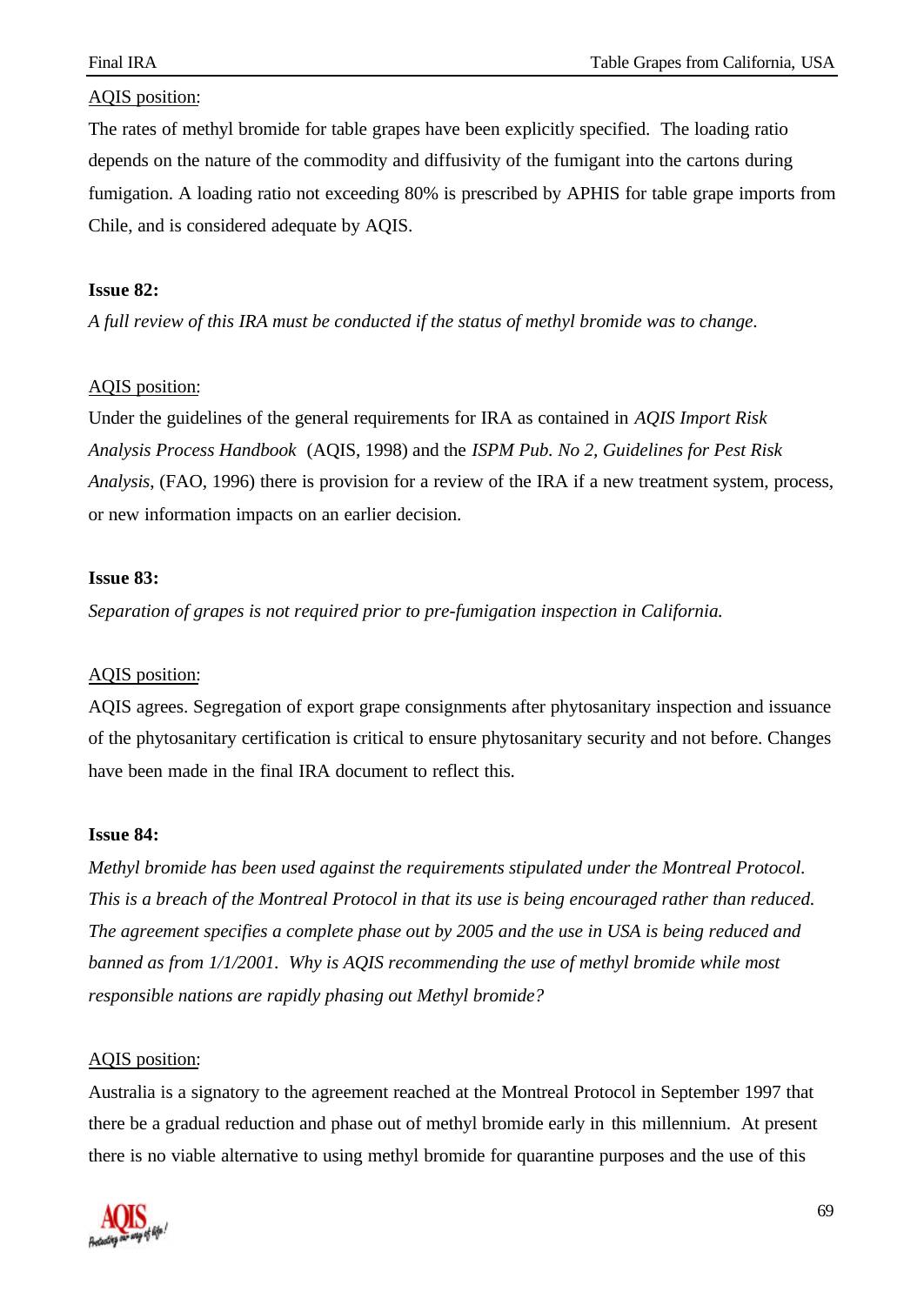fumigant for quarantine purposes is exempt under the Montreal Protocol. Methyl bromide is presently used by AQIS for treatment of external feeding pests.

AQIS is looking at various alternative treatments to replace methyl bromide for phytosanitary purposes and will discontinue use of this fumigant as soon as a viable alternative is identified. AQIS considers that methyl bromide is an interim treatment pending the provision of efficacy data for controlled atmosphere (CA) phytosanitary treatment of Californian table grapes.

## **Issue 85:**

*On-arrival fumigation is preferable to pre-shipment fumigation as it will minimise loss of product quality associated with fumigation by more effective elimination of field heat because there is more time for the product to cool immediately after harvest. Also, on-arrival fumigation should be allowed throughout the year as low risks are involved and adequate AQIS approved fumigation facilities are located in industrial areas.*

## AQIS position:

Refer to Issue 61.

#### **Issue 86:**

*Can AQIS ensure the efficacy of methyl bromide for the quarantine pests appearing in the IRA and other quarantine pests? Is AQIS satisfied that all stages (eggs, immatures, adults) of these arthropods will be amenable to control using methyl bromide?*

# AQIS position:

Efficacy data for methyl bromide against the specific pests identified in the IRA is not available. However, AQIS and quarantine agencies from other countries have been using this fumigant on similar pests and similar commodities for a long enough period to build up a significant amount of historical data which supports its efficacy. Hence, AQIS is of the opinion that methyl bromide fumigation in conjunction with other phytosanitary requirements including a sulfur dioxide treatment for black widow spider, would provide an appropriate level of protection against the quarantine pests identified. Post fumigation inspection also provides opportunity to audit the efficacy of the treatment. If not effective, imports would be suspended pending further evaluation.

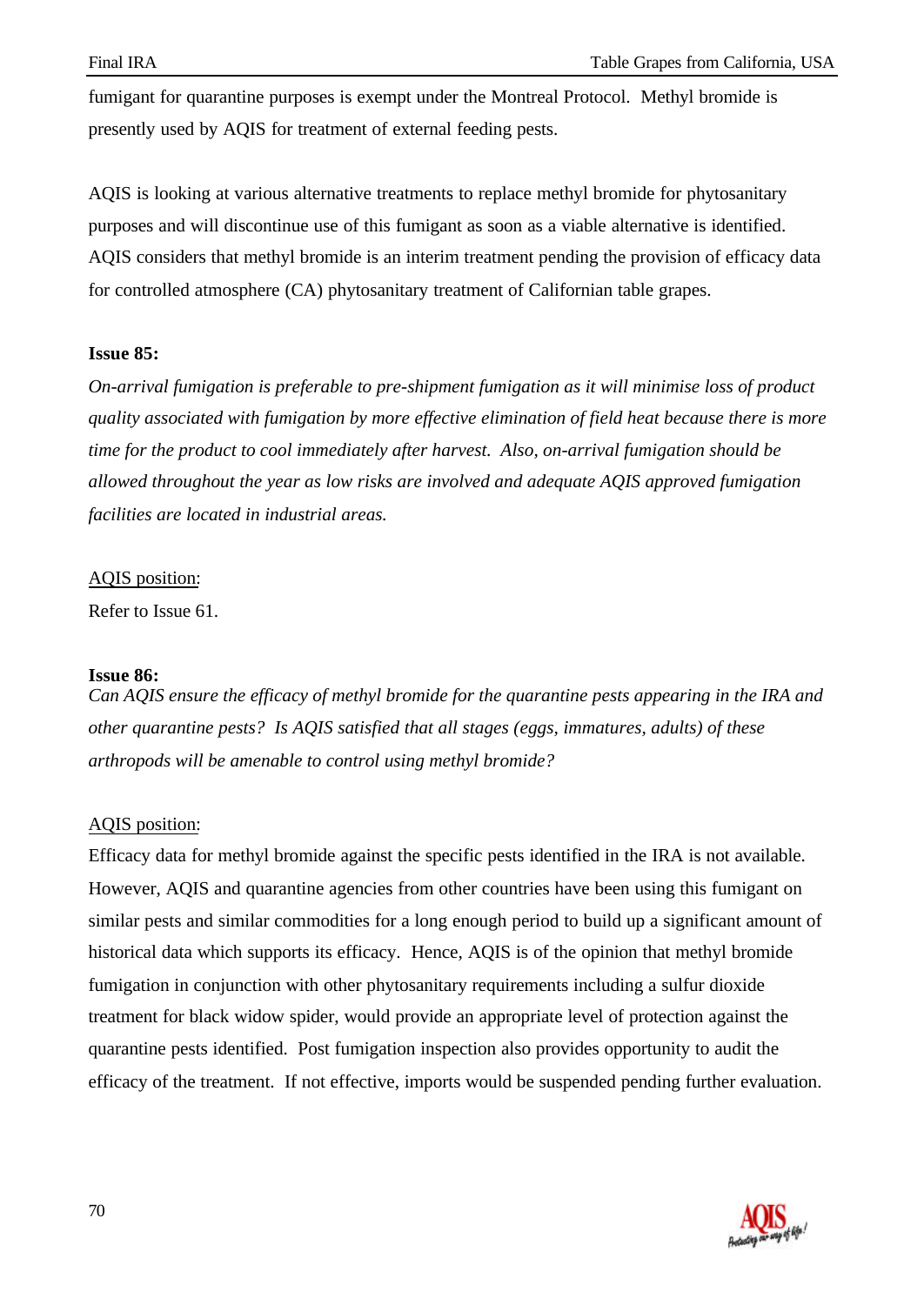## **Issue 87:**

*Methyl bromide fumigation will not affect pathogens such as* Monilinia fructicola *(bunch rot) and* Uncinula necator *(powdery mildew), which are located on stems and stalks. These organisms could be introduced via wind borne spores.*

## AQIS position:

*M. fructicola* has not been reported on grapes in California. *U. necator* is present both in Australia and in California. Both pathogens are not of quarantine concern and do not require any phytosanitary treatment.

# *10.4.3.2 Sulfur dioxide*

#### **Issue 88:**

*New Zealand requires that imports from table grapes from both USA and Australia undergo an approved fumigation protocol consisting of 1% sulfur dioxide and 6% carbon dioxide for black widow spiders and red-backed spiders. AQIS should consider the equivalence of NZ MAF requirement of using sulfur dioxide and carbon dioxide to manage the threat of these pests.*

#### AQIS position:

AQIS has recommended that sulfur dioxide treatment regime be required to reduce the risk of introduction of the black widow spider.

#### **Issue 89:**

*Sulfur dioxide is used as a preservative in the form of slow release pads or by cylinder applications in the shipping containers during the storage and transport of table grapes. Data is required on its effectiveness in controlling breakdown of fruit.*

#### AQIS position:

AQIS has not suggested the use of sulfur dioxide as a preservative to prevent fruit breakdown and rot, as these are quality and not phytosanitary issues. AQIS has proposed the use of sulfur dioxide treatment ie. forced air fumigation with a mixture of sulfur dioxide (1%) and carbon dioxide (6%) for 30 minutes, to reduce the risk of introduction of the black widow spider.

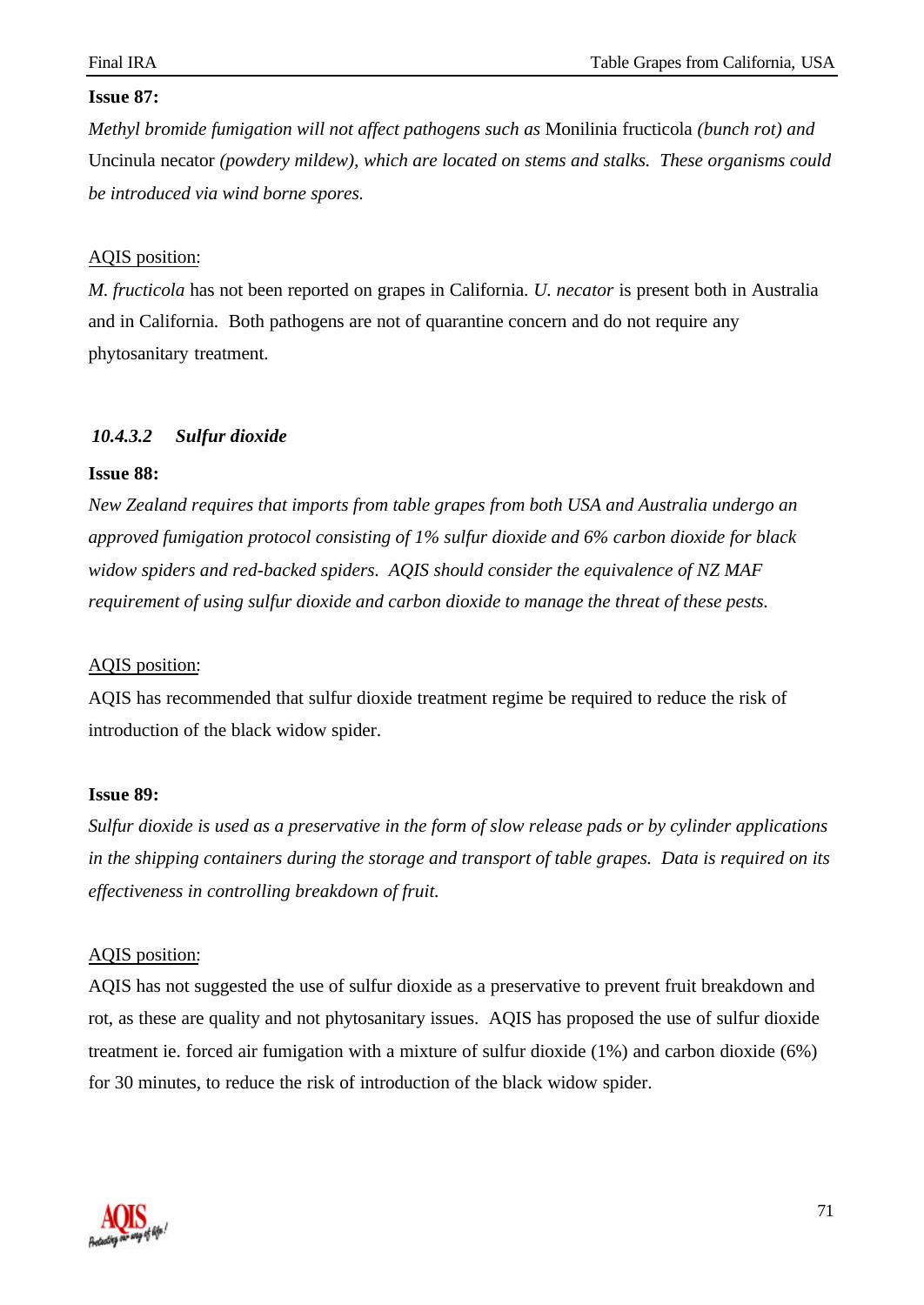#### **Issue 90:**

*Is there a reaction between methyl bromide residues and sulfur dioxide during transit of table grapes?*

## AQIS position:

There is sufficient lag time between methyl bromide fumigation and sulfur dioxide treatment to allow dissipation of methyl bromide ie. during aeration, to preclude any chance of a chemical interaction between methyl bromide and sulfur dioxide.

## *10.4.3.3 Chemical usage and residue issues*

#### **Issue 91:**

*What are the maximum residues limits (MRLs) for methyl bromide and sulfur dioxide?*

#### AQIS position:

According to the National Registration Authority, the MRL for methyl bromide for fruit is set at 0.5 mg/kg (0.5 ppm). There is no current MRL for sulfur dioxide for grapes although for sulfur, a MRL is not necessary. The US Federal Government's MRL for sulfur dioxide on grapes is 10 ppm.

#### **Issue 92:**

*Will consignments of Californian table grapes be tested for maximum residue limits (MRLs) on arrival, and who will pay for the testing?*

#### AQIS position:

In common with all other imported foods, table grapes will be subject to the Imported Food Inspection Program operated by AQIS. Subject to risk categorisation by the Australia New Zealand Food Authority (ANZFA), random samples of imported fruit may be taken for residue analysis. Appropriate action will be taken if relevant maximum residue limits are exceeded.

#### **Issue 93:**

*Fumigated fruit placed in cold storage would have residual methyl bromide on the fruit surface that would pose an occupational health and safety (OH&S) threat to AQIS staff and other workers and for consumers of table grapes. The IRA should specify that after offshore fumigation cartons should be ventilated before cold storage to ensure methyl bromide residues dissipate. Will cartons be stamped "fumigated fruit" with the date of the methyl bromide treatment?*



72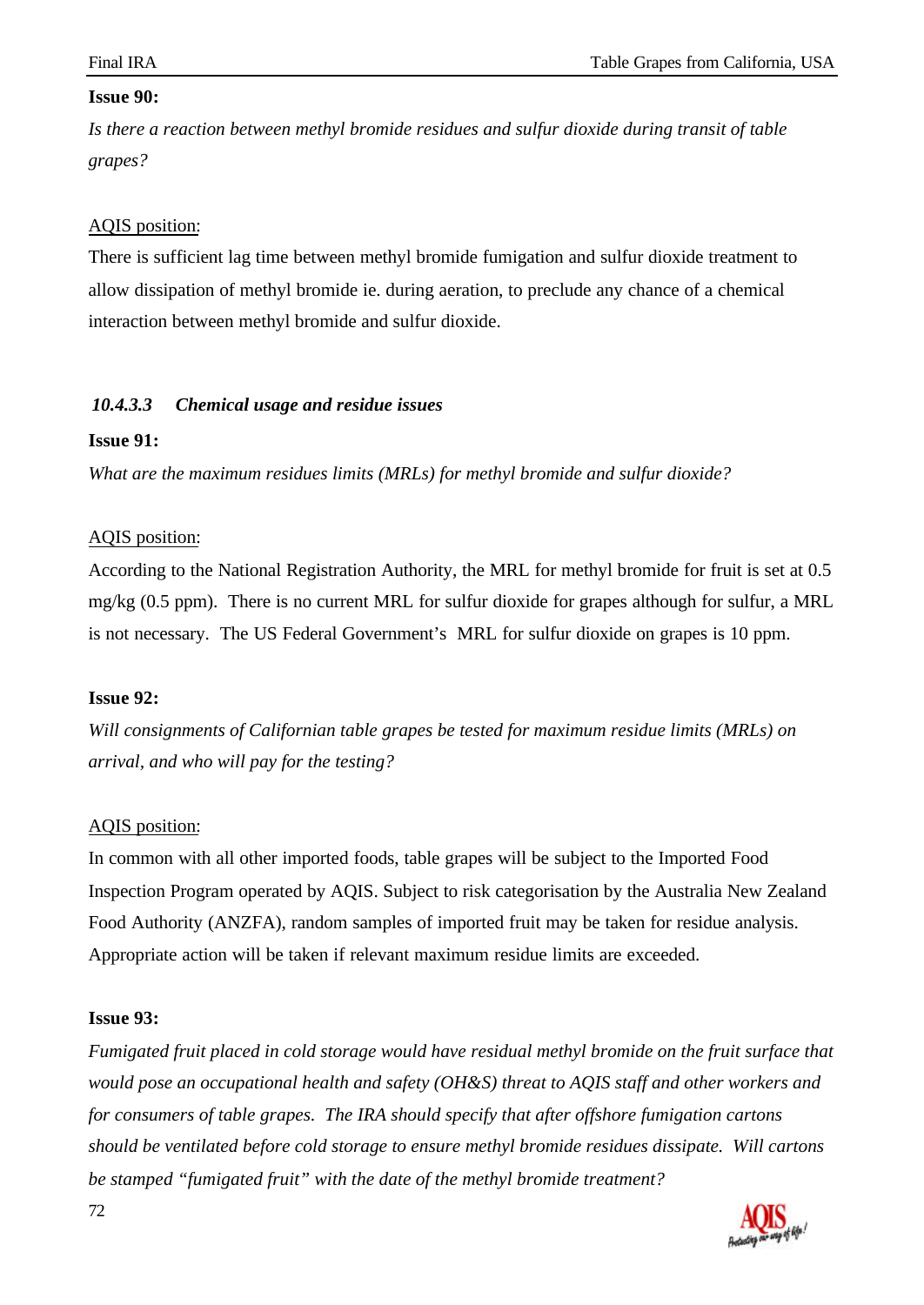### AQIS position:

Following fumigation of foodstuffs, the greater part of the methyl bromide is desorbed and diffuses away quickly soon after treatment during aeration. It is an established practice that all products that have been fumigated are properly aerated or placed in a well-ventilated area to allow residues of the fumigant to dissipate. AQIS has adequate OH &S guidelines and measures in place for inspection staff to handle and carry out inspection of fumigated commodities.

There is no necessity to stamp "fumigated fruit" on every carton as the phytosanitary certificate will state that the whole consignment has been fumigated.

### **Issue 94:**

*AQIS should seek evidence that carton liners used are permeable to methyl bromide gas.*

#### AQIS position:

The packaging materials and carton liners used by table grape growers in California have been confirmed by APHIS to be permeable to the fumigant. See also Issue 66 and Item 3 of the Import Phytosanitary Requirements.

#### **Issue 95:**

*How much confidence will Australian consumers have in a product that is compulsorily treated with a chemical known to be ozone depleting as well as a potential health issue?*

### AQIS position:

Over the years, many agricultural and horticultural food commodities imported from overseas countries have been compulsorily fumigated with methyl bromide. The potential health issue posed by methyl bromide has not been raised by Australian consumers and under normal circumstances gaseous methyl bromide does not pose a residual problem. Residues on imported products are monitored under a separate program (see Issue 92).

#### **10.4.4 Documentation**

#### **Issue 96:**

*The proposed treatment protocols, packaging details and evidence of efficacy of methyl bromide fumigation should be sent to stakeholders prior to finalising the IRA.*

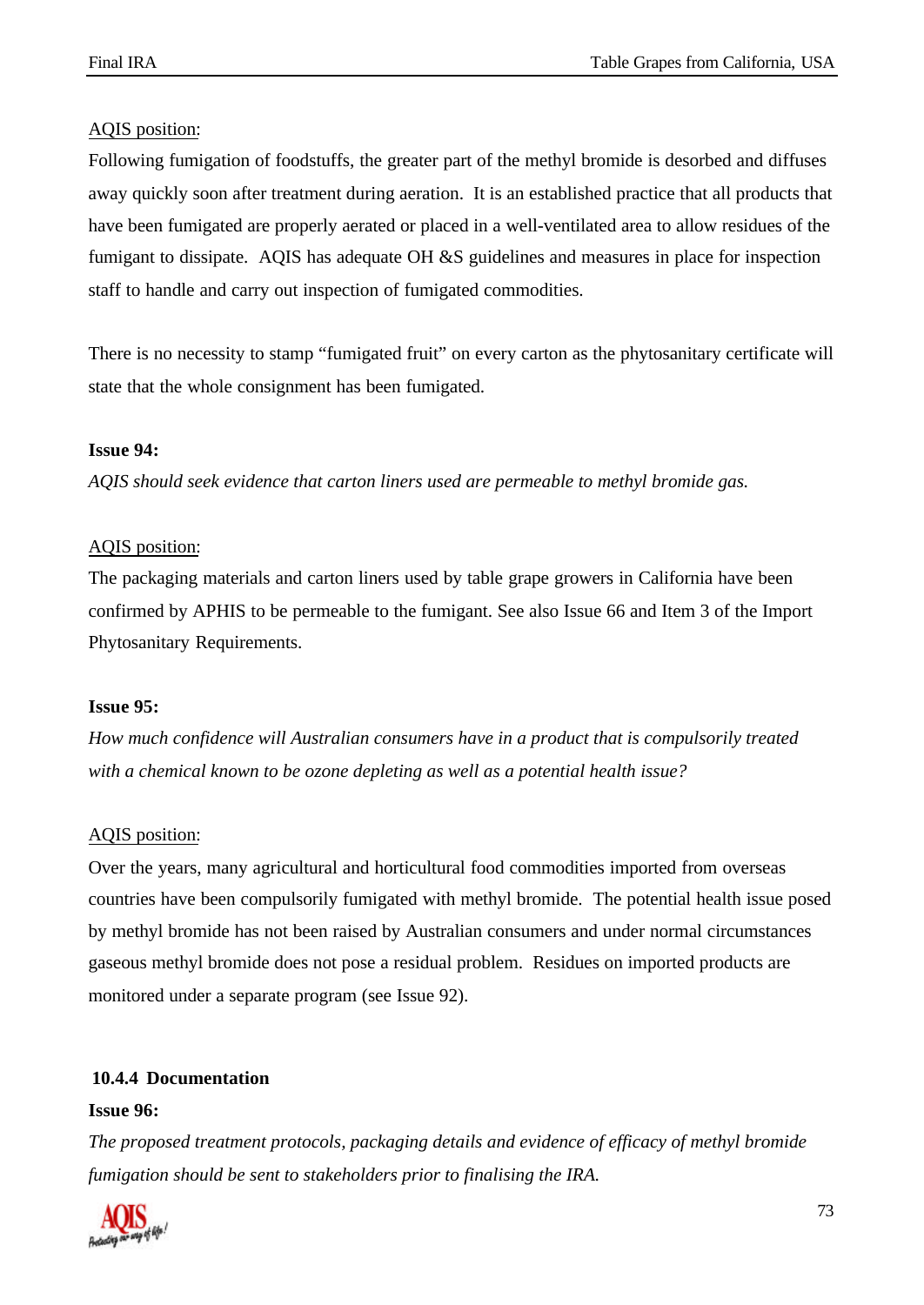## AQIS position:

AQIS policy is not to release information in advance of the final IRA. All stakeholders are treated equally and have 30 days to appeal on procedural grounds after the final IRA has been released.

## **Issue 97:**

*Any action arising from documentation needs to be discussed with the APHIS Attaché in Canberra.*

## AQIS position:

It is normal practice that AQIS will notify APHIS in USA and/or the APHIS Attaché in Canberra of any documentation errors before any action are taken.

## **10.4.5 Product security**

### **Issue 98:**

*There are no guidelines on security of the product from time of detection to identification to decision outcome.*

## AQIS position:

As is currently practised, AQIS has adequate provisions to ensure security of product from the time of pest detection to the time of a decision outcome.

## **Issue 99:**

*What protection does Australia have to prevent Chilean grapes from being re-consigned to Australia through California?*

## AQIS position:

AQIS requires APHIS to issue an international phytosanitary certificate (IPC) for each consignment of grapes. Each IPC must contain a declaration stating that the grapes in the consignment have been produced in a specified area in California in accordance with the conditions governing the entry of fresh table grapes from California to Australia. AQIS believes that the requirement for methyl bromide fumigation of Chilean table grapes prior to export to California and requirement for methyl bromide fumigation of grapes in California to Australia would deter any re-consignments since over-treatment with methyl bromide and additional handling would adversely affect the quality and shelf life of the grapes.

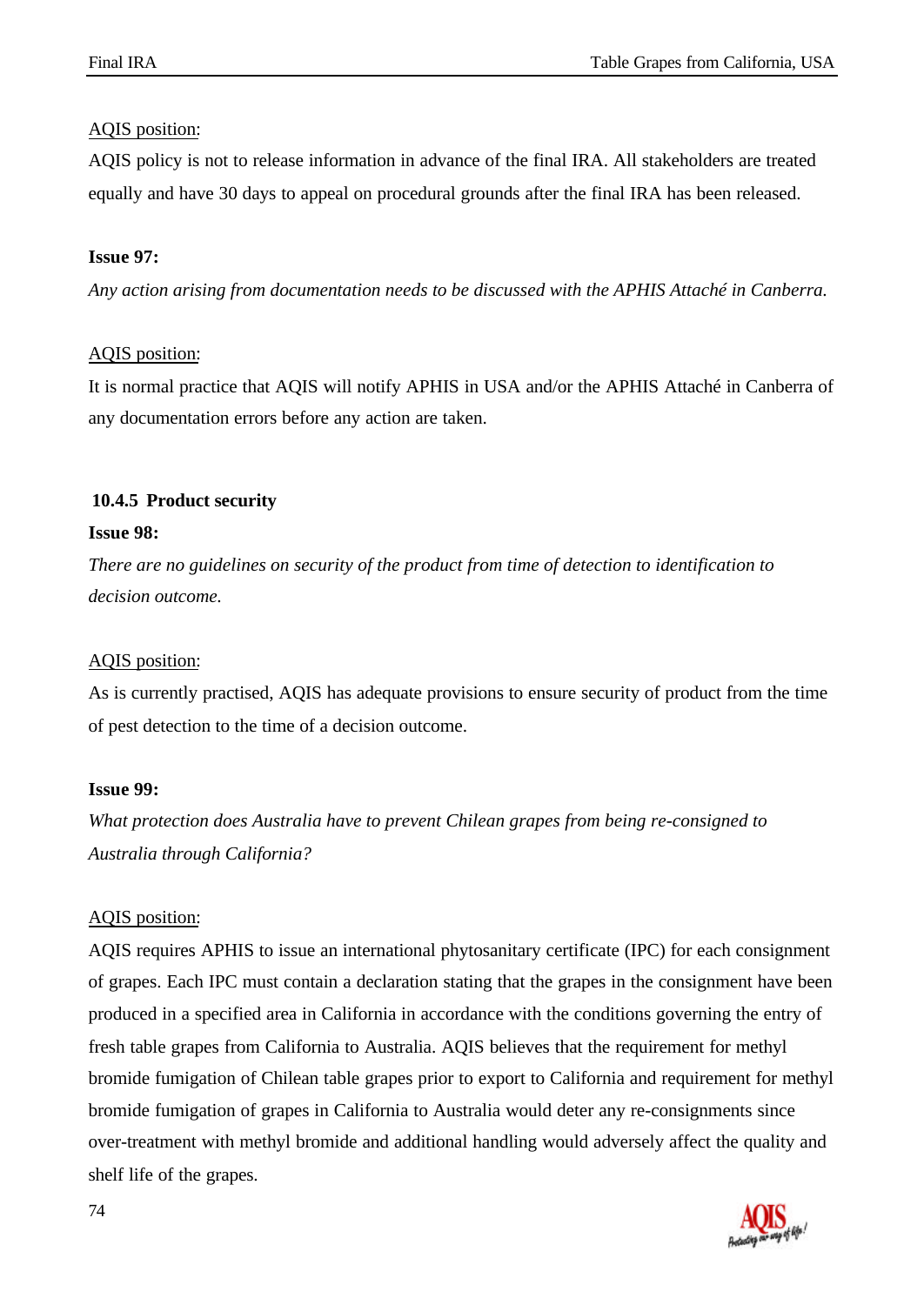## **Issue 100:**

*Will AQIS nominate a single port of entry for Californian table grapes?*

## AQIS position:

No, AQIS has no justification to restrict the importation of Californian table grapes through a single port.

## **10.4.6 Quality assurance**

## **Issue 101:**

*There is no mention of how bunch rot will be prevented during transit. There is no mention of quality standards (HACCP) required for fruit prior to export and treatment with methyl bromide.*

## AQIS position:

Bunch rot is a post harvest fruit quality issue and not a phytosanitary issue. AQIS believes that the adoption of quality assurance and Hazard Analysis and Critical Control Point (HACCP) systems may be a means of ensuring phytosanitary objectives are met but such systems are not obligatory to effect the import conditions determined by AQIS.

## **Issue 102:**

*Microclimate in cluster of berries is ideal for fungal and insect development.*

## AQIS position:

If fungal or insect development occurs within the grape cluster in the field, the grape bunches would be rejected during packing or during inspection. Post-harvest fumigation treatments and cold temperature storage during transit will prevent the proliferation of fungi and insects in grape clusters in cartons.

## **10.4.7 Non-compliance action**

## **Issue 103:**

*What penalties are in place against breaches of the Specific Commodity Understanding (SCU)?*

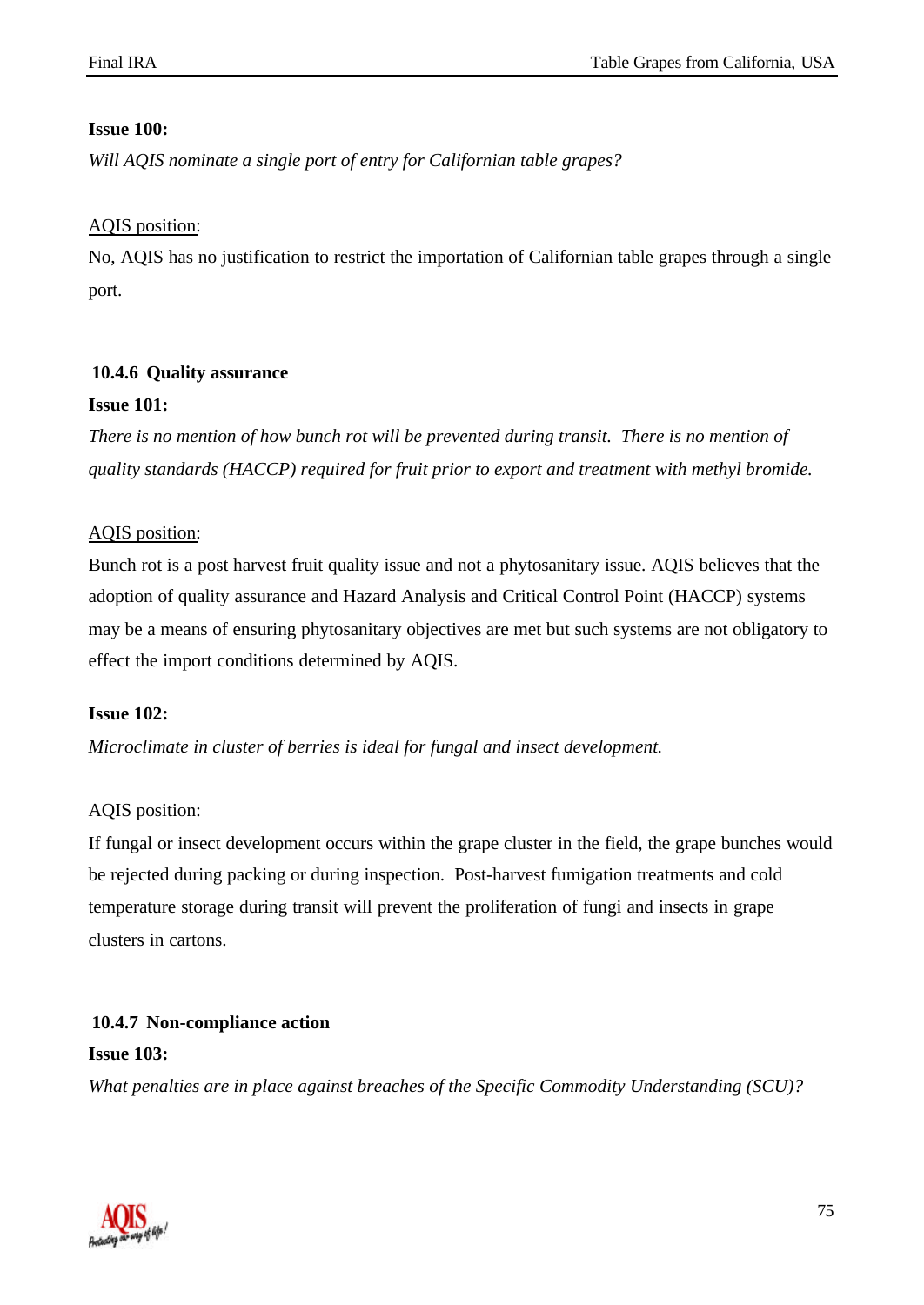## AQIS position:

A detailed protocol will be developed for the importation of table grapes from California instead of an SCU. Penalties are specified in the Quarantine Act and actions are detailed in Section 9 Phytosanitary Import Requirements.

## **Issue 104:**

*Can AQIS guarantee that consignments of grapes from California will not be rejected on arrival under the proposed protocol?*

## AQIS position:

AQIS cannot guarantee or provide any assurance that consignments from California will not be rejected on arrival under the proposed protocol. The detection of any live quarantine pest (Table 1) and/or dead or live "Area Freedom Pest" or "Non-Host Status" pests (Table 2) would result in the consignment being rejected. Appropriate management options have been developed for such noncompliant breaches.

## **Issue 105:**

*Will AQIS be notified by APHIS of detection of pests of quarantine concern to Australia during preexport inspection and changes in area freedom status? Will the Australian industry be notified of this?*

## AQIS position:

AQIS will be notified of such breaches by APHIS. AQIS will subsequently inform relevant local stakeholders.

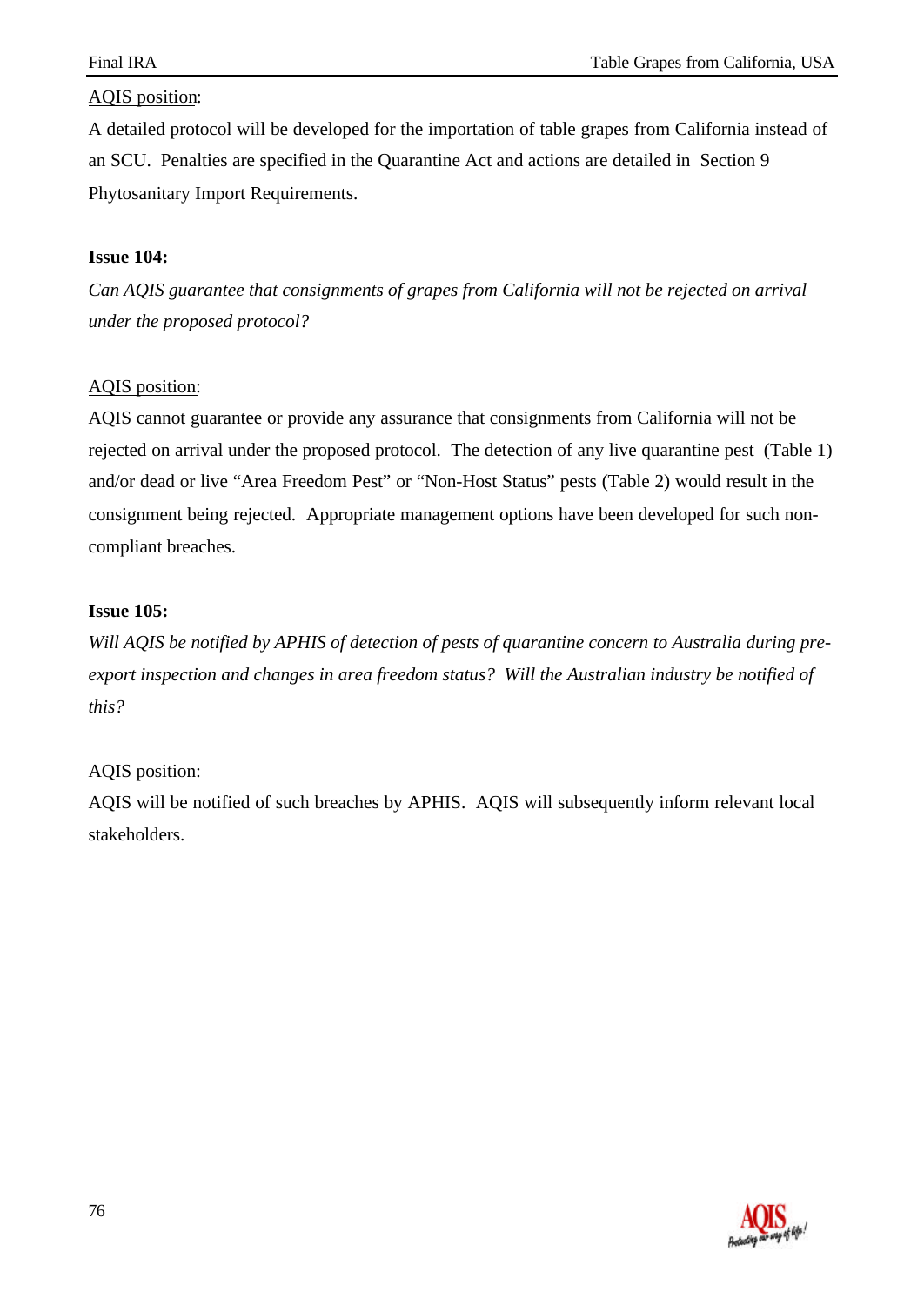## **11 LIST OF RESPONDENTS**

- 1. Agriculture Victoria, Institute for Horticulture Development, Knoxfield.
- 2. Agriculture Western Australia.
- 3. Antico International Pty Ltd.
- 4. Australian Avocado Growers Federation Inc.
- 5. Australian Dried Fruits Association Inc.
- 6. Australian Wine Research Institute.
- 7. BGP International Pty Ltd.
- 8. California Table Grape Commission, USA.
- 9. Chiquita Brands South Pacific Ltd.
- 10. Coles Australia.
- 11. Cottrell Farms Pty Ltd.
- 12. Department of Primary Industries, Water and Environment, Tasmania.
- 13. Far North Queensland Grape Industry Consultative Committee.
- 14. Grape Growers Association of Western Australia.
- 15. Growfresh Growers Pty. Ltd.
- 16. Mareeba District Fruit & Vegetable Growers Association.
- 17. Mundubbera Fruit Growers Association.
- 18. Natural Resources and Environment, Victoria.
- 19. New South Wales Agriculture.
- 20. Paramount Export Company, USA.
- 21. Phylloxera and Grape Industry Board of South Australia.
- 22. Primary Industry and Resources, South Australia.
- 23. Produce Marketing Australia.
- 24. Queensland Department of Primary Industries.
- 25. Queensland Fruit and Vegetable Growers, A. Meyer, Citrus Sectional Group Committee, Brisbane.
- 26. Queensland Fruit and Vegetable Growers, B. McDonagh, Granite Belt Delegate, Grape Sub-Committee.
- 27. Queensland Fruit and Vegetable Growers, G. Bruigom, Chairman, Grape Sub-Committee Brisbane.
- 28. Queensland Fruit and Vegetable Growers, G. Bruigom, Delegate from Rockhampton.

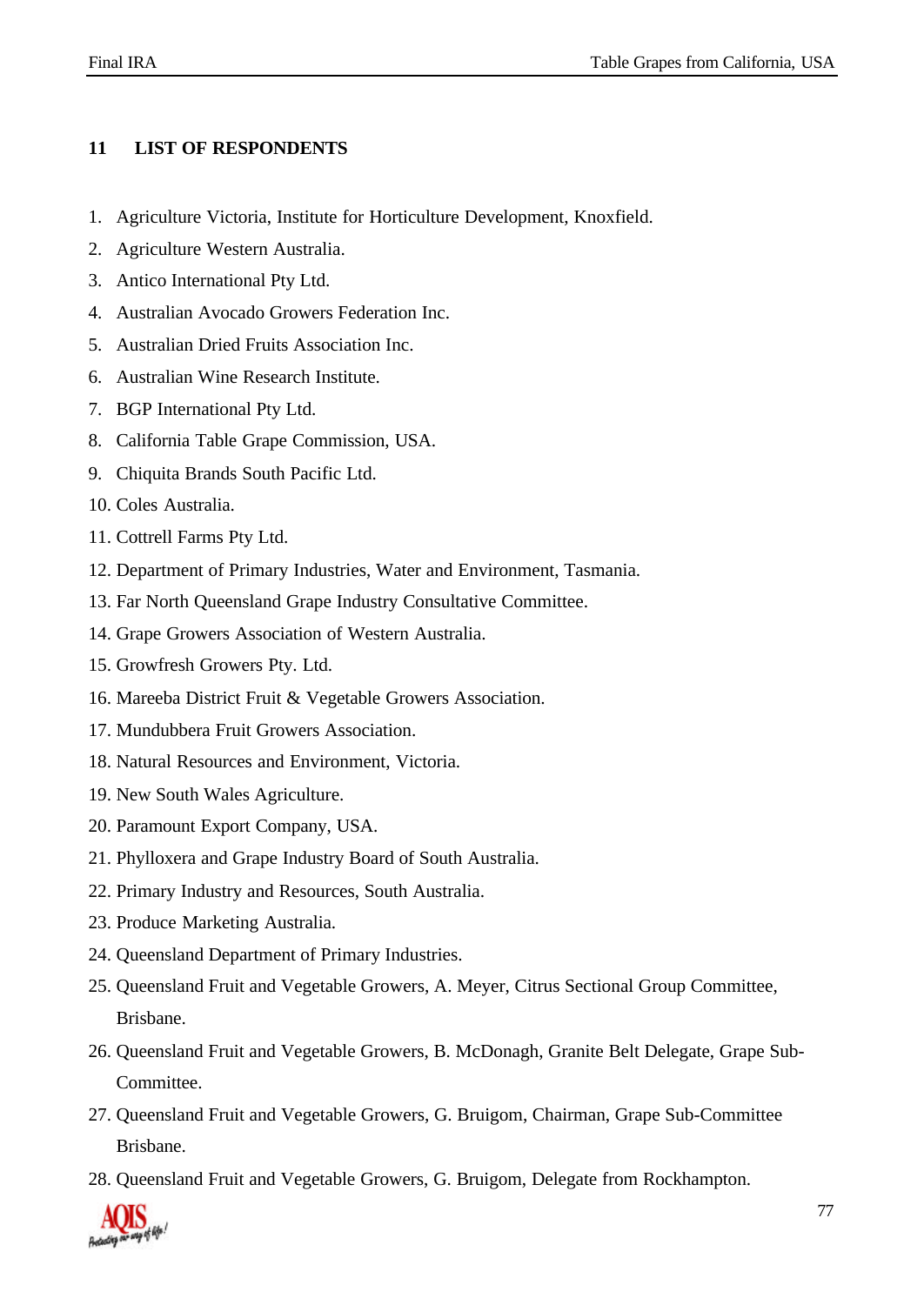- 29. Queensland Fruit and Vegetable Growers, P. Zeibarth, Chairman, Brisbane.
- 30. South Pacific Trade Commission.
- 31. South West Table Grape Growers Association.
- 32. Strawberries Australia, Birkdale, Queensland.
- 33. University of California, Cooperative Extension, Division of Agriculture and Natural Resources.
- 34. United States Department of Agriculture, Animal and Plant Health Inspection Service.
- 35. Victorian and Murray Valley Wine Grape Growers Council Inc.
- 36. Wine Industry Association of Western Australia.
- 37. Wine Grape Growers Council of Australia Inc., South Australia.
- 38. Woolworths Supermarkets National Produce Office.

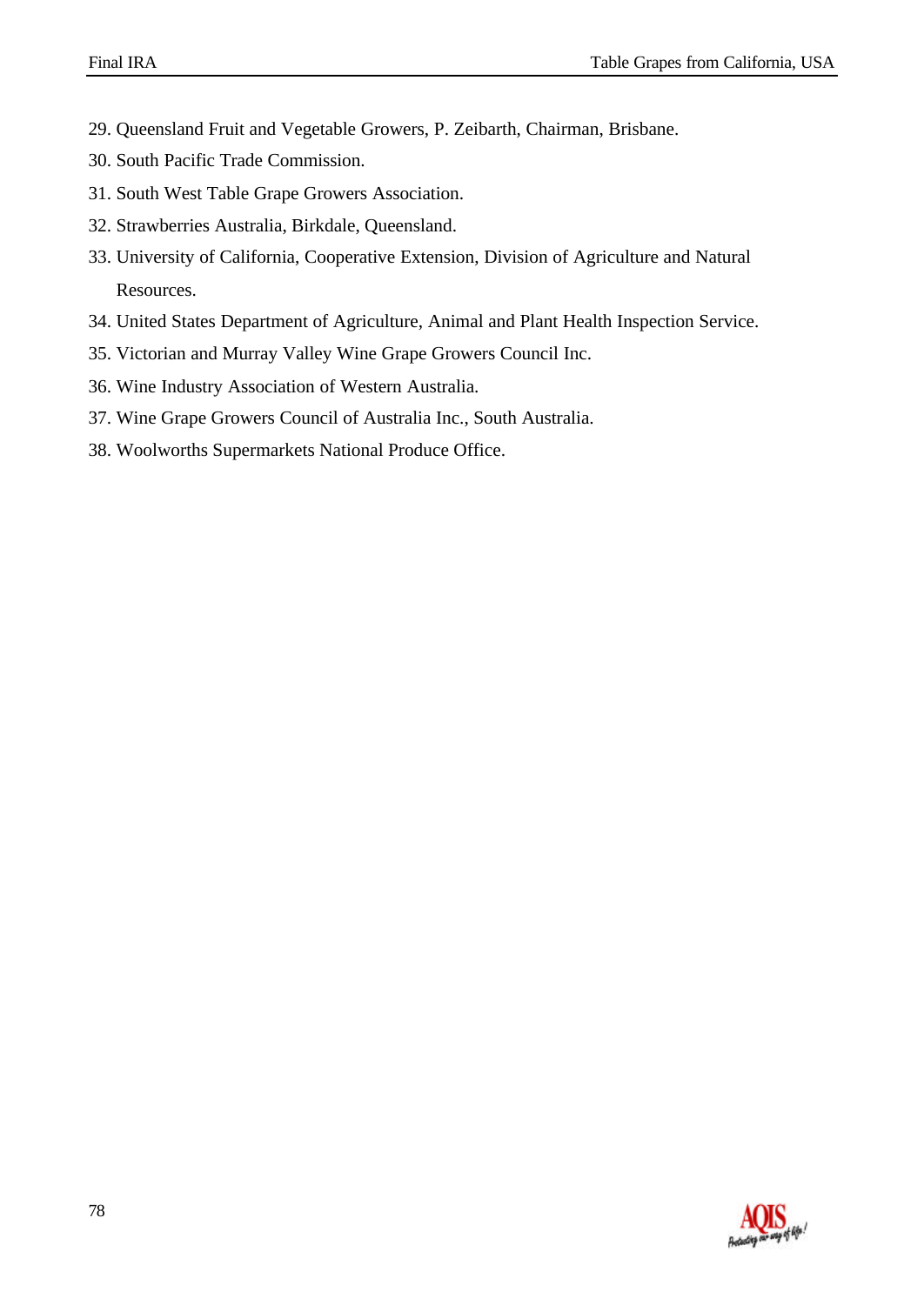## **12 REFERENCES**

Anon. (1985). News from Lynfield Plant Protection Centre. Weta. 8(2): 35-36.

APHIS (Animal and Plant Health Inspection Service), USA (1990). Original pest lists supplied to AQIS from APHIS.

APHIS (Animal and Plant Health Inspection Service), USA (1997). Additional pest information from APHIS to AQIS, an internal circulation addressed to Dr Bill Roberts, 29 January 1997.

AQIS (Australian Quarantine and Inspection Service) (1998). The AQIS Import Risk Analysis Process Handbook. Australian Quarantine and Inspection Service, GPO Box 858, Canberra, ACT 2601.

AQIS (Australian Quarantine and Inspection Service) (1999a). Draft Import Risk Analysis for the Importation of Fresh Table Grapes (*Vitis vinifera*) from California (USA). Quarantine and Inspection Service, GPO Box 858, Canberra, ACT 2601.

AQIS (Australian Quarantine and Inspection Service) (1999b). Pest Risk Analysis for the Importation of Fresh Table Grapes (*Vitis vinifera*) from California (USA). Quarantine and Inspection Service, GPO Box 858, Canberra, ACT 2601.

Baker, E. W. and Tuttle, D. M. (1994). A Guide to the Spider Mites (Tetranychidae) of the United States. Indira Publishing House, Michigan.

Barnett, W. W., Bentley, W. J. and Rice, R. E. (undated). University of California Statewide Integrated Pest Management Project. Consperse Stink Bug. UC DANR Publication 3339.

Basinger, A. J. (1938). The orange tortrix, *Argyrotaenia citrana*. Hilgardia 11: 635-665.

Bently, W. (1999). Vine mealybug. A newly introduced pest to the San Joaquin Valley. Grape Grower Magazine, February 1999. Appendix 6, pp. 8-10.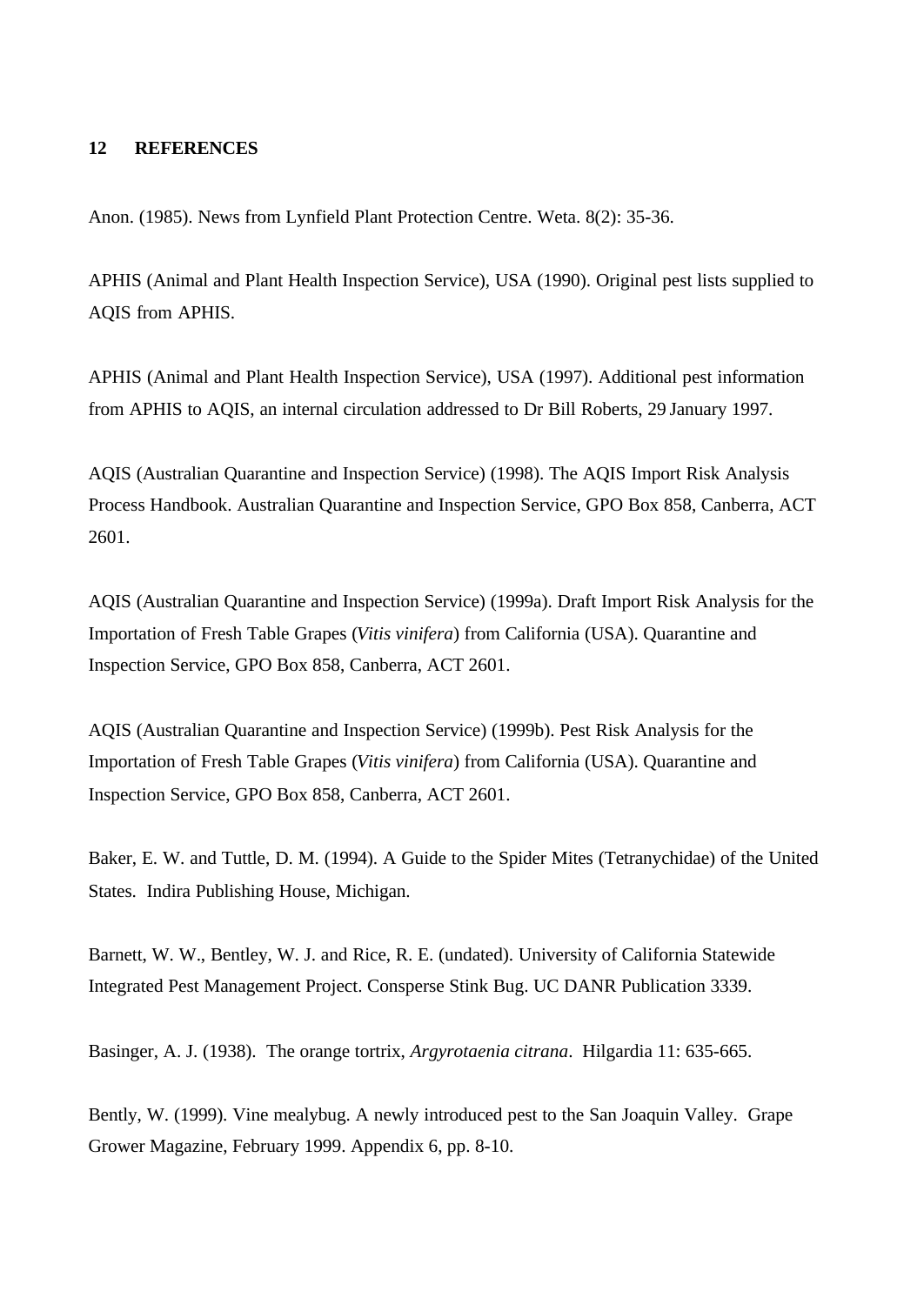Blackman R. L. and Eastop, V. F. (1984). Aphids on the World's Crops: An Identification Guide" John Wiley and Sons, Chichester.

Bolland, H. R., Gutierrez, J. and Flechtmann, C. H. W. (1998). World Catalogue of the Spider Mite Family (Acari: Tetranychidae). Brill, Leiden.

Bournier, A. (1976). Grape Insects. Annual Review of Entomology. 22: 355 – 376.

Brenneman, T. B., Hadden, J. F. and Ruter, J. M. (1993). First report of *Cristulariella moricola* causing zonate leaf spot on muscadine grape. Plant Disease 77(7): 756.

Bryant, D. (1999). Vine mealybug enters as table grape concern. California-Arizona Farmpress Vol.21, No. 3, February 6, 1999. Internet site: http://homefarm.com/cafp/articles/9902/990202.htm

Buchanan, G. A. and Hardie, W. J. (1978). Phylloxera: the implications of D. C. Swan's observations for viticulture in Victoria. Journal of the Australian Institute of Agricultural Science 44: 77-81.

CABI (Centre for Agriculture and Biosciences International) (1998). Crop Protection Compendium Module 1 CD-ROM. CAB International.

California Department of Food and Agriculture (1998). Significant finds. California Plant Pest and Disease Report. Vol. 17 Nos. 4-6, July-December, 1998.

California Department of Food and Agriculture (1999). Significant finds. California Plant Pest and Disease Report. Vol. 18 Nos. 1-2, January-May, 1999.

Corrie, A., Buchanan, G. and van Heeswijck, R. (1997). DNA typing of populations of phylloxera (*Viteus vitifoliae* (Fitch)) from Australian vineyards. The Australian Journal of Grape and Wine Research. 3(2): 50-56.

Corrie, A., Kellow, A., Buchanan, G. and van Heeswijck, R. (1998). Phylloxera biotypes in Australia. The Australian Grapegrower and Winemaker 417: 32-36.

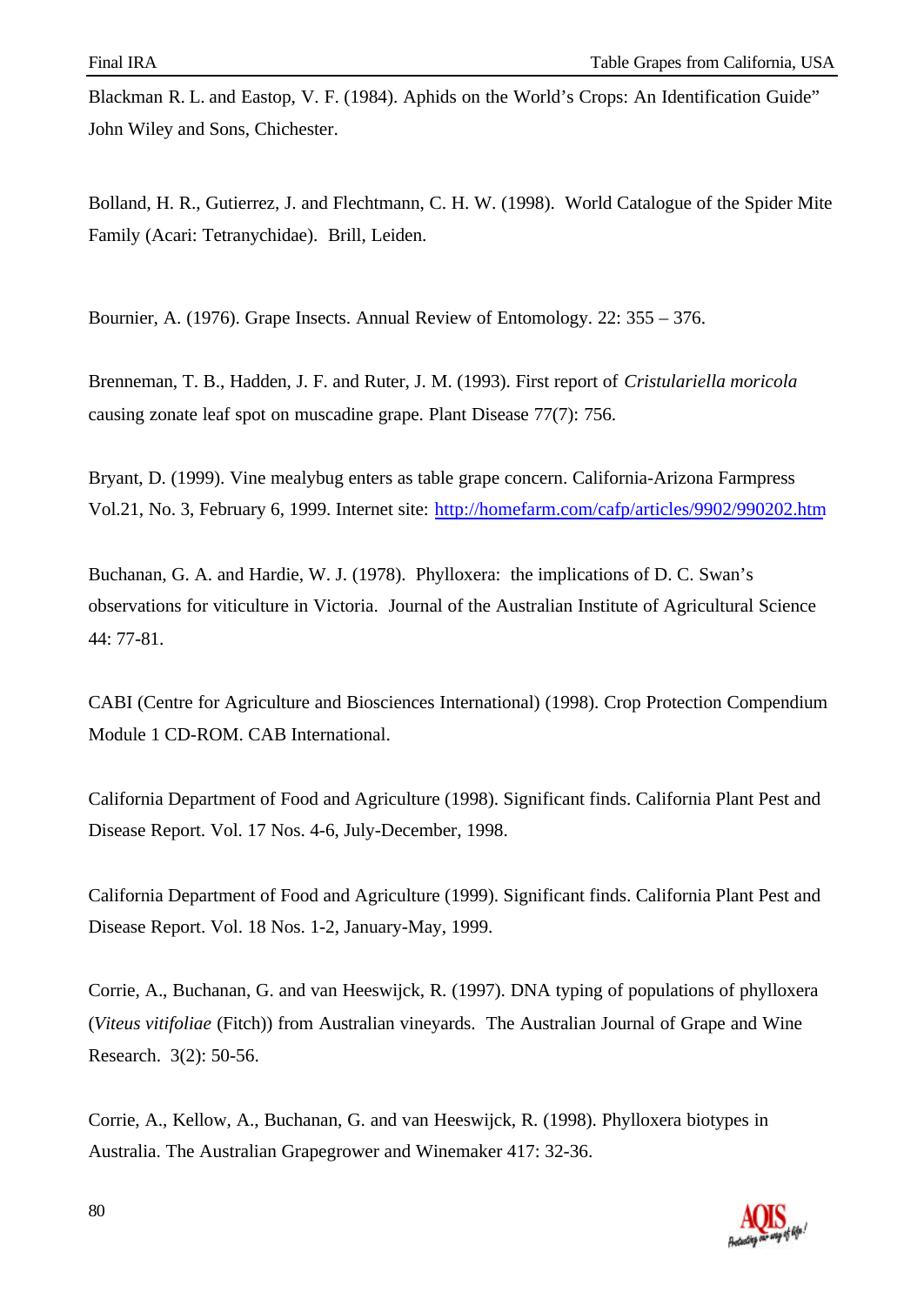Cox, J. M. and Ben-Dov, Y. (1986). Planococcine mealybugs of economic importance from the Mediterranean Basin and their distinction from a new African genus (Hemiptera: Pseudococcidae). Bulletin of Entomological Research 76: 481-489.

Croft, B. A. and Nelson, E. E. (1972). An index to predict efficient interactions of *Typhlodromus occidentalis* in control of *Tetranychus mcdanieli* in southern California apple trees. Journal of Economic Entomology 65: 310-312.

Davis, R. E., Jomantiene, R., Dally, E. L. and Wolf, T. K. (1998). Phytoplasmas associated with grapevine yellows in Virginia belong to group 16 SrI, subgroup A (tomato bigbud phytoplasma subgroup), and group 16SrIII, new subgroup I. Vitis 37(3): 131-137.

Day, M. F. and Fletcher, J. J. (1994). An annotated catalogue of the Australian Cicadelloidea (Hemiptera: Auchenorrhyncha). Invertebrate Taxonomy 8: 1117-288.

FAO (Food and Agriculture Organization) (1995). Reference Standard, Principles of Plant Quarantine as Related to International Trade. International Standards for Phytosanitary Measures Publication No. 1, Rome.

FAO (Food and Agriculture Organization) (1996). Part 1 - Import Regulations, Guidelines for Pest Risk Analysis. International Standards for Phytosanitary Measures Publication No. 2, Rome.

FAO (Food and Agriculture Organization) (1997a). International Plant Protection Convention (proposed amendments to the revised text). Rome, 17 pp.

FAO (Food and Agriculture Organization) (1997b). Glossary of Phytosanitary Terms. International Standards for Phytosanitary Measures Publication No. 5, Rome.

Flaherty, D. L., Christensen, L. P., Lanini, W. T., Marois, J. J., Phillips, P. A. and Wilson, L. T. (eds) (1992). Grape Pest Management, Second Edition. Division of Agriculture and Natural Resources: University of California, Berkeley. 400 pp.

Flaherty, D., Lynn, C. Jensen, F. and Hoy, M. (1972). Correcting imbalances – spider mite populations in southern San Joaquin vineyards. California Agriculture 26: 10-12.

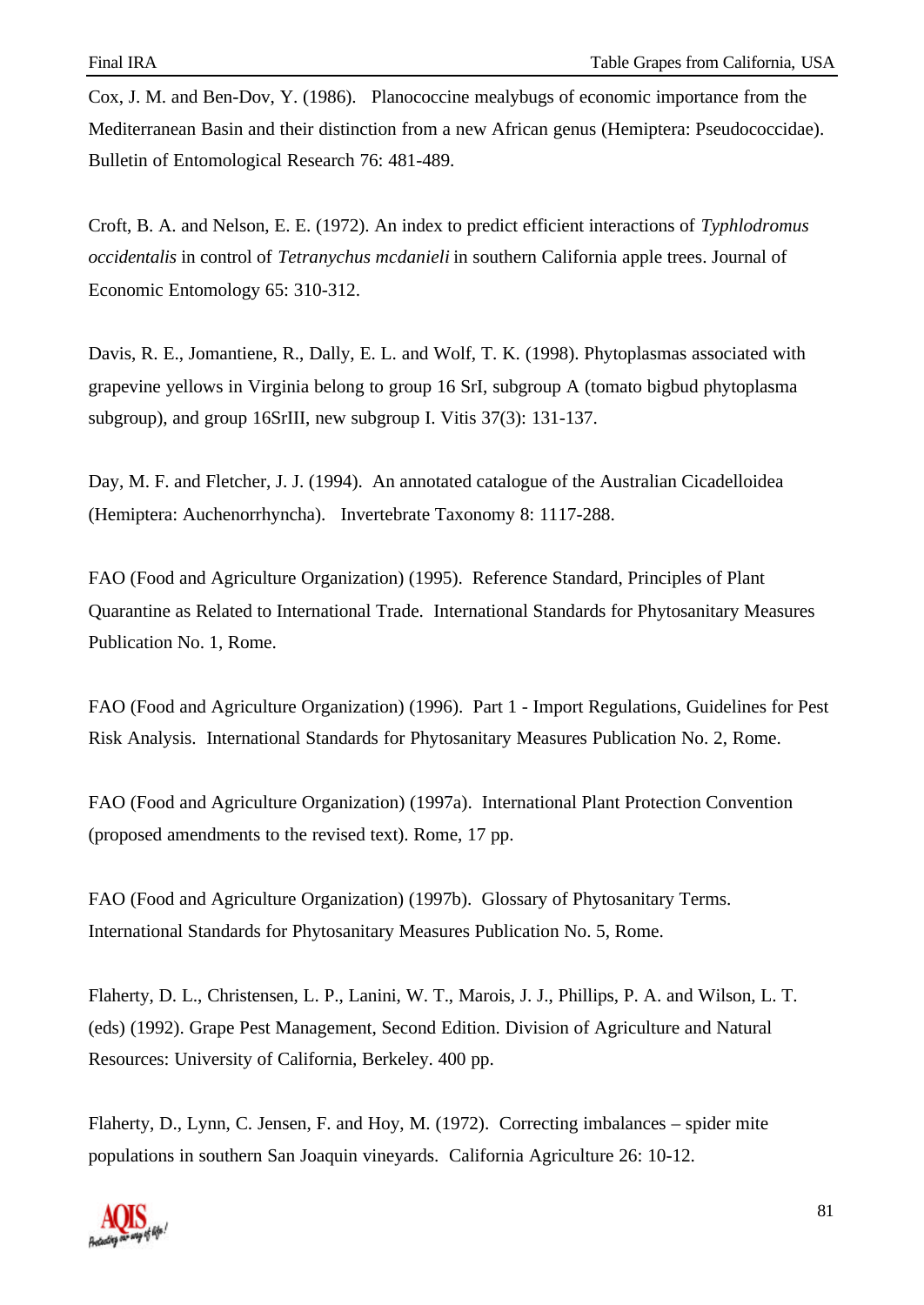Halliday, R. B. (1998). Mites of Australia. Check List and Bibliography. CSIRO Publishing: Melbourne, Australia.

Helle, W. and Sabelis, M. W. (1985). Spider Mites, Their Biology, Natural Enemies and Control. World Crop Pests 1A. Elsevier, Amsterdam.

Hill, B. L. and Purcell, A. H. (1995). Acquisition and retention of *Xylella fastidiosa* by an efficient vector, *Graphocephala atropunctata.* Phytopathology 85: 209-212.

Jeppson, L. R., Keifer, H. H. and Baker, E. W. (1975). Mites Injurious to Economic Plants. University of California Press, Berkeley, California. 614 pp.

King, P. D. and Buchanan, G. A. (1986). The dispersal of phylloxera crawlers and spread of phylloxera infestations in New Zealand and Australian vineyards. American Journal of Oenology and Viticulture 37: 26-33.

Leahy, R. M. (1995). *Cristulariella* leaf spot on Florida ornamentals. Plant Pathology circular, Gainesville No. 370, 2 pp.

Lindquist, E. E., Sabelis, M. W. and Bruin, J. (1996). Eriophyoid mites their biology, natural enemies and control. Elsevier, Amsterdam.

Loeb, G., Karban, R. and Walker, M. A. (1998). Genotypic variation in constitutive and induced resistance in grapes against spider mite (Acari: Tetranychidae) herbivores. Environmental Entomology 27: 297-304.

Manson, D. C. M. (1981). Some significant interceptions. Weta, 4: 15.

Meyer, M. K. P. (1974). A revision of the Tetranychidae of Africa (Acari): with a key to the genera of the world. Entomology Memoirs, Department of Agricultural Technical Services, Republic of South Africa 36: 1-291.

Meyer, M. K. P. (1981). Mite Pests of Crops in Southern Africa. Science Bulletin No. 397. Science Bulletin, Department of Agriculture and Fisheries, Republic of South Africa.

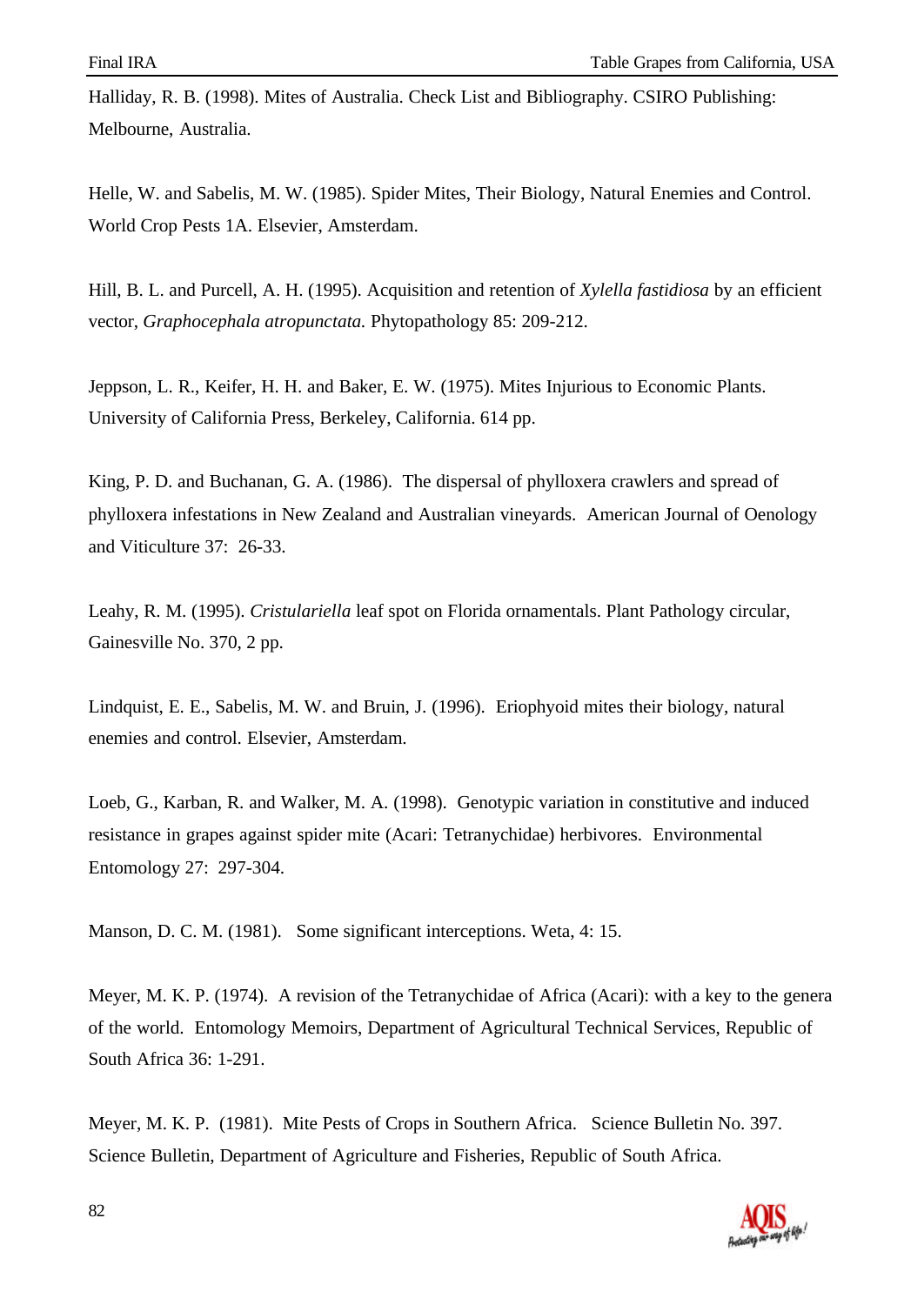Ministry of Agriculture and Forestry, New Zealand (1997). Import Health Standards (Biosecurity Act 1993) for Grape, *Vitis vinifera* (Commodity Class: Fresh Fruit/Vegetables) from California to New Zealand, MAF. 16 October 1997.

Mound, L. A. (1996). Thysanoptera. pp 249-361, 397-414 *in* Wells, A. (ed.) Zoological Catalogue of Australia. Vol. 26. Psocoptera, Phthiraptera, Thysanoptera. Melbourne: CSIRO Publishing, Australia.

Naumann, I. (1993). CSIRO Handbook of Australian Insect Names. Sixth edition. CSIRO Publishing, Melbourne.

Pearson, R. C. and Goheen, A. C. (1988). Compendium of Grape Diseases. American Phytopathological Society Press, USA.

Pearson, R. C. and Smith, F. (1988). Angular leaf scorch, a new disease of grapevines in North America caused by *Pseudopezicula tetraspora*. Plant Disease 72: 796 – 800.

Purcell, A. H. (1989). Homopteran transmission of xylem-inhabiting bacteria. In: Advances in disease vector research. Springer-Verlag, New York, USA. 6: 243-246 pp.

Purcell, A. H., Finlay, A. H. and McLean, D. L. (1979). Pierce's disease bacterium: mechanism of transmission by leafhopper vectors. Science 206: 944-946.

Purcell, A. H. and Saunders, S. (1995). Harvested grape clusters as inoculum for Pierce's disease. Plant Disease 79(2): 190-192.

Rambier, A. M. (1982). A mite on grapevines in Champagne, new in France*: Tetranychus mcdanieli*. Progres Agricole et Viticole 99: 261-263.

Reilly, C. C., Wood, B. W. and Hotchkiss, M. W. (1996). Relative susceptibility of pecan cultivars to zonate leaf spot. HortScience 31(6): 986-987.

Remaudière, G. and Remaudière, M., (1997). Catalogue of the World's Aphididae. INRA, Paris.

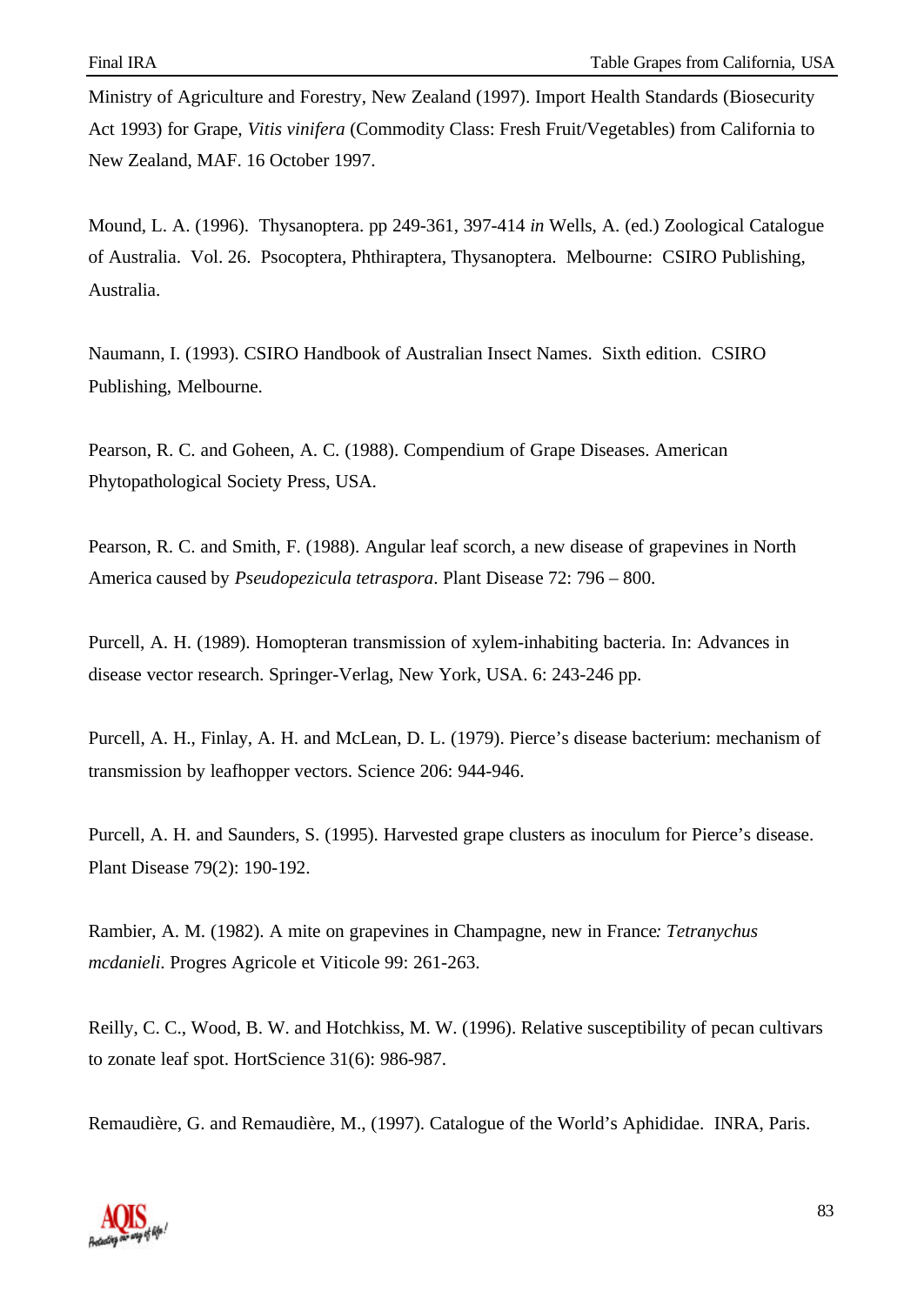Smith, L. M. and Stafford, E. (1955). Grape Pests in California. California Agricultural Experimental Station Circular 445. 63 pp.

Sorensen, J. T. and Gill, R. J. (1996). A range extension of *Homalodisca coagulata* (Say) (Hemiptera: Clypeorrhyncha: Cicadellidae) to southern California. The Pan-Pacific Entomologist, 72 (3): 160-161.

Swart, P. L., Barnes, B. N. and Myburgh, A C. (1976). Pests of table grapes in the Western Cape. The Deciduous Fruit Grower 26: 169-195.

Warner, M. (1999). New Mealybug threat tops discussion. Grape Growers Magazine, January 1999. Appendix 2. pp.12-13.

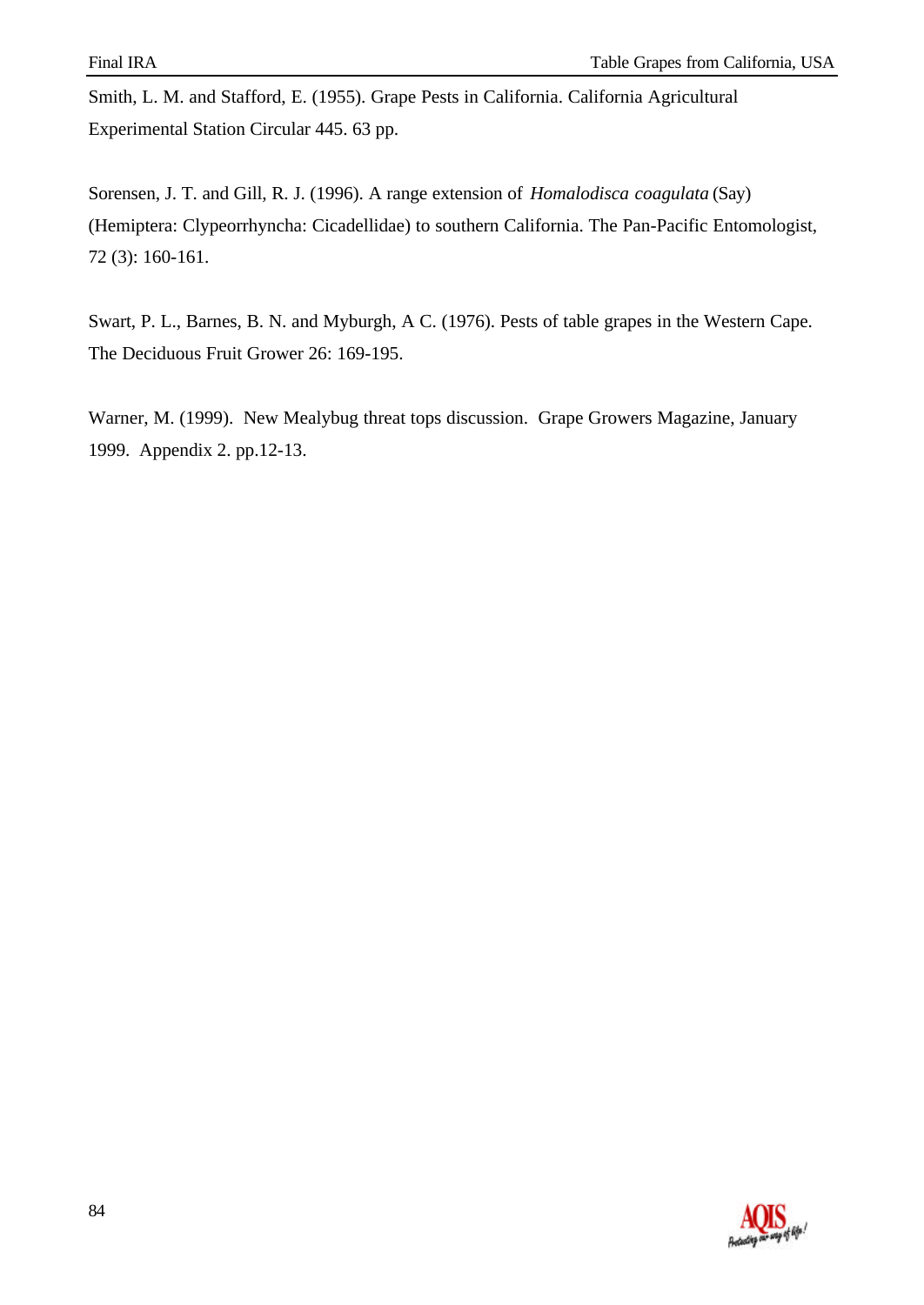## **APPENDIX 1**

Grapes are produced commercially in all States and Territories of Australia. The Northern Territory has a small but expanding table grape industry, and a very small commercial winery (Chateau Hornsby) in Alice Springs with 3 ha of wine grapes. Other states have more extended grape industries. Production statistics for the three sections of Australian grape industry are presented below.

| Total area of wine, dried and table grapes: | 98,000 ha              |
|---------------------------------------------|------------------------|
| <b>Production volume:</b>                   |                        |
| Table grapes                                | 66,000 tonnes (1998)   |
| Dried grape                                 | 175,000 tonnes (1998)  |
| Wine grape                                  | 975, 000 tonnes (1999) |
| People employed in grape-growing areas :    |                        |
| Total employment                            | $+7,400$               |

\* Figures provided by the Australian National Vine Health Steering Committee (NVHSC)

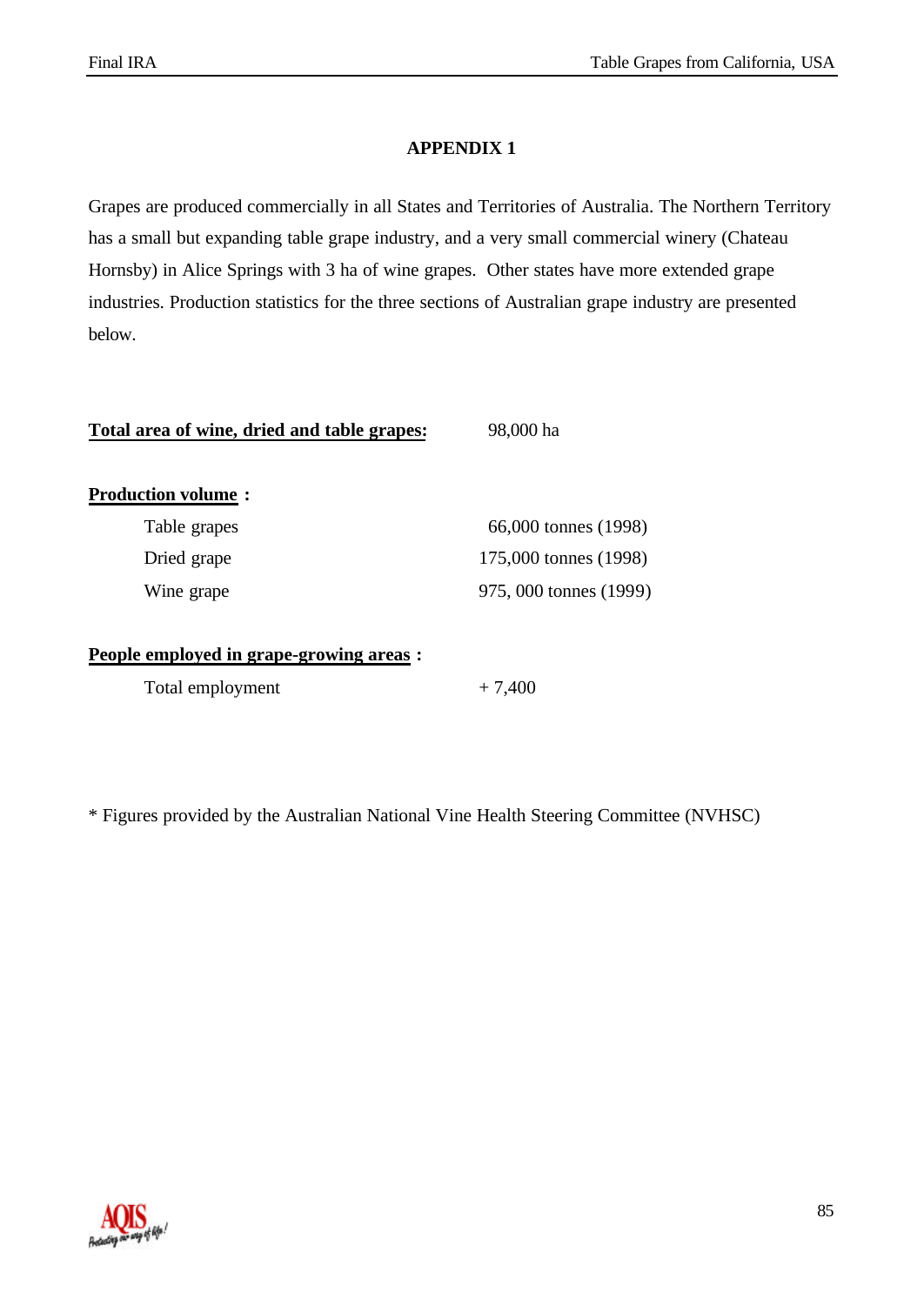# **APPENDIX 2**

# **Weeds associated with vineyards in California. Weeds, which are of quarantine concern to Australia, are in bold**.

|                  | <b>Weed Species</b>                                       | Common<br><b>Name</b>                | Present in<br><b>Australia</b> | <b>Noxious status</b><br>in Australia <sup>6</sup> | <b>Present</b> in<br>California            | Present in<br>Californian<br>vineyards |
|------------------|-----------------------------------------------------------|--------------------------------------|--------------------------------|----------------------------------------------------|--------------------------------------------|----------------------------------------|
| $\,1\,$          | Abutilon<br>theophrasi                                    | Velvet leaf                          | $\overline{Y}^1$               | Nr                                                 | Y                                          | Nr                                     |
| $\sqrt{2}$       | Acacia spp.                                               | Wattles                              | $\mathbf Y$                    | $Y(7$ spp.)                                        | Y $(14 \text{ spp})$<br>$(14 \text{ spp})$ | Nr                                     |
| 3                | Acroptilon<br>repens                                      | Creeping<br>knapweed                 | $\overline{Y}$                 | $\overline{Y}$                                     | $\text{Y}^3$                               | Nr                                     |
| $\overline{4}$   | Aegilops spp.                                             | Goatgrass                            | $\overline{Y}$                 | $\overline{Y}$                                     | $\sqrt{(3 \text{ spp.})^{3.7}}$            | Nr                                     |
| 5                | Allium vineale                                            | Crow garlic                          | $\overline{Y}$                 | $\overline{Y}$                                     | $\text{Y}^3$                               | Nr                                     |
| 6                | Alternanthera<br>philoxeroides                            | Alligator weed                       | $\mathbf Y$                    | Y                                                  | $Y^3$                                      | Nr                                     |
| $\boldsymbol{7}$ | Alternanthera<br>pungens                                  | Khaki weed                           | $\overline{Y}$                 | $\overline{Y}$                                     | $Y^3$                                      | Nr                                     |
| 8                | Amaranthus<br>fimbriatus                                  | Fringed<br>amaranth                  | Nr                             | Nr                                                 | $Y^{2,7}$                                  | Nr                                     |
| 9                | Amaranthus<br>palmeri                                     | Palmer<br>amaranth,<br>careless weed | Nr                             | $\rm{Nr}$                                          | $Y^{2,7}$                                  | Nr                                     |
| $10\,$           | Ambrosia spp.                                             | Ragweed                              | $\mathbf Y$                    | Y                                                  | Y $(13_{3,7}\,\mathrm{spp})$               | Nr                                     |
| 11               | <b>Amsinckia</b><br>intermedia                            | Coast<br>fiddleneck                  | Nr                             | $\mathbf Y$                                        | $Y^3$                                      | $Y^3$                                  |
| 12               | Amsinckia spp.                                            | <b>Burrweed</b>                      | $\mathbf Y$                    | $\mathbf Y$                                        | Y $(17_{3,7}\,\mathrm{spp})$               | Nr                                     |
| 13               | Aristida<br>adscensionis                                  | Six weeks<br>threeawn                | Nr                             | Nr                                                 | $Y^{2,7}$                                  | Nr                                     |
| 14               | Bassia<br>scoparia*                                       | Kochia                               | $\mathbf Y$                    | $\mathbf Y$                                        | $Y^2$                                      | Nr                                     |
| 15               | Berberis spp.                                             | <b>Barberry</b>                      | Nr                             | Nr                                                 | Y $(11$ spp) $_{3,7}$                      | Nr                                     |
| 16               | Bidens odorata*                                           |                                      | Nr                             | $\rm{Nr}$                                          | $Y^2$                                      | Nr                                     |
| 17               | Boerhavia<br>erecta var.<br>intermedia (B.<br>intermedia) | Erect<br>spiderling                  | Nr                             | Nr                                                 | $Y^{2,7}$                                  | Nr                                     |
| 18               | <b>Bouteloua</b><br>aristidoides                          | 6 weeks<br>needle grama              | Nr                             | $\rm{Nr}$                                          | $Y^{2,7}$                                  | $\rm{Nr}$                              |
| 19               | Brassica spp.                                             | Mustard<br>(winter weed)             | $\overline{Y}$                 | $\overline{Y}$<br>$(4$ non-veg.<br>spp.)           | $Y^5$                                      | $\rm Y^5$                              |

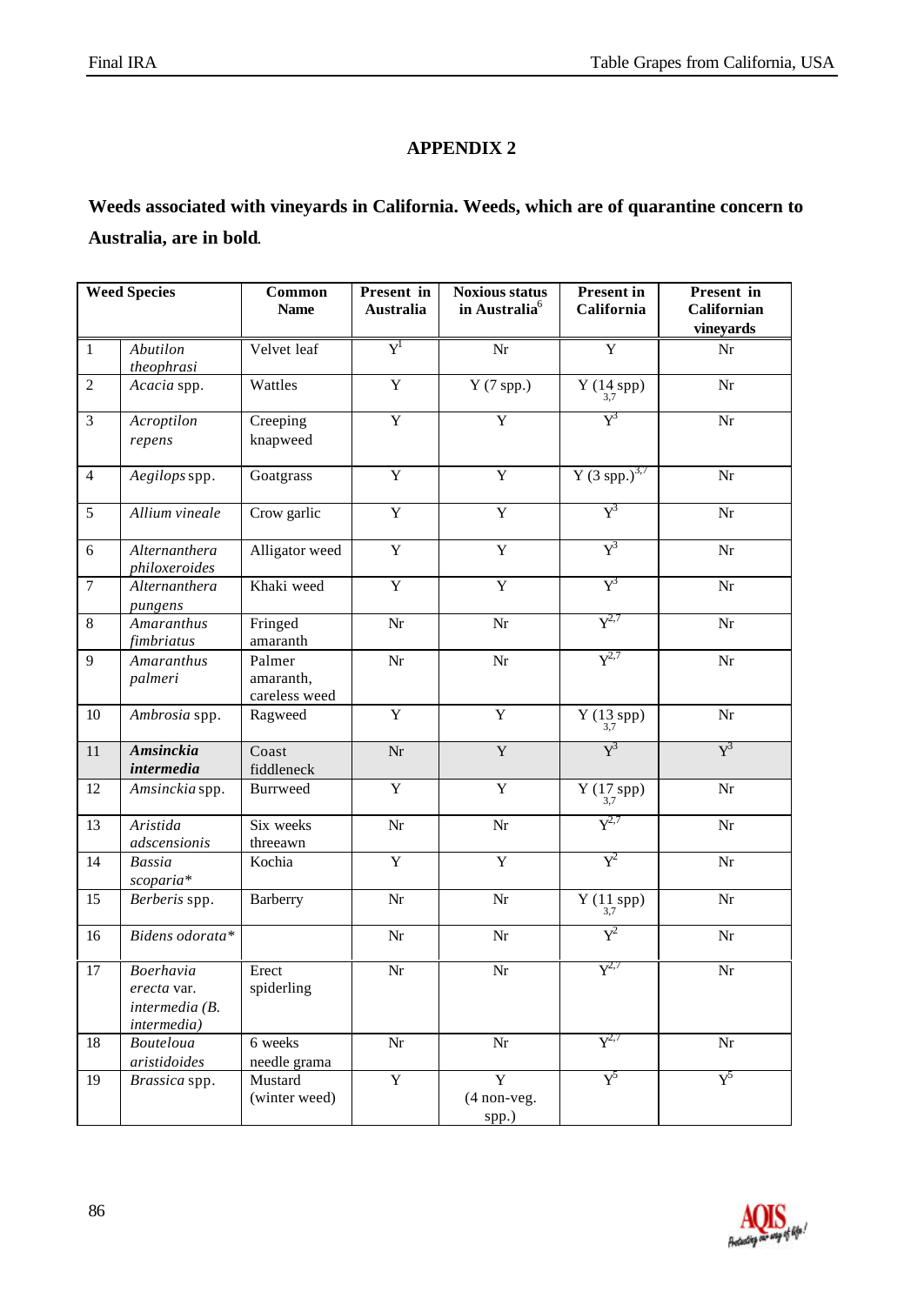|                 | <b>Weed Species</b>             | Common<br><b>Name</b>                             | Present in<br><b>Australia</b>                                         | <b>Noxious status</b><br>in Australia <sup>6</sup> | <b>Present in</b><br>California | Present in<br><b>Californian</b><br>vineyards |
|-----------------|---------------------------------|---------------------------------------------------|------------------------------------------------------------------------|----------------------------------------------------|---------------------------------|-----------------------------------------------|
| 20              | <b>Bromus</b><br>commutatus     | Hairy chess                                       | Nr<br>(prohibited<br>entry under<br>federal<br>quarantine<br>Act 1908) | $\overline{\text{Nr}}$                             | $\overline{Y}^3$                | $\rm{Nr}$                                     |
| 21              | Cardaria draba                  | Hoary cress,<br>whiteweed                         | Y                                                                      | $\overline{Y}$                                     | $Y^3$                           | Nr                                            |
| 22              | Carduus nutans                  | Nodding or<br>Musk thistle                        | $\overline{Y}$                                                         | Y                                                  | $Y^3$                           | Nr                                            |
| 23              | Carthamus<br>lanatus            | Saffron thistle                                   | $\overline{Y}$                                                         | $\overline{Y}$                                     | $\text{Y}^3$                    | Nr                                            |
| 24              | Carthamus<br>leucocaulos        | Glaucous star<br>thistle                          | $\overline{Y}$                                                         | $\overline{Y}$                                     | $\text{Y}^3$                    | Nr                                            |
| 25              | Cenchrus spp.                   | Sandbur                                           | $\mathbf Y$                                                            | $\mathbf Y$                                        | Y (4 spp) $3,7$                 | $Y^3$                                         |
| 26              | Centaurea<br>solstitialis       | St. Barnaby's<br>thistle                          | $\overline{Y}$                                                         | $\overline{Y}$                                     | $Y^3$                           | Nr                                            |
| 27              | Chamaesyce<br>micromera         | Sonoran<br>sandmat                                | Nr                                                                     | Nr                                                 | $Y^{2,7}$                       | Nr                                            |
| 28              | Chamomilla<br>suaveolens        | Pineapple<br>weed                                 | Nr                                                                     | Nr                                                 | $Y^{1,7}$                       | Nr                                            |
| 29              | Chloris virgata                 | Feather finger<br>grass<br>(summer<br>weed)       | Nr                                                                     | $\rm{Nr}$                                          | $Y^5$                           | ${\rm Y}^5$                                   |
| 30              | Chondrilla<br>juncea            | Skeleton weed                                     | $\mathbf Y$                                                            | $\mathbf Y$                                        | $Y^3$                           | $\rm{Nr}$                                     |
| 31              | Cirsium arvense                 | Perennial,<br>Californian,<br>creeping<br>thistle | $\overline{Y}$                                                         | $\mathbf Y$                                        | $\text{Y}^3$                    | $\rm{Nr}$                                     |
| 32              | Claytonia<br>perfoliata         | Miner's<br>lettuce                                | $\mathbf Y$                                                            | $\mathbf Y$                                        | $\overline{Y}^{2,7}$            | Nr                                            |
| $\overline{33}$ | Conium spp.                     | Hemlocks                                          | $\overline{\textbf{Y}}$                                                | Y                                                  | $Y^3$                           | Nr                                            |
| 34              | Convolvulus<br>arvensis         | Field<br>bindweed                                 | $\overline{Y}$                                                         | $\overline{Y}$                                     | $Y^3$                           | $Y^3$                                         |
| 35              | Cornus<br>sanguinea*            | Bloodwood<br>dogwood,<br>dogwood<br>cornel        | $\rm{Nr}$                                                              | Nr                                                 | $Y^2$                           | $\rm{Nr}$                                     |
| 36              | Cortaderia<br>jubata            | Pink pampus<br>grass                              | $\overline{Y}$                                                         | $\overline{Y}$                                     | $Y^3$                           | Nr                                            |
| 37              | Cuscuta spp.                    | Dodder                                            | $\overline{Y}$                                                         | $\mathbf Y$                                        | Y $(\substack{19\\3,4,7}spp)$   | Nr                                            |
| 38              | Datura spp.                     | Thornapple                                        | $\mathbf Y$                                                            | $\mathbf Y$                                        | Y (4 spp) $3,7$                 | $\rm{Nr}$                                     |
| 39              | <b>Digitaria</b><br>sanguinalis | Crabgrass<br>(summer<br>weed)                     | $\rm{Nr}$                                                              | Nr                                                 | $Y^5$                           | ${\rm Y}^5$                                   |
| 40              | Digitaria<br>ischaemum          | Smooth finger<br>grass, red<br>millet             | $Y^1$                                                                  | $\rm{Nr}$                                          | $\overline{Y^{2,7}}$            | $\rm{Nr}$                                     |

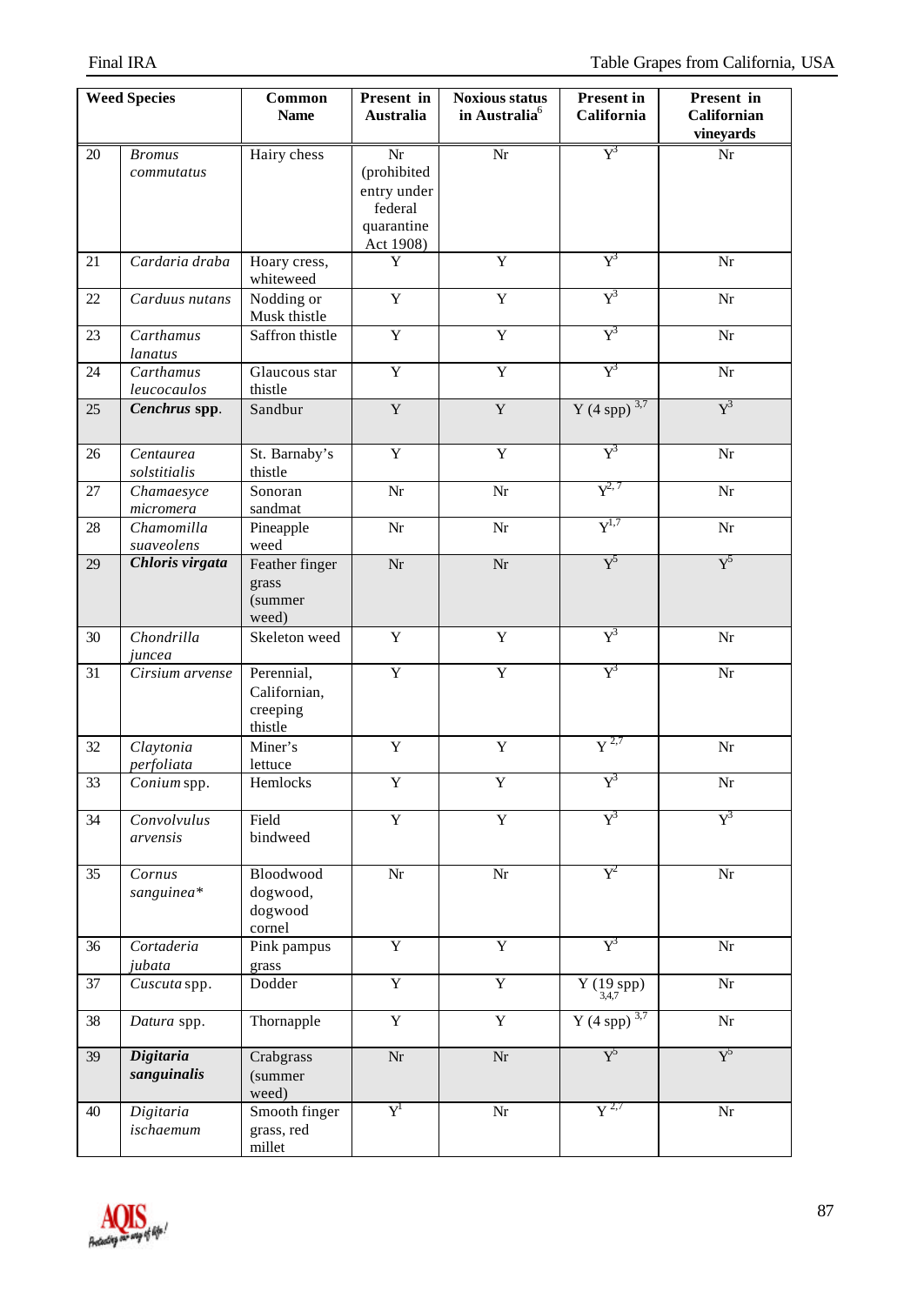|    | <b>Weed Species</b>             | Common<br><b>Name</b>                          | Present in<br><b>Australia</b> | <b>Noxious status</b><br>in Australia <sup>6</sup> | <b>Present in</b><br>California     | Present in<br>Californian<br>vineyards |
|----|---------------------------------|------------------------------------------------|--------------------------------|----------------------------------------------------|-------------------------------------|----------------------------------------|
| 41 | Echium<br>plantagineum          | Paterson's<br>curse,<br>salvation jane         | $\overline{Y}$                 | $\overline{Y}$                                     | $\overline{Y}^3$                    | $\rm{Nr}$                              |
| 42 | Eichhornia<br>crassipes         | Water<br>hyacinth                              | $\overline{Y}$                 | $\overline{Y}$                                     | $Y^3$                               | Nr                                     |
| 43 | Elodea spp.                     | Elodea                                         | $\overline{Y}$                 | $\overline{Y}$                                     | $Y^3$                               | Nr                                     |
| 44 | Emex australis                  | Three-<br>cornered jack,<br>doublegee          | $\mathbf Y$                    | $\mathbf Y$                                        | $Y^{3,4}$                           | Nr                                     |
| 45 | <b>Eremocarpus</b><br>setigerus | Turkey<br>mullein<br>(summer<br>weed)          | Y                              | $\mathbf Y$                                        | $Y^5$                               | $Y^5$                                  |
| 46 | <b>Eriochloa</b><br>gracilis    | Cupgrass,<br>southwestern<br>(summer)<br>weed) | Nr                             | $\rm{Nr}$                                          | ${\rm Y}^5$                         | ${\rm Y}^5$                            |
| 47 | <b>Erodium</b><br>cicutarium    | Filatree,<br>redstem<br>(winter weed)          | Nr                             | Nr                                                 | ${\rm Y}^5$                         | ${\rm Y}^5$                            |
| 48 | Euphorbia<br>albomarginata*     | White margin<br>spurge                         | Nr                             | $\rm{Nr}$                                          | $Y^2$                               | Nr                                     |
| 49 | Euphorbia<br>lathyris           | Caper spurge                                   | $\overline{Y}$                 | $\overline{Y}$                                     | $Y^3$                               | Nr                                     |
| 50 | Euphorbia<br>maculata           | Spurge<br>(summer<br>weed)                     | Nr                             | Nr                                                 | $Y^5$                               | $Y^5$                                  |
| 51 | Galium aparine                  | Cleavers                                       | $\mathbf Y$                    | $\mathbf Y$                                        | $Y^{2,7}$                           | Nr                                     |
| 52 | Glechoma<br>hederacea           | Ground ivy                                     | $\mathrm{Y}^{\mathrm{l}}$      | Nr                                                 | $Y^{2,7}$                           | Nr                                     |
| 53 | Gnaphalium<br>spp.              | Cudweed<br>(winter weed)                       | Nr                             | Nr                                                 | Y $(15$ <sub>5,7</sub> pp.)         | $Y^5$                                  |
| 54 | Halogeton<br>glomeratus         | Halogeton                                      | $\rm{Nr}$                      | Nr                                                 | $Y^3$                               | $\rm{Nr}$                              |
| 55 | Helenium spp.                   | Sneeze weed                                    | $\overline{Y}$                 | $\overline{Y}$                                     | $\overline{Y(7 \text{ spp})}^{3,7}$ | $\overline{\text{Nr}}$                 |
| 56 | Helianthus<br>ciliaris          | Texas<br>blueweed                              | $Y^1$                          | Y                                                  | $Y^3$                               | Nr                                     |
| 57 | Heliotropium<br>amplexicaule    | Blue<br>heliotrope                             | $\mathbf Y$                    | $\mathbf Y$                                        | $Y^3$                               | $\rm{Nr}$                              |
| 58 | Hydrilla<br>verticillata        | Water thyme,<br>hydrilla                       | Nr                             | $\rm{Nr}$                                          | $\overline{Y}^{3,4}$                | $\rm{Nr}$                              |
| 59 | Hypercium<br>perforatum         | St. John's<br>wort                             | $\mathbf Y$                    | $\mathbf Y$                                        | $Y^3$                               | Nr                                     |
| 60 | Ibicella lutea                  | Yellow-flower<br>devil's claw                  | $\mathbf Y$                    | $\mathbf Y$                                        | $Y^3$                               | $\rm{Nr}$                              |
| 61 | Iva axillaris                   | Poverty weed                                   | $\mathbf Y$                    | $\mathbf Y$                                        | $Y^3$                               | Nr                                     |

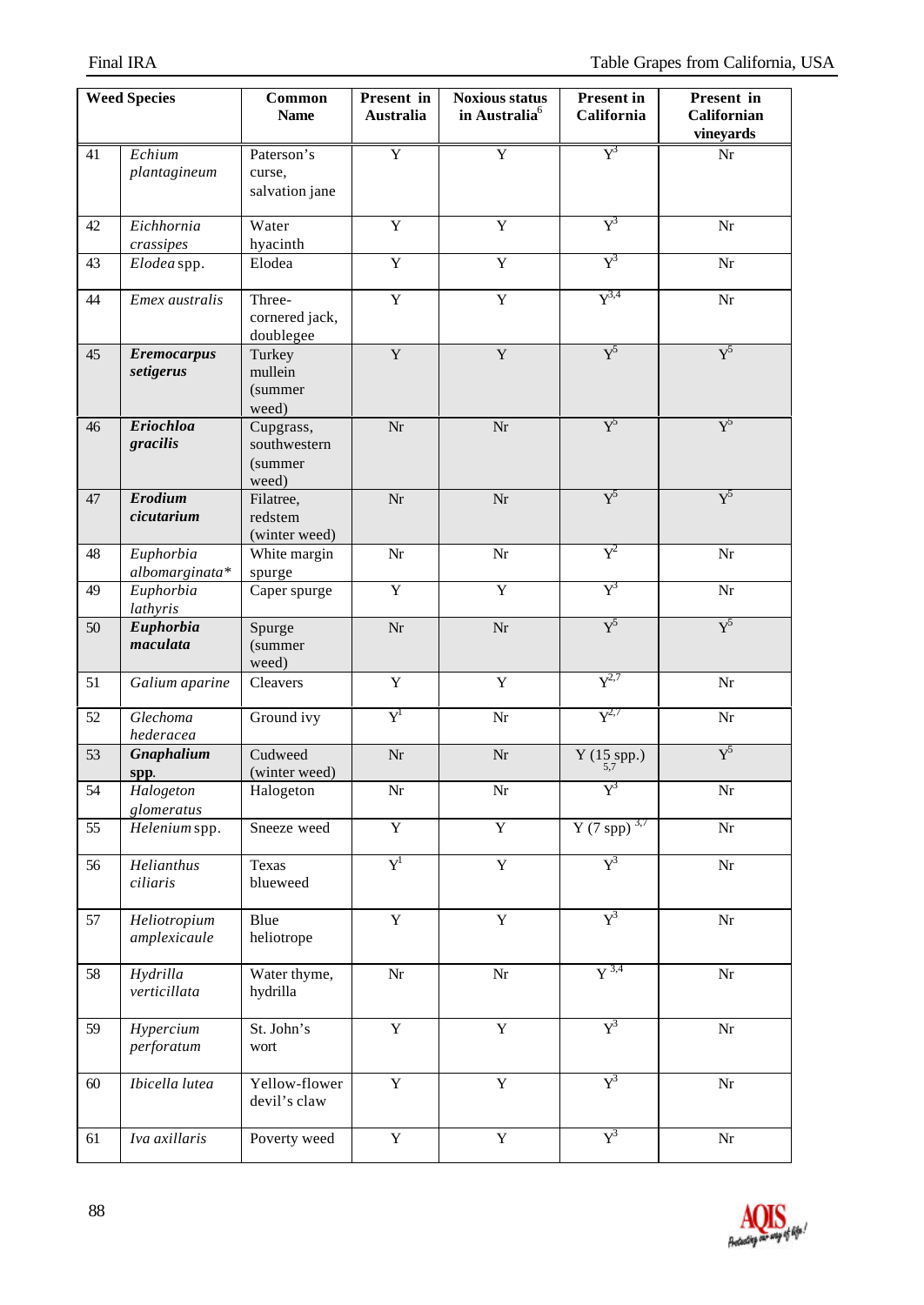|                 | <b>Weed Species</b>                                      | Common<br><b>Name</b>                             | Present in<br>Australia              | <b>Noxious status</b><br>in Australia <sup>6</sup> | <b>Present in</b><br>California                       | Present in<br><b>Californian</b><br>vineyards |
|-----------------|----------------------------------------------------------|---------------------------------------------------|--------------------------------------|----------------------------------------------------|-------------------------------------------------------|-----------------------------------------------|
| 62              | Lactuca<br>pulchella                                     | <b>Blue lettuce</b>                               | $\overline{\text{Nr}}$               | $\overline{\text{Nr}}$                             | $Y^3$                                                 | $\rm{Nr}$                                     |
| 63              | Lactuca<br>serriola                                      | Prickly lettuce<br>(winter weed)                  | Nr                                   | Nr                                                 | $Y^5$                                                 | $\text{Y}^5$                                  |
| 64              | Lamium<br>amplexicaule                                   | Henbit<br>(winter weed)                           | $\boldsymbol{\mathrm{Y}}^{\text{l}}$ | $\mathbf Y$                                        | ${\rm Y}^5$                                           | $\text{Y}^5$                                  |
| 65              | Lantana camara                                           | Common<br>lantana                                 | $\overline{Y}$                       | $\overline{Y}$                                     | $Y^3$                                                 | $\rm{Nr}$                                     |
| 66              | Lepidium<br>virginicum                                   | Virginia<br>pepperweed                            | $\operatorname{Y}^{\text{\rm l}}$    | Nr                                                 | $\overline{Y}^{2,7}$                                  | $\rm{Nr}$                                     |
| 67              | Linaria<br>dalmatica                                     | Dalmatian<br>toadflax                             | $\mathbf Y$                          | $\mathbf Y$                                        | $Y^3$                                                 | $\rm{Nr}$                                     |
| 68              | Lycium spp.                                              | <b>Boxthron</b>                                   | $\mathbf Y$                          | $\mathbf Y$                                        | $Y(13$ spp $)^7$                                      | Nr                                            |
| 69              | Mahonia spp.                                             |                                                   | $\rm Nr$                             | $\rm{Nr}$                                          | $\text{Y}^{\!3}$                                      | Nr                                            |
| $70\,$          | Malva<br>parviflora                                      | Cheeseweed,<br>Malva<br>(winter weed)             | Nr                                   | Nr                                                 | $Y^5$                                                 | $\overline{Y}^5$                              |
| 71              | <b>Montia</b><br>perfoliata                              | Minerslettuce<br>(winter weed)                    | Nr                                   | $\rm{Nr}$                                          | $Y^5$                                                 | $Y^5$                                         |
| 72              | Myriophyllum<br>aquaticum                                | <b>Brazilian</b><br>water milfoil                 | $\overline{Y}$                       | $\overline{Y}$                                     | $Y^3$                                                 | $\rm{Nr}$                                     |
| 73              | Myriophyllum<br>spicatum                                 | Eurasian water<br>milfoil                         | $\mathbf Y$                          | Y                                                  | $Y^3$                                                 | Nr                                            |
| 74              | Nicotiana<br>trigonophylla<br>(Nicotiana<br>obtusifolia) | Desert tobacco                                    | $\rm Nr$                             | Nr                                                 | $Y^{2,7}$                                             | Nr                                            |
| 75              | Opuntia spp.                                             |                                                   | $\mathbf Y$                          | $\mathbf Y$                                        | $Y(30$ spp.)<br>3,4,7                                 | Nr                                            |
| $\overline{76}$ | Orobanche spp.                                           | Broomrape                                         | Y                                    | Y                                                  | Y $(22$ spp.)<br>3,4,7                                | Nr                                            |
| $77\,$          | Palafoxia arida                                          | Desert palafox                                    | Nr                                   | $\rm{Nr}$                                          | $Y^{2,7}$                                             | Nr                                            |
| $78\,$          | Parthenium<br>hysterophorus*                             | Parthenium                                        | $\mathbf Y$                          | $\mathbf Y$                                        | $Y^2$                                                 | Nr                                            |
| 79              | Pectis papposa                                           | Cinchweed,<br>fetid marigold                      | $\rm Nr$                             | $\rm{Nr}$                                          | $Y^{2,7}$                                             | $\rm{Nr}$                                     |
| $80\,$          | Phragmites spp.                                          |                                                   | $\overline{Y}$                       | $\overline{Y}$                                     | $\overline{Y(1 \text{ sp.})}^7$                       | Nr                                            |
| 81              | Physalis<br>acutifolia                                   | Southern<br>twinpod,<br>sharpleaf<br>groundcherry | $\rm Nr$                             | $\rm{Nr}$                                          | $Y^{2,7}$                                             | $\rm{Nr}$                                     |
| 82              | Physalis spp.                                            | Groundcherry<br>(summer<br>weed)                  | $\overline{Y}$                       | $\overline{Y}$                                     | $\overline{Y(13 \text{ spp})}^{5,7}$                  | ${\rm Y}^5$                                   |
| 83              | Pistia stratiotes                                        | Water lettuce                                     | $\overline{Y}$                       | $\overline{Y}$                                     | $Y^3$                                                 | $\rm{Nr}$                                     |
| 84              | Proboscidea<br>louisianica                               | Purple flower<br>devil's claw                     | $\mathbf Y$                          | $\mathbf Y$                                        | $Y^3$                                                 | $\rm{Nr}$                                     |
| 85              | Prosopis spp.                                            | Mesquite                                          | $\mathbf Y$                          | $\mathbf Y$                                        | $\Upsilon\left( \underset{3,4,7}{4}\text{spp}\right)$ | $\rm{Nr}$                                     |

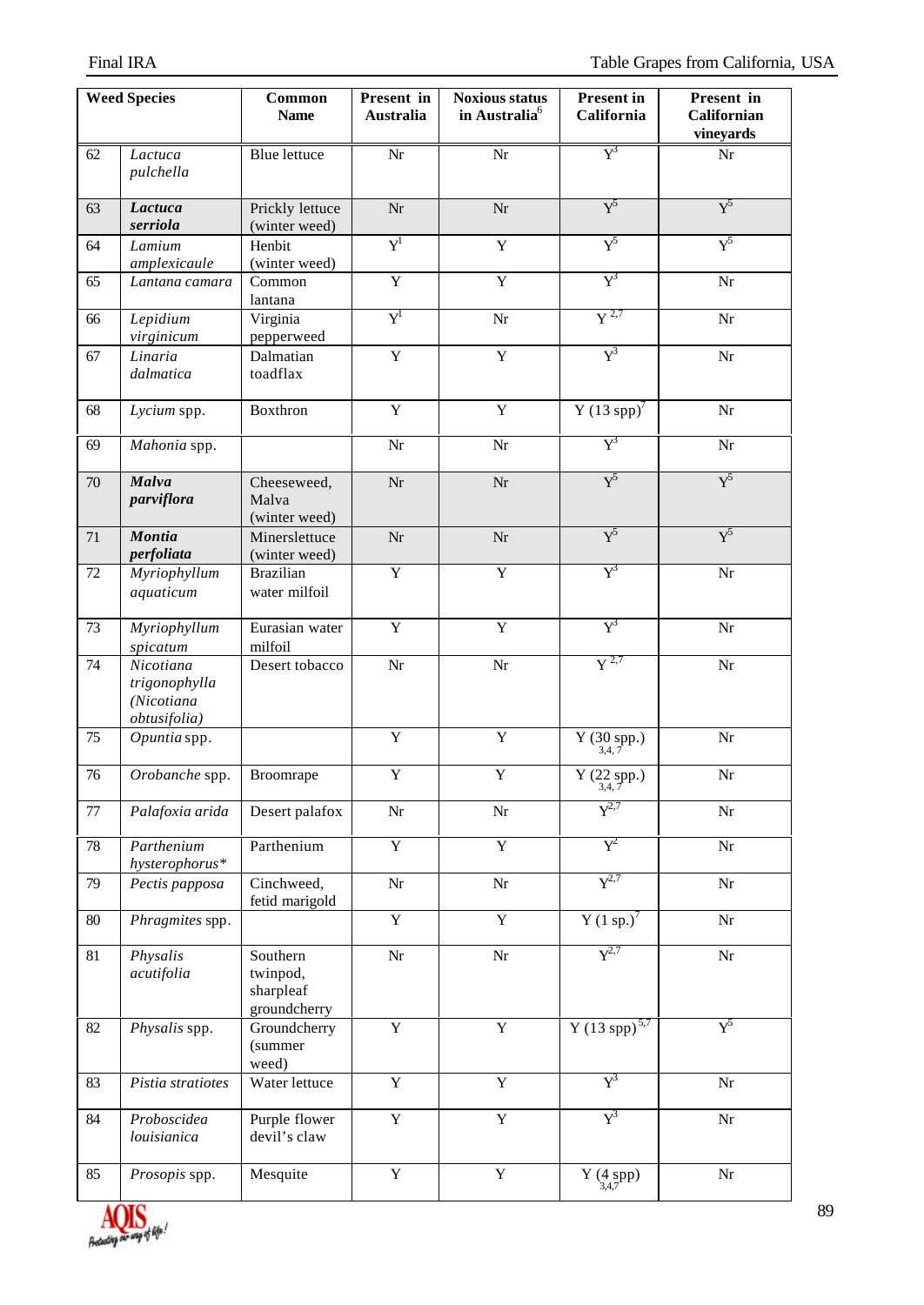|         | <b>Weed Species</b>                             | Common<br><b>Name</b>                             | Present in<br>Australia | <b>Noxious status</b><br>in Australia <sup>6</sup> | <b>Present in</b><br>California | Present in<br><b>Californian</b><br>vineyards |
|---------|-------------------------------------------------|---------------------------------------------------|-------------------------|----------------------------------------------------|---------------------------------|-----------------------------------------------|
| 86      | Rorippa<br>austriaca                            | Austrian field<br>cress                           | $\overline{Y}$          | $\overline{Y}$                                     | $Y^3$                           | $\rm{Nr}$                                     |
| 87      | Sagittaria<br>montevidensis                     | Arrowhead                                         | $\overline{Y}$          | $\overline{Y}$                                     | $Y^3$                           | $\rm{Nr}$                                     |
| 88      | Salsola iberica                                 | Russian thistle<br>(summer<br>weed)               | Nr                      | $\rm{Nr}$                                          | $Y^5$                           | $Y^5$                                         |
| 89      | Scolymus<br>hispanicus                          | Golden thistle,<br>Spanish<br>salsify             | $\overline{Y}$          | $\overline{Y}$                                     | $Y^{2,7}$                       | $\rm{Nr}$                                     |
| 90      | Senecio<br>jacobaea                             | Ragwort                                           | $\mathbf Y$             | Y                                                  | $Y^3$                           | Nr                                            |
| 91      | Setaria faberi                                  | Giant foxtail                                     | $\mathbf Y$             | Y                                                  | $\text{Y}^3$                    | $\rm{Nr}$                                     |
| 92      | Simsia<br>amplexicaulis*                        |                                                   | $\rm Nr$                | $\rm{Nr}$                                          | $\rm Y^2$                       | Nr                                            |
| 93      | Sisymbrium irio                                 | London rocket<br>(winter weed)                    | $\rm{Nr}$               | Nr                                                 | ${\rm Y}^5$                     | $Y^5$                                         |
| 94      | Solanum<br>carolinense                          | Carolina<br>horsenettle                           | $\mathbf Y$             | Y                                                  | $\text{Y}^3$                    | $\rm{Nr}$                                     |
| 95      | <b>Solanum</b><br>elaeagnifolium                | Silverleaf<br>nightshade,<br>white<br>horsenettle | $\overline{Y}$          | $\overline{Y}$                                     | $Y^3$                           | $Y^3$                                         |
| 96      | Solanum<br>sarrachoides                         | Hairy night<br>shade                              | Nr                      | Nr                                                 | $Y^{2,7}$                       | Nr                                            |
| 97      | Sonchus<br>arvensis                             | Perennial<br>sowthistle                           | Nr                      | Nr                                                 | $Y^3$                           | Nr                                            |
| 98      | Sorghum<br>halepense                            | Johnson grass                                     | $\mathbf Y$             | Y                                                  | $Y^{2,3}$                       | $Y^3$                                         |
| 99      | Sphaeralcea<br>fulva*                           |                                                   | Nr                      | Nr                                                 | $Y^2$                           | $\rm{Nr}$                                     |
| $100\,$ | Stipa<br>brachychaeta                           | Espartillo                                        | $\mathbf Y$             | $\mathbf Y$                                        | ${\rm Y}^3$                     | $\rm{Nr}$                                     |
| 101     | Taeniatherum<br>caput-medusae                   | Medusa head                                       | $\rm{Nr}$               | $\rm{Nr}$                                          | $Y^3$                           | $\rm{Nr}$                                     |
| 102     | Toxicodendron<br>diversilobum                   | Pacific<br>poison-oak                             | $\rm{Nr}$               | $\rm{Nr}$                                          | $Y^{2,7}$                       | $\rm{Nr}$                                     |
| 103     | Tribulus<br>terrestris                          | Puncture vine,<br>caltrop                         | $\overline{Y}$          | $\mathbf Y$                                        | $Y^3$                           | $Y^3$                                         |
| 104     | Verbena<br>bracteata                            | Bigbract<br>verbeana,<br>prostrate<br>vervain     | $\rm{Nr}$               | $\rm{Nr}$                                          | $Y^{2,7}$                       | $\rm{Nr}$                                     |
| 105     | <b>Xanthium</b><br>strumarium<br>var. canadense | Cocklebur                                         | $\overline{Y}$          | $\overline{\mathbf{Y}}$                            | ${\rm Y}^{3,7}$                 | $Y^3$                                         |
| 106     | Xanthium<br>spinosum                            | Spiny burr                                        | $\overline{Y}$          | $\overline{Y}$                                     | $\mathrm{Y}^{3,7}$              | $\rm{Nr}$                                     |

 $Nr =$  Not recorded

 $Y =$  Present

\* = These records were provided by Agriculture Western Australia (Ref. no: 2) as present in California, but were not confirmed by Calflora database (Ref. no: 7).

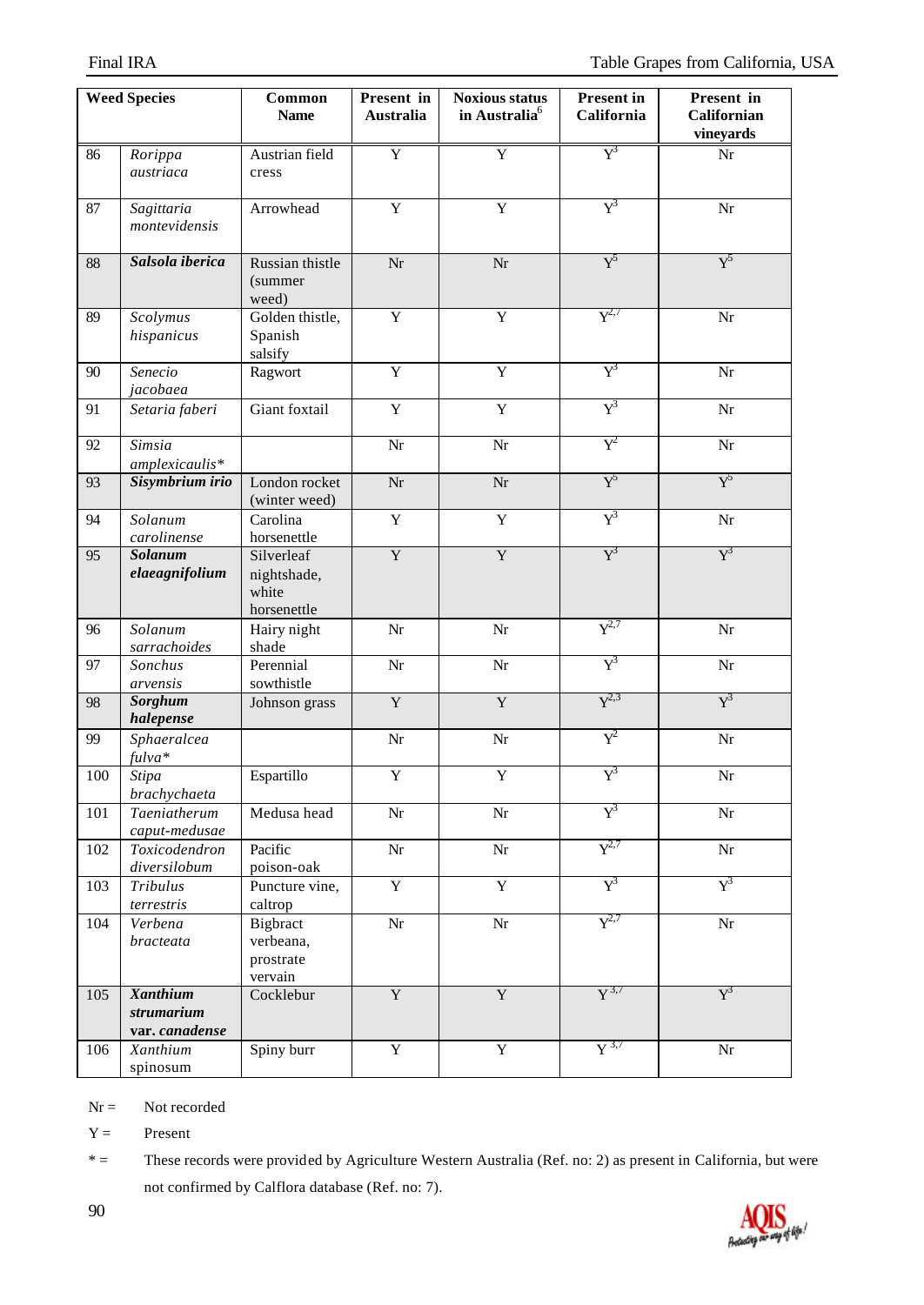## **References :**

- **1.** Agriculture Western Australia (1999). Grape Weeds for Hort Guard. Letter to AQIS dated 25 January 1999.
- **2.** Agriculture Western Australia (1999). Stakeholder comments for the draft import risk analysis (IRA) document of AQIS dated 17 May 1999.
- **3.** Animal and Plant Health Inspection Service, USA (1994). Weed risk analysis sent to AQIS from APHIS on 28 Feb. 1994.
- **4.** Animal and Plant Health Inspection Service, USA (1999). Federal noxious weed list as of 06.07.1999. http://www.aphis.usda.gov/
- **5.** Flaherty, D. L., Christensen, L. P., Lanini, W. T., Marois, J. J., Phillips, P. A. and Wilson, L. T. (eds) (1992). Grape Pest Management, Second Edition. Division of Agriculture and Natural Resources: University of California, Berkeley, 400 pp.
- **6.** National Weeds Strategy Executive Committee (1999). Noxious Weed List for Australian States and Territories. http://www.weeds.org.au/noxious.htm.
- **7.** University of California, Berkeley (1999). Calflora Database. UC Berkeley, Digital Library Project. http://galaxy.cs.berkeley.edu/california

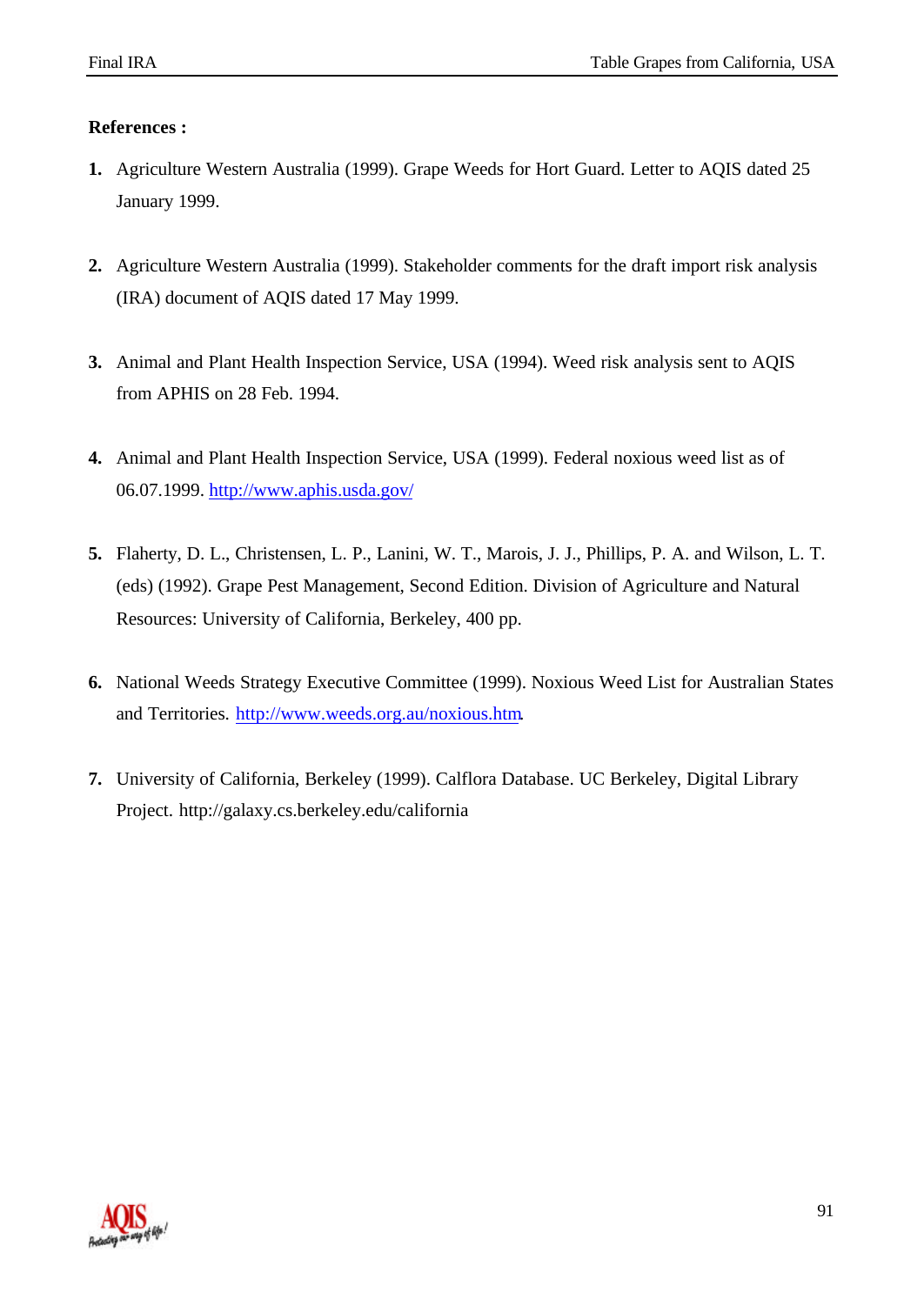### **APPENDIX 3**

### *Euschistus (Euschistus) conspersus* **Uhler, 1897 [Heteroptera: Pentatomidae]**

**Synonyms or changes in combination or taxonomy:** *Euchistus conspersus* (mispelling)

**Common name(s):** Consperse stink bug

**Hosts:** *Lycopersicon esculentum* (tomatoes); *Malus pumila* (apple); *Pyrus* spp**. (**pear); *Purshia tridentata* (bitterbrush); *Ribes* spp. (currants); *Verbascum* spp. (mulleins); *Vitis vinifera* (grapes); *Prunus* spp. – cherry, nectarine, peach, plum*;*vegetables.

**Plant part affected:** Fruit.

**Distribution:** Canada (British Columbia), United States of America (California, Washington and the north coast,)

#### **Biology:**

Life history: Consperse stink bug occurs in both dryland habitats and riparian areas and is a phytophagous bug. They overwinter in brush piles, under leaves on the orchard floor, in the crown of plants, in clumps of grass, on rock outcroppings and prop stacks surrounding orchards and in native vegetation from which they emerge in the spring. The species feeds on mulleins and bitterbrush throughout the summer. The lower developmental temperature threshold was determined as  $12^{\circ}$ C and adults migrate to orchards in early June where they deposit eggs on broad-leaved, low-growing hosts or on the foliage of fruit trees. Females lay several clutches consisting of 10 to 12 barrel shaped eggs from May to early July. Adults from this generation also feed on the developing fruit. The first generation of stinkbugs occurs during cool spring conditions and warmer conditions may result in a second generation during late August or early September. These second generation adults can cause severe damage to unharvested fruit and feed until the onset of cool weather when they migrate back to protected sites or overwintering hosts.

The species is univoltine in Washington and eggs are attacked by several natural enemies notably tachinid (Diptera) parasitoids. A survey of parasites in 1996 and 1997 determined that 60% of stink bug eggs in native habitats were parasitised. This coincides with peak periods of oviposition so these flies may have potential in controlling stink bugs in orchards practicing integrated pest management programs. Males of this species produce methyl esters (methyl (2E, 4Z) decadienoate) as the major component of their pheromone which is also attractive to the tachinid parasitoids.

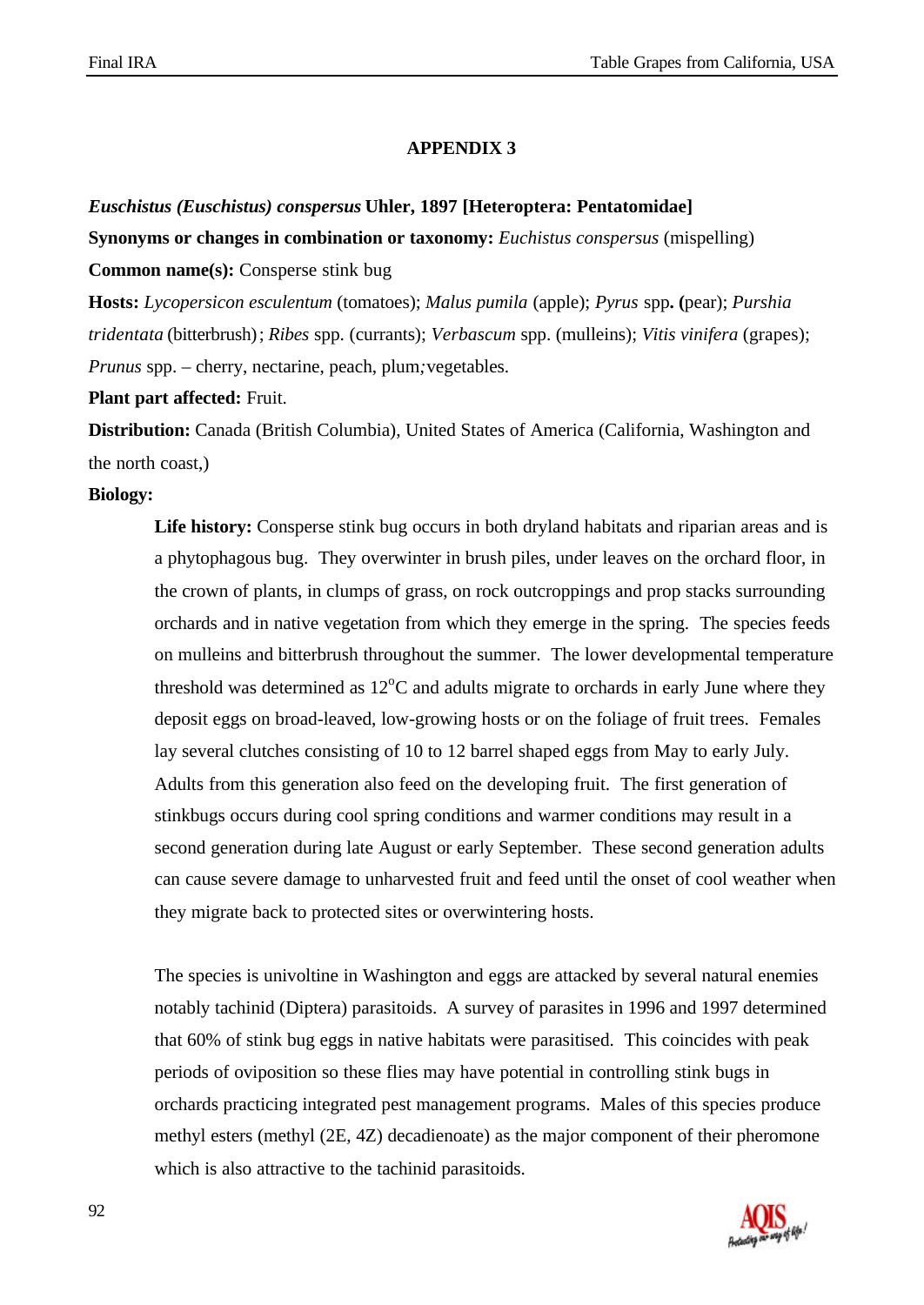The insects insert their needlelike mouth-parts into fruit and feed on plant juices.

Damaged areas fail to grow, appearing dimpled. Mature fruit will have depressed lines and multiple corky areas resulting in a gnarled and mottled appearance.

**Entry potential:** Low, as the adults and immatures will fall off during harvesting and packing of fruits.

**Establishment potential:** Low, as a fertilised female or both sexes have to be present. **Spread potential:** High, because adults are highly mobile and migrate to hosts.

**Economic importance:** High, chronic problem in the fruit growing regions of the North Coast of USA because of late entry to orchards by pest to feed directly on fruit early to midseason piercing skin to suck out juice. This causes dimples or irregularly depressed areas to develop on the mature fruit and the flesh beneath becomes corky and white. Significant losses of pome and stone fruit occur where populations of *E. conspersus* are high.

**Quarantine status:** Quarantine pest as not present in Australia and is of high economic importance. **Estimated risk**: Low, as associated with the fruit but adults and immatures would move off fruit bunches rapidly on being disturbed during picking and packing.

#### **References:**

- Animal and Plant Health Inspection Service, USA (1990). Original pest lists supplied to AQIS from APHIS.
- Barnett, W. W., Bentley, W. J. and Rice, R. E. (undated). University of California Statewide Integrated Pest Management Project. Consperse Stink Bug. UC DANR Publication 3339.
- Bournier, A. (1976). Grape Insects. Annual Review of Entomology 22: 355-76.
- Henry, T. J. and Froeschner, R. C. (Eds.) (1988). Catalogue of the Heteroptera or True Bugs of Canada and the Continental United States. E.J. Brill, Leiden, New York 577 pp.
- Kirkaldy, G. W. (1909). Catalogue of the Hemiptera (Heteroptera). Berlin.
- McGhee, P. S. (1997). Biology, Ecology and Monitoring of the Pentatomidae (Heteroptera) Species Complex Associated with Tree Fruit Production in Washington. Unpublished M. Sc. Thesis, Washington State University.

### *Homalodisca coagulata* **(Say 1832) (Hemiptera: Cicadellidae)**

#### **Synonyms/changes in combination:** *Homalodisca triquetra; Phera vitripennis*

**Common name(s):** chicharrita del henequen (Mexico); glassy-winged sharpshooter; GWSS*.* **Hosts:** *Betula* sp. (birch); *Buxus* sp. (box wood*); Citrus* spp.; *Eucalyptus* sp.; *Euonymus japonicus; Fagus* spp. (oak); *Fraxinus* sp. (ash); *Hibiscus spp.; Kalmia* spp. (laurel)*; Lagerstroemia indica*

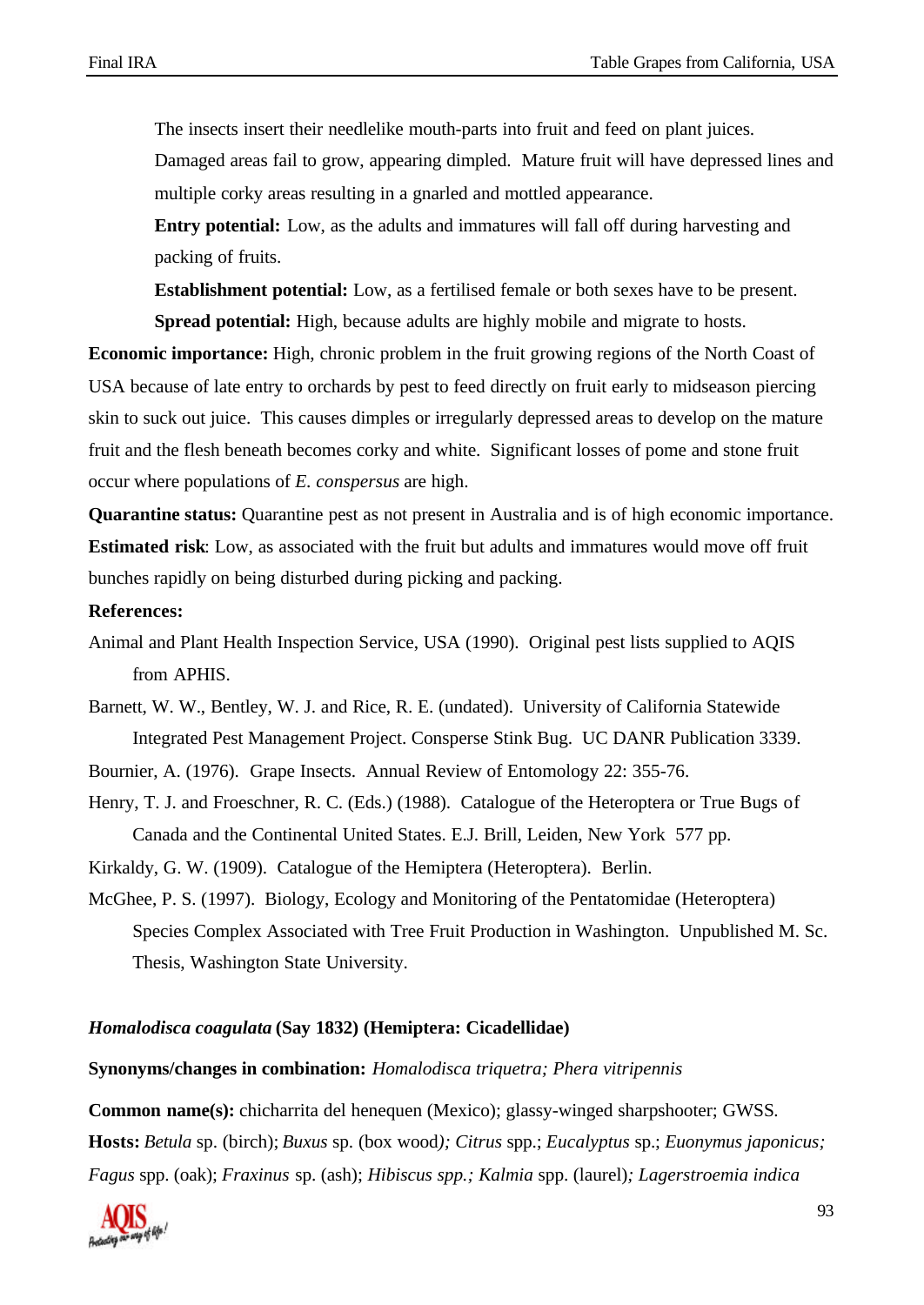(crape myrtle)*; Macdamia integrifolia (*macadamia nut*); Nicotiana* spp. (tree tobacco*); Persea americana* (*avocado); Philodendron* spp.; *Plantanus* spp. (sycamore); *Prunus armeniaca* (apricot); *Prunus persica* (peach); *Prunus* spp.; *Quercus* sp.; *Rhus* spp. (sumac); *Ulmus parvifolia, Ulmus pumila* (Chinese elm).

**Plant part affected:** Stems, leaves, shoots, fruits.

**Distribution:** Mexico; USA (southern and central California; southern states).

**Biology**

Life history: GWSS has an extensive host range, attacking at least 73 species of plants in 35 different families. In Ventura County, California it has been observed breeding on native plants. It also attacks numerous ornamental hosts and is a serious pest of fruit and ornamentals. Two generations a year are produced in southern California. After a peak in adult activity during the winter months, oviposition begins in late winter and early spring. Adults live about two months. They lay their small, sausage-shaped eggs side-by-side in masses averaging 10 to 11 eggs each. Eggs are normally laid just under the lower leaf epidermis of host plants in February/March in USA, peaking in May. Eggs are deposited in fruit if populations are high. Nymphs hatch in about two weeks and proceed to feed into leaf petioles or small stems. A second peak in adult activity occurs in the summer during the months of July and August. Peak oviposition from these first generation adults occurs in August.

*H. coagulata* is endemic to eastern USA and was first noted in California in 1989. Since that time it has spread rapidly through the grape growing regions of the state. *H. coagulata* is larger, flies further and occurs in much higher numbers in commercial agricultural plantings than other Californian sharpshooters. It is becoming a serious pest in California's table grape growing areas as it is a vector of *Xylella fastidiosa*, the organism for Pierce's disease (PD), phoney peach disease, almond leaf scorch, variegated chlorosis of citrus and oleander leaf scorch.

The pest also causes spoilage of fruit from the residue of its excrement and direct feeding damage. Since *H. coagulata* is a large species, it moves rapidly away when disturbed and would not hide within the fruit clusters. Research on possible biological control agents is in progress in California. A mymarid (Hymenopteran) has been identified as an egg parasite but so far no adequate control agents have been detected.

**Entry potential:** Medium, as individuals are likely to disperse on disturbance when fruit is picked but may secrete themselves within the fruit bunches.

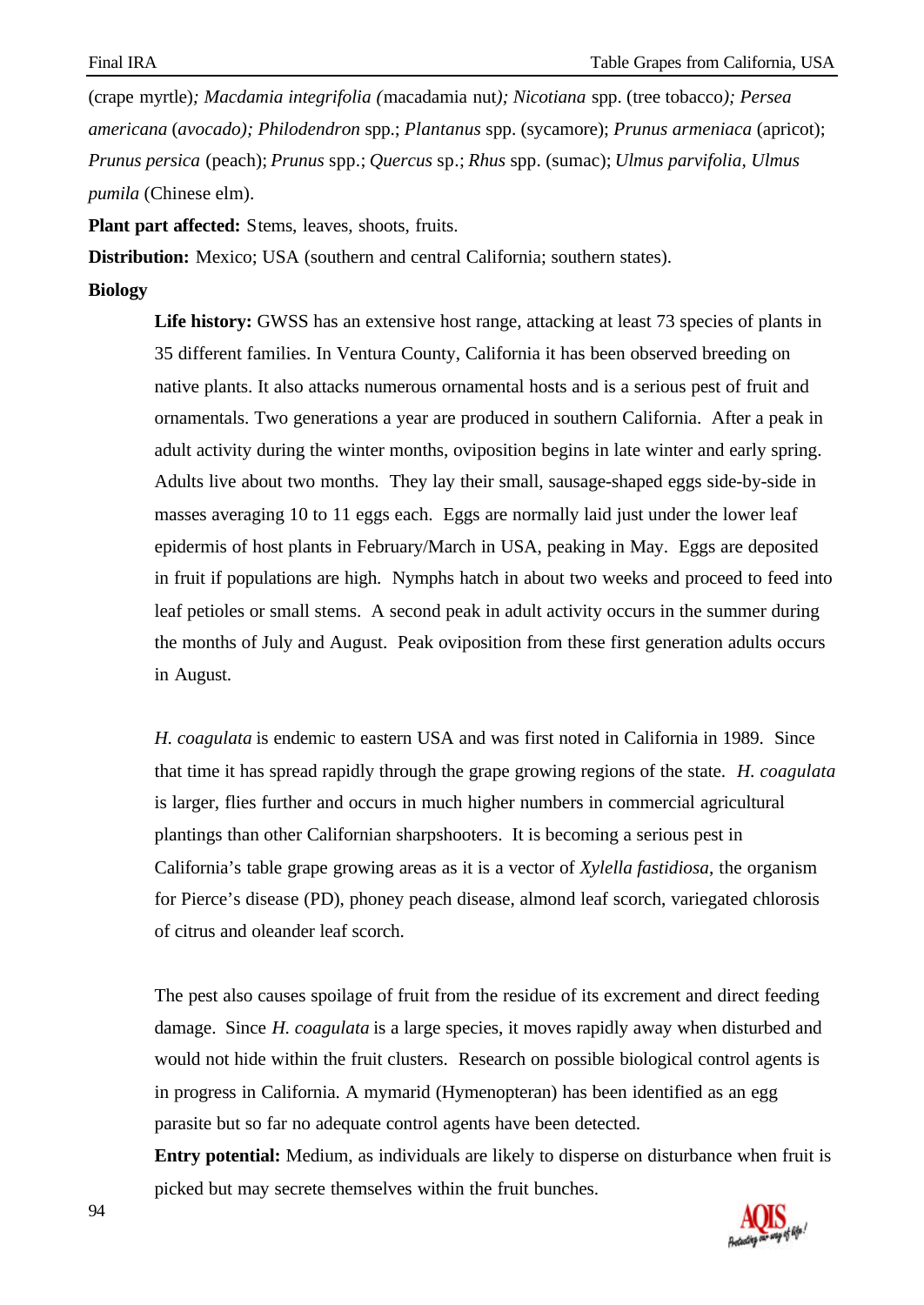**Establishment potential:** Medium, as the pest is not parthenogenetic and requires a fertilised female or both sexes to be present.

**Spread potential:** High, as it is highly mobile and has demonstrated a rapid spread rate in California.

**Economic importance:** High, as it is a vector of Pierce's disease.

**Quarantine status:** Quarantine pest, as it is not present in Australia and is of economic importance as a vector of Pierce's disease.

**Estimated risk:** Medium, as it may occur as a contaminant in bunches.

### **References:**

- Phillips, P. A. (1999). The glassy-winged sharpshooter a serious new PD vector for California vineyards. http://ucceventura.xlrn.ucsb.edu/IPM/GWSSGrapes.htm.
- Sorensen, J. T & Gill, R. J. (1996). A range extension of *Homalodisca coagulata* (Say) (Hemiptera: Clypeorrhyncha: Cicadellidae) to southern California. The Pan-Pacific Entomologist 72 (3): 160-161.
- Triapitsyn, S. V., Mizell, R. F., Bosssart, J. L. and Carlton, C. E. (1998). Egg parasitoids of *Homalodisca coagulata* (Homoptera: Cicadellidae). Florida Entomologist 81: 241-243.

University of California, Berkeley (1999). Glassy-winged sharpshooter. http://www.cnr.berkeley.edu/xylella/oss.htm

## *Planococcus ficus* **(Signoret, 1875) (Hemiptera: Pseudococcidae)**

**Synonyms/changes in combination:** *Coccus vitis* Linnaeus 1869 (misidentified); *Dactylopius ficus* Signoret, 1875; *Dactylopius subterraneus* Hempel, 1901; *Planococcus vitis* (Nedzilski, 1869) auct. (not a synonym and an unavailable name); *Pseudococcus vitis* (Niedielski, 1869);

**Common name(s):** vine mealybug,

**Hosts:** *Allotropa mecrida; Anagyrus pseudococci; Chartocerus subaeneus; Chrysopa carnea; Clausena josefifi; Coccidoxenoides peregrinus; Dichrostachys glomerata; Ficus benjamini; Ficus carica* (fig*); Leptomastidea abnormis; Leptomastix dactylopii; Leptomastix flavus; Leptomatidea abnormis; Leucopis alticeps; Malus pumila (apple); Mangifera indica* (mango*); Pachyneuron concolor; Pauridia peregrina; Persea americana* (avocado*); Phoenix dactylifera (*dates*); Prochiloneurus bolivari; Prochiloneurus pulchellus; Prosopis farcata; Punica granatum* (pomegranate*); Salix* spp.*; Styrax officinalis; Tephrosia purpurea; Vitis vinifera (*grapes*); Zizyphus spina-christi*.

**Plant part affected:** All parts of the plant of grapevines including the fruit.

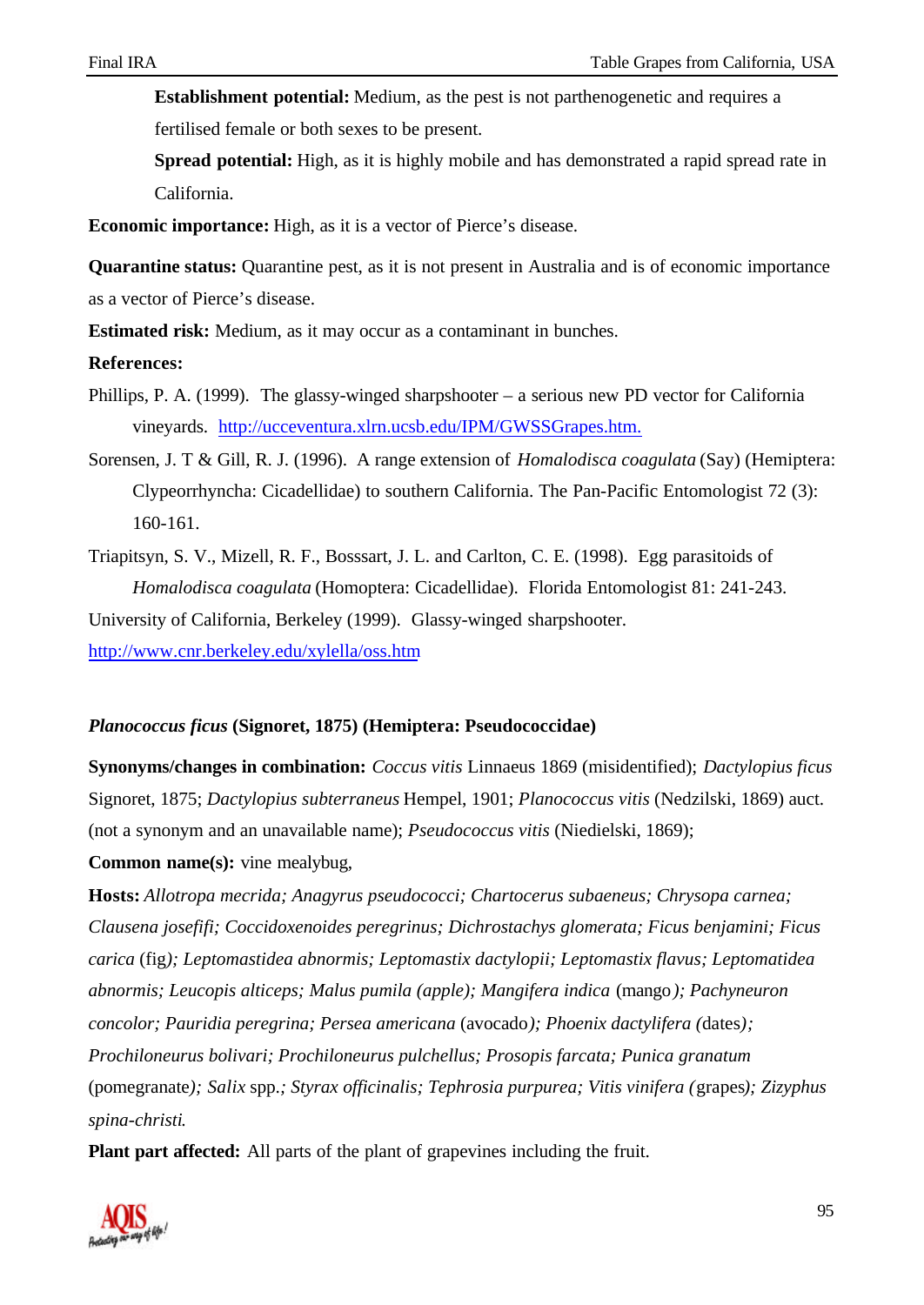**Distribution:** Afghanistan; Argentina; Azerbaijan; Brazil; Canary Islands; Crete; Cyprus; Egypt; France; India; Iran; Iraq; Israel; Italy; Lebanon; Libya; Pakistan; Portugal; Sardinia; Saudi Arabia; Sicily; Spain; South Africa; Tucuman; Tunisia; USA.

### **Biology**

**Life history:** Adults over-winter in the adult stage under the bark in the lateral canes. Females secrete a profusion of fine wax threads during egg laying. Each female lays up to 500 eggs which take a week to hatch in summer temperatures, longer in winter. The youngest instars (crawlers) are the dispersive stage. It feeds by inserting mouthparts into plant tissues. Crawlers emerge from under the bark during spring and early summer and move to the shoots where they infest young buds. They then move into the leaves from mid-summer to infest the fruit bunch. After the crop is picked they remain on the leaves but move to under the bark as winter approaches. The female emerges after the  $3<sup>rd</sup>$  instar. The  $2<sup>nd</sup>$  instar male spins a cocoon and emerges as a winged adult. The life-cycle last 3-4 weeks in summer but is longer in winter.

There are generally three generations a year which, in the Northern Hemisphere, start at the end of May, the second half of July and the end of August/beginning of September respectively. The species is more likely to be found on the leaves during the growing season than the grapevine mealybug (*Pseudococcus maritimus*) and is more sensitive to low temperatures. This species is protected by ants which feed on the honeydew. *P. ficus* causes damage by producing honeydew which drops onto the fruit bunches and serves as a substrate for sooty mould. In addition the mealybug itself infests fruit bunches to feed.

*Planococcus ficus* is morphologically very similar to *Planococcus citri* and can only be reliably distinguished serologically. Hybrids between the two species have been demonstrated experimentally. Only *P. citri* is recorded in Australia. Both species are implicated as vectors of grapevine leafroll – associated virus 3 and corky bark. *P. ficus* also transmits the souring yeast *Hanseniaspora vinae*.

A serious infestation of this species on grapes in California was first noted in 1994 with infestation in the main vine growing areas in 1998 (Warner, 1999).

**Entry potential:** High, as it occurs in the fruit bunches.

**Establishment potential:** High, as hosts are abundant and common in southern Australia. **Spread potential:** High, as it can be dispersed by wind and spread in soil on farm machinery.